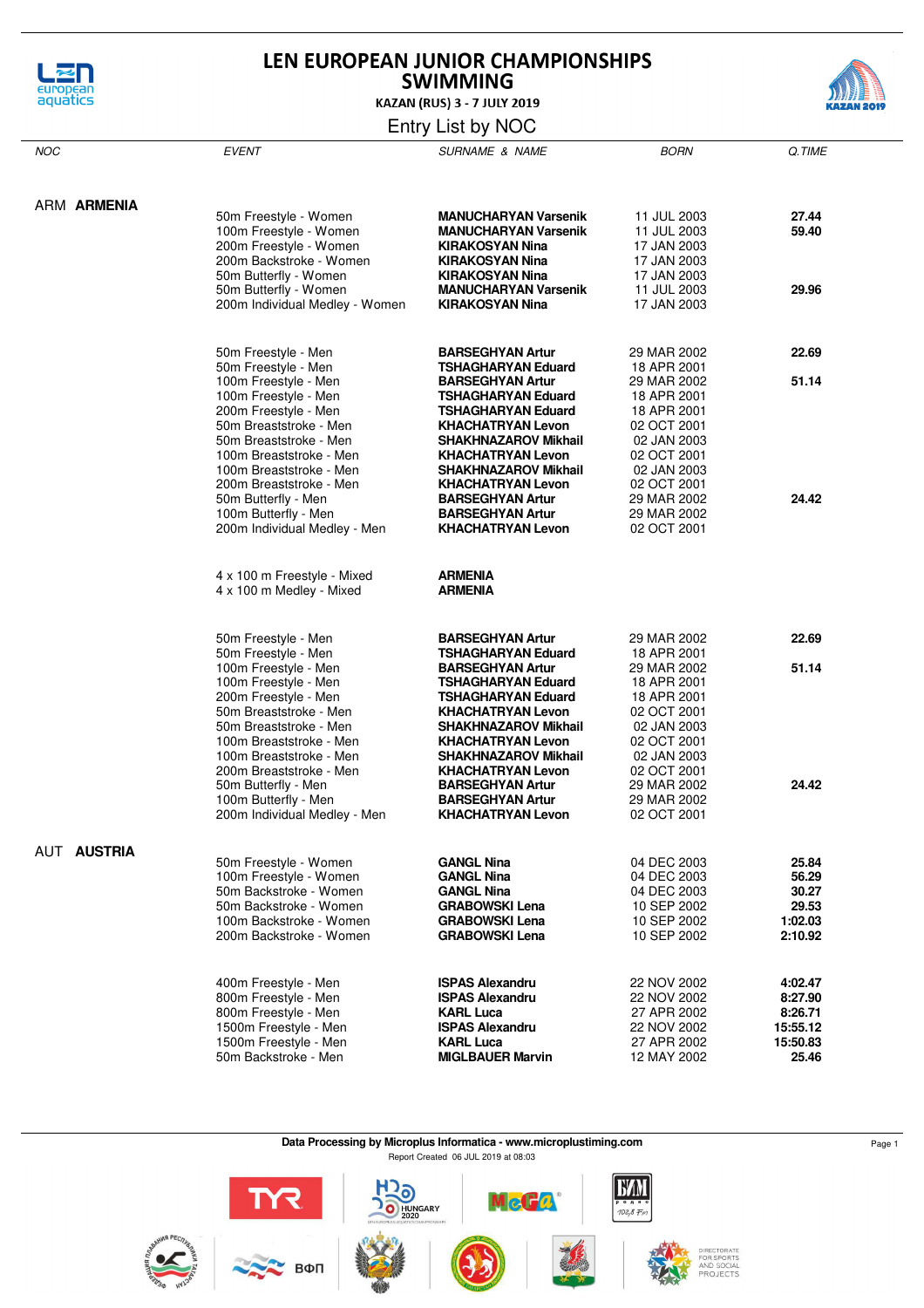| NOC                                   | <b>EVENT</b>                                                  | <b>SURNAME &amp; NAME</b>                            | <b>BORN</b>                | Q.TIME             |
|---------------------------------------|---------------------------------------------------------------|------------------------------------------------------|----------------------------|--------------------|
|                                       |                                                               |                                                      |                            |                    |
|                                       | 100m Backstroke - Men<br>400m Individual Medley - Men         | <b>MIGLBAUER Marvin</b><br><b>KARL Luca</b>          | 12 MAY 2002<br>27 APR 2002 | 56.31<br>4:29.74   |
|                                       | 400m Freestyle - Men                                          | <b>ISPAS Alexandru</b>                               | 22 NOV 2002                |                    |
|                                       | 800m Freestyle - Men                                          | <b>ISPAS Alexandru</b>                               | 22 NOV 2002                |                    |
|                                       | 800m Freestyle - Men                                          | <b>KARL Luca</b>                                     | 27 APR 2002                |                    |
|                                       | 1500m Freestyle - Men                                         | <b>ISPAS Alexandru</b>                               | 22 NOV 2002                |                    |
|                                       | 1500m Freestyle - Men                                         | <b>KARL Luca</b>                                     | 27 APR 2002                |                    |
|                                       | 50m Backstroke - Men                                          | <b>MIGLBAUER Marvin</b>                              | 12 MAY 2002                |                    |
|                                       | 100m Backstroke - Men<br>400m Individual Medley - Men         | <b>MIGLBAUER Marvin</b><br><b>KARL Luca</b>          | 12 MAY 2002<br>27 APR 2002 |                    |
| AZE AZERBAIJAN                        |                                                               |                                                      |                            |                    |
|                                       | 100m Freestyle - Women                                        | <b>ALKARAMOVA Fatima</b>                             | 26 JUN 2002                | 59.49              |
|                                       | 200m Freestyle - Women<br>400m Freestyle - Women              | <b>ALKARAMOVA Fatima</b><br><b>ALKARAMOVA Fatima</b> | 26 JUN 2002<br>26 JUN 2002 | 2:06.30<br>4:23.87 |
|                                       | 800m Freestyle - Women                                        | <b>ALKARAMOVA Fatima</b>                             | 26 JUN 2002                | 9:03.57            |
|                                       | 200m Individual Medley - Women                                | <b>ALKARAMOVA Fatima</b>                             | 26 JUN 2002                | 2:29.51            |
|                                       | 400m Individual Medley - Women                                | <b>ALKARAMOVA Fatima</b>                             | 26 JUN 2002                | 5:06.02            |
|                                       | 100m Breaststroke - Men                                       | <b>ISRAFILOV Vali</b>                                | 18 OCT 2002                | 1:06.70            |
|                                       | 200m Breaststroke - Men                                       | <b>ISRAFILOV Vali</b>                                | 18 OCT 2002                | 2:21.37            |
|                                       | 100m Breaststroke - Men                                       | <b>ISRAFILOV Vali</b>                                | 18 OCT 2002                | 1:06.70            |
|                                       | 200m Breaststroke - Men                                       | <b>ISRAFILOV Vali</b>                                | 18 OCT 2002                | 2:21.37            |
| BEL<br><b>BELGIUM</b>                 | 50m Freestyle - Women                                         | <b>VAN BRABANDT Zita</b>                             | 26 JUN 2003                | 26.57              |
|                                       | 50m Freestyle - Women                                         | <b>VANDENBUSSCHE Indra</b>                           | 30 JAN 2002                | 26.33              |
|                                       | 100m Freestyle - Women                                        | <b>RAVELINGIEN Lana</b>                              | 25 MAR 2003                | 56.98              |
|                                       | 100m Freestyle - Women                                        | VAN BRABANDT Zita                                    | 26 JUN 2003                | 57.11              |
|                                       | 100m Freestyle - Women                                        | <b>VANDENBUSSCHE Indra</b>                           | 30 JAN 2002                | 57.13              |
|                                       | 100m Freestyle - Women                                        | <b>VANOTTERDIJK Roos</b>                             | 07 JAN 2005                | 57.92<br>2:03.80   |
|                                       | 200m Freestyle - Women<br>400m Freestyle - Women              | <b>RAVELINGIEN Lana</b><br><b>HANQUET Lucie</b>      | 25 MAR 2003<br>11 OCT 2003 | 4:27.66            |
|                                       | 800m Freestyle - Women                                        | <b>HANQUET Lucie</b>                                 | 11 OCT 2003                | 9:06.90            |
|                                       | 1500m Freestyle - Women                                       | <b>HANQUET Lucie</b>                                 | 11 OCT 2003                | 17:11.59           |
|                                       | 200m Breaststroke - Women                                     | <b>DUMONT Josephine</b>                              | 04 NOV 2002                | 2:31.49            |
|                                       | 100m Butterfly - Women                                        | <b>WAUTERS Laura</b>                                 | 02 FEB 2003                | 1:01.50            |
|                                       | 200m Individual Medley - Women                                | <b>DUMONT Josephine</b>                              | 04 NOV 2002                | 2:19.38            |
|                                       | 400m Individual Medley - Women<br>4 x 100 m Freestyle - Women | <b>DUMONT Josephine</b><br><b>BELGIUM</b>            | 04 NOV 2002                | 4:56.69            |
|                                       | 100m Backstroke - Men                                         | <b>FRANCKX Stan</b>                                  | 08 JAN 2002                | 57.22              |
|                                       | 50m Breaststroke - Men                                        | <b>GRONDEL Charles</b>                               | 28 AUG 2002                | 29.39              |
|                                       | 4 x 100 m Medley - Mixed                                      | <b>BELGIUM</b>                                       |                            |                    |
|                                       | 100m Backstroke - Men                                         | <b>FRANCKX Stan</b>                                  | 08 JAN 2002                | 57.22              |
|                                       | 50m Breaststroke - Men                                        | <b>GRONDEL Charles</b>                               | 28 AUG 2002                | 29.39              |
| BIH.<br><b>BOSNIA AND HERZEGOVINA</b> | 50m Freestyle - Women                                         | <b>CURLIK Katarina</b>                               | 12 NOV 2003                |                    |
|                                       | 50m Backstroke - Women                                        | <b>MESIC Hena</b>                                    | 03 FEB 2002                |                    |
|                                       | 100m Backstroke - Women                                       | <b>MESIC Hena</b>                                    | 03 FEB 2002                |                    |
|                                       | 200m Backstroke - Women                                       | <b>MESIC Hena</b>                                    | 03 FEB 2002                |                    |
|                                       | 100m Breaststroke - Women                                     | <b>TADIC Tina</b>                                    | 08 JAN 2003                |                    |
|                                       | 200m Breaststroke - Women                                     | <b>TADIC Tina</b>                                    | 08 JAN 2003                |                    |
|                                       | 50m Butterfly - Women<br>50m Butterfly - Women                | <b>CURLIK Katarina</b><br><b>MESIC Hena</b>          | 12 NOV 2003<br>03 FEB 2002 |                    |
|                                       |                                                               |                                                      |                            |                    |

# **Data Processing by Microplus Informatica - www.microplustiming.com** Page 2

Report Created 06 JUL 2019 at 08:03

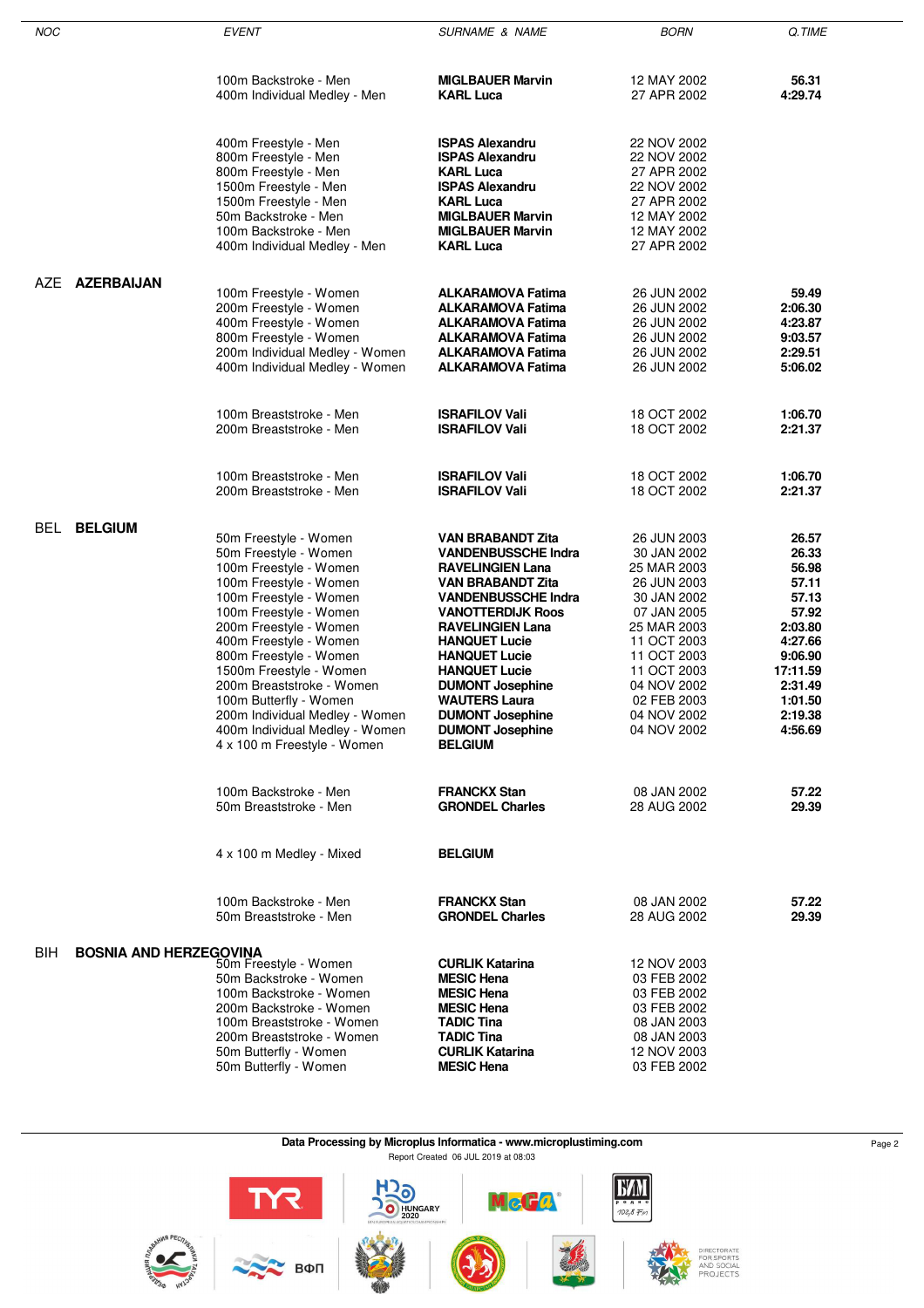| NOC                | <b>EVENT</b>                                         | <b>SURNAME &amp; NAME</b>                         | <b>BORN</b>                | Q.TIME             |
|--------------------|------------------------------------------------------|---------------------------------------------------|----------------------------|--------------------|
|                    | 100m Butterfly - Women                               | <b>CURLIK Katarina</b>                            | 12 NOV 2003                |                    |
|                    | 50m Freestyle - Men<br>50m Freestyle - Men           | <b>KOVACIC Marko</b><br><b>TAHIROVIC Fatih</b>    | 26 JAN 2001<br>29 MAY 2001 |                    |
|                    | 100m Freestyle - Men                                 | <b>KOVACIC Marko</b>                              | 26 JAN 2001                |                    |
|                    | 100m Freestyle - Men                                 | <b>TAHIROVIC Fatih</b>                            | 29 MAY 2001                |                    |
|                    | 200m Freestyle - Men                                 | <b>KOVACIC Marko</b>                              | 26 JAN 2001                |                    |
|                    | 50m Backstroke - Men                                 | <b>TAHIROVIC Fatih</b><br><b>TAHIROVIC Fatih</b>  | 29 MAY 2001                |                    |
|                    | 50m Breaststroke - Men<br>50m Butterfly - Men        | <b>TAHIROVIC Fatih</b>                            | 29 MAY 2001<br>29 MAY 2001 |                    |
|                    | 100m Butterfly - Men                                 | <b>LEKIC Jovan</b>                                | 29 SEP 2003                |                    |
|                    | 50m Freestyle - Men                                  | <b>KOVACIC Marko</b>                              | 26 JAN 2001                |                    |
|                    | 50m Freestyle - Men                                  | <b>TAHIROVIC Fatih</b>                            | 29 MAY 2001                |                    |
|                    | 100m Freestyle - Men                                 | <b>KOVACIC Marko</b>                              | 26 JAN 2001                |                    |
|                    | 100m Freestyle - Men                                 | <b>TAHIROVIC Fatih</b>                            | 29 MAY 2001                |                    |
|                    | 200m Freestyle - Men                                 | <b>KOVACIC Marko</b>                              | 26 JAN 2001                |                    |
|                    | 400m Freestyle - Men<br>50m Backstroke - Men         | <b>LEKIC Jovan</b><br><b>TAHIROVIC Fatih</b>      | 29 SEP 2003<br>29 MAY 2001 |                    |
|                    | 50m Breaststroke - Men                               | <b>TAHIROVIC Fatih</b>                            | 29 MAY 2001                |                    |
|                    | 50m Butterfly - Men                                  | <b>TAHIROVIC Fatih</b>                            | 29 MAY 2001                |                    |
|                    | 100m Butterfly - Men                                 | <b>LEKIC Jovan</b>                                | 29 SEP 2003                |                    |
|                    | 200m Butterfly - Men                                 | <b>LEKIC Jovan</b>                                | 29 SEP 2003                |                    |
| <b>BLR BELARUS</b> | 50m Freestyle - Women                                | <b>KRUK Valeryia</b>                              | 23 JUN 2003                | 26.28              |
|                    | 50m Freestyle - Women                                | <b>SEMIZHON Alena</b>                             | 26 APR 2003                | 25.99              |
|                    | 100m Freestyle - Women                               | <b>KRUK Valeryia</b>                              | 23 JUN 2003                | 59.07              |
|                    | 100m Freestyle - Women<br>50m Backstroke - Women     | <b>SEMIZHON Alena</b>                             | 26 APR 2003                | 56.13              |
|                    | 50m Backstroke - Women                               | <b>SEMIZHON Alena</b><br>SHKURDAI Anastasiya      | 26 APR 2003<br>03 JAN 2003 | 28.89<br>28.45     |
|                    | 100m Backstroke - Women                              | SHKURDAI Anastasiya                               | 03 JAN 2003                | 1:00.59            |
|                    | 200m Backstroke - Women                              | <b>SHKURDAI Anastasiya</b>                        | 03 JAN 2003                | 2:10.58            |
|                    | 50m Butterfly - Women                                | <b>SHKURDAI Anastasiya</b>                        | 03 JAN 2003                | 25.87              |
|                    | 100m Butterfly - Women                               | SHKURDAI Anastasiya                               | 03 JAN 2003                | 57.75              |
|                    | 50m Freestyle - Men                                  | <b>REMEZ Anton</b>                                | 30 JAN 2001                | 23.33              |
|                    | 100m Freestyle - Men                                 | <b>REMEZ Anton</b>                                | 30 JAN 2001                | 51.22              |
|                    | 50m Backstroke - Men<br>50m Backstroke - Men         | <b>ADAMCHUK Ivan</b><br><b>TKACHOU Aliaksandr</b> | 15 APR 2003<br>17 NOV 2001 | 26.43<br>26.79     |
|                    | 100m Backstroke - Men                                | <b>ADAMCHUK Ivan</b>                              | 15 APR 2003                | 57.10              |
|                    | 100m Backstroke - Men                                | <b>TKACHOU Aliaksandr</b>                         | 17 NOV 2001                | 56.87              |
|                    | 200m Backstroke - Men                                | <b>ADAMCHUK Ivan</b>                              | 15 APR 2003                | 2:05.07            |
|                    | 200m Backstroke - Men<br>50m Breaststroke - Men      | <b>TKACHOU Aliaksandr</b><br><b>KNYSHAU Anton</b> | 17 NOV 2001<br>19 JUL 2001 | 2:05.66<br>28.67   |
|                    | 100m Breaststroke - Men                              | <b>KNYSHAU Anton</b>                              | 19 JUL 2001                | 1:04.61            |
|                    | 200m Breaststroke - Men                              | <b>KNYSHAU Anton</b>                              | 19 JUL 2001                | 2:23.83            |
|                    | 50m Butterfly - Men                                  | <b>ADAMCHUK Ivan</b>                              | 15 APR 2003                | 25.65              |
|                    | 50m Butterfly - Men<br>50m Butterfly - Men           | <b>BARZHAKOU Arseni</b><br><b>SHAMSHURYN Ivan</b> | 23 MAY 2001<br>28 JUN 2001 | 24.00<br>24.42     |
|                    | 100m Butterfly - Men                                 | <b>ADAMCHUK Ivan</b>                              | 15 APR 2003                | 55.46              |
|                    | 100m Butterfly - Men                                 | <b>BARZHAKOU Arseni</b>                           | 23 MAY 2001                | 54.07              |
|                    | 100m Butterfly - Men                                 | <b>SHAMSHURYN Ivan</b>                            | 28 JUN 2001                | 54.50              |
|                    | 200m Butterfly - Men<br>200m Individual Medley - Men | <b>SHAMSHURYN Ivan</b><br><b>ADAMCHUK Ivan</b>    | 28 JUN 2001<br>15 APR 2003 | 2:00.82<br>2:06.67 |
|                    | 4 x 100 m Medley - Men                               | <b>BELARUS</b>                                    |                            |                    |
|                    |                                                      |                                                   |                            |                    |
|                    | 50m Freestyle - Men<br>100m Freestyle - Men          | <b>REMEZ Anton</b><br><b>REMEZ Anton</b>          | 30 JAN 2001<br>30 JAN 2001 | 23.33<br>51.22     |
|                    | 50m Backstroke - Men                                 | <b>ADAMCHUK Ivan</b>                              | 15 APR 2003                | 26.43              |
|                    | 50m Backstroke - Men                                 | <b>TKACHOU Aliaksandr</b>                         | 17 NOV 2001                | 26.79              |
|                    | 100m Backstroke - Men                                | <b>ADAMCHUK Ivan</b>                              | 15 APR 2003                | 57.10              |
|                    | 100m Backstroke - Men                                | <b>TKACHOU Aliaksandr</b>                         | 17 NOV 2001                | 56.87              |

#### **Data Processing by Microplus Informatica - www.microplustiming.com** Page 3 Report Created 06 JUL 2019 at 08:03

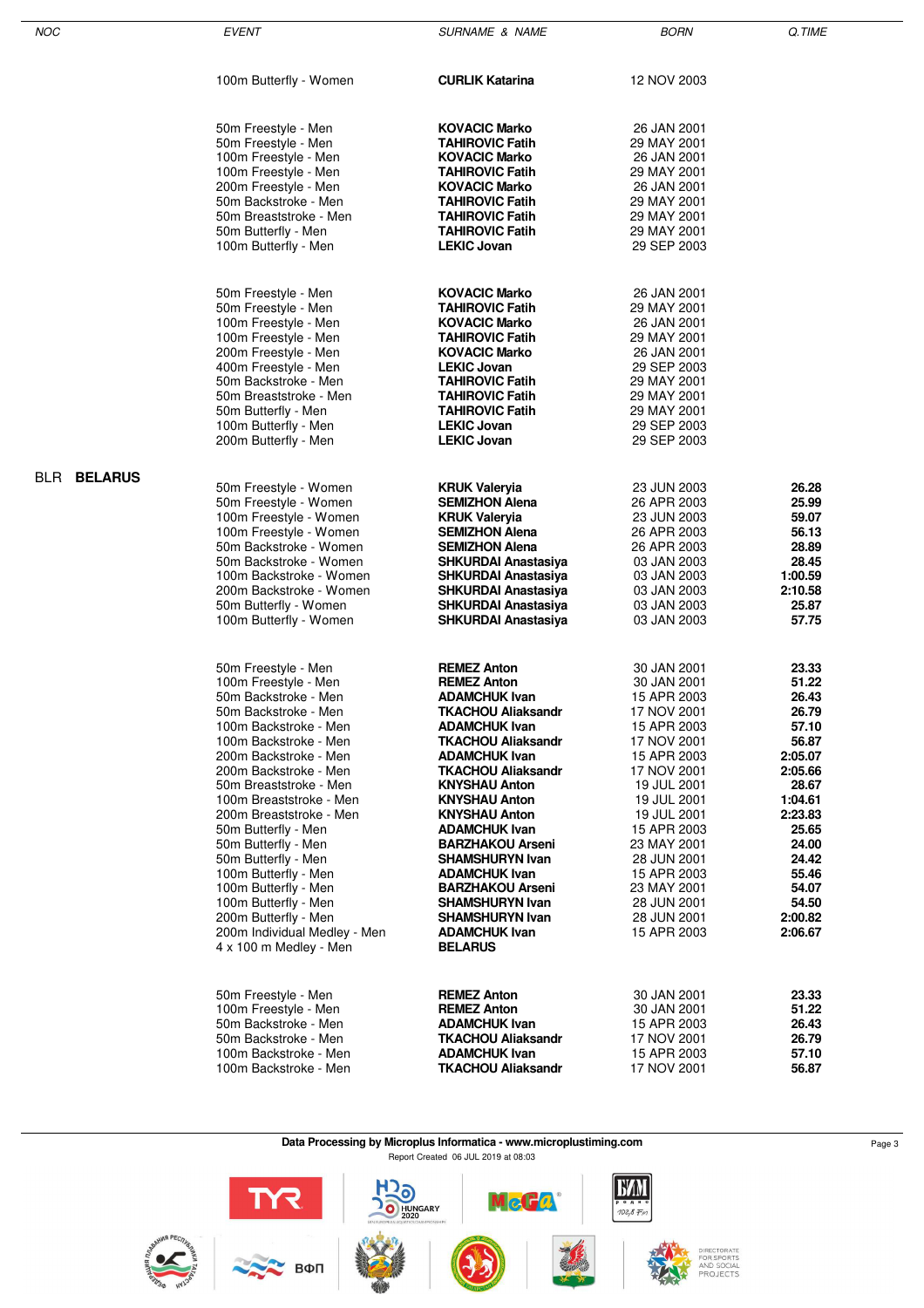| <b>NOC</b>          | <b>EVENT</b>                                       | <b>SURNAME &amp; NAME</b>                          | <b>BORN</b>                | Q.TIME              |
|---------------------|----------------------------------------------------|----------------------------------------------------|----------------------------|---------------------|
|                     |                                                    |                                                    |                            |                     |
|                     |                                                    |                                                    |                            |                     |
|                     | 200m Backstroke - Men<br>200m Backstroke - Men     | <b>ADAMCHUK Ivan</b><br><b>TKACHOU Aliaksandr</b>  | 15 APR 2003<br>17 NOV 2001 | 2:05.07<br>2:05.66  |
|                     | 50m Breaststroke - Men                             | <b>KNYSHAU Anton</b>                               | 19 JUL 2001                | 28.67               |
|                     | 100m Breaststroke - Men                            | <b>KNYSHAU Anton</b>                               | 19 JUL 2001                | 1:04.61             |
|                     | 200m Breaststroke - Men                            | <b>KNYSHAU Anton</b>                               | 19 JUL 2001                | 2:23.83             |
|                     | 50m Butterfly - Men<br>50m Butterfly - Men         | <b>ADAMCHUK Ivan</b><br><b>BARZHAKOU Arseni</b>    | 15 APR 2003<br>23 MAY 2001 | 25.65<br>24.00      |
|                     | 50m Butterfly - Men                                | <b>SHAMSHURYN Ivan</b>                             | 28 JUN 2001                | 24.42               |
|                     | 100m Butterfly - Men                               | <b>ADAMCHUK Ivan</b>                               | 15 APR 2003                | 55.46               |
|                     | 100m Butterfly - Men                               | <b>BARZHAKOU Arseni</b>                            | 23 MAY 2001                | 54.07               |
|                     | 100m Butterfly - Men<br>200m Butterfly - Men       | <b>SHAMSHURYN Ivan</b><br><b>SHAMSHURYN Ivan</b>   | 28 JUN 2001<br>28 JUN 2001 | 54.50<br>2:00.82    |
|                     | 200m Individual Medley - Men                       | <b>ADAMCHUK Ivan</b>                               | 15 APR 2003                | 2:06.67             |
|                     | 4 x 100 m Medley - Men                             | <b>BELARUS</b>                                     |                            |                     |
|                     |                                                    |                                                    |                            |                     |
| <b>BUL BULGARIA</b> | 50m Freestyle - Men                                | <b>BANCHEV Pavel</b>                               | 07 FEB 2002                | 23.20               |
|                     | 50m Freestyle - Men                                | <b>MILADINOV Josif</b>                             | 23 JUN 2003                | 23.62               |
|                     | 100m Freestyle - Men                               | <b>BANCHEV Pavel</b>                               | 07 FEB 2002                | 51.47               |
|                     | 200m Freestyle - Men<br>400m Freestyle - Men       | YANCHEV Yordan<br><b>YANCHEV Yordan</b>            | 30 AUG 2001<br>30 AUG 2001 | 1:49.65<br>3:51.11  |
|                     | 800m Freestyle - Men                               | <b>YANCHEV Yordan</b>                              | 30 AUG 2001                | 8:06.41             |
|                     | 50m Backstroke - Men                               | <b>LEVTEROV Kalovan</b>                            | 08 FEB 2003                | 27.81               |
|                     | 100m Backstroke - Men                              | <b>LEVTEROV Kaloyan</b>                            | 08 FEB 2003                | 57.18               |
|                     | 200m Backstroke - Men<br>50m Breaststroke - Men    | <b>LEVTEROV Kaloyan</b><br><b>BABLAKOV Zdravko</b> | 08 FEB 2003<br>24 AUG 2002 | 2:02.75<br>29.18    |
|                     | 100m Breaststroke - Men                            | <b>BABLAKOV Zdravko</b>                            | 24 AUG 2002                | 1:03.01             |
|                     | 200m Breaststroke - Men                            | <b>BABLAKOV Zdravko</b>                            | 24 AUG 2002                | 2:20.51             |
|                     | 50m Butterfly - Men                                | <b>MILADINOV Josif</b>                             | 23 JUN 2003                | 24.09               |
|                     | 100m Butterfly - Men<br>4 x 100 m Freestyle - Men  | <b>MILADINOV Josif</b><br><b>BULGARIA</b>          | 23 JUN 2003                | 52.32               |
|                     | 4 x 100 m Medley - Men                             | <b>BULGARIA</b>                                    |                            |                     |
|                     |                                                    |                                                    |                            |                     |
|                     | 50m Freestyle - Men                                | <b>BANCHEV Pavel</b>                               | 07 FEB 2002                | 23.20               |
|                     | 50m Freestyle - Men                                | <b>MILADINOV Josif</b>                             | 23 JUN 2003                | 23.62               |
|                     | 100m Freestyle - Men<br>100m Freestyle - Men       | <b>BANCHEV Pavel</b><br><b>MILADINOV Josif</b>     | 07 FEB 2002<br>23 JUN 2003 | 51.47<br>51.23      |
|                     | 200m Freestyle - Men                               | <b>YANCHEV Yordan</b>                              | 30 AUG 2001                | 1:49.65             |
|                     | 400m Freestyle - Men                               | <b>YANCHEV Yordan</b>                              | 30 AUG 2001                | 3:51.11             |
|                     | 800m Freestyle - Men                               | <b>YANCHEV Yordan</b>                              | 30 AUG 2001                | 8:06.41             |
|                     | 50m Backstroke - Men<br>100m Backstroke - Men      | <b>LEVTEROV Kaloyan</b><br><b>LEVTEROV Kaloyan</b> | 08 FEB 2003<br>08 FEB 2003 | 27.81<br>57.18      |
|                     | 200m Backstroke - Men                              | <b>LEVTEROV Kaloyan</b>                            | 08 FEB 2003                | 2:02.75             |
|                     | 50m Breaststroke - Men                             | <b>BABLAKOV Zdravko</b>                            | 24 AUG 2002                | 29.18               |
|                     | 100m Breaststroke - Men                            | <b>BABLAKOV Zdravko</b><br><b>BABLAKOV Zdravko</b> | 24 AUG 2002                | 1:03.01             |
|                     | 200m Breaststroke - Men<br>50m Butterfly - Men     | <b>MILADINOV Josif</b>                             | 24 AUG 2002<br>23 JUN 2003 | 2:20.51<br>24.09    |
|                     | 100m Butterfly - Men                               | <b>MILADINOV Josif</b>                             | 23 JUN 2003                | 52.32               |
|                     | 4 x 100 m Freestyle - Men                          | <b>BULGARIA</b>                                    |                            |                     |
|                     | 4 x 100 m Medley - Men                             | <b>BULGARIA</b>                                    |                            |                     |
| CRO CROATIA         |                                                    |                                                    |                            |                     |
|                     | 50m Freestyle - Women                              | <b>KOMIC Dora</b>                                  | 11 APR 2002                | 26.67               |
|                     | 50m Freestyle - Women<br>100m Freestyle - Women    | <b>LONCAREVIC Paula</b><br><b>KOMIC Dora</b>       | 24 APR 2004<br>11 APR 2002 | 27.52<br>57.40      |
|                     | 100m Freestyle - Women                             | <b>LONCAREVIC Paula</b>                            | 24 APR 2004                | 59.45               |
|                     | 200m Freestyle - Women                             | <b>HERCEG Ana</b>                                  | 19 AUG 2003                | 2:04.97             |
|                     | 200m Freestyle - Women                             | <b>LONCAREVIC Paula</b>                            | 24 APR 2004                | 2:07.10             |
|                     | 400m Freestyle - Women<br>800m Freestyle - Women   | <b>BOSNJAK Klara</b><br><b>BOSNJAK Klara</b>       | 27 MAY 2004<br>27 MAY 2004 | 4:25.41<br>8:57.23  |
|                     | 800m Freestyle - Women                             | <b>DUJANIC Iva</b>                                 | 23 MAR 2003                | 9:03.37             |
|                     | 1500m Freestyle - Women                            | <b>BOSNJAK Klara</b>                               | 27 MAY 2004                | 17:01.05            |
|                     | 1500m Freestyle - Women<br>200m Backstroke - Women | <b>DUJANIC Iva</b><br><b>HERCEG Ana</b>            | 23 MAR 2003<br>19 AUG 2003 | 17:53.95<br>2:15.24 |
|                     | 50m Breaststroke - Women                           | <b>BLAZEVIC Ana</b>                                | 24 JUN 2003                | 34.23               |
|                     | 50m Breaststroke - Women                           | <b>MATAJA Meri</b>                                 | 07 MAR 2004                | 32.90               |
|                     |                                                    |                                                    |                            |                     |

**Data Processing by Microplus Informatica - www.microplustiming.com** Page 4

Report Created 06 JUL 2019 at 08:03

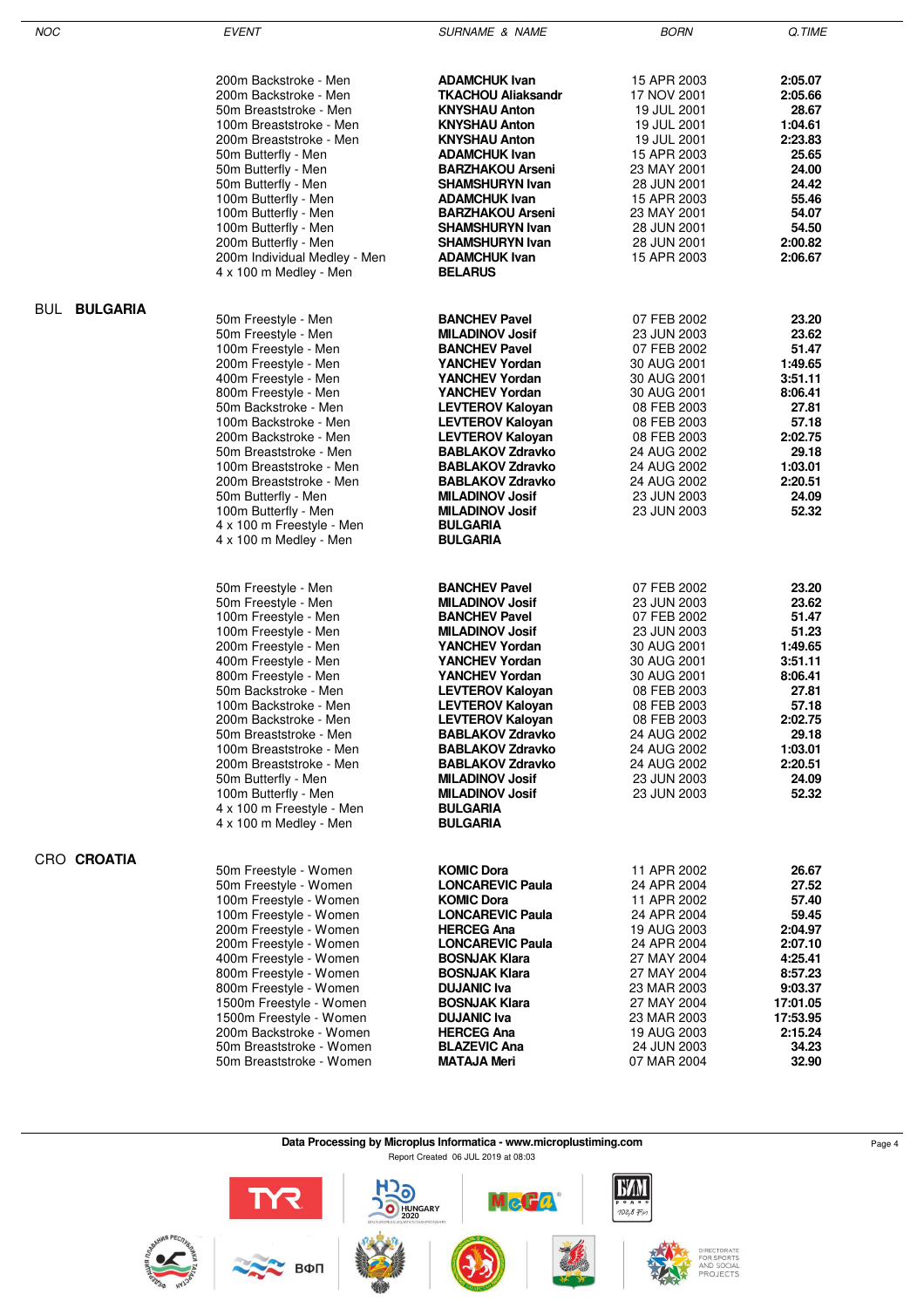| <b>NOC</b> |                       | <b>EVENT</b>                                                    | <b>SURNAME &amp; NAME</b>                          | <b>BORN</b>                | Q.TIME           |
|------------|-----------------------|-----------------------------------------------------------------|----------------------------------------------------|----------------------------|------------------|
|            |                       |                                                                 |                                                    |                            |                  |
|            |                       |                                                                 |                                                    |                            |                  |
|            |                       | 100m Breaststroke - Women                                       | <b>BLAZEVIC Ana</b>                                | 24 JUN 2003                | 1:12.83          |
|            |                       | 100m Breaststroke - Women                                       | MATAJA Meri                                        | 07 MAR 2004                | 1:11.76          |
|            |                       | 200m Breaststroke - Women                                       | <b>BLAZEVIC Ana</b>                                | 24 JUN 2003                | 2:33.99          |
|            |                       | 50m Butterfly - Women                                           | <b>JEREBIC Lorena</b>                              | 20 MAR 2002                | 27.74            |
|            |                       | 50m Butterfly - Women                                           | <b>KOMIC Dora</b><br><b>JEREBIC Lorena</b>         | 11 APR 2002                | 28.05<br>1:00.86 |
|            |                       | 100m Butterfly - Women<br>100m Butterfly - Women                | <b>KOMIC Dora</b>                                  | 20 MAR 2002<br>11 APR 2002 | 1:03.14          |
|            |                       | 200m Butterfly - Women                                          | <b>JEREBIC Lorena</b>                              | 20 MAR 2002                | 2:17.37          |
|            |                       | 200m Individual Medley - Women                                  | <b>DUJANIC Iva</b>                                 | 23 MAR 2003                | 2:22.72          |
|            |                       | 200m Individual Medley - Women                                  | <b>HERCEG Ana</b>                                  | 19 AUG 2003                | 2:20.46          |
|            |                       | 400m Individual Medley - Women                                  | <b>DUJANIC Iva</b>                                 | 23 MAR 2003                | 4:57.85          |
|            |                       | 4 x 100 m Freestyle - Women                                     | <b>CROATIA</b>                                     |                            |                  |
|            |                       | 4 x 200 m Freestyle - Women                                     | <b>CROATIA</b>                                     |                            |                  |
|            |                       | 4 x 100 m Medley - Women                                        | <b>CROATIA</b>                                     |                            |                  |
|            |                       |                                                                 |                                                    |                            |                  |
|            |                       | 50m Freestyle - Men                                             | <b>SERDAREVIC Lovro</b>                            | 22 SEP 2003                | 24.30            |
|            |                       | 50m Freestyle - Men                                             | <b>VUKICEVIC Robert</b>                            | 24 JUL 2002                | 23.92            |
|            |                       | 100m Freestyle - Men                                            | <b>SERDAREVIC Lovro</b>                            | 22 SEP 2003                | 52.25            |
|            |                       | 100m Freestyle - Men                                            | <b>SURKOVIC Mario</b>                              | 19 APR 2003                | 52.55            |
|            |                       | 100m Freestyle - Men                                            | <b>VUKICEVIC Robert</b>                            | 24 JUL 2002                | 51.29            |
|            |                       | 200m Freestyle - Men                                            | <b>BRASSARD Michel</b>                             | 01 JUL 2002                | 1:53.77          |
|            |                       | 400m Freestyle - Men                                            | <b>BRASSARD Michel</b>                             | 01 JUL 2002                | 4:01.75          |
|            |                       | 50m Backstroke - Men                                            | <b>SURKOVIC Mario</b>                              | 19 APR 2003                | 27.64            |
|            |                       | 100m Backstroke - Men                                           | <b>SURKOVIC Mario</b>                              | 19 APR 2003                | 59.32            |
|            |                       | 50m Breaststroke - Men                                          | <b>RAJKOVIC Antonio</b>                            | 29 JUL 2001                | 29.51            |
|            |                       | 100m Breaststroke - Men                                         | <b>RAJKOVIC Antonio</b>                            | 29 JUL 2001                | 1:04.81          |
|            |                       | 50m Butterfly - Men                                             | <b>VUKICEVIC Robert</b>                            | 24 JUL 2002                | 25.80            |
|            |                       | 100m Butterfly - Men                                            | <b>VUKICEVIC Robert</b>                            | 24 JUL 2002                | 55.28            |
|            |                       | 200m Butterfly - Men                                            | <b>VUKICEVIC Robert</b>                            | 24 JUL 2002                | 2:03.71          |
|            |                       | 400m Individual Medley - Men                                    | <b>SURKOVIC Mario</b><br><b>CROATIA</b>            | 19 APR 2003                | 4:51.44          |
|            |                       | 4 x 100 m Freestyle - Men<br>4 x 100 m Medley - Men             | <b>CROATIA</b>                                     |                            |                  |
|            |                       |                                                                 |                                                    |                            |                  |
|            |                       | 4 x 100 m Freestyle - Mixed<br>4 x 100 m Medley - Mixed         | <b>CROATIA</b><br><b>CROATIA</b>                   |                            |                  |
|            |                       | 50m Freestyle - Men                                             | <b>SERDAREVIC Lovro</b>                            | 22 SEP 2003                | 24.30            |
|            |                       | 50m Freestyle - Men                                             | <b>VUKICEVIC Robert</b>                            | 24 JUL 2002                | 23.92            |
|            |                       | 100m Freestyle - Men                                            | <b>SERDAREVIC Lovro</b>                            | 22 SEP 2003                | 52.25            |
|            |                       | 100m Freestyle - Men                                            | <b>SURKOVIC Mario</b>                              | 19 APR 2003                | 52.55            |
|            |                       | 100m Freestyle - Men                                            | <b>VUKICEVIC Robert</b>                            | 24 JUL 2002                | 51.29            |
|            |                       | 200m Freestyle - Men                                            | <b>BRASSARD Michel</b>                             | 01 JUL 2002                | 1:53.77          |
|            |                       | 400m Freestyle - Men                                            | <b>BRASSARD Michel</b>                             | 01 JUL 2002                | 4:01.75          |
|            |                       | 50m Backstroke - Men                                            | <b>SURKOVIC Mario</b>                              | 19 APR 2003                | 27.64            |
|            |                       | 100m Backstroke - Men                                           | <b>SURKOVIC Mario</b>                              | 19 APR 2003                | 59.32            |
|            |                       | 50m Breaststroke - Men                                          | <b>RAJKOVIC Antonio</b>                            | 29 JUL 2001                | 29.51            |
|            |                       | 100m Breaststroke - Men                                         | <b>RAJKOVIC Antonio</b>                            | 29 JUL 2001                | 1:04.81          |
|            |                       | 50m Butterfly - Men                                             | <b>VUKICEVIC Robert</b>                            | 24 JUL 2002                | 25.80            |
|            |                       | 100m Butterfly - Men                                            | <b>VUKICEVIC Robert</b>                            | 24 JUL 2002                | 55.28            |
|            |                       | 200m Butterfly - Men                                            | <b>VUKICEVIC Robert</b>                            | 24 JUL 2002                | 2:03.71          |
|            |                       | 400m Individual Medley - Men                                    | <b>SURKOVIC Mario</b>                              | 19 APR 2003                | 4:51.44          |
|            |                       | 4 x 100 m Freestyle - Men                                       | <b>CROATIA</b><br><b>CROATIA</b>                   |                            |                  |
|            |                       | 4 x 200 m Freestyle - Men<br>4 x 100 m Medley - Men             | <b>CROATIA</b>                                     |                            |                  |
|            |                       |                                                                 |                                                    |                            |                  |
| CZE        | <b>CZECH REPUBLIC</b> |                                                                 |                                                    |                            |                  |
|            |                       | 50m Breaststroke - Women<br>50m Breaststroke - Women            | <b>LANKOVA Katerina</b><br><b>STEPANKOVA Lydie</b> | 20 MAY 2003                | 33.32            |
|            |                       | 100m Breaststroke - Women                                       | <b>LANKOVA Katerina</b>                            | 22 JUN 2003<br>20 MAY 2003 | 32.08<br>1:11.67 |
|            |                       | 100m Breaststroke - Women                                       | <b>STEPANKOVA Lydie</b>                            | 22 JUN 2003                | 1:10.07          |
|            |                       | 200m Breaststroke - Women                                       | <b>LANKOVA Katerina</b>                            | 20 MAY 2003                | 2:30.22          |
|            |                       | 50m Butterfly - Women                                           | <b>STEPANKOVA Lydie</b>                            | 22 JUN 2003                | 29.22            |
|            |                       |                                                                 |                                                    |                            |                  |
|            |                       | 50m Freestyle - Men                                             | <b>MATATKO Vojtech</b>                             | 05 JAN 2001                | 24.67            |
|            |                       |                                                                 |                                                    |                            |                  |
|            |                       |                                                                 |                                                    |                            |                  |
|            |                       | Deta Dressecing by Microphys Information was unique intiming co |                                                    |                            |                  |

**Data Processing by Microplus Informatica - www.microplustiming.com** Page 5 Page 5 Page 5

Report Created 06 JUL 2019 at 08:03







McGa

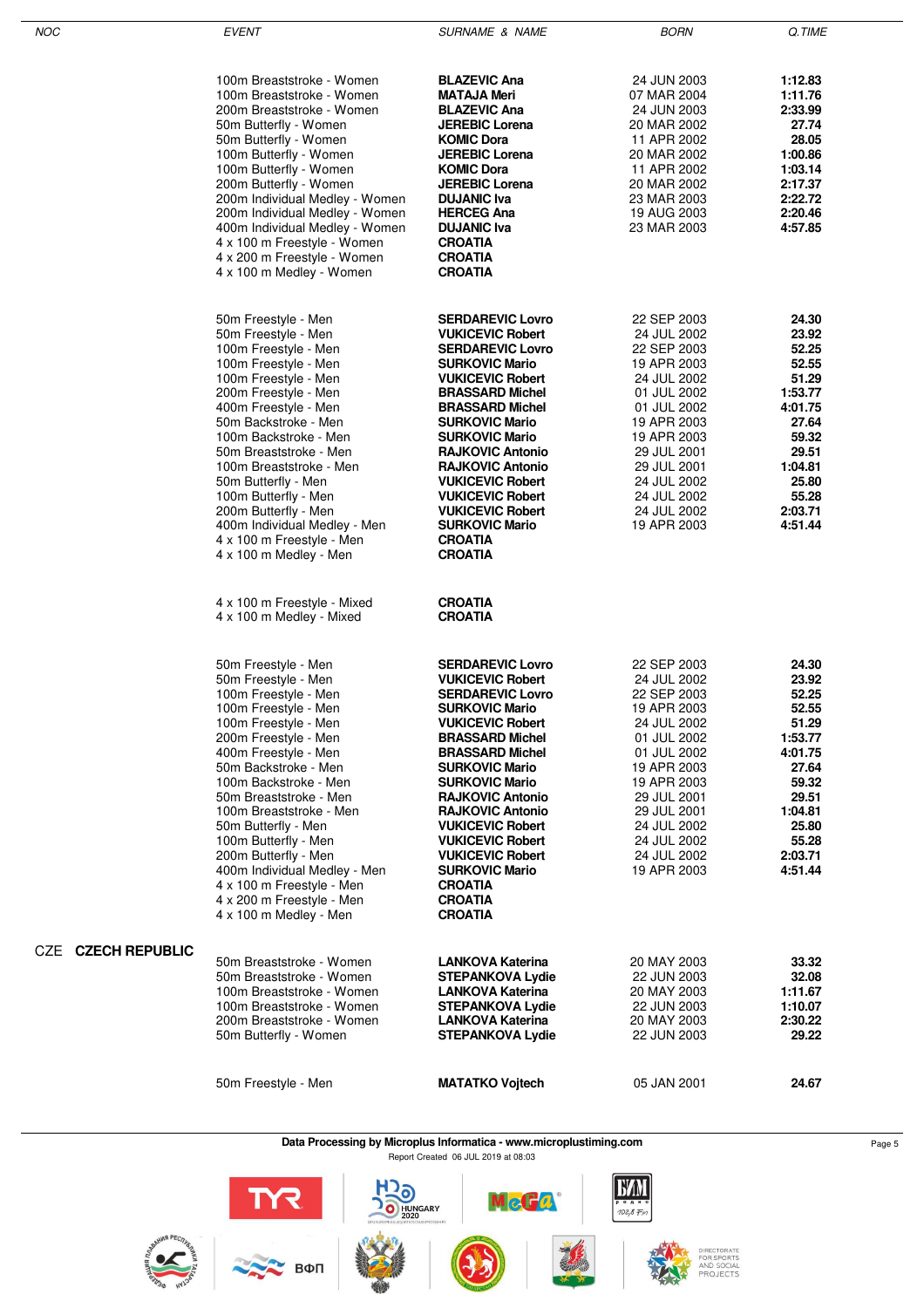| 50m Freestyle - Men          | <b>NETRH Voitech</b>           | 29 JAN 2002 | 26.41   |
|------------------------------|--------------------------------|-------------|---------|
| 50m Freestyle - Men          | <b>PROCHAZKA Roman</b>         | 23 MAR 2001 | 23.32   |
| 50m Freestyle - Men          | <b>STEMBERK Jakub</b>          | 12 OCT 2001 | 24.61   |
| 100m Freestyle - Men         | <b>PROCHAZKA Roman</b>         | 23 MAR 2001 | 50.28   |
| 200m Freestyle - Men         | <b>HLOBEN Adam</b>             | 02 MAY 2001 | 1:50.86 |
| 200m Freestyle - Men         | <b>STEMBERK Jakub</b>          | 12 OCT 2001 | 1:57.04 |
| 400m Freestyle - Men         | <b>HLOBEN Adam</b>             | 02 MAY 2001 | 3:57.52 |
| 400m Freestyle - Men         | <b>STEMBERK Jakub</b>          | 12 OCT 2001 | 4:00.36 |
| 50m Backstroke - Men         | <b>CEJKA Jan</b>               | 29 MAY 2001 | 25.69   |
| 100m Backstroke - Men        | <b>CEJKA Jan</b>               | 29 MAY 2001 | 55.48   |
| 200m Backstroke - Men        | CEJKA Jan                      | 29 MAY 2001 | 2:01.16 |
| 50m Breaststroke - Men       | <b>JANECEK Vojtech</b>         | 21 AUG 2001 | 28.70   |
| 50m Breaststroke - Men       | <b>MATATKO Vojtech</b>         | 05 JAN 2001 | 28.71   |
| 50m Breaststroke - Men       | <b>NETRH Vojtech</b>           | 29 JAN 2002 | 29.75   |
| 100m Breaststroke - Men      | <b>JANECEK Vojtech</b>         | 21 AUG 2001 | 1:04.80 |
|                              |                                |             |         |
| 100m Breaststroke - Men      | <b>MATATKO Vojtech</b>         | 05 JAN 2001 | 1:03.38 |
| 100m Breaststroke - Men      | <b>NETRH Vojtech</b>           | 29 JAN 2002 | 1:04.88 |
| 200m Breaststroke - Men      | <b>NETRH Vojtech</b>           | 29 JAN 2002 | 2:16.94 |
| 50m Butterfly - Men          | <b>LUNAK Sebastian</b>         | 12 JAN 2002 | 25.13   |
| 100m Butterfly - Men         | <b>LUNAK Sebastian</b>         | 12 JAN 2002 | 54.46   |
| 200m Butterfly - Men         | <b>HLOBEN Adam</b>             | 02 MAY 2001 | 2:00.46 |
| 200m Butterfly - Men         | <b>LUNAK Sebastian</b>         | 12 JAN 2002 | 1:59.55 |
| 200m Individual Medley - Men | <b>STEMBERK Jakub</b>          | 12 OCT 2001 | 2:05.15 |
| 400m Individual Medley - Men | <b>HLOBEN Adam</b>             | 02 MAY 2001 | 4:27.09 |
| 4 x 200 m Freestyle - Men    | <b>CZECH REPUBLIC</b>          |             |         |
| 4 x 100 m Medley - Men       | <b>CZECH REPUBLIC</b>          |             |         |
|                              |                                |             |         |
| 50m Freestyle - Men          | <b>MATATKO Vojtech</b>         | 05 JAN 2001 | 24.67   |
| 50m Freestyle - Men          | <b>NETRH Vojtech</b>           | 29 JAN 2002 | 26.41   |
| 50m Freestyle - Men          | <b>PROCHAZKA Roman</b>         | 23 MAR 2001 |         |
| 50m Freestyle - Men          | <b>STEMBERK Jakub</b>          | 12 OCT 2001 | 24.61   |
| 100m Freestyle - Men         | <b>PROCHAZKA Roman</b>         | 23 MAR 2001 |         |
| 200m Freestyle - Men         | <b>HLOBEN Adam</b>             | 02 MAY 2001 | 1:50.86 |
| 200m Freestyle - Men         | <b>STEMBERK Jakub</b>          | 12 OCT 2001 | 1:57.04 |
|                              |                                |             | 3:57.52 |
| 400m Freestyle - Men         | <b>HLOBEN Adam</b>             | 02 MAY 2001 |         |
| 400m Freestyle - Men         | <b>STEMBERK Jakub</b>          | 12 OCT 2001 | 4:00.36 |
| 50m Backstroke - Men         | CEJKA Jan                      | 29 MAY 2001 | 25.69   |
| 100m Backstroke - Men        | <b>CEJKA Jan</b>               | 29 MAY 2001 | 55.48   |
| 200m Backstroke - Men        | CEJKA Jan                      | 29 MAY 2001 | 2:01.16 |
| 50m Breaststroke - Men       | <b>JANECEK Vojtech</b>         | 21 AUG 2001 | 28.70   |
| 50m Breaststroke - Men       | <b>MATATKO Vojtech</b>         | 05 JAN 2001 | 28.71   |
| 50m Breaststroke - Men       | <b>NETRH Vojtech</b>           | 29 JAN 2002 | 29.75   |
| 100m Breaststroke - Men      | <b>JANECEK Vojtech</b>         | 21 AUG 2001 | 1:04.80 |
| 100m Breaststroke - Men      | <b>MATATKO Vojtech</b>         | 05 JAN 2001 | 1:03.38 |
| 100m Breaststroke - Men      | <b>NETRH Vojtech</b>           | 29 JAN 2002 | 1:04.88 |
| 200m Breaststroke - Men      | <b>NETRH Vojtech</b>           | 29 JAN 2002 | 2:16.94 |
| 50m Butterfly - Men          | <b>LUNAK Sebastian</b>         | 12 JAN 2002 | 25.13   |
| 100m Butterfly - Men         | <b>LUNAK Sebastian</b>         | 12 JAN 2002 | 54.46   |
|                              | <b>HLOBEN Adam</b>             |             | 2:00.46 |
| 200m Butterfly - Men         |                                | 02 MAY 2001 |         |
| 200m Butterfly - Men         | <b>LUNAK Sebastian</b>         | 12 JAN 2002 | 1:59.55 |
| 200m Individual Medley - Men | <b>STEMBERK Jakub</b>          | 12 OCT 2001 | 2:05.15 |
| 400m Individual Medley - Men | <b>HLOBEN Adam</b>             | 02 MAY 2001 | 4:27.09 |
| 4 x 200 m Freestyle - Men    | <b>CZECH REPUBLIC</b>          |             |         |
| 4 x 100 m Medley - Men       | <b>CZECH REPUBLIC</b>          |             |         |
|                              |                                |             |         |
| 50m Freestyle - Women        | <b>BARRETT Karoline</b>        | 18 MAR 2002 | 25.92   |
| 50m Freestyle - Women        | <b>EBBESEN Elisabeth Sabro</b> | 01 JAN 2002 | 26.15   |
| 50m Freestyle - Women        | <b>PETERSEN Sofie Theophil</b> | 14 APR 2003 | 27.77   |
| 50m Freestyle - Women        | <b>SVENDSEN Julie Kroeyer</b>  | 05 FEB 2002 | 26.41   |
| 100m Freestyle - Women       | <b>BARRETT Karoline</b>        | 18 MAR 2002 | 56.42   |
| 100m Freestyle - Women       | <b>EBBESEN Elisabeth Sabro</b> | 01 JAN 2002 | 56.33   |
| 100m Freestyle - Women       | <b>RASMUSSEN Gro Grinda</b>    | 01 JAN 2003 | 58.71   |
| 100m Freestyle - Women       |                                |             | 58.36   |
|                              | <b>SVENDSEN Julie Kroeyer</b>  | 05 FEB 2002 | 2:04.00 |
| 200m Freestyle - Women       | <b>EBBESEN Elisabeth Sabro</b> | 01 JAN 2002 |         |

DEN **DENMARK**

200m Freestyle - Women **PALLESEN Victoria Haahr** 20 JUL 2002 **2:07.73**

| Data Processing by Microplus Informatica - www.microplustiming.com | Page 6 |
|--------------------------------------------------------------------|--------|
| Report Created 06 JUL 2019 at 08:03                                |        |

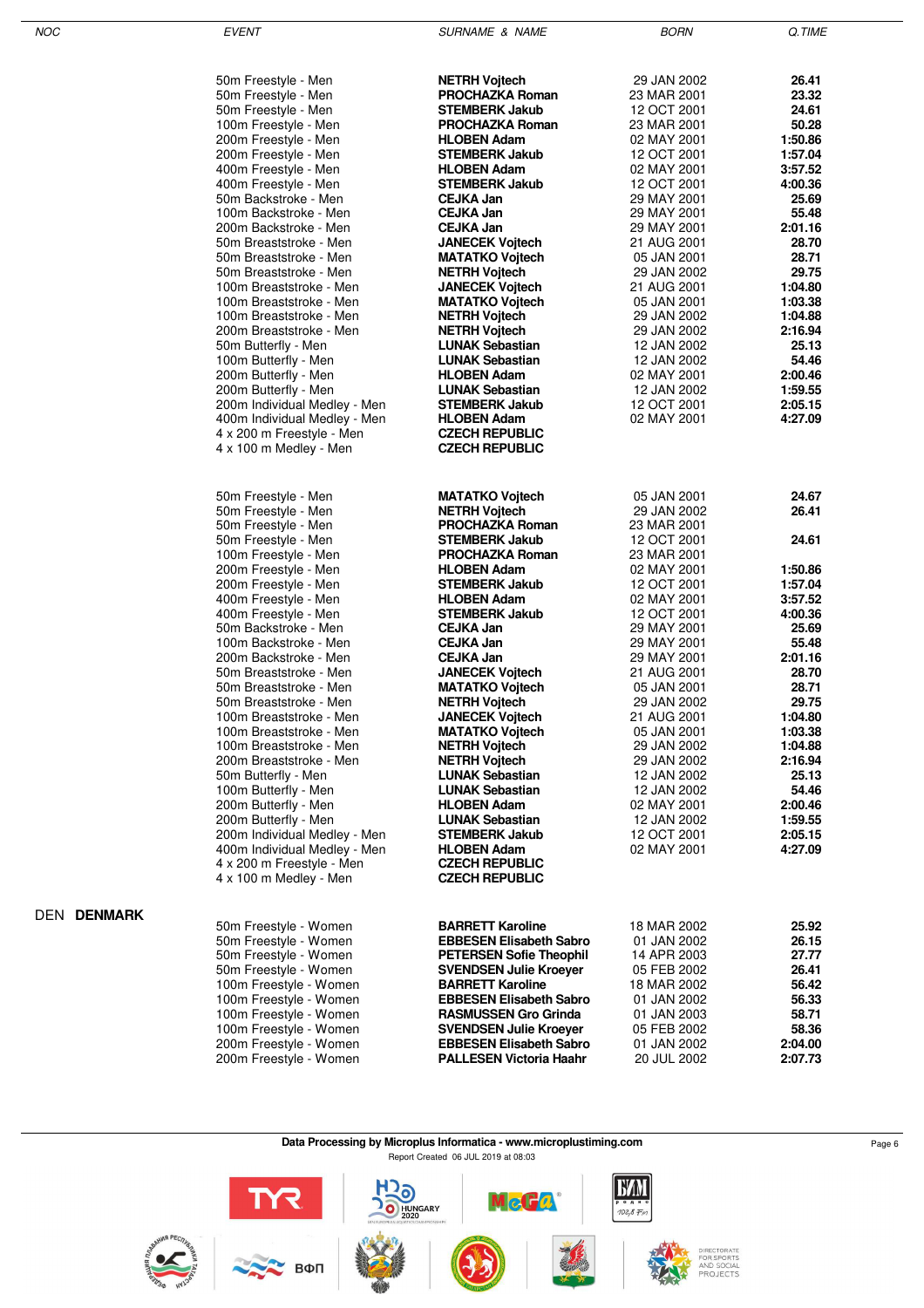| 200m Freestyle - Women         | <b>PETERSEN Sofie Theophil</b>                    | 14 APR 2003                | 2:03.73  |
|--------------------------------|---------------------------------------------------|----------------------------|----------|
| 400m Freestyle - Women         | <b>MORTENSEN Michelle</b>                         | 01 JAN 2002                | 4:25.21  |
| 400m Freestyle - Women         | <b>PETERSEN Sofie Theophil</b>                    | 14 APR 2003                | 4:22.57  |
| 800m Freestyle - Women         | <b>MORTENSEN Michelle</b>                         | 01 JAN 2002                | 9:06.07  |
| 800m Freestyle - Women         | <b>PETERSEN Sofie Theophil</b>                    | 14 APR 2003                | 9:02.52  |
| 1500m Freestyle - Women        | <b>MORTENSEN Michelle</b>                         | 01 JAN 2002                | 17:12.92 |
| 50m Backstroke - Women         | <b>PALMUND Liva</b>                               | 01 JAN 2002                | 29.47    |
| 50m Backstroke - Women         | <b>SOERENSEN Karoline</b>                         | 19 FEB 2002                | 29.57    |
| 100m Backstroke - Women        | <b>PALMUND Liva</b>                               | 01 JAN 2002                | 1:04.43  |
| 100m Backstroke - Women        | <b>SOERENSEN Karoline</b>                         | 19 FEB 2002                | 1:02.75  |
| 200m Backstroke - Women        | <b>PALMUND Liva</b>                               | 01 JAN 2002                | 2:19.97  |
| 200m Backstroke - Women        | <b>SOERENSEN Karoline</b>                         | 19 FEB 2002                | 2:16.01  |
| 50m Breaststroke - Women       | <b>BLOMSTERBERG Thea</b>                          | 09 JAN 2002                | 32.37    |
| 50m Breaststroke - Women       | <b>NIELSEN Astrid</b>                             | 01 JAN 2002                | 32.32    |
| 50m Breaststroke - Women       | <b>RYBAK-ANDERSEN Clara</b>                       | 18 DEC 2003                | 33.25    |
| 100m Breaststroke - Women      | <b>BLOMSTERBERG Thea</b>                          | 09 JAN 2002                | 1:09.91  |
| 100m Breaststroke - Women      | <b>NIELSEN Astrid</b>                             | 01 JAN 2002                | 1:11.28  |
| 200m Breaststroke - Women      |                                                   |                            | 2:25.98  |
| 200m Breaststroke - Women      | <b>BLOMSTERBERG Thea</b><br><b>NIELSEN Astrid</b> | 09 JAN 2002<br>01 JAN 2002 | 2:37.58  |
|                                |                                                   |                            |          |
| 200m Breaststroke - Women      | <b>RYBAK-ANDERSEN Clara</b>                       | 18 DEC 2003                | 2:30.89  |
| 50m Butterfly - Women          | <b>BARRETT Karoline</b>                           | 18 MAR 2002                | 27.03    |
| 50m Butterfly - Women          | <b>EBBESEN Elisabeth Sabro</b>                    | 01 JAN 2002                | 27.81    |
| 50m Butterfly - Women          | <b>RASMUSSEN Gro Grinda</b>                       | 01 JAN 2003                | 28.41    |
| 50m Butterfly - Women          | <b>SVENDSEN Julie Kroever</b>                     | 05 FEB 2002                | 28.24    |
| 100m Butterfly - Women         | <b>BARRETT Karoline</b>                           | 18 MAR 2002                | 1:01.14  |
| 100m Butterfly - Women         | <b>RASMUSSEN Gro Grinda</b>                       | 01 JAN 2003                | 1:01.92  |
| 100m Butterfly - Women         | <b>SVENDSEN Julie Kroeyer</b>                     | 05 FEB 2002                | 1:03.37  |
| 200m Individual Medley - Women | <b>PALLESEN Victoria Haahr</b>                    | 20 JUL 2002                | 2:18.91  |
| 200m Individual Medley - Women | <b>RYBAK-ANDERSEN Clara</b>                       | 18 DEC 2003                | 2:17.74  |
| 400m Individual Medley - Women | <b>PALLESEN Victoria Haahr</b>                    | 20 JUL 2002                | 4:57.98  |
| 4 x 100 m Medley - Women       | <b>DENMARK</b>                                    |                            |          |
|                                |                                                   |                            |          |
|                                |                                                   |                            |          |
| 50m Freestyle - Men            | <b>HANSEN Tobias Dan</b>                          | 01 JAN 2002                | 24.03    |
| 50m Freestyle - Men            | <b>LINDEBLAD Malthe</b>                           | 01 JAN 2001                | 23.47    |
| 50m Freestyle - Men            | <b>PEDERSEN Nicklas Oestman</b>                   | 01 JAN 2002                | 24.49    |
| 100m Freestyle - Men           | <b>ANDERSEN Christoffer H.</b>                    | 23 JUN 2002                | 54.67    |
| 100m Freestyle - Men           | <b>BRENNER Luccas Dam</b>                         | 01 JAN 2001                | 54.83    |
| 100m Freestyle - Men           | <b>LINDEBLAD Malthe</b>                           | 01 JAN 2001                | 51.28    |
| 200m Freestyle - Men           | <b>ELLEGAARD Arthur Dalen</b>                     | 04 MAR 2001                | 1:52.54  |
| 400m Freestyle - Men           | <b>ANDERSEN Christoffer H.</b>                    | 23 JUN 2002                | 3:58.60  |
| 400m Freestyle - Men           | <b>ELLEGAARD Arthur Dalen</b>                     | 04 MAR 2001                | 3:55.60  |
| 400m Freestyle - Men           | <b>LINDHOLM Oskar</b>                             | 04 AUG 2001                | 3:57.86  |
| 800m Freestyle - Men           | <b>ANDERSEN Christoffer H.</b>                    | 23 JUN 2002                | 8:16.35  |
| 800m Freestyle - Men           | <b>LINDHOLM Oskar</b>                             | 04 AUG 2001                | 8:08.14  |
| 1500m Freestyle - Men          | <b>LINDHOLM Oskar</b>                             | 04 AUG 2001                | 15:48.16 |
| 50m Backstroke - Men           | <b>BRENNER Luccas Dam</b>                         | 01 JAN 2001                | 26.98    |
| 50m Backstroke - Men           | <b>PEDERSEN Nicklas Oestman</b>                   | 01 JAN 2002                | 26.40    |
| 100m Backstroke - Men          | <b>BRENNER Luccas Dam</b>                         | 01 JAN 2001                | 57.68    |
| 100m Backstroke - Men          | <b>PEDERSEN Nicklas Oestman</b>                   | 01 JAN 2002                | 57.53    |
| 100m Backstroke - Men          | <b>STROEBEK Lucas Bruun</b>                       | 10 JUL 2001                | 59.46    |
| 200m Backstroke - Men          | <b>BRENNER Luccas Dam</b>                         | 01 JAN 2001                | 2:03.63  |
| 200m Backstroke - Men          | <b>PEDERSEN Nicklas Oestman</b>                   | 01 JAN 2002                | 2:08.83  |
| 200m Backstroke - Men          | <b>STROEBEK Lucas Bruun</b>                       | 10 JUL 2001                | 2:08.59  |
| 100m Breaststroke - Men        | <b>STROEBEK Lucas Bruun</b>                       | 10 JUL 2001                | 1:07.86  |
| 50m Butterfly - Men            | <b>HANSEN Tobias Dan</b>                          | 01 JAN 2002                | 24.66    |
| 50m Butterfly - Men            | <b>LINDEBLAD Malthe</b>                           | 01 JAN 2001                | 24.80    |
| 100m Butterfly - Men           | <b>HANSEN Tobias Dan</b>                          | 01 JAN 2002                | 55.58    |
| 100m Butterfly - Men           | <b>LINDEBLAD Malthe</b>                           | 01 JAN 2001                | 56.14    |
| 200m Butterfly - Men           | <b>PEDERSEN Nicklas Oestman</b>                   | 01 JAN 2002                | 2:06.99  |
| 200m Individual Medley - Men   | <b>ELLEGAARD Arthur Dalen</b>                     | 04 MAR 2001                | 2:05.22  |
| 200m Individual Medley - Men   | <b>STROEBEK Lucas Bruun</b>                       | 10 JUL 2001                | 2:04.98  |
| 400m Individual Medley - Men   | <b>ELLEGAARD Arthur Dalen</b>                     | 04 MAR 2001                | 4:26.41  |
| 400m Individual Medley - Men   | <b>LINDHOLM Oskar</b>                             | 04 AUG 2001                | 4:39.36  |
| 400m Individual Medley - Men   | <b>STROEBEK Lucas Bruun</b>                       | 10 JUL 2001                | 4:29.79  |
|                                |                                                   |                            |          |
|                                |                                                   |                            |          |
| 50m Freestyle - Men            | <b>HANSEN Tobias Dan</b>                          | 01 JAN 2002                | 24.03    |
|                                |                                                   |                            |          |

**Data Processing by Microplus Informatica - www.microplustiming.com** Page 7 Report Created 06 JUL 2019 at 08:03

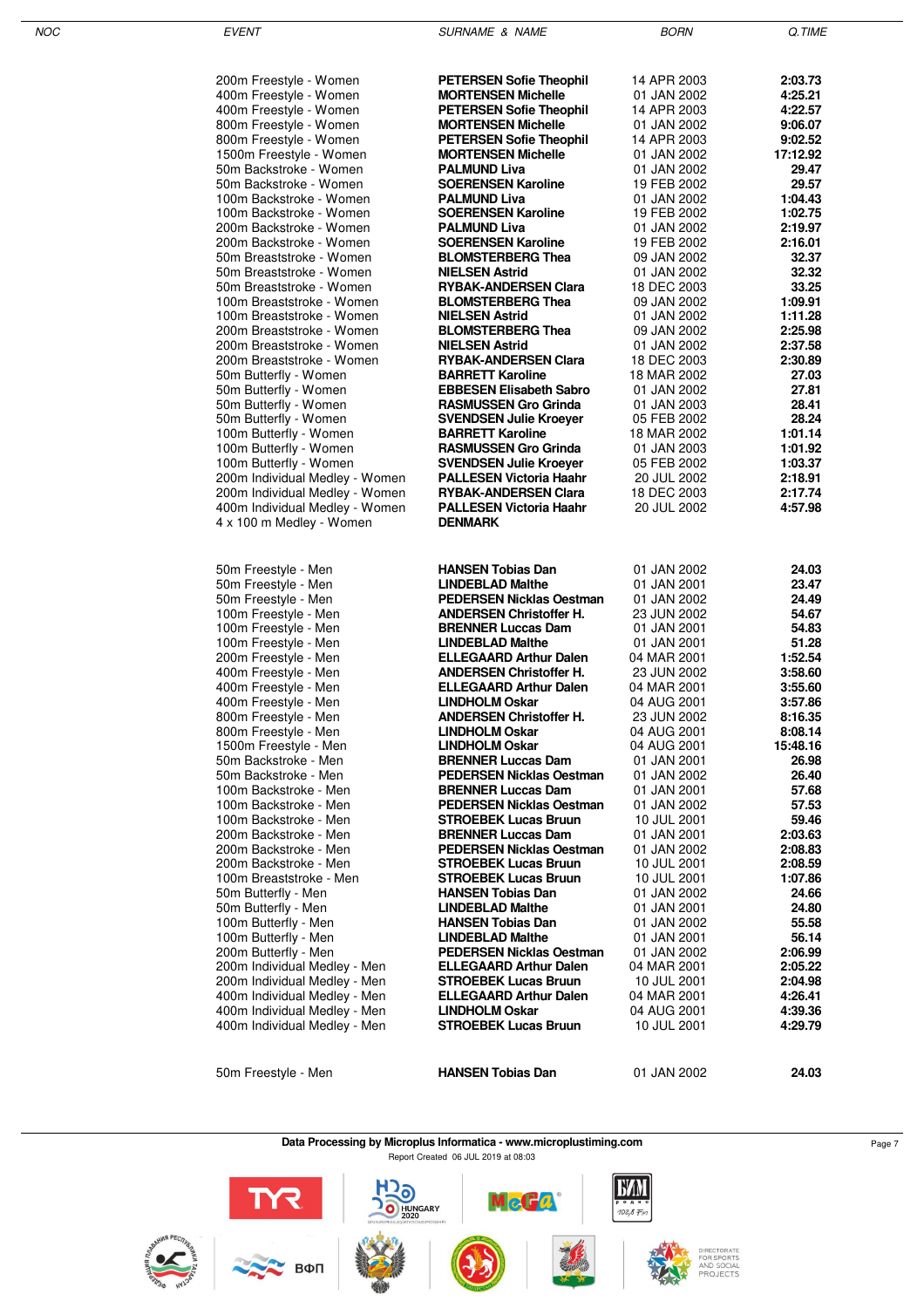| $\mathcal{N}$ |  |
|---------------|--|
|               |  |

ESP **SPAIN**

EVENT GUERNAME & NAME SURNAME & NAME BORN BORN Q.TIME

| 50m Freestyle - Men            | <b>LINDEBLAD Malthe</b>                     | 01 JAN 2001 | 23.47    |
|--------------------------------|---------------------------------------------|-------------|----------|
| 50m Freestyle - Men            | <b>PEDERSEN Nicklas Oestman</b>             | 01 JAN 2002 | 24.49    |
| 100m Freestyle - Men           | <b>ANDERSEN Christoffer H.</b>              | 23 JUN 2002 | 54.67    |
| 100m Freestyle - Men           | <b>BRENNER Luccas Dam</b>                   | 01 JAN 2001 | 54.83    |
| 100m Freestyle - Men           | <b>LINDEBLAD Malthe</b>                     | 01 JAN 2001 | 51.28    |
| 200m Freestyle - Men           | <b>ELLEGAARD Arthur Dalen</b>               | 04 MAR 2001 | 1:52.54  |
| 400m Freestyle - Men           | <b>ANDERSEN Christoffer H.</b>              | 23 JUN 2002 | 3:58.60  |
| 400m Freestyle - Men           | <b>ELLEGAARD Arthur Dalen</b>               | 04 MAR 2001 | 3:55.60  |
| 400m Freestyle - Men           | <b>LINDHOLM Oskar</b>                       | 04 AUG 2001 | 3:57.86  |
| 800m Freestyle - Men           | <b>ANDERSEN Christoffer H.</b>              | 23 JUN 2002 | 8:16.35  |
| 800m Freestyle - Men           | <b>LINDHOLM Oskar</b>                       | 04 AUG 2001 | 8:08.14  |
| 1500m Freestyle - Men          | <b>LINDHOLM Oskar</b>                       | 04 AUG 2001 | 15:48.16 |
| 50m Backstroke - Men           | <b>BRENNER Luccas Dam</b>                   | 01 JAN 2001 | 26.98    |
| 50m Backstroke - Men           | <b>PEDERSEN Nicklas Oestman</b>             | 01 JAN 2002 | 26.40    |
| 100m Backstroke - Men          | <b>BRENNER Luccas Dam</b>                   | 01 JAN 2001 | 57.68    |
| 100m Backstroke - Men          | <b>PEDERSEN Nicklas Oestman</b>             | 01 JAN 2002 | 57.53    |
| 100m Backstroke - Men          | <b>STROEBEK Lucas Bruun</b>                 | 10 JUL 2001 | 59.46    |
| 200m Backstroke - Men          | <b>BRENNER Luccas Dam</b>                   | 01 JAN 2001 | 2:03.63  |
| 200m Backstroke - Men          | <b>PEDERSEN Nicklas Oestman</b>             | 01 JAN 2002 | 2:08.83  |
| 200m Backstroke - Men          | <b>STROEBEK Lucas Bruun</b>                 | 10 JUL 2001 | 2:08.59  |
| 100m Breaststroke - Men        | <b>STROEBEK Lucas Bruun</b>                 | 10 JUL 2001 | 1:07.86  |
| 50m Butterfly - Men            | <b>HANSEN Tobias Dan</b>                    | 01 JAN 2002 | 24.66    |
| 50m Butterfly - Men            | <b>LINDEBLAD Malthe</b>                     | 01 JAN 2001 | 24.80    |
| 100m Butterfly - Men           | <b>HANSEN Tobias Dan</b>                    | 01 JAN 2002 | 55.58    |
| 100m Butterfly - Men           | <b>LINDEBLAD Malthe</b>                     | 01 JAN 2001 | 56.14    |
| 200m Butterfly - Men           | <b>PEDERSEN Nicklas Oestman</b>             | 01 JAN 2002 | 2:06.99  |
| 200m Individual Medley - Men   | <b>ELLEGAARD Arthur Dalen</b>               | 04 MAR 2001 | 2:05.22  |
| 200m Individual Medley - Men   | <b>STROEBEK Lucas Bruun</b>                 | 10 JUL 2001 | 2:04.98  |
| 400m Individual Medley - Men   | <b>ELLEGAARD Arthur Dalen</b>               | 04 MAR 2001 | 4:26.41  |
| 400m Individual Medley - Men   | <b>LINDHOLM Oskar</b>                       | 04 AUG 2001 | 4:39.36  |
| 400m Individual Medley - Men   | <b>STROEBEK Lucas Bruun</b>                 | 10 JUL 2001 | 4:29.79  |
| 4 x 100 m Freestyle - Men      | <b>DENMARK</b>                              |             |          |
| 4 x 200 m Freestyle - Men      | <b>DENMARK</b>                              |             |          |
| 4 x 100 m Medley - Men         | <b>DENMARK</b>                              |             |          |
| 50m Freestyle - Women          | <b>WEILER SASTRE Carmen</b>                 | 25 OCT 2004 | 26.00    |
| 100m Freestyle - Women         | <b>CAMPABADAL AMEZCUA Ainho</b> 03 JUN 2003 |             | 56.47    |
| 100m Freestyle - Women         | <b>DOMENECH COMAS Txell</b>                 | 29 JUL 2002 | 57.11    |
| 100m Freestyle - Women         | <b>LANZA MALLA Carla</b>                    | 11 JAN 2003 | 57.69    |
| 100m Freestyle - Women         | <b>WEILER SASTRE Carmen</b>                 | 25 OCT 2004 | 56.10    |
| 200m Freestyle - Women         | <b>CAMPABADAL AMEZCUA Ainho 03 JUN 2003</b> |             | 2:01.14  |
| 200m Freestyle - Women         | <b>GARCIA MARIN Laura</b>                   | 17 MAR 2002 | 2:03.38  |
| 200m Freestyle - Women         | <b>HERRERO LAZARO Alba</b>                  | 20 AUG 2002 | 2:02.26  |
| 200m Freestyle - Women         | <b>JUSTE SANCHEZ Paula</b>                  | 02 JUL 2003 | 2:01.28  |
| 400m Freestyle - Women         | <b>GARCIA MARIN Laura</b>                   | 17 MAR 2002 | 4:15.31  |
| 400m Freestyle - Women         | <b>HERRERO LAZARO Alba</b>                  | 20 AUG 2002 | 4:16.49  |
| 400m Freestyle - Women         | <b>JUSTE SANCHEZ Paula</b>                  | 02 JUL 2003 | 4:15.55  |
| 800m Freestyle - Women         | <b>CLARO MARTINEZ Maria</b>                 | 15 JAN 2002 | 8:47.26  |
| 1500m Freestyle - Women        | <b>CLARO MARTINEZ Maria</b>                 | 15 JAN 2002 | 16:44.38 |
| 50m Backstroke - Women         | RODRIGUEZ RIVERO Paula                      | 30 MAY 2002 | 28.98    |
| 100m Backstroke - Women        | <b>RODRIGUEZ RIVERO Paula</b>               | 30 MAY 2002 | 1:01.83  |
| 200m Backstroke - Women        | RODRIGUEZ RIVERO Paula                      | 30 MAY 2002 | 2:15.14  |
| 50m Breaststroke - Women       | <b>LAHRACH SANCHEZ Sara</b>                 | 01 MAY 2002 | 32.16    |
| 100m Breaststroke - Women      | <b>LAHRACH SANCHEZ Sara</b>                 | 01 MAY 2002 | 1:09.32  |
| 200m Breaststroke - Women      | <b>VAZQUEZ RUIZ Alba</b>                    | 24 FEB 2002 | 2:27.65  |
| 100m Butterfly - Women         | <b>BONILLA PAREJO Marta</b>                 | 03 MAY 2003 | 1:01.97  |
| 100m Butterfly - Women         | LAMBERTO GARCIA Ana Mari                    | 09 AUG 2002 | 1:01.93  |
| 200m Butterfly - Women         | <b>CLARO MARTINEZ Maria</b>                 | 15 JAN 2002 | 2:13.44  |
| 200m Butterfly - Women         | <b>LAMBERTO GARCIA Ana Mari</b>             | 09 AUG 2002 | 2:14.72  |
| 200m Individual Medley - Women | <b>VAZQUEZ RUIZ Alba</b>                    | 24 FEB 2002 | 2:15.93  |
| 400m Individual Medley - Women | <b>JUSTE SANCHEZ Paula</b>                  | 02 JUL 2003 | 4:50.94  |
| 400m Individual Medley - Women | <b>VAZQUEZ RUIZ Alba</b>                    | 24 FEB 2002 | 4:45.79  |
| 4 x 100 m Freestyle - Women    | <b>SPAIN</b>                                |             |          |
| 4 x 200 m Freestyle - Women    | <b>SPAIN</b>                                |             |          |
| 4 x 100 m Medley - Women       | <b>SPAIN</b>                                |             |          |
|                                |                                             |             |          |
|                                |                                             |             |          |
| 100m Freestyle - Men           | <b>MARTIN ROIG Victor</b>                   | 31 MAR 2002 | 51.55    |
|                                |                                             |             |          |

**Data Processing by Microplus Informatica - www.microplustiming.com** Page 8 Report Created 06 JUL 2019 at 08:03

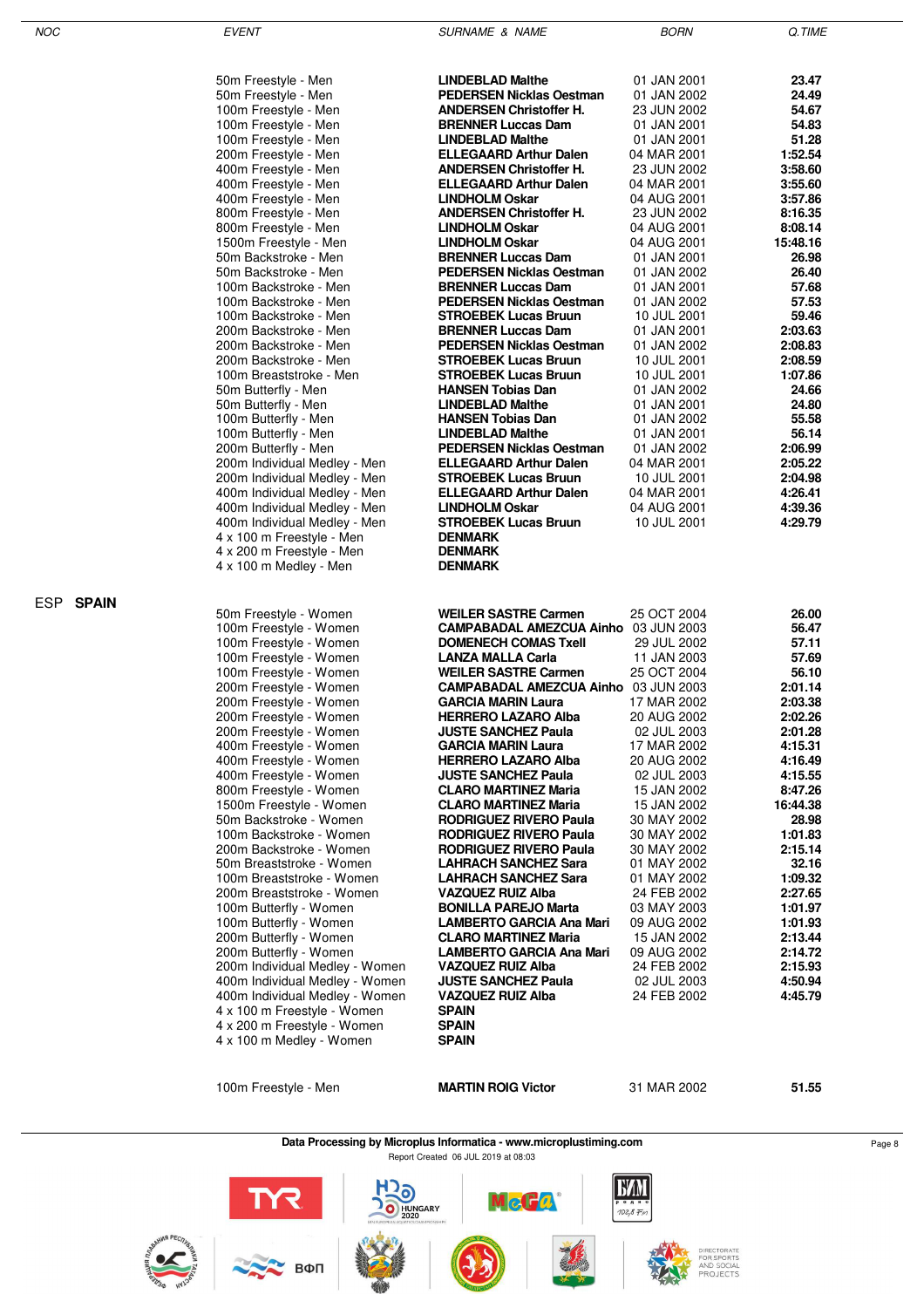| NOC                   | <b>EVENT</b>                                                                                                                                                                                                                                                                                                                                                                                                                                                                                              | <b>SURNAME &amp; NAME</b>                                                                                                                                                                                                                                                                                                                                                                                                                                                     | <b>BORN</b>                                                                                                                                                                                                                                                                               | Q.TIME                                                                                                                                                                                  |
|-----------------------|-----------------------------------------------------------------------------------------------------------------------------------------------------------------------------------------------------------------------------------------------------------------------------------------------------------------------------------------------------------------------------------------------------------------------------------------------------------------------------------------------------------|-------------------------------------------------------------------------------------------------------------------------------------------------------------------------------------------------------------------------------------------------------------------------------------------------------------------------------------------------------------------------------------------------------------------------------------------------------------------------------|-------------------------------------------------------------------------------------------------------------------------------------------------------------------------------------------------------------------------------------------------------------------------------------------|-----------------------------------------------------------------------------------------------------------------------------------------------------------------------------------------|
|                       | 400m Freestyle - Men<br>400m Freestyle - Men<br>800m Freestyle - Men<br>1500m Freestyle - Men<br>100m Backstroke - Men<br>200m Backstroke - Men<br>50m Breaststroke - Men<br>100m Breaststroke - Men<br>200m Breaststroke - Men<br>100m Butterfly - Men<br>200m Butterfly - Men<br>200m Butterfly - Men<br>200m Butterfly - Men<br>4 x 100 m Medley - Men                                                                                                                                                 | <b>PUEBLA MARTINEZ Alejandr</b><br><b>SIRE FIGUERAS Ferran</b><br>PUEBLA MARTINEZ Alejandr<br>PUEBLA MARTINEZ Alejandr<br><b>GARCIA SAIZ Nicolas</b><br><b>GARCIA SAIZ Nicolas</b><br><b>COLL MARTI Carles</b><br><b>COLL MARTI Carles</b><br><b>COLL MARTI Carles</b><br><b>AGUILAR ELIZALDE Javier</b><br><b>AGUILAR ELIZALDE Javier</b><br><b>GARCIA GARAY Marcos</b><br><b>SIRE FIGUERAS Ferran</b><br><b>SPAIN</b>                                                       | 26 NOV 2002<br>11 JAN 2001<br>26 NOV 2002<br>26 NOV 2002<br>18 JUN 2002<br>18 JUN 2002<br>15 OCT 2001<br>15 OCT 2001<br>15 OCT 2001<br>01 OCT 2001<br>01 OCT 2001<br>03 AUG 2001<br>11 JAN 2001                                                                                           | 3:57.49<br>3:55.09<br>8:14.09<br>15:25.82<br>56.29<br>2:00.57<br>28.39<br>1:02.23<br>2:14.35<br>54.39<br>2:00.93<br>2:01.73<br>2:01.08                                                  |
|                       | 4 x 100 m Freestyle - Mixed<br>4 x 100 m Medley - Mixed                                                                                                                                                                                                                                                                                                                                                                                                                                                   | SPAIN<br><b>SPAIN</b>                                                                                                                                                                                                                                                                                                                                                                                                                                                         |                                                                                                                                                                                                                                                                                           |                                                                                                                                                                                         |
|                       | 100m Freestyle - Men<br>400m Freestyle - Men<br>400m Freestyle - Men<br>800m Freestyle - Men<br>1500m Freestyle - Men<br>100m Backstroke - Men<br>200m Backstroke - Men<br>50m Breaststroke - Men<br>100m Breaststroke - Men<br>200m Breaststroke - Men<br>100m Butterfly - Men<br>200m Butterfly - Men<br>200m Butterfly - Men<br>200m Butterfly - Men<br>4 x 100 m Medley - Men                                                                                                                         | <b>MARTIN ROIG Victor</b><br>PUEBLA MARTINEZ Alejandr<br><b>SIRE FIGUERAS Ferran</b><br>PUEBLA MARTINEZ Alejandr<br>PUEBLA MARTINEZ Alejandr<br><b>GARCIA SAIZ Nicolas</b><br><b>GARCIA SAIZ Nicolas</b><br><b>COLL MARTI Carles</b><br><b>COLL MARTI Carles</b><br><b>COLL MARTI Carles</b><br><b>AGUILAR ELIZALDE Javier</b><br><b>AGUILAR ELIZALDE Javier</b><br><b>GARCIA GARAY Marcos</b><br><b>SIRE FIGUERAS Ferran</b><br><b>SPAIN</b>                                 | 31 MAR 2002<br>26 NOV 2002<br>11 JAN 2001<br>26 NOV 2002<br>26 NOV 2002<br>18 JUN 2002<br>18 JUN 2002<br>15 OCT 2001<br>15 OCT 2001<br>15 OCT 2001<br>01 OCT 2001<br>01 OCT 2001<br>03 AUG 2001<br>11 JAN 2001                                                                            | 51.55<br>3:57.49<br>3:55.09<br>8:14.09<br>15:25.82<br>56.29<br>2:00.57<br>28.39<br>1:02.23<br>2:14.35<br>54.39<br>2:00.93<br>2:01.73<br>2:01.08                                         |
| <b>ESTONIA</b><br>EST | 50m Freestyle - Women<br>100m Freestyle - Women<br>100m Freestyle - Women<br>200m Freestyle - Women<br>50m Backstroke - Women<br>50m Backstroke - Women<br>100m Backstroke - Women<br>100m Backstroke - Women<br>200m Backstroke - Women<br>50m Butterfly - Women<br>50m Freestyle - Men<br>50m Breaststroke - Men<br>100m Breaststroke - Men<br>100m Breaststroke - Men<br>200m Breaststroke - Men<br>50m Butterfly - Men<br>50m Butterfly - Men<br>100m Butterfly - Men<br>200m Individual Medley - Men | <b>KAARE Kertu</b><br><b>KAARE Kertu</b><br><b>LINT Laurika</b><br><b>LINT Laurika</b><br><b>KAARE Kertu</b><br>VALDMAA Laura-Liis<br><b>KAARE Kertu</b><br><b>VALDMAA Laura-Liis</b><br><b>VALDMAA Laura-Liis</b><br><b>VALDMAA Laura-Liis</b><br><b>AHTIAINEN Alex</b><br><b>SOVTSA Mark</b><br><b>PISARENKO Nikita</b><br><b>SOVTSA Mark</b><br><b>PISARENKO Nikita</b><br><b>AHTIAINEN Alex</b><br><b>SOVTSA Mark</b><br><b>AHTIAINEN Alex</b><br><b>PISARENKO Nikita</b> | 10 DEC 2002<br>10 DEC 2002<br>18 FEB 2002<br>18 FEB 2002<br>10 DEC 2002<br>18 JUN 2004<br>10 DEC 2002<br>18 JUN 2004<br>18 JUN 2004<br>18 JUN 2004<br>27 JAN 2001<br>22 MAY 2001<br>10 JAN 2002<br>22 MAY 2001<br>10 JAN 2002<br>27 JAN 2001<br>22 MAY 2001<br>27 JAN 2001<br>10 JAN 2002 | 26.61<br>59.45<br>57.99<br>2:05.62<br>30.13<br>29.62<br>1:06.02<br>1:04.19<br>2:19.37<br>27.99<br>23.78<br>29.59<br>1:05.20<br>1:05.04<br>2:19.25<br>24.95<br>26.15<br>54.24<br>2:08.55 |
|                       | 4 x 100 m Freestyle - Mixed<br>4 x 100 m Medley - Mixed                                                                                                                                                                                                                                                                                                                                                                                                                                                   | <b>ESTONIA</b><br><b>ESTONIA</b>                                                                                                                                                                                                                                                                                                                                                                                                                                              |                                                                                                                                                                                                                                                                                           |                                                                                                                                                                                         |
|                       | 50m Freestyle - Men<br>50m Breaststroke - Men                                                                                                                                                                                                                                                                                                                                                                                                                                                             | AHTIAINEN Alex<br>SOVTSA Mark                                                                                                                                                                                                                                                                                                                                                                                                                                                 | 27 JAN 2001<br>22 MAY 2001                                                                                                                                                                                                                                                                | 23.78<br>29.59                                                                                                                                                                          |

**Data Processing by Microplus Informatica - www.microplustiming.com** Page 9 Report Created 06 JUL 2019 at 08:03

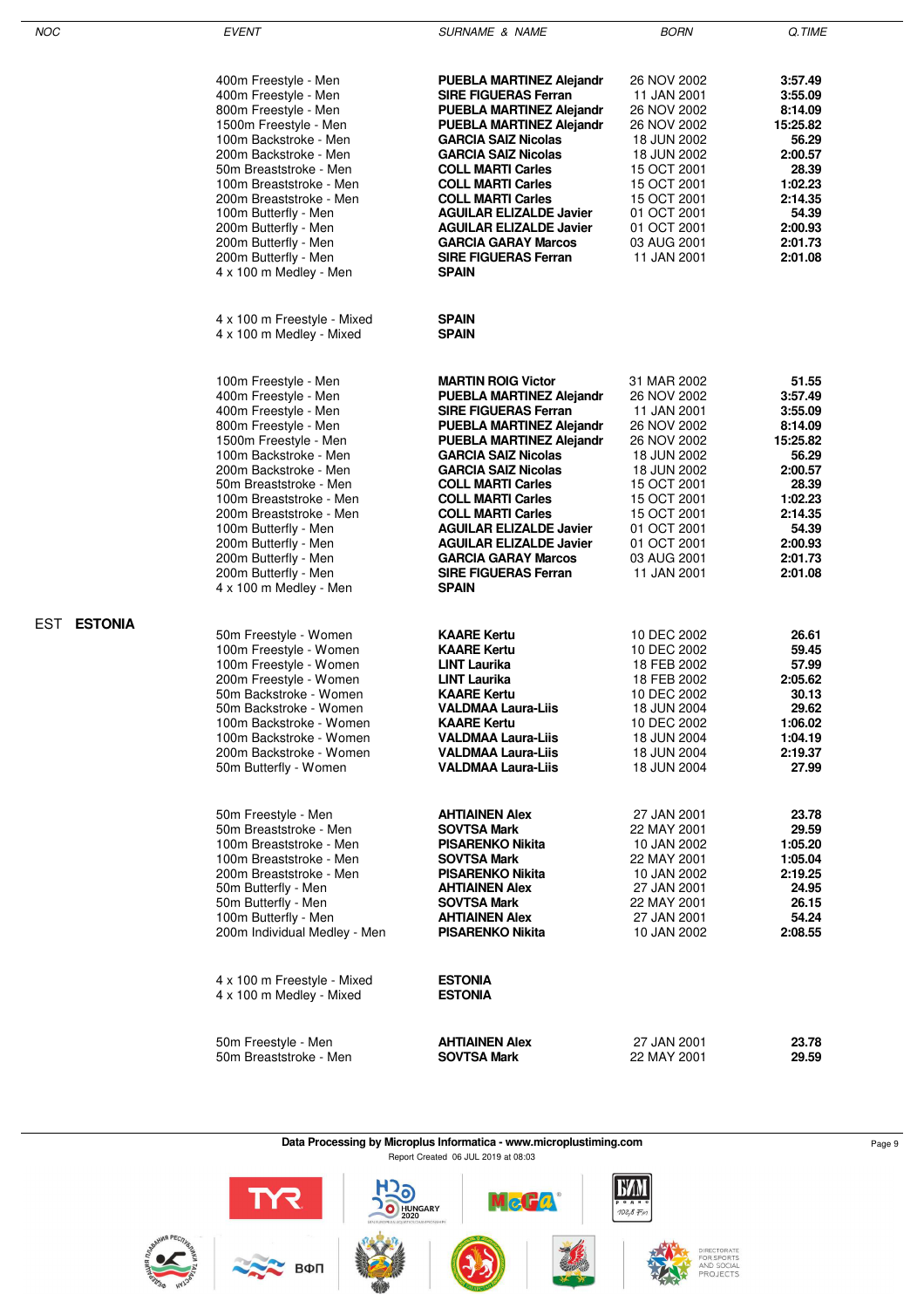| <b>NOC</b> |                | <b>EVENT</b>                                         | <b>SURNAME &amp; NAME</b>                       | <b>BORN</b>                | Q.TIME             |
|------------|----------------|------------------------------------------------------|-------------------------------------------------|----------------------------|--------------------|
|            |                |                                                      |                                                 |                            |                    |
|            |                |                                                      |                                                 |                            |                    |
|            |                | 100m Breaststroke - Men<br>100m Breaststroke - Men   | <b>PISARENKO Nikita</b><br>SOVTSA Mark          | 10 JAN 2002<br>22 MAY 2001 | 1:05.20<br>1:05.04 |
|            |                | 200m Breaststroke - Men                              | <b>PISARENKO Nikita</b>                         | 10 JAN 2002                | 2:19.25            |
|            |                | 50m Butterfly - Men                                  | <b>AHTIAINEN Alex</b>                           | 27 JAN 2001                | 24.95              |
|            |                | 50m Butterfly - Men                                  | SOVTSA Mark                                     | 22 MAY 2001                | 26.15              |
|            |                | 100m Butterfly - Men                                 | <b>AHTIAINEN Alex</b>                           | 27 JAN 2001                | 54.24              |
|            |                | 200m Individual Medley - Men                         | <b>PISARENKO Nikita</b>                         | 10 JAN 2002                | 2:08.55            |
|            |                |                                                      |                                                 |                            |                    |
| <b>FIN</b> | <b>FINLAND</b> | 50m Freestyle - Women                                | <b>KALLIO Anniina</b>                           | 02 MAY 2002                | 26.87              |
|            |                | 50m Freestyle - Women                                | <b>SILVENNOINEN Sini</b>                        | 22 JAN 2002                | 26.45              |
|            |                | 100m Freestyle - Women                               | <b>KALLIO Anniina</b>                           | 02 MAY 2002                | 59.01              |
|            |                | 100m Freestyle - Women                               | <b>SILVENNOINEN Sini</b>                        | 22 JAN 2002                | 58.03              |
|            |                | 200m Freestyle - Women                               | <b>LUOTO Rebekka</b>                            | 21 NOV 2003                | 2:06.96            |
|            |                | 50m Backstroke - Women                               | <b>PENTTI Mia</b>                               | 07 JAN 2002                | 29.75              |
|            |                | 100m Backstroke - Women                              | <b>PENTTI Mia</b>                               | 07 JAN 2002                | 1:04.87            |
|            |                | 50m Breaststroke - Women                             | <b>EINIOE Siiri</b>                             | 24 MAY 2003                | 33.01              |
|            |                | 50m Breaststroke - Women<br>50m Breaststroke - Women | <b>LAHTINEN Laura</b><br><b>LUOTO Rebekka</b>   | 03 JUN 2003<br>21 NOV 2003 | 32.01<br>33.51     |
|            |                | 100m Breaststroke - Women                            | <b>EINIOE Siiri</b>                             | 24 MAY 2003                | 1:11.11            |
|            |                | 100m Breaststroke - Women                            | <b>LAHTINEN Laura</b>                           | 03 JUN 2003                | 1:10.93            |
|            |                | 100m Breaststroke - Women                            | <b>LUOTO Rebekka</b>                            | 21 NOV 2003                | 1:11.22            |
|            |                | 200m Breaststroke - Women                            | <b>EINIOE Siiri</b>                             | 24 MAY 2003                | 2:38.67            |
|            |                | 200m Breaststroke - Women                            | <b>LAHTINEN Laura</b>                           | 03 JUN 2003                | 2:32.94            |
|            |                | 200m Breaststroke - Women                            | <b>LUOTO Rebekka</b>                            | 21 NOV 2003                | 2:38.73            |
|            |                | 50m Butterfly - Women                                | KALLIO Anniina                                  | 02 MAY 2002                | 28.21              |
|            |                | 50m Butterfly - Women<br>50m Butterfly - Women       | <b>LAHTINEN Laura</b><br><b>PENTTI Mia</b>      | 03 JUN 2003<br>07 JAN 2002 | 28.34<br>29.28     |
|            |                | 100m Butterfly - Women                               | <b>KALLIO Anniina</b>                           | 02 MAY 2002                | 1:03.45            |
|            |                | 100m Butterfly - Women                               | <b>LAHTINEN Laura</b>                           | 03 JUN 2003                | 1:01.60            |
|            |                | 100m Butterfly - Women                               | <b>SILVENNOINEN Sini</b>                        | 22 JAN 2002                | 1:04.92            |
|            |                | 200m Butterfly - Women                               | <b>LAHTINEN Laura</b>                           | 03 JUN 2003                | 2:12.10            |
|            |                | 4 x 100 m Freestyle - Women                          | <b>FINLAND</b>                                  |                            |                    |
|            |                | 4 x 100 m Medley - Women                             | <b>FINLAND</b>                                  |                            |                    |
|            |                |                                                      |                                                 |                            |                    |
|            |                | 50m Freestyle - Men                                  | <b>KALLSTROEM Roni</b>                          | 18 MAY 2001                | 24.58              |
|            |                | 50m Freestyle - Men                                  | <b>MAEKINEN Kalle</b>                           | 14 MAR 2002                | 23.40              |
|            |                | 100m Freestyle - Men                                 | <b>MAEKINEN Kalle</b>                           | 14 MAR 2002                | 52.16              |
|            |                | 50m Backstroke - Men<br>50m Backstroke - Men         | <b>KALLSTROEM Roni</b>                          | 18 MAY 2001                | 26.32              |
|            |                | 100m Backstroke - Men                                | <b>MAEKINEN Kalle</b><br><b>KALLSTROEM Roni</b> | 14 MAR 2002<br>18 MAY 2001 | 27.32<br>57.32     |
|            |                | 200m Breaststroke - Men                              | <b>LIETZEN Jesper</b>                           | 27 SEP 2002                | 2:30.48            |
|            |                | 50m Butterfly - Men                                  | <b>MAEKINEN Kalle</b>                           | 14 MAR 2002                | 25.47              |
|            |                | 100m Butterfly - Men                                 | <b>LIETZEN Jesper</b>                           | 27 SEP 2002                | 58.37              |
|            |                | 200m Individual Medley - Men                         | <b>LIETZEN Jesper</b>                           | 27 SEP 2002                | 2:09.03            |
|            |                | 400m Individual Medley - Men                         | <b>LIETZEN Jesper</b>                           | 27 SEP 2002                | 4:32.92            |
|            |                |                                                      |                                                 |                            |                    |
|            |                | 4 x 100 m Freestyle - Mixed                          | <b>FINLAND</b>                                  | 2000                       |                    |
|            |                | 4 x 100 m Medley - Mixed                             | <b>FINLAND</b>                                  |                            |                    |
|            |                |                                                      |                                                 |                            |                    |
|            |                | 50m Freestyle - Men                                  | <b>KALLSTROEM Roni</b>                          | 18 MAY 2001                | 24.58              |
|            |                | 50m Freestyle - Men                                  | <b>MAEKINEN Kalle</b>                           | 14 MAR 2002                | 23.67              |
|            |                | 100m Freestyle - Men                                 | <b>MAEKINEN Kalle</b>                           | 14 MAR 2002                | 52.50              |
|            |                | 50m Backstroke - Men<br>50m Backstroke - Men         | <b>KALLSTROEM Roni</b><br><b>MAEKINEN Kalle</b> | 18 MAY 2001<br>14 MAR 2002 | 26.32<br>27.32     |
|            |                | 100m Backstroke - Men                                | <b>KALLSTROEM Roni</b>                          | 18 MAY 2001                | 57.32              |
|            |                | 200m Breaststroke - Men                              | <b>LIETZEN Jesper</b>                           | 27 SEP 2002                | 2:30.48            |
|            |                | 50m Butterfly - Men                                  | <b>MAEKINEN Kalle</b>                           | 14 MAR 2002                | 25.57              |
|            |                | 100m Butterfly - Men                                 | <b>LIETZEN Jesper</b>                           | 27 SEP 2002                | 58.37              |
|            |                | 200m Individual Medley - Men                         | <b>LIETZEN Jesper</b>                           | 27 SEP 2002                | 2:09.03            |
|            |                | 400m Individual Medley - Men                         | <b>LIETZEN Jesper</b>                           | 27 SEP 2002                | 4:36.60            |

**Data Processing by Microplus Informatica - www.microplustiming.com** Page 10 Page 10

Report Created 06 JUL 2019 at 08:03

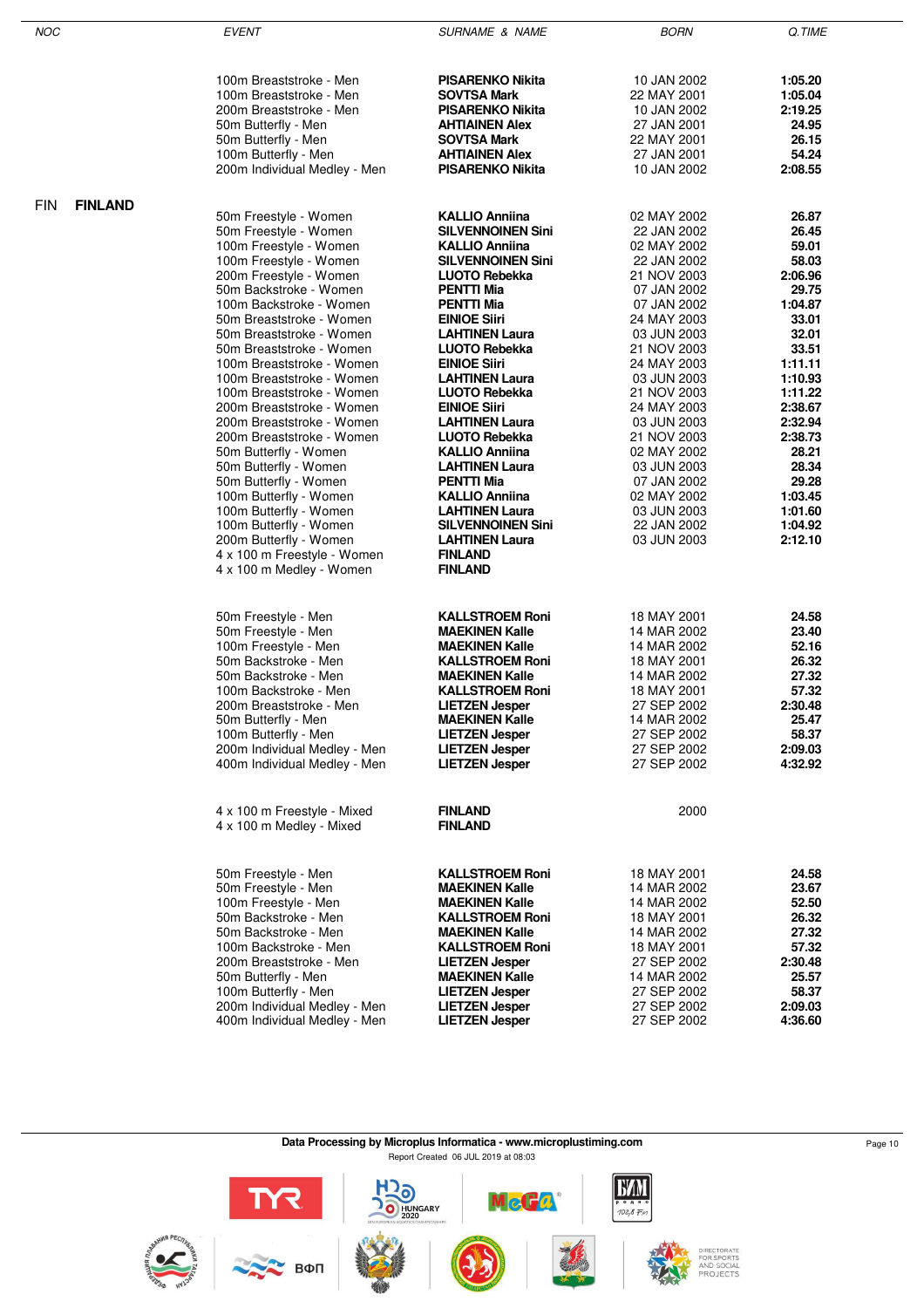NOC EVENT SURNAME & NAME BORN Q.TIME

| 50m Freestyle - Women                                        | <b>NOWACZYK Lison</b>                              | 27 JAN 2003                | 25.76               |
|--------------------------------------------------------------|----------------------------------------------------|----------------------------|---------------------|
| 100m Freestyle - Women                                       | <b>CARNEZ Oceane</b>                               | 03 APR 2002                | 55.81               |
| 100m Freestyle - Women                                       | <b>PINSOLLE Celia</b>                              | 20 DEC 2003                | 55.97               |
| 200m Freestyle - Women                                       | <b>CARNEZ Oceane</b>                               | 03 APR 2002                | 2:01.68             |
| 200m Freestyle - Women                                       | <b>PINSOLLE Celia</b>                              | 20 DEC 2003                | 2:01.33             |
| 800m Freestyle - Women                                       | <b>BARNIET Lou-Anne</b><br><b>BARNIET Lou-Anne</b> | 24 OCT 2002<br>24 OCT 2002 | 8:53.39<br>16:43.20 |
| 1500m Freestyle - Women<br>50m Backstroke - Women            | <b>LEFEBVRE Louise</b>                             | 22 FEB 2003                | 28.85               |
| 100m Backstroke - Women                                      | <b>COUSSON Bertille</b>                            | 06 OCT 2002                | 1:03.00             |
| 100m Backstroke - Women                                      | <b>LEFEBVRE Louise</b>                             | 22 FEB 2003                | 1:01.97             |
| 200m Backstroke - Women                                      | <b>COUSSON Bertille</b>                            | 06 OCT 2002                | 2:17.22             |
| 200m Backstroke - Women                                      | <b>LEFEBVRE Louise</b>                             | 22 FEB 2003                | 2:14.27             |
| 50m Breaststroke - Women                                     | <b>DELMAS Justine</b>                              | 06 MAR 2005                | 32.24               |
| 100m Breaststroke - Women                                    | <b>DELMAS Justine</b>                              | 06 MAR 2005                | 1:10.47             |
| 200m Breaststroke - Women                                    | <b>DELMAS Justine</b>                              | 06 MAR 2005                | 2:29.73             |
| 50m Butterfly - Women                                        | <b>GUIRADO Lou</b>                                 | 07 AUG 2002                | 27.28               |
| 50m Butterfly - Women                                        | <b>PORTECOP Naele</b>                              | 04 APR 2003                | 26.59               |
| 100m Butterfly - Women                                       | <b>COTTIER Camille</b><br><b>GUIRADO Lou</b>       | 15 NOV 2003<br>07 AUG 2002 | 1:02.98<br>1:01.92  |
| 100m Butterfly - Women<br>100m Butterfly - Women             | <b>PORTECOP Naele</b>                              | 04 APR 2003                | 1:01.53             |
| 200m Butterfly - Women                                       | <b>COTTIER Camille</b>                             | 15 NOV 2003                | 2:14.51             |
| 200m Individual Medley - Women                               | <b>COUSSON Bertille</b>                            | 06 OCT 2002                | 2:18.44             |
| 200m Individual Medley - Women                               | <b>DREVET Juliette</b>                             | 08 MAY 2002                | 2:18.50             |
| 400m Individual Medley - Women                               | <b>DREVET Juliette</b>                             | 08 MAY 2002                | 4:55.64             |
| 4 x 100 m Freestyle - Women                                  | <b>FRANCE</b>                                      |                            |                     |
| 4 x 200 m Freestyle - Women                                  | <b>FRANCE</b>                                      |                            |                     |
| 4 x 100 m Medley - Women                                     | <b>FRANCE</b>                                      |                            |                     |
|                                                              |                                                    |                            |                     |
| 50m Freestyle - Men                                          | <b>BERG Max</b>                                    | 11 JUL 2002                | 22.99               |
| 50m Freestyle - Men                                          | <b>GODEFROID Louis</b>                             | 12 OCT 2001                | 23.17               |
| 100m Freestyle - Men                                         | <b>BERG Max</b>                                    | 11 JUL 2002                | 51.96               |
| 100m Freestyle - Men                                         | <b>BEROL Julien</b>                                | 09 SEP 2001                | 50.89               |
| 100m Freestyle - Men                                         | <b>GODEFROID Louis</b>                             | 12 OCT 2001                | 51.12               |
| 200m Freestyle - Men                                         | <b>BOILEAU Romeo</b><br><b>FOURNIER Pierrick</b>   | 25 MAY 2002<br>08 JAN 2001 | 1:51.33<br>1:50.36  |
| 200m Freestyle - Men<br>200m Freestyle - Men                 | <b>SAGNES Hugo</b>                                 | 13 APR 2001                | 1:50.06             |
| 400m Freestyle - Men                                         | <b>CAMBLONG Tomy-Lee</b>                           | 07 JUL 2001                | 3:53.63             |
| 400m Freestyle - Men                                         | <b>FARGEOT Thomas</b>                              | 11 OCT 2001                | 3:57.92             |
| 400m Freestyle - Men                                         | <b>ROUX Guillaume</b>                              | 07 FEB 2001                | 3:54.39             |
| 800m Freestyle - Men                                         | <b>CAMBLONG Tomy-Lee</b>                           | 07 JUL 2001                | 8:00.32             |
| 800m Freestyle - Men                                         | <b>ROUX Guillaume</b>                              | 07 FEB 2001                | 8:06.28             |
| 1500m Freestyle - Men                                        | <b>CAMBLONG Tomy-Lee</b>                           | 07 JUL 2001                | 15:22.81            |
| 1500m Freestyle - Men                                        | <b>FARGEOT Thomas</b>                              | 11 OCT 2001                | 15:23.30            |
| 50m Backstroke - Men                                         | <b>BERG Max</b>                                    | 11 JUL 2002                | 26.05               |
| 50m Backstroke - Men                                         | <b>FRIZZAS Ewan</b>                                | 07 JUL 2001                | 26.07               |
| 100m Backstroke - Men<br>200m Backstroke - Men               | <b>TOMAC Mewen</b><br><b>TOMAC Mewen</b>           | 11 SEP 2001<br>11 SEP 2001 | 55.11<br>2:00.23    |
| 50m Breaststroke - Men                                       | <b>AITKACI Carl</b>                                | 08 JUN 2001                | 28.65               |
| 50m Breaststroke - Men                                       | <b>GIRARDET Mateo</b>                              | 24 JAN 2001                | 28.59               |
| 100m Breaststroke - Men                                      | <b>AITKACI Carl</b>                                | 08 JUN 2001                | 1:02.77             |
| 100m Breaststroke - Men                                      | <b>BIDARD Clement</b>                              | 18 JUN 2001                | 1:03.31             |
| 100m Breaststroke - Men                                      | DA SILVA Florian                                   | 09 JAN 2001                | 1:04.36             |
| 100m Breaststroke - Men                                      | <b>PALFRAY Leo</b>                                 | 31 JAN 2001                | 1:03.89             |
| 200m Breaststroke - Men                                      | <b>BIDARD Clement</b>                              | 18 JUN 2001                | 2:13.99             |
| 200m Breaststroke - Men                                      | <b>DA SILVA Florian</b>                            | 09 JAN 2001                | 2:16.16             |
| 200m Breaststroke - Men                                      | <b>MARCHAND Leon</b>                               | 17 MAY 2002                | 2:14.45             |
| 200m Breaststroke - Men                                      | <b>PALFRAY Leo</b>                                 | 31 JAN 2001                | 2:16.40             |
| 100m Butterfly - Men                                         | <b>BEROL Julien</b>                                | 09 SEP 2001                | 54.88               |
| 100m Butterfly - Men                                         | <b>GODEFROID Louis</b>                             | 12 OCT 2001                | 54.61               |
| 200m Individual Medley - Men                                 | <b>BIDARD Clement</b>                              | 18 JUN 2001                | 2:00.83             |
| 200m Individual Medley - Men<br>400m Individual Medley - Men | <b>MARCHAND Leon</b><br><b>BIDARD Clement</b>      | 17 MAY 2002<br>18 JUN 2001 | 2:01.22<br>4:19.30  |
| 400m Individual Medley - Men                                 | <b>MARCHAND Leon</b>                               | 17 MAY 2002                | 4:19.41             |
| 4 x 100 m Freestyle - Men                                    | <b>FRANCE</b>                                      |                            |                     |
|                                                              |                                                    |                            |                     |

**Data Processing by Microplus Informatica - www.microplustiming.com** Page 11 Report Created 06 JUL 2019 at 08:03

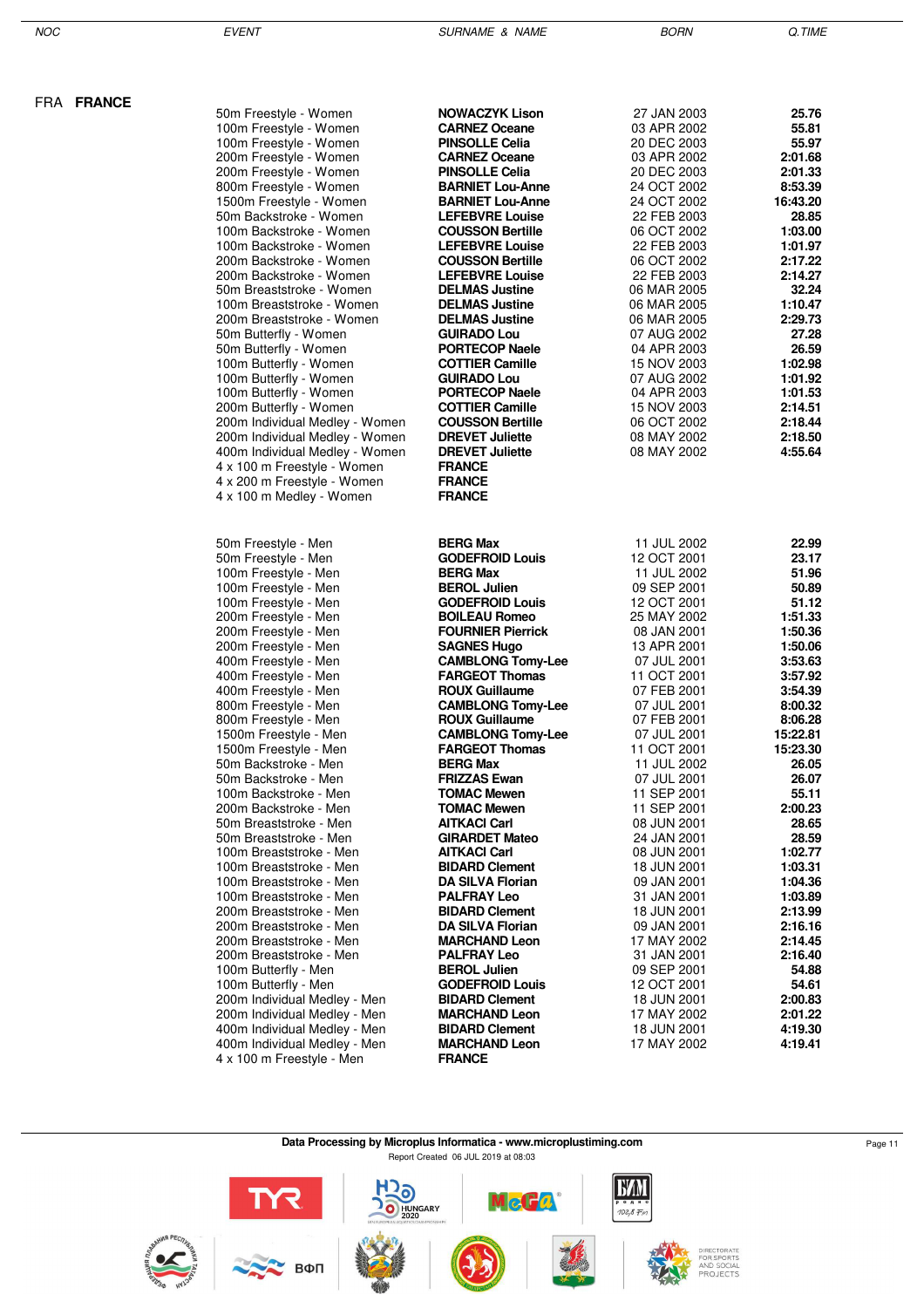| NOC                      | <b>EVENT</b>                                                                                                                                                                                                                                                                                                                                                                                                                                                                                                                                                                                                                                                                                                                                                                                                                                                                                                                       | <b>SURNAME &amp; NAME</b>                                                                                                                                                                                                                                                                                                                                                                                                                                                                                                                                                                                                                                                                                                                                                                                                                                                   | <b>BORN</b>                                                                                                                                                                                                                                                                                                                                                                                                                                                                                                                               | Q.TIME                                                                                                                                                                                                                                                                                                                                                                  |
|--------------------------|------------------------------------------------------------------------------------------------------------------------------------------------------------------------------------------------------------------------------------------------------------------------------------------------------------------------------------------------------------------------------------------------------------------------------------------------------------------------------------------------------------------------------------------------------------------------------------------------------------------------------------------------------------------------------------------------------------------------------------------------------------------------------------------------------------------------------------------------------------------------------------------------------------------------------------|-----------------------------------------------------------------------------------------------------------------------------------------------------------------------------------------------------------------------------------------------------------------------------------------------------------------------------------------------------------------------------------------------------------------------------------------------------------------------------------------------------------------------------------------------------------------------------------------------------------------------------------------------------------------------------------------------------------------------------------------------------------------------------------------------------------------------------------------------------------------------------|-------------------------------------------------------------------------------------------------------------------------------------------------------------------------------------------------------------------------------------------------------------------------------------------------------------------------------------------------------------------------------------------------------------------------------------------------------------------------------------------------------------------------------------------|-------------------------------------------------------------------------------------------------------------------------------------------------------------------------------------------------------------------------------------------------------------------------------------------------------------------------------------------------------------------------|
|                          | 4 x 200 m Freestyle - Men<br>4 x 100 m Medley - Men                                                                                                                                                                                                                                                                                                                                                                                                                                                                                                                                                                                                                                                                                                                                                                                                                                                                                | <b>FRANCE</b><br><b>FRANCE</b>                                                                                                                                                                                                                                                                                                                                                                                                                                                                                                                                                                                                                                                                                                                                                                                                                                              |                                                                                                                                                                                                                                                                                                                                                                                                                                                                                                                                           |                                                                                                                                                                                                                                                                                                                                                                         |
|                          | 4 x 100 m Freestyle - Mixed                                                                                                                                                                                                                                                                                                                                                                                                                                                                                                                                                                                                                                                                                                                                                                                                                                                                                                        | <b>FRANCE</b>                                                                                                                                                                                                                                                                                                                                                                                                                                                                                                                                                                                                                                                                                                                                                                                                                                                               |                                                                                                                                                                                                                                                                                                                                                                                                                                                                                                                                           |                                                                                                                                                                                                                                                                                                                                                                         |
|                          | 4 x 100 m Medley - Mixed                                                                                                                                                                                                                                                                                                                                                                                                                                                                                                                                                                                                                                                                                                                                                                                                                                                                                                           | <b>FRANCE</b>                                                                                                                                                                                                                                                                                                                                                                                                                                                                                                                                                                                                                                                                                                                                                                                                                                                               |                                                                                                                                                                                                                                                                                                                                                                                                                                                                                                                                           |                                                                                                                                                                                                                                                                                                                                                                         |
|                          | 50m Freestyle - Men<br>50m Freestyle - Men<br>100m Freestyle - Men<br>100m Freestyle - Men<br>100m Freestyle - Men<br>200m Freestyle - Men<br>200m Freestyle - Men<br>200m Freestyle - Men<br>400m Freestyle - Men<br>400m Freestyle - Men<br>400m Freestyle - Men<br>800m Freestyle - Men<br>800m Freestyle - Men<br>1500m Freestyle - Men<br>1500m Freestyle - Men<br>50m Backstroke - Men<br>50m Backstroke - Men<br>100m Backstroke - Men<br>200m Backstroke - Men<br>50m Breaststroke - Men<br>50m Breaststroke - Men<br>100m Breaststroke - Men<br>100m Breaststroke - Men<br>100m Breaststroke - Men<br>100m Breaststroke - Men<br>200m Breaststroke - Men<br>200m Breaststroke - Men<br>200m Breaststroke - Men<br>200m Breaststroke - Men<br>100m Butterfly - Men<br>100m Butterfly - Men<br>200m Individual Medley - Men<br>200m Individual Medley - Men<br>400m Individual Medley - Men<br>400m Individual Medley - Men | <b>BERG Max</b><br><b>GODEFROID Louis</b><br><b>BERG Max</b><br><b>BEROL Julien</b><br><b>GODEFROID Louis</b><br><b>BOILEAU Romeo</b><br><b>FOURNIER Pierrick</b><br><b>SAGNES Hugo</b><br><b>CAMBLONG Tomy-Lee</b><br><b>FARGEOT Thomas</b><br><b>ROUX Guillaume</b><br><b>CAMBLONG Tomy-Lee</b><br><b>ROUX Guillaume</b><br><b>CAMBLONG Tomy-Lee</b><br><b>FARGEOT Thomas</b><br><b>BERG Max</b><br><b>FRIZZAS Ewan</b><br><b>TOMAC Mewen</b><br><b>TOMAC Mewen</b><br><b>AITKACI Carl</b><br><b>GIRARDET Mateo</b><br><b>AITKACI Carl</b><br><b>BIDARD Clement</b><br><b>DA SILVA Florian</b><br><b>PALFRAY Leo</b><br><b>BIDARD Clement</b><br><b>DA SILVA Florian</b><br><b>MARCHAND Leon</b><br><b>PALFRAY Leo</b><br><b>BEROL Julien</b><br><b>GODEFROID Louis</b><br><b>BIDARD Clement</b><br><b>MARCHAND Leon</b><br><b>BIDARD Clement</b><br><b>MARCHAND Leon</b> | 11 JUL 2002<br>12 OCT 2001<br>11 JUL 2002<br>09 SEP 2001<br>12 OCT 2001<br>25 MAY 2002<br>08 JAN 2001<br>13 APR 2001<br>07 JUL 2001<br>11 OCT 2001<br>07 FEB 2001<br>07 JUL 2001<br>07 FEB 2001<br>07 JUL 2001<br>11 OCT 2001<br>11 JUL 2002<br>07 JUL 2001<br>11 SEP 2001<br>11 SEP 2001<br>08 JUN 2001<br>24 JAN 2001<br>08 JUN 2001<br>18 JUN 2001<br>09 JAN 2001<br>31 JAN 2001<br>18 JUN 2001<br>09 JAN 2001<br>17 MAY 2002<br>31 JAN 2001<br>09 SEP 2001<br>12 OCT 2001<br>18 JUN 2001<br>17 MAY 2002<br>18 JUN 2001<br>17 MAY 2002 | 22.99<br>23.17<br>51.96<br>50.89<br>51.12<br>1:51.33<br>1:50.36<br>1:50.06<br>3:53.63<br>3:57.92<br>3:54.39<br>8:00.32<br>8:06.28<br>15:22.81<br>15:23.30<br>26.05<br>26.07<br>55.11<br>2:00.23<br>28.65<br>28.59<br>1:02.77<br>1:03.31<br>1:04.36<br>1:03.89<br>2:13.99<br>2:16.16<br>2:14.45<br>2:16.40<br>54.88<br>54.61<br>2:00.83<br>2:01.22<br>4:19.30<br>4:19.41 |
|                          | 4 x 100 m Freestyle - Men<br>4 x 200 m Freestyle - Men                                                                                                                                                                                                                                                                                                                                                                                                                                                                                                                                                                                                                                                                                                                                                                                                                                                                             | <b>FRANCE</b><br><b>FRANCE</b>                                                                                                                                                                                                                                                                                                                                                                                                                                                                                                                                                                                                                                                                                                                                                                                                                                              |                                                                                                                                                                                                                                                                                                                                                                                                                                                                                                                                           |                                                                                                                                                                                                                                                                                                                                                                         |
| <b>GBR GREAT BRITAIN</b> | 4 x 100 m Medley - Men<br>50m Freestyle - Women<br>50m Freestyle - Women<br>50m Freestyle - Women<br>100m Freestyle - Women<br>100m Freestyle - Women<br>100m Freestyle - Women<br>100m Freestyle - Women<br>200m Freestyle - Women<br>200m Freestyle - Women<br>200m Freestyle - Women<br>200m Freestyle - Women<br>400m Freestyle - Women<br>400m Freestyle - Women<br>400m Freestyle - Women<br>400m Freestyle - Women<br>800m Freestyle - Women<br>800m Freestyle - Women<br>1500m Freestyle - Women<br>1500m Freestyle - Women                                                                                                                                                                                                                                                                                                                                                                                                | <b>FRANCE</b><br><b>DAVIS Evelyn</b><br><b>RUSSELL Emma</b><br><b>YENDELL Sophie</b><br><b>DAVIS Evelyn</b><br><b>RUSSELL Emma</b><br><b>VAN SELM Tamryn</b><br><b>YENDELL Sophie</b><br><b>OSRIN Honey L</b><br><b>SLEVIN Mia</b><br><b>VAN SELM Tamryn</b><br><b>WETHERELL Lauren</b><br><b>COLBERT Freya</b><br><b>GLENISTER Michaella</b><br><b>SLEVIN Mia</b><br><b>WETHERELL Lauren</b><br><b>LEWIS Fleur</b><br><b>WETHERELL Lauren</b><br><b>GLENISTER Michaella</b><br><b>LEWIS Fleur</b>                                                                                                                                                                                                                                                                                                                                                                          | 18 MAY 2004<br>27 DEC 2003<br>06 APR 2002<br>18 MAY 2004<br>27 DEC 2003<br>27 JAN 2004<br>06 APR 2002<br>24 FEB 2003<br>02 APR 2003<br>27 JAN 2004<br>17 OCT 2002<br>08 MAR 2004<br>08 MAY 2002<br>02 APR 2003<br>17 OCT 2002<br>03 DEC 2003<br>17 OCT 2002<br>08 MAY 2002<br>03 DEC 2003                                                                                                                                                                                                                                                 | 26.39<br>26.67<br>25.85<br>57.05<br>56.98<br>55.66<br>57.38<br>2:01.62<br>2:02.59<br>2:01.24<br>2:03.49<br>4:17.09<br>4:17.73<br>4:19.09<br>4:18.47<br>8:53.86<br>8:51.87<br>16:48.49<br>16:52.46                                                                                                                                                                       |

**Data Processing by Microplus Informatica - www.microplustiming.com** Page 12 Report Created 06 JUL 2019 at 08:03

**BZM**  $R$ 0 **McGa**  $\overline{\overline{\bullet}}$ радио<br>*102,8 Fm* HUNGARY<br>2020







DIRECTORATE<br>FOR SPORTS<br>AND SOCIAL<br>PROJECTS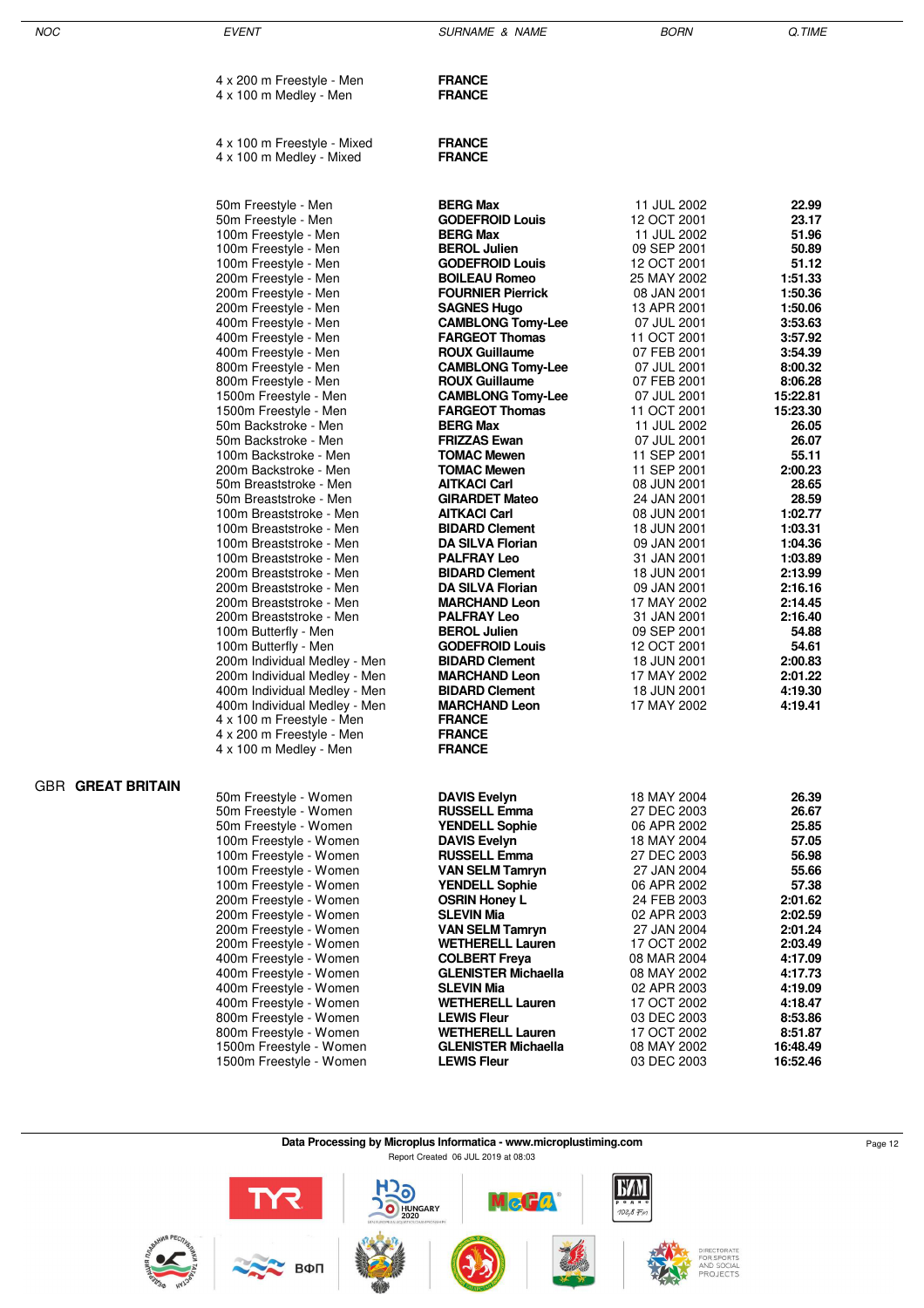| 50m Backstroke - Women                                  | <b>HARRIS Medi</b>                                | 15 SEP 2002                | 28.89              |
|---------------------------------------------------------|---------------------------------------------------|----------------------------|--------------------|
| 50m Backstroke - Women                                  | <b>MURRAY Pia</b>                                 | 10 MAR 2002                | 29.46              |
| 100m Backstroke - Women                                 | <b>HARRIS Medi</b>                                | 15 SEP 2002                | 1:02.42            |
| 100m Backstroke - Women                                 | <b>MURRAY Pia</b>                                 | 10 MAR 2002                | 1:02.27            |
| 100m Backstroke - Women                                 | <b>OSRIN Honey L</b>                              | 24 FEB 2003                | 1:02.54            |
| 200m Backstroke - Women                                 | <b>HARRIS Medi</b>                                | 15 SEP 2002                | 2:17.60            |
| 200m Backstroke - Women<br>200m Backstroke - Women      | <b>MURRAY Pia</b><br><b>OSRIN Honey L</b>         | 10 MAR 2002<br>24 FEB 2003 | 2:13.64<br>2:12.53 |
| 200m Backstroke - Women                                 | <b>SHANAHAN Katie</b>                             | 25 JUN 2004                | 2:13.68            |
| 50m Breaststroke - Women                                | VAN DER MERWE Kayla                               | 15 NOV 2002                | 31.99              |
| 100m Breaststroke - Women                               | VAN DER MERWE Kayla                               | 15 NOV 2002                | 1:08.61            |
| 200m Breaststroke - Women                               | <b>CLYNES Rebecca</b>                             | 25 SEP 2002                | 2:33.97            |
| 200m Breaststroke - Women                               | VAN DER MERWE Kayla                               | 15 NOV 2002                | 2:28.51            |
| 50m Butterfly - Women                                   | <b>ELLIOTT Maisie</b>                             | 11 FEB 2003                | 27.88              |
| 50m Butterfly - Women                                   | <b>FREEMAN Sophie</b>                             | 19 FEB 2004                | 27.39              |
| 50m Butterfly - Women                                   | <b>YENDELL Sophie</b>                             | 06 APR 2002                | 26.86              |
| 100m Butterfly - Women                                  | <b>ELLIOTT Maisie</b>                             | 11 FEB 2003                | 1:00.83            |
| 100m Butterfly - Women                                  | <b>FREEMAN Sophie</b>                             | 19 FEB 2004                | 1:00.64<br>2:15.43 |
| 200m Butterfly - Women<br>200m Butterfly - Women        | <b>ELLIOTT Maisie</b><br><b>FREEMAN Sophie</b>    | 11 FEB 2003<br>19 FEB 2004 | 2:13.13            |
| 200m Individual Medley - Women                          | <b>CLYNES Rebecca</b>                             | 25 SEP 2002                | 2:16.75            |
| 200m Individual Medley - Women                          | <b>COLBERT Freya</b>                              | 08 MAR 2004                | 2:18.24            |
| 200m Individual Medley - Women                          | <b>GLENISTER Michaella</b>                        | 08 MAY 2002                | 2:18.39            |
| 200m Individual Medley - Women                          | <b>SHANAHAN Katie</b>                             | 25 JUN 2004                | 2:15.29            |
| 400m Individual Medley - Women                          | <b>CLYNES Rebecca</b>                             | 25 SEP 2002                | 4:51.44            |
| 400m Individual Medley - Women                          | <b>COLBERT Freya</b>                              | 08 MAR 2004                | 4:48.41            |
| 400m Individual Medley - Women                          | GLENISTER Michaella                               | 08 MAY 2002                | 4:49.13            |
| 400m Individual Medley - Women                          | <b>SHANAHAN Katie</b>                             | 25 JUN 2004                | 4:46.62            |
| 4 x 100 m Freestyle - Women                             | <b>GREAT BRITAIN</b><br><b>GREAT BRITAIN</b>      |                            |                    |
| 4 x 200 m Freestyle - Women<br>4 x 100 m Medley - Women | <b>GREAT BRITAIN</b>                              |                            |                    |
|                                                         |                                                   |                            |                    |
|                                                         |                                                   |                            |                    |
| 50m Freestyle - Men                                     | <b>METCALF Adam</b>                               | 15 DEC 2001                | 23.22              |
| 50m Freestyle - Men                                     | <b>WHITTLE Jacob</b>                              | 25 SEP 2004                | 23.63              |
| 100m Freestyle - Men                                    | <b>METCALF Adam</b>                               | 15 DEC 2001                | 51.40              |
| 100m Freestyle - Men                                    | <b>RICHARDS Matthew</b>                           | 17 DEC 2002                | 49.98              |
| 100m Freestyle - Men                                    | <b>WHITTLE Jacob</b>                              | 25 SEP 2004                | 50.37              |
| 200m Freestyle - Men<br>200m Freestyle - Men            | <b>MILDRED Edward</b><br><b>OSBORNE Samuel</b>    | 10 APR 2003<br>24 MAR 2001 | 1:51.30<br>1:51.65 |
| 200m Freestyle - Men                                    | <b>RICHARDS Matthew</b>                           | 17 DEC 2002                | 1:49.36            |
| 200m Freestyle - Men                                    | <b>WHITTLE Jacob</b>                              | 25 SEP 2004                | 1:52.36            |
| 400m Freestyle - Men                                    | <b>OSBORNE Samuel</b>                             | 24 MAR 2001                | 3:56.24            |
| 50m Backstroke - Men                                    | <b>DAVIES Jacob</b>                               | 22 MAR 2002                | 26.92              |
| 50m Backstroke - Men                                    | <b>NOBLE Harry</b>                                | 04 JAN 2001                | 26.16              |
| 100m Backstroke - Men                                   | <b>BROWN Charlie</b>                              | 10 JAN 2001                | 55.42              |
| 100m Backstroke - Men                                   | <b>DAVIES Jacob</b>                               | 22 MAR 2002                | 57.06              |
| 100m Backstroke - Men                                   | <b>NOBLE Harry</b>                                | 04 JAN 2001                | 56.62              |
| 200m Backstroke - Men<br>200m Backstroke - Men          | <b>BROWN Charlie</b>                              | 10 JAN 2001                | 2:00.25            |
| 200m Backstroke - Men                                   | <b>DAVIES Jacob</b><br><b>HUTCHISON Charlie</b>   | 22 MAR 2002<br>01 MAY 2002 | 2:03.88<br>2:01.63 |
| 200m Backstroke - Men                                   | <b>NOBLE Harry</b>                                | 04 JAN 2001                | 2:04.35            |
| 50m Breaststroke - Men                                  | <b>BOOTH Kyle</b>                                 | 09 AUG 2001                | 28.99              |
| 50m Breaststroke - Men                                  | <b>GOODBURN Archie</b>                            | 26 JUN 2001                | 28.04              |
| 50m Breaststroke - Men                                  | <b>TAVERNER Oliver</b>                            | 24 APR 2001                | 28.44              |
| 100m Breaststroke - Men                                 | <b>BOOTH Kyle</b>                                 | 09 AUG 2001                | 1:02.82            |
| 100m Breaststroke - Men                                 | <b>GOODBURN Archie</b>                            | 26 JUN 2001                | 1:02.13            |
| 100m Breaststroke - Men                                 | <b>TAVERNER Oliver</b>                            | 24 APR 2001                | 1:03.96            |
| 200m Breaststroke - Men                                 | <b>BOOTH Kyle</b>                                 | 09 AUG 2001                | 2:14.21            |
| 50m Butterfly - Men                                     | <b>RICHARDS Matthew</b>                           | 17 DEC 2002                | 24.93              |
| 50m Butterfly - Men                                     | <b>WHITTLE Jacob</b>                              | 25 SEP 2004                | 25.96              |
| 200m Butterfly - Men<br>200m Individual Medley - Men    | <b>MILDRED Edward</b><br><b>HUTCHISON Charlie</b> | 10 APR 2003<br>01 MAY 2002 | 2:01.65<br>2:02.62 |
| 200m Individual Medley - Men                            | <b>THOMPSON Joel</b>                              | 14 MAY 2001                | 2:05.51            |
| 400m Individual Medley - Men                            | <b>HUTCHISON Charlie</b>                          | 01 MAY 2002                | 4:19.34            |
| 400m Individual Medley - Men                            | <b>THOMPSON Joel</b>                              | 14 MAY 2001                | 4:27.61            |
| 4 x 100 m Freestyle - Men                               | <b>GREAT BRITAIN</b>                              |                            |                    |

**Data Processing by Microplus Informatica - www.microplustiming.com** Page 13 Report Created 06 JUL 2019 at 08:03

4 x 200 m Freestyle - Men **GREAT BRITAIN**

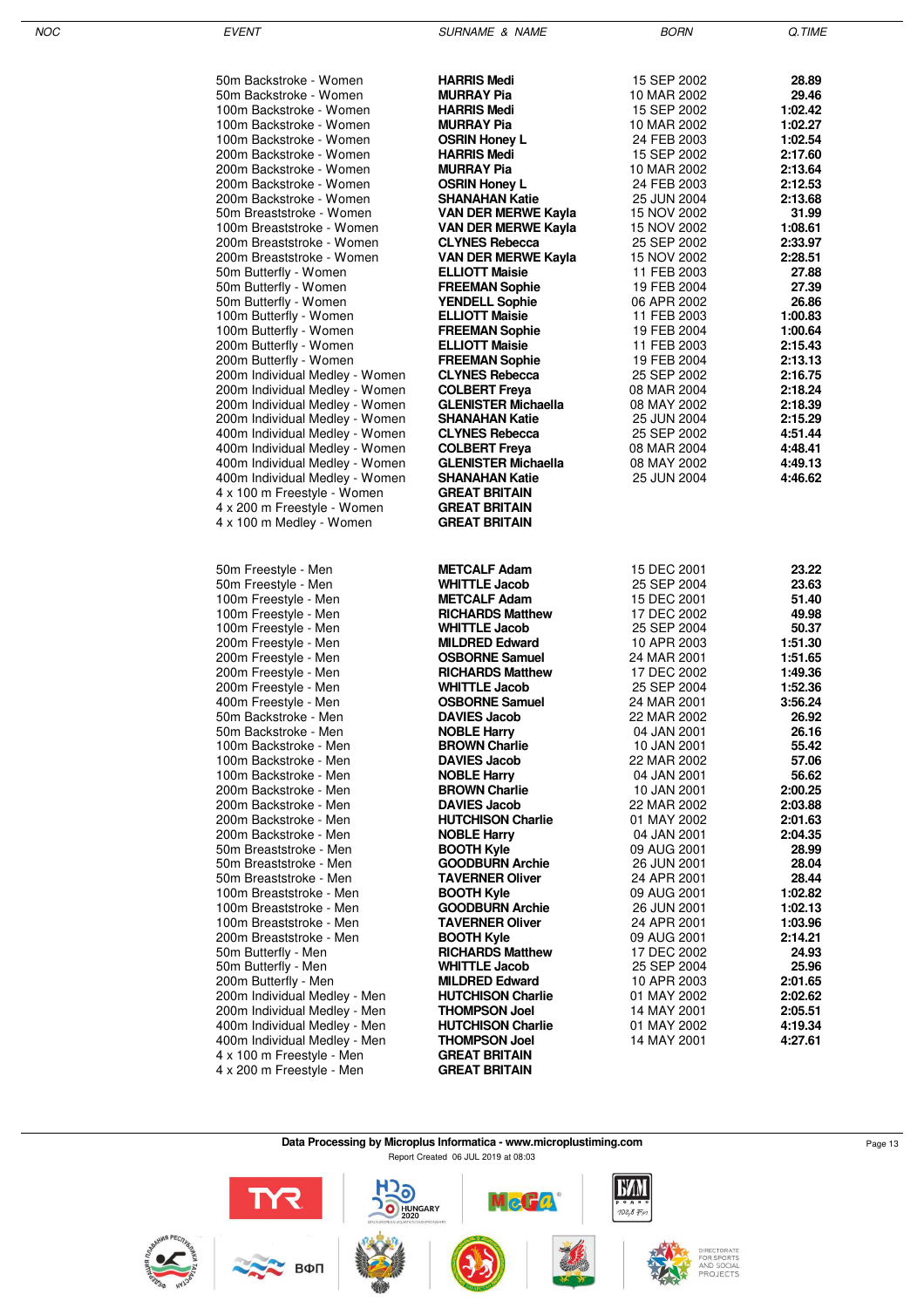| <b>NOC</b> |                    | <b>EVENT</b>                                                                                                                                                                                                                                                                                                                                                                                                                                                                                                                                                                                                                                                                                                                                                                                                                                                                                                                                                                          | <b>SURNAME &amp; NAME</b>                                                                                                                                                                                                                                                                                                                                                                                                                                                                                                                                                                                                                                                                                                                                                                                                                                                                                                         | <b>BORN</b>                                                                                                                                                                                                                                                                                                                                                                                                                                                                                                                | Q.TIME                                                                                                                                                                                                                                                                                                                                             |
|------------|--------------------|---------------------------------------------------------------------------------------------------------------------------------------------------------------------------------------------------------------------------------------------------------------------------------------------------------------------------------------------------------------------------------------------------------------------------------------------------------------------------------------------------------------------------------------------------------------------------------------------------------------------------------------------------------------------------------------------------------------------------------------------------------------------------------------------------------------------------------------------------------------------------------------------------------------------------------------------------------------------------------------|-----------------------------------------------------------------------------------------------------------------------------------------------------------------------------------------------------------------------------------------------------------------------------------------------------------------------------------------------------------------------------------------------------------------------------------------------------------------------------------------------------------------------------------------------------------------------------------------------------------------------------------------------------------------------------------------------------------------------------------------------------------------------------------------------------------------------------------------------------------------------------------------------------------------------------------|----------------------------------------------------------------------------------------------------------------------------------------------------------------------------------------------------------------------------------------------------------------------------------------------------------------------------------------------------------------------------------------------------------------------------------------------------------------------------------------------------------------------------|----------------------------------------------------------------------------------------------------------------------------------------------------------------------------------------------------------------------------------------------------------------------------------------------------------------------------------------------------|
|            |                    | 4 x 100 m Medley - Men                                                                                                                                                                                                                                                                                                                                                                                                                                                                                                                                                                                                                                                                                                                                                                                                                                                                                                                                                                | <b>GREAT BRITAIN</b>                                                                                                                                                                                                                                                                                                                                                                                                                                                                                                                                                                                                                                                                                                                                                                                                                                                                                                              |                                                                                                                                                                                                                                                                                                                                                                                                                                                                                                                            |                                                                                                                                                                                                                                                                                                                                                    |
|            |                    | 4 x 100 m Freestyle - Mixed<br>4 x 100 m Medley - Mixed                                                                                                                                                                                                                                                                                                                                                                                                                                                                                                                                                                                                                                                                                                                                                                                                                                                                                                                               | <b>GREAT BRITAIN</b><br><b>GREAT BRITAIN</b>                                                                                                                                                                                                                                                                                                                                                                                                                                                                                                                                                                                                                                                                                                                                                                                                                                                                                      |                                                                                                                                                                                                                                                                                                                                                                                                                                                                                                                            |                                                                                                                                                                                                                                                                                                                                                    |
|            |                    | 50m Freestyle - Men<br>50m Freestyle - Men<br>100m Freestyle - Men<br>100m Freestyle - Men<br>100m Freestyle - Men<br>200m Freestyle - Men<br>200m Freestyle - Men<br>200m Freestyle - Men<br>200m Freestyle - Men<br>400m Freestyle - Men<br>50m Backstroke - Men<br>50m Backstroke - Men<br>50m Backstroke - Men<br>100m Backstroke - Men<br>100m Backstroke - Men<br>100m Backstroke - Men<br>200m Backstroke - Men<br>200m Backstroke - Men<br>200m Backstroke - Men<br>200m Backstroke - Men<br>50m Breaststroke - Men<br>50m Breaststroke - Men<br>50m Breaststroke - Men<br>100m Breaststroke - Men<br>100m Breaststroke - Men<br>100m Breaststroke - Men<br>200m Breaststroke - Men<br>50m Butterfly - Men<br>50m Butterfly - Men<br>200m Butterfly - Men<br>200m Individual Medley - Men<br>200m Individual Medley - Men<br>400m Individual Medley - Men<br>400m Individual Medley - Men<br>4 x 100 m Freestyle - Men<br>4 x 200 m Freestyle - Men<br>4 x 100 m Medley - Men | <b>METCALF Adam</b><br><b>WHITTLE Jacob</b><br><b>METCALF Adam</b><br><b>RICHARDS Matthew</b><br><b>WHITTLE Jacob</b><br><b>MILDRED Edward</b><br><b>OSBORNE Samuel</b><br><b>RICHARDS Matthew</b><br><b>WHITTLE Jacob</b><br><b>OSBORNE Samuel</b><br><b>BROWN Charlie</b><br><b>DAVIES Jacob</b><br><b>NOBLE Harry</b><br><b>BROWN Charlie</b><br><b>DAVIES Jacob</b><br><b>NOBLE Harry</b><br><b>BROWN Charlie</b><br><b>DAVIES Jacob</b><br><b>HUTCHISON Charlie</b><br><b>NOBLE Harry</b><br><b>BOOTH Kyle</b><br><b>GOODBURN Archie</b><br><b>TAVERNER Oliver</b><br><b>BOOTH Kyle</b><br><b>GOODBURN Archie</b><br><b>TAVERNER Oliver</b><br><b>BOOTH Kyle</b><br><b>RICHARDS Matthew</b><br><b>WHITTLE Jacob</b><br><b>MILDRED Edward</b><br><b>HUTCHISON Charlie</b><br><b>THOMPSON Joel</b><br><b>HUTCHISON Charlie</b><br><b>THOMPSON Joel</b><br><b>GREAT BRITAIN</b><br><b>GREAT BRITAIN</b><br><b>GREAT BRITAIN</b> | 15 DEC 2001<br>25 SEP 2004<br>15 DEC 2001<br>17 DEC 2002<br>25 SEP 2004<br>10 APR 2003<br>24 MAR 2001<br>17 DEC 2002<br>25 SEP 2004<br>24 MAR 2001<br>10 JAN 2001<br>22 MAR 2002<br>04 JAN 2001<br>10 JAN 2001<br>22 MAR 2002<br>04 JAN 2001<br>10 JAN 2001<br>22 MAR 2002<br>01 MAY 2002<br>04 JAN 2001<br>09 AUG 2001<br>26 JUN 2001<br>24 APR 2001<br>09 AUG 2001<br>26 JUN 2001<br>24 APR 2001<br>09 AUG 2001<br>17 DEC 2002<br>25 SEP 2004<br>10 APR 2003<br>01 MAY 2002<br>14 MAY 2001<br>01 MAY 2002<br>14 MAY 2001 | 23.22<br>23.63<br>51.40<br>49.98<br>50.37<br>1:51.30<br>1:51.65<br>1:49.36<br>1:52.36<br>3:56.24<br>26.18<br>26.92<br>26.16<br>55.42<br>57.06<br>56.62<br>2:00.25<br>2:03.88<br>2:01.63<br>2:04.35<br>28.99<br>28.04<br>28.44<br>1:02.82<br>1:02.13<br>1:03.96<br>2:14.21<br>24.93<br>25.96<br>2:01.65<br>2:02.62<br>2:05.51<br>4:19.34<br>4:27.61 |
|            | <b>GEO GEORGIA</b> | 50m Freestyle - Men<br>100m Freestyle - Men<br>100m Freestyle - Men<br>200m Freestyle - Men<br>200m Freestyle - Men                                                                                                                                                                                                                                                                                                                                                                                                                                                                                                                                                                                                                                                                                                                                                                                                                                                                   | <b>ABESADZE David</b><br><b>ABESADZE David</b><br>KUKHALASHVILI Luka<br><b>ABESADZE David</b><br><b>KUKHALASHVILI Luka</b>                                                                                                                                                                                                                                                                                                                                                                                                                                                                                                                                                                                                                                                                                                                                                                                                        | 05 JUL 2002<br>05 JUL 2002<br>17 OCT 2002<br>05 JUL 2002<br>17 OCT 2002                                                                                                                                                                                                                                                                                                                                                                                                                                                    | 53.66<br>1:59.68                                                                                                                                                                                                                                                                                                                                   |
|            |                    | 50m Freestyle - Men<br>100m Freestyle - Men<br>100m Freestyle - Men<br>200m Freestyle - Men<br>200m Freestyle - Men                                                                                                                                                                                                                                                                                                                                                                                                                                                                                                                                                                                                                                                                                                                                                                                                                                                                   | <b>ABESADZE David</b><br><b>ABESADZE David</b><br><b>KUKHALASHVILI Luka</b><br><b>ABESADZE David</b><br>KUKHALASHVILI Luka                                                                                                                                                                                                                                                                                                                                                                                                                                                                                                                                                                                                                                                                                                                                                                                                        | 05 JUL 2002<br>05 JUL 2002<br>17 OCT 2002<br>05 JUL 2002<br>17 OCT 2002                                                                                                                                                                                                                                                                                                                                                                                                                                                    | 53.66<br>1:59.68                                                                                                                                                                                                                                                                                                                                   |
|            | <b>GER GERMANY</b> | 50m Freestyle - Women<br>50m Freestyle - Women<br>50m Freestyle - Women<br>100m Freestyle - Women<br>100m Freestyle - Women<br>100m Freestyle - Women<br>100m Freestyle - Women                                                                                                                                                                                                                                                                                                                                                                                                                                                                                                                                                                                                                                                                                                                                                                                                       | <b>GOSE Isabel Marie</b><br><b>KROLL Jasmin</b><br><b>WREDE Katharina</b><br><b>GOSE Isabel Marie</b><br><b>KLEYBOLDT Rosalie</b><br><b>TOBEHN Maya</b><br><b>VOGELMANN Zoe</b>                                                                                                                                                                                                                                                                                                                                                                                                                                                                                                                                                                                                                                                                                                                                                   | 09 MAY 2002<br>03 JUL 2003<br>23 MAR 2002<br>09 MAY 2002<br>11 JAN 2003<br>21 APR 2002<br>21 SEP 2003                                                                                                                                                                                                                                                                                                                                                                                                                      | 25.59<br>26.06<br>26.04<br>55.76<br>56.33<br>55.44<br>55.90                                                                                                                                                                                                                                                                                        |

÷

Data Processing by Microplus Informatica - www.microplustiming.com<br>
Page 14

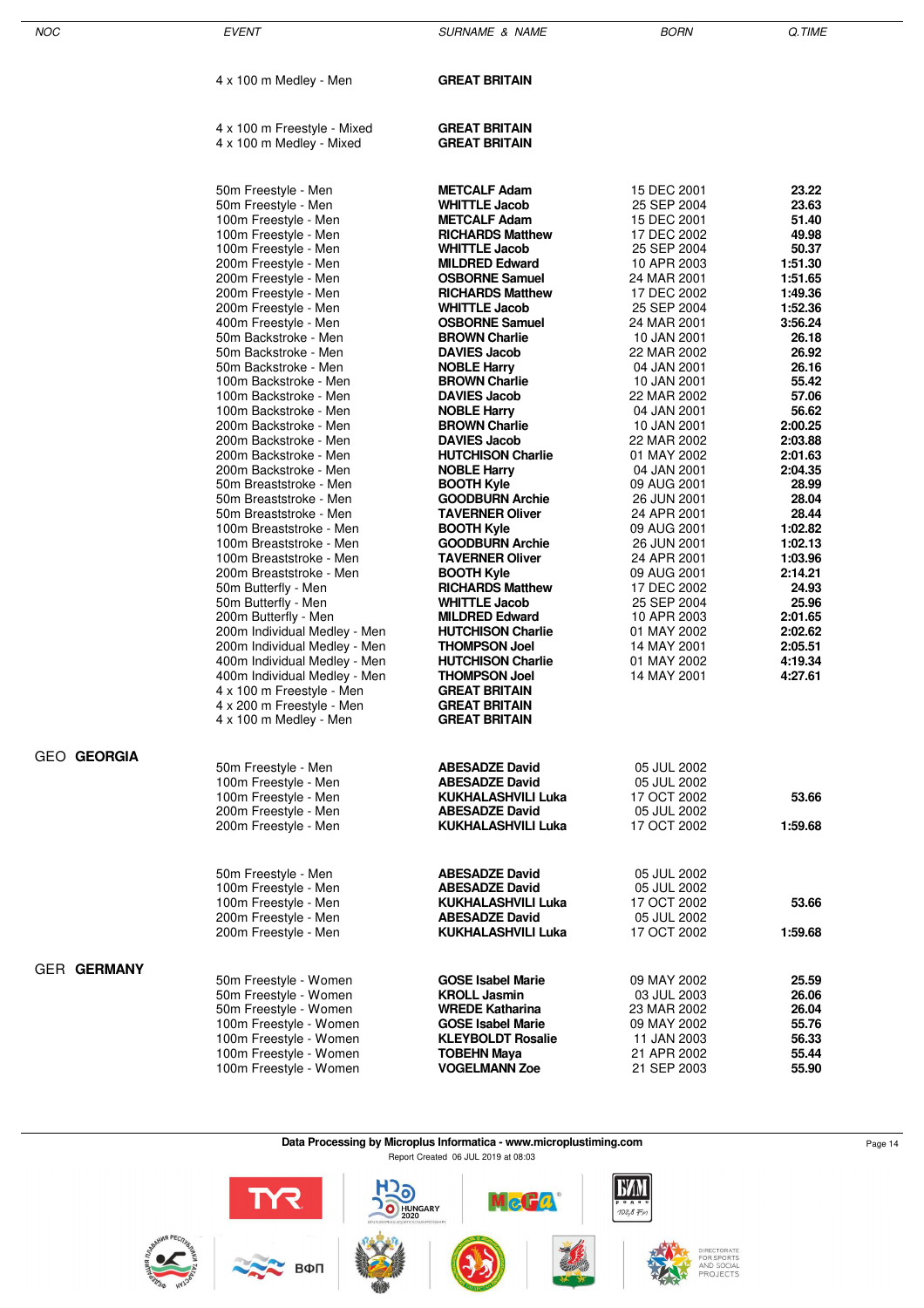| 200m Freestyle - Women                                        | <b>GOSE Isabel Marie</b>                             | 09 MAY 2002                | 1:58.17            |
|---------------------------------------------------------------|------------------------------------------------------|----------------------------|--------------------|
| 200m Freestyle - Women                                        | <b>KLEYBOLDT Rosalie</b>                             | 11 JAN 2003                | 2:01.38            |
| 200m Freestyle - Women                                        | TOBEHN Maya                                          | 21 APR 2002                | 1:59.46            |
| 400m Freestyle - Women                                        | <b>GOSE Isabel Marie</b>                             | 09 MAY 2002                | 4:11.01            |
| 800m Freestyle - Women                                        | <b>SANDBERG Marlene</b>                              | 15 JUL 2002                | 8:50.93            |
| 1500m Freestyle - Women                                       | <b>SANDBERG Marlene</b>                              | 15 JUL 2002                | 17:00.40           |
| 50m Backstroke - Women                                        | <b>RIEDEMANN Lena</b>                                | 21 JUN 2002                | 28.78              |
| 50m Backstroke - Women                                        | <b>WAGNER Annalena</b>                               | 01 JAN 2002                | 29.40              |
| 100m Backstroke - Women                                       | <b>RIEDEMANN Lena</b>                                | 21 JUN 2002                | 1:02.17            |
| 100m Backstroke - Women                                       | <b>WAGNER Annalena</b>                               | 01 JAN 2002                | 1:03.07            |
| 50m Breaststroke - Women                                      | <b>GROSSE Malin</b>                                  | 27 JUL 2002                | 32.42              |
| 50m Breaststroke - Women<br>50m Breaststroke - Women          | <b>HEIMRATH Magdalena</b><br><b>HERKLE Kim Emely</b> | 02 NOV 2003                | 33.36<br>32.41     |
| 100m Breaststroke - Women                                     | <b>GROSSE Malin</b>                                  | 05 JAN 2003<br>27 JUL 2002 | 1:09.93            |
| 100m Breaststroke - Women                                     | <b>HEIMRATH Magdalena</b>                            | 02 NOV 2003                | 1:10.95            |
| 100m Breaststroke - Women                                     | <b>HERKLE Kim Emely</b>                              | 05 JAN 2003                | 1:10.55            |
| 200m Breaststroke - Women                                     | <b>GROSSE Malin</b>                                  | 27 JUL 2002                | 2:29.99            |
| 200m Breaststroke - Women                                     | <b>HEIMRATH Magdalena</b>                            | 02 NOV 2003                | 2:31.72            |
| 200m Breaststroke - Women                                     | <b>HERKLE Kim Emely</b>                              | 05 JAN 2003                | 2:31.13            |
| 50m Butterfly - Women                                         | <b>KROLL Jasmin</b>                                  | 03 JUL 2003                | 28.15              |
| 50m Butterfly - Women                                         | <b>ROLOFF Emily</b>                                  | 12 DEC 2003                | 27.77              |
| 50m Butterfly - Women                                         | TOBEHN Maya                                          | 21 APR 2002                | 26.70              |
| 100m Butterfly - Women                                        | <b>ROLOFF Emily</b>                                  | 12 DEC 2003                | 1:00.96            |
| 200m Butterfly - Women                                        | <b>ROLOFF Emily</b>                                  | 12 DEC 2003                | 2:16.25            |
| 200m Individual Medley - Women                                | <b>GOERIGK Giulia</b>                                | 09 SEP 2002                | 2:16.23            |
| 200m Individual Medley - Women                                | <b>VOGELMANN Zoe</b>                                 | 21 SEP 2003                | 2:14.04            |
| 400m Individual Medley - Women<br>4 x 100 m Freestyle - Women | <b>GOERIGK Giulia</b><br><b>GERMANY</b>              | 09 SEP 2002                | 4:48.85            |
| 4 x 200 m Freestyle - Women                                   | <b>GERMANY</b>                                       |                            |                    |
| 4 x 100 m Medley - Women                                      | <b>GERMANY</b>                                       |                            |                    |
|                                                               |                                                      |                            |                    |
|                                                               |                                                      |                            |                    |
| 50m Freestyle - Men                                           | <b>ERBES David</b>                                   | 25 NOV 2001                | 22.99              |
| 50m Freestyle - Men                                           | <b>SCHUBERT Georg</b>                                | 09 MAR 2001                | 23.19              |
| 50m Freestyle - Men                                           | <b>SELIN Artem</b>                                   | 21 MAY 2002                | 22.26              |
| 100m Freestyle - Men                                          | <b>ERBES David</b>                                   | 25 NOV 2001                | 51.01              |
| 100m Freestyle - Men                                          | <b>MIROSLAW Rafael</b>                               | 25 MAR 2001                | 50.01              |
| 100m Freestyle - Men                                          | <b>SCHUBERT Georg</b>                                | 09 MAR 2001                | 50.81              |
| 100m Freestyle - Men                                          | <b>SELIN Artem</b>                                   | 21 MAY 2002                | 49.97              |
| 200m Freestyle - Men                                          | <b>DRAMM Louis</b>                                   | 15 JAN 2002                | 1:51.35            |
| 200m Freestyle - Men                                          | <b>MAERTENS Lukas</b>                                | 27 DEC 2001                | 1:50.72            |
| 200m Freestyle - Men<br>200m Freestyle - Men                  | <b>MIROSLAW Rafael</b><br><b>SCHMIDT Danny</b>       | 25 MAR 2001<br>15 OCT 2001 | 1:48.69<br>1:51.96 |
| 400m Freestyle - Men                                          | <b>MAERTENS Lukas</b>                                | 27 DEC 2001                | 3:52.30            |
| 400m Freestyle - Men                                          | <b>SCHMIDT Danny</b>                                 | 15 OCT 2001                | 3:54.57            |
| 800m Freestyle - Men                                          | <b>SCHWARZ Sven</b>                                  | 31 JAN 2002                | 8:01.82            |
| 1500m Freestyle - Men                                         | <b>SCHWARZ Sven</b>                                  | 31 JAN 2002                | 15:24.73           |
| 50m Backstroke - Men                                          | <b>DAHLER Marvin</b>                                 | 12 FEB 2001                | 26.07              |
| 100m Backstroke - Men                                         | <b>DAHLER Marvin</b>                                 | 12 FEB 2001                | 56.18              |
| 100m Backstroke - Men                                         | <b>MAERTENS Lukas</b>                                | 27 DEC 2001                | 56.05              |
| 200m Backstroke - Men                                         | <b>MAERTENS Lukas</b>                                | 27 DEC 2001                | 2:00.10            |
| 50m Breaststroke - Men                                        | <b>KRESS Phillip</b>                                 | 24 JUN 2002                | 29.79              |
| 100m Breaststroke - Men                                       | <b>KRESS Phillip</b>                                 | 24 JUN 2002                | 1:04.33            |
| 50m Butterfly - Men                                           | <b>ARMBRUSTER Luca Nik</b>                           | 05 NOV 2001                | 23.78              |
| 50m Butterfly - Men<br>50m Butterfly - Men                    | <b>KAMMANN Bjoern</b><br><b>SCHUBERT Georg</b>       | 30 APR 2001<br>09 MAR 2001 | 24.95<br>24.48     |
| 100m Butterfly - Men                                          | <b>ARMBRUSTER Luca Nik</b>                           | 05 NOV 2001                | 53.25              |
| 100m Butterfly - Men                                          | <b>KAMMANN Bjoern</b>                                | 30 APR 2001                | 54.56              |
| 100m Butterfly - Men                                          | <b>PLASIL Yannick</b>                                | 02 OCT 2001                | 55.60              |
| 200m Butterfly - Men                                          | <b>KAMMANN Bjoern</b>                                | 30 APR 2001                | 2:01.57            |
| 200m Butterfly - Men                                          | <b>PLASIL Yannick</b>                                | 02 OCT 2001                | 2:00.96            |
| 200m Individual Medley - Men                                  | <b>DRAMM Louis</b>                                   | 15 JAN 2002                | 2:04.70            |
| 400m Individual Medley - Men                                  | <b>SCHMIDT Danny</b>                                 | 15 OCT 2001                | 4:26.43            |
| 4 x 100 m Freestyle - Men                                     | <b>GERMANY</b>                                       |                            |                    |
| 4 x 200 m Freestyle - Men                                     | <b>GERMANY</b>                                       |                            |                    |
| 4 x 100 m Medley - Men                                        | GERMANY                                              |                            |                    |

4 x 100 m Freestyle - Mixed **GERMANY**



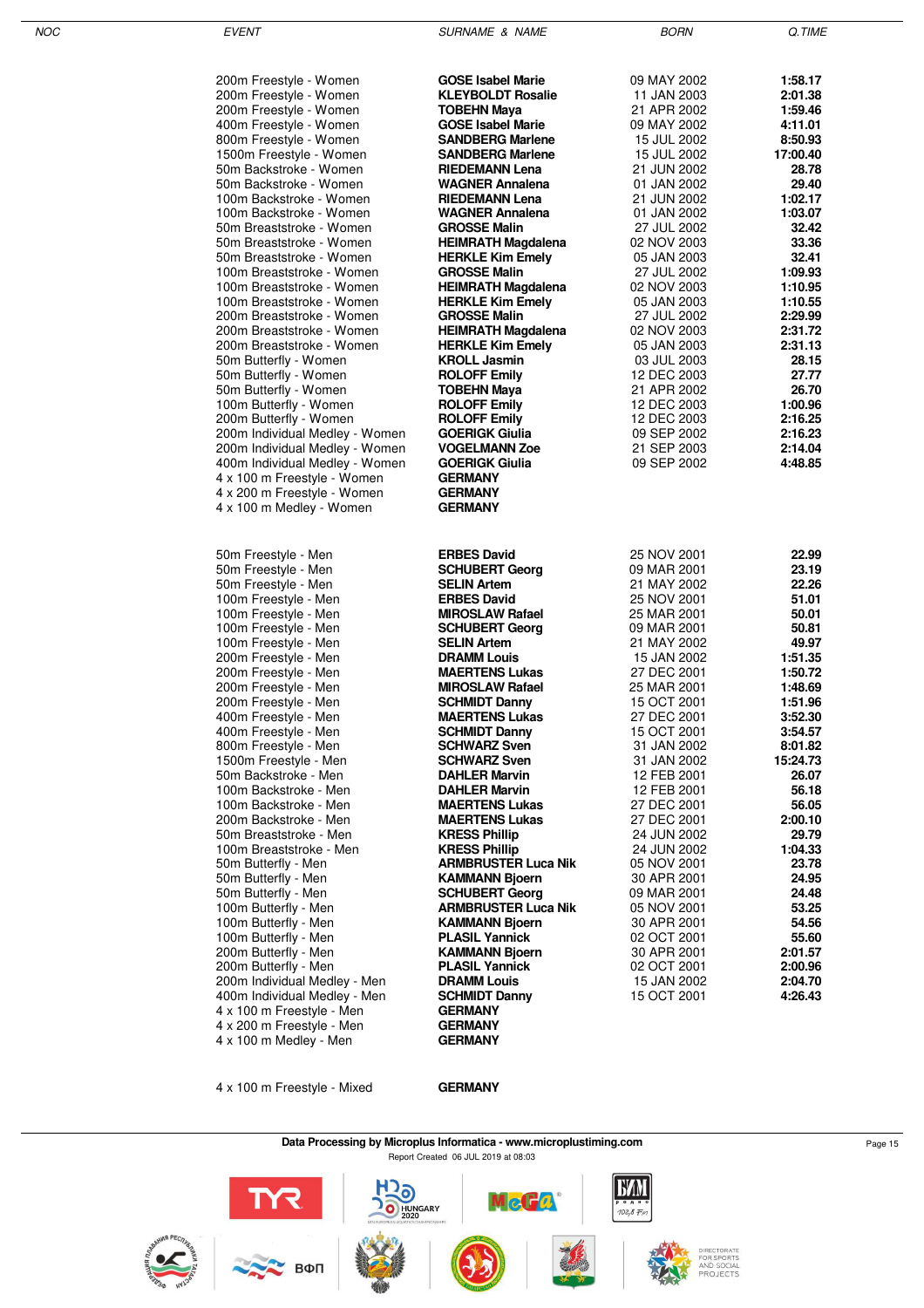| NOC               | <b>EVENT</b>                                                 | <b>SURNAME &amp; NAME</b>                                     | <b>BORN</b>                | Q.TIME              |
|-------------------|--------------------------------------------------------------|---------------------------------------------------------------|----------------------------|---------------------|
|                   | 4 x 100 m Medley - Mixed                                     | <b>GERMANY</b>                                                |                            |                     |
|                   | 50m Freestyle - Men                                          | <b>ERBES David</b>                                            | 01 JAN 2001                | 22.99               |
|                   | 50m Freestyle - Men                                          | <b>SCHUBERT Georg</b>                                         | 09 MAR 2001                | 23.19               |
|                   | 50m Freestyle - Men                                          | <b>SELIN Artem</b>                                            | 21 MAY 2002                |                     |
|                   | 100m Freestyle - Men                                         | <b>ERBES David</b>                                            | 01 JAN 2001                | 51.01               |
|                   | 100m Freestyle - Men                                         | <b>MIROSLAW Rafael</b>                                        | 25 MAR 2001                | 50.01               |
|                   | 100m Freestyle - Men<br>100m Freestyle - Men                 | <b>SCHUBERT Georg</b><br><b>SELIN Artem</b>                   | 09 MAR 2001<br>21 MAY 2002 | 50.81               |
|                   | 200m Freestyle - Men                                         | <b>DRAMM Louis</b>                                            | 15 JAN 2002                | 1:51.35             |
|                   | 200m Freestyle - Men                                         | <b>MAERTENS Lukas</b>                                         | 27 DEC 2001                | 1:50.72             |
|                   | 200m Freestyle - Men                                         | <b>MIROSLAW Rafael</b>                                        | 25 MAR 2001                | 1:48.69             |
|                   | 200m Freestyle - Men                                         | <b>SCHMIDT Danny</b>                                          | 15 OCT 2001                | 1:51.96             |
|                   | 400m Freestyle - Men                                         | <b>MAERTENS Lukas</b>                                         | 27 DEC 2001                | 3:52.30             |
|                   | 400m Freestyle - Men                                         | <b>SCHMIDT Danny</b>                                          | 15 OCT 2001                | 3:54.57             |
|                   | 800m Freestyle - Men<br>1500m Freestyle - Men                | <b>SCHWARZ Sven</b><br><b>SCHWARZ Sven</b>                    | 01 JAN 2002<br>01 JAN 2002 | 8:01.82<br>15:24.73 |
|                   | 50m Backstroke - Men                                         | <b>DAHLER Marvin</b>                                          | 12 FEB 2001                | 26.07               |
|                   | 100m Backstroke - Men                                        | <b>DAHLER Marvin</b>                                          | 12 FEB 2001                | 56.18               |
|                   | 100m Backstroke - Men                                        | <b>MAERTENS Lukas</b>                                         | 27 DEC 2001                | 56.05               |
|                   | 200m Backstroke - Men                                        | <b>MAERTENS Lukas</b>                                         | 27 DEC 2001                | 2:00.10             |
|                   | 50m Breaststroke - Men                                       | <b>KRESS Phillip</b>                                          | 24 JUN 2002                | 29.79               |
|                   | 100m Breaststroke - Men                                      | <b>KRESS Phillip</b><br><b>ARMBRUSTER Luca Nik</b>            | 24 JUN 2002                | 1:04.33<br>23.78    |
|                   | 50m Butterfly - Men<br>50m Butterfly - Men                   | <b>KAMMANN Bjoern</b>                                         | 05 NOV 2001<br>30 APR 2001 | 24.95               |
|                   | 50m Butterfly - Men                                          | <b>SCHUBERT Georg</b>                                         | 09 MAR 2001                | 24.48               |
|                   | 100m Butterfly - Men                                         | <b>ARMBRUSTER Luca Nik</b>                                    | 05 NOV 2001                | 53.25               |
|                   | 100m Butterfly - Men                                         | <b>KAMMANN Bjoern</b>                                         | 30 APR 2001                | 54.56               |
|                   | 100m Butterfly - Men                                         | <b>PLASIL Yannick</b>                                         | 01 JAN 2001                | 55.60               |
|                   | 200m Butterfly - Men                                         | <b>KAMMANN Bjoern</b>                                         | 30 APR 2001                | 2:01.57             |
|                   | 200m Butterfly - Men                                         | <b>PLASIL Yannick</b><br><b>DRAMM Louis</b>                   | 01 JAN 2001<br>15 JAN 2002 | 2:00.96<br>2:04.70  |
|                   | 200m Individual Medley - Men<br>400m Individual Medley - Men | <b>SCHMIDT Danny</b>                                          | 15 OCT 2001                | 4:26.43             |
|                   | 4 x 100 m Freestyle - Men                                    | <b>GERMANY</b>                                                |                            |                     |
|                   | 4 x 200 m Freestyle - Men                                    | <b>GERMANY</b>                                                |                            |                     |
|                   | 4 x 100 m Medley - Men                                       | <b>GERMANY</b>                                                |                            |                     |
| <b>GRE GREECE</b> |                                                              |                                                               |                            |                     |
|                   | 100m Freestyle - Women                                       | <b>KALOGERI Zacharoula</b>                                    | 21 OCT 2002                | 57.83               |
|                   | 200m Freestyle - Women                                       | <b>KALOGERI Zacharoula</b>                                    | 21 OCT 2002                | 2:04.87             |
|                   | 50m Backstroke - Women                                       | <b>KIRTSOGLOU Vasiliki-Mari</b>                               | 14 DEC 2002                | 29.97               |
|                   | 100m Backstroke - Women                                      | KIRTSOGLOU Vasiliki-Mari                                      | 14 DEC 2002                | 1:03.27             |
|                   | 50m Butterfly - Women<br>100m Butterfly - Women              | <b>DAMASIOTI Georgia</b><br><b>DAMASIOTI Georgia</b>          | 02 JUL 2003<br>02 JUL 2003 | 27.75<br>1:00.78    |
|                   | 200m Butterfly - Women                                       | <b>DAMASIOTI Georgia</b>                                      | 02 JUL 2003                | 2:14.15             |
|                   |                                                              |                                                               |                            |                     |
|                   | 50m Freestyle - Men                                          | <b>BILAS Stergios-Marios</b>                                  | 21 NOV 2001                | 23.33               |
|                   | 50m Freestyle - Men                                          | <b>ZOUMPOULOGLOU Dimitrios</b>                                | 21 MAR 2002                | 23.62               |
|                   | 100m Freestyle - Men                                         | <b>BILAS Stergios-Marios</b>                                  | 21 NOV 2001                | 51.11               |
|                   | 100m Freestyle - Men                                         | <b>STAMOU Konstantinos-Emma</b>                               | 10 JUL 2003                | 51.78               |
|                   | 100m Freestyle - Men                                         | <b>ZOUMPOULOGLOU Dimitrios</b>                                | 21 MAR 2002                | 50.96               |
|                   | 200m Freestyle - Men                                         | <b>STAMOU Konstantinos-Emma</b>                               | 10 JUL 2003                | 1:52.98             |
|                   | 400m Freestyle - Men<br>400m Freestyle - Men                 | <b>ENGLEZAKIS Konstantinos</b><br><b>KACHRIS Alexandros</b>   | 20 MAR 2001                | 3:55.96<br>3:58.73  |
|                   | 800m Freestyle - Men                                         | <b>ENGLEZAKIS Konstantinos</b>                                | 26 MAR 2003<br>20 MAR 2001 | 8:04.77             |
|                   | 800m Freestyle - Men                                         | <b>KACHRIS Alexandros</b>                                     | 26 MAR 2003                | 8:12.96             |
|                   | 800m Freestyle - Men                                         | <b>MARKOS Dimitrios</b>                                       | 13 SEP 2001                | 8:13.64             |
|                   | 1500m Freestyle - Men                                        | <b>MARKOS Dimitrios</b>                                       | 13 SEP 2001                | 15:30.86            |
|                   | 50m Backstroke - Men                                         | <b>ANDREOPOULOS Theodoros</b>                                 | 10 FEB 2002                | 26.07               |
|                   | 50m Backstroke - Men                                         | <b>BILAS Stergios-Marios</b>                                  | 21 NOV 2001                | 26.17               |
|                   | 50m Backstroke - Men                                         | <b>CHRISTOU Ioannis</b>                                       | 22 SEP 2002                | 26.07<br>27.05      |
|                   | 50m Backstroke - Men<br>100m Backstroke - Men                | <b>KATAMPAS Chrysostomos</b><br><b>ANDREOPOULOS Theodoros</b> | 11 JAN 2002<br>10 FEB 2002 | 56.39               |
|                   | 100m Backstroke - Men                                        | <b>CHRISTOU Ioannis</b>                                       | 22 SEP 2002                | 57.73               |
|                   | 100m Backstroke - Men                                        | <b>KATAMPAS Chrysostomos</b>                                  | 11 JAN 2002                | 57.72               |

**Data Processing by Microplus Informatica - www.microplustiming.com** Page 16 Page 16 Report Created 06 JUL 2019 at 08:03

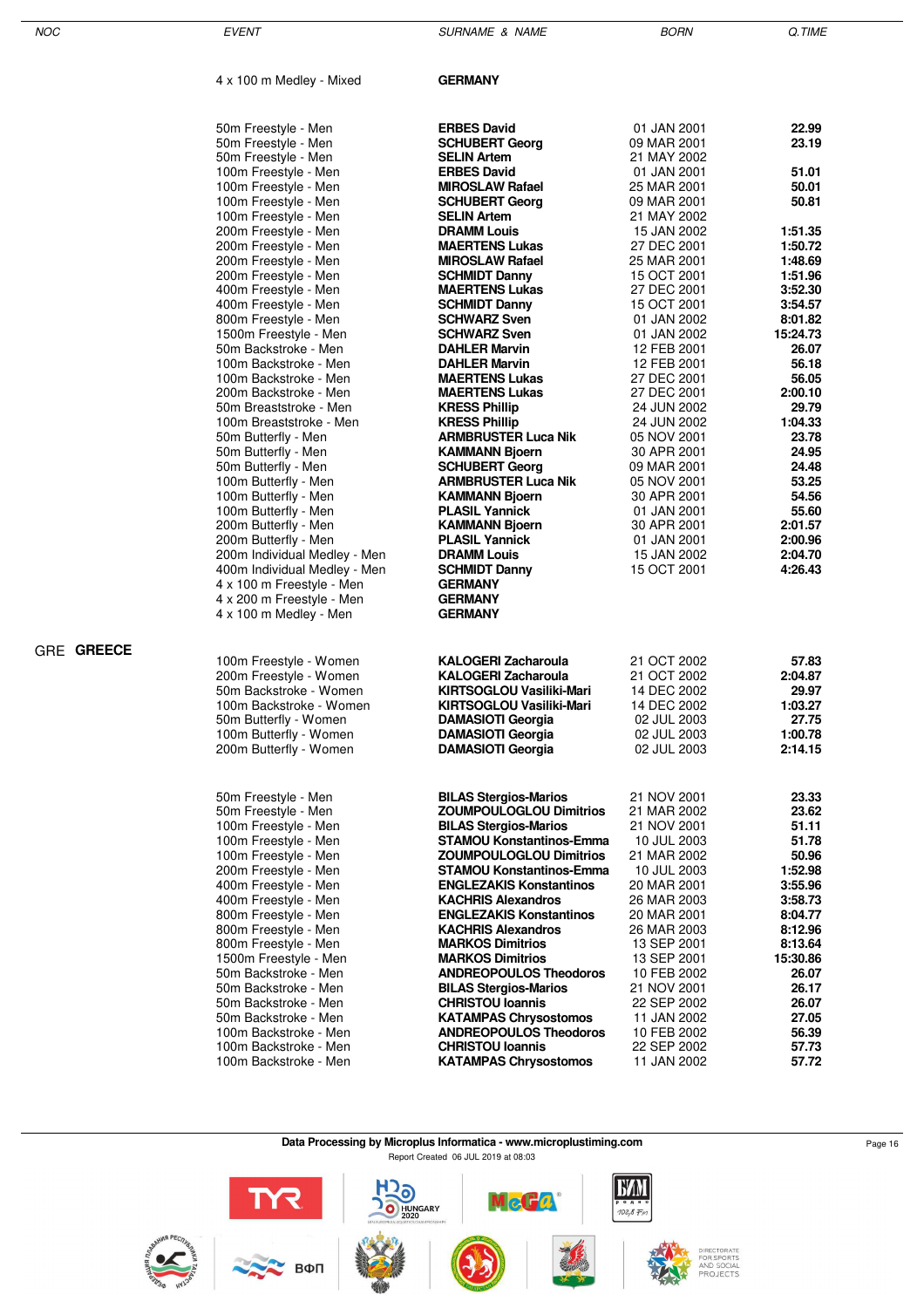| I<br>۰, |  |
|---------|--|

EVENT GUERNAME & NAME SURNAME & NAME BORN BORN Q.TIME

| 200m Backstroke - Men<br>200m Backstroke - Men<br>50m Breaststroke - Men<br>50m Breaststroke - Men<br>100m Breaststroke - Men<br>100m Breaststroke - Men<br>200m Breaststroke - Men<br>50m Butterfly - Men<br>200m Individual Medley - Men<br>200m Individual Medley - Men<br>400m Individual Medley - Men<br>400m Individual Medley - Men<br>4 x 100 m Freestyle - Men<br>4 x 200 m Freestyle - Men<br>4 x 100 m Medley - Men                                                                                                                                                                                                                                                                                                                                                                                                                                                                           | <b>ANDREOPOULOS Theodoros</b><br><b>KATAMPAS Chrysostomos</b><br>ASPOUGALIS Arkadios-Geor<br><b>THOMOGLOU Savvas</b><br>ASPOUGALIS Arkadios-Geor<br><b>THOMOGLOU Savvas</b><br><b>THOMOGLOU Savvas</b><br><b>BILAS Stergios-Marios</b><br><b>GIOURTZIDIS Daniil</b><br><b>PAPASTAMOS Apostolos</b><br><b>GIOURTZIDIS Daniil</b><br><b>PAPASTAMOS Apostolos</b><br><b>GREECE</b><br><b>GREECE</b><br><b>GREECE</b>                                                                                                                                                                                                                                                                                                                                                                                                                                                                                                                                                                                                                              | 10 FEB 2002<br>11 JAN 2002<br>21 FEB 2001<br>09 NOV 2001<br>21 FEB 2001<br>09 NOV 2001<br>09 NOV 2001<br>21 NOV 2001<br>16 DEC 2002<br>20 MAR 2001<br>16 DEC 2002<br>20 MAR 2001                                                                                                                                                                                                                                                                                              | 2:03.83<br>2:03.11<br>28.19<br>29.55<br>1:02.79<br>1:03.40<br>2:13.62<br>24.56<br>2:04.26<br>2:03.32<br>4:33.48<br>4:17.44                                                                                                                                                                                           |
|----------------------------------------------------------------------------------------------------------------------------------------------------------------------------------------------------------------------------------------------------------------------------------------------------------------------------------------------------------------------------------------------------------------------------------------------------------------------------------------------------------------------------------------------------------------------------------------------------------------------------------------------------------------------------------------------------------------------------------------------------------------------------------------------------------------------------------------------------------------------------------------------------------|------------------------------------------------------------------------------------------------------------------------------------------------------------------------------------------------------------------------------------------------------------------------------------------------------------------------------------------------------------------------------------------------------------------------------------------------------------------------------------------------------------------------------------------------------------------------------------------------------------------------------------------------------------------------------------------------------------------------------------------------------------------------------------------------------------------------------------------------------------------------------------------------------------------------------------------------------------------------------------------------------------------------------------------------|-------------------------------------------------------------------------------------------------------------------------------------------------------------------------------------------------------------------------------------------------------------------------------------------------------------------------------------------------------------------------------------------------------------------------------------------------------------------------------|----------------------------------------------------------------------------------------------------------------------------------------------------------------------------------------------------------------------------------------------------------------------------------------------------------------------|
| 4 x 100 m Medley - Mixed                                                                                                                                                                                                                                                                                                                                                                                                                                                                                                                                                                                                                                                                                                                                                                                                                                                                                 | <b>GREECE</b>                                                                                                                                                                                                                                                                                                                                                                                                                                                                                                                                                                                                                                                                                                                                                                                                                                                                                                                                                                                                                                  |                                                                                                                                                                                                                                                                                                                                                                                                                                                                               |                                                                                                                                                                                                                                                                                                                      |
| 50m Freestyle - Men<br>50m Freestyle - Men<br>100m Freestyle - Men<br>100m Freestyle - Men<br>100m Freestyle - Men<br>200m Freestyle - Men<br>400m Freestyle - Men<br>400m Freestyle - Men<br>800m Freestyle - Men<br>800m Freestyle - Men<br>800m Freestyle - Men<br>1500m Freestyle - Men<br>50m Backstroke - Men<br>50m Backstroke - Men<br>50m Backstroke - Men<br>50m Backstroke - Men<br>100m Backstroke - Men<br>100m Backstroke - Men<br>100m Backstroke - Men<br>200m Backstroke - Men<br>200m Backstroke - Men<br>50m Breaststroke - Men<br>50m Breaststroke - Men<br>100m Breaststroke - Men<br>100m Breaststroke - Men<br>200m Breaststroke - Men<br>50m Butterfly - Men<br>200m Individual Medley - Men<br>200m Individual Medley - Men<br>400m Individual Medley - Men<br>400m Individual Medley - Men<br>4 x 100 m Freestyle - Men<br>4 x 200 m Freestyle - Men<br>4 x 100 m Medley - Men | <b>BILAS Stergios-Marios</b><br><b>ZOUMPOULOGLOU Dimitrios</b><br><b>BILAS Stergios-Marios</b><br><b>STAMOU Konstantinos-Emma</b><br><b>ZOUMPOULOGLOU Dimitrios</b><br><b>STAMOU Konstantinos-Emma</b><br><b>ENGLEZAKIS Konstantinos</b><br><b>KACHRIS Alexandros</b><br><b>ENGLEZAKIS Konstantinos</b><br><b>KACHRIS Alexandros</b><br><b>MARKOS Dimitrios</b><br><b>MARKOS Dimitrios</b><br><b>ANDREOPOULOS Theodoros</b><br><b>BILAS Stergios-Marios</b><br><b>CHRISTOU Ioannis</b><br><b>KATAMPAS Chrysostomos</b><br><b>ANDREOPOULOS Theodoros</b><br><b>CHRISTOU Ioannis</b><br><b>KATAMPAS Chrysostomos</b><br><b>ANDREOPOULOS Theodoros</b><br><b>KATAMPAS Chrysostomos</b><br><b>ASPOUGALIS Arkadios-Geor</b><br><b>THOMOGLOU Savvas</b><br>ASPOUGALIS Arkadios-Geor<br><b>THOMOGLOU Savvas</b><br><b>THOMOGLOU Savvas</b><br><b>BILAS Stergios-Marios</b><br><b>GIOURTZIDIS Daniil</b><br><b>PAPASTAMOS Apostolos</b><br><b>GIOURTZIDIS Daniil</b><br><b>PAPASTAMOS Apostolos</b><br><b>GREECE</b><br><b>GREECE</b><br><b>GREECE</b> | 21 NOV 2001<br>21 MAR 2002<br>21 NOV 2001<br>10 JUL 2003<br>21 MAR 2002<br>10 JUL 2003<br>20 MAR 2001<br>26 MAR 2003<br>20 MAR 2001<br>26 MAR 2003<br>13 SEP 2001<br>13 SEP 2001<br>10 FEB 2002<br>21 NOV 2001<br>22 SEP 2002<br>11 JAN 2002<br>10 FEB 2002<br>22 SEP 2002<br>11 JAN 2002<br>10 FEB 2002<br>11 JAN 2002<br>21 FEB 2001<br>09 NOV 2001<br>21 FEB 2001<br>09 NOV 2001<br>09 NOV 2001<br>21 NOV 2001<br>16 DEC 2002<br>20 MAR 2001<br>16 DEC 2002<br>20 MAR 2001 | 23.33<br>23.62<br>51.11<br>51.78<br>50.96<br>1:52.98<br>3:55.96<br>3:58.73<br>8:04.77<br>8:12.96<br>8:13.64<br>15:30.86<br>26.07<br>26.17<br>26.07<br>27.05<br>56.39<br>57.73<br>57.72<br>2:03.83<br>2:03.11<br>28.19<br>29.55<br>1:02.79<br>1:03.40<br>2:13.62<br>24.56<br>2:04.26<br>2:03.32<br>4:33.48<br>4:17.44 |
| 50m Freestyle - Women<br>50m Freestyle - Women<br>100m Freestyle - Women<br>100m Freestyle - Women<br>200m Freestyle - Women<br>200m Freestyle - Women<br>200m Freestyle - Women<br>200m Freestyle - Women<br>400m Freestyle - Women                                                                                                                                                                                                                                                                                                                                                                                                                                                                                                                                                                                                                                                                     | <b>SAFRANKO Sara</b><br>SZOKE Zita<br><b>SAFRANKO Sara</b><br>SZOKE Zita<br><b>FABIAN Fanni</b><br><b>GAL Kincso</b><br><b>NAGY Reka</b><br><b>SZOKE Zita</b><br><b>FABIAN Fanni</b>                                                                                                                                                                                                                                                                                                                                                                                                                                                                                                                                                                                                                                                                                                                                                                                                                                                           | 27 APR 2003<br>16 JUL 2003<br>27 APR 2003<br>16 JUL 2003<br>30 OCT 2002<br>27 AUG 2003<br>26 APR 2003<br>16 JUL 2003<br>30 OCT 2002                                                                                                                                                                                                                                                                                                                                           | 26.09<br>26.15<br>56.86<br>56.60<br>2:00.55<br>2:01.88<br>2:03.72<br>2:02.58<br>4:13.17                                                                                                                                                                                                                              |

### HUN **HUNGARY**

400m Freestyle - Women **GAL Kincso** 27 AUG 2003 **4:13.32** 800m Freestyle - Women **GAL Kincso** 27 AUG 2003 **8:45.31**

| Data Processing by Microplus Informatica - www.microplustiming.com | Page 17 |
|--------------------------------------------------------------------|---------|

Report Created 06 JUL 2019 at 08:03

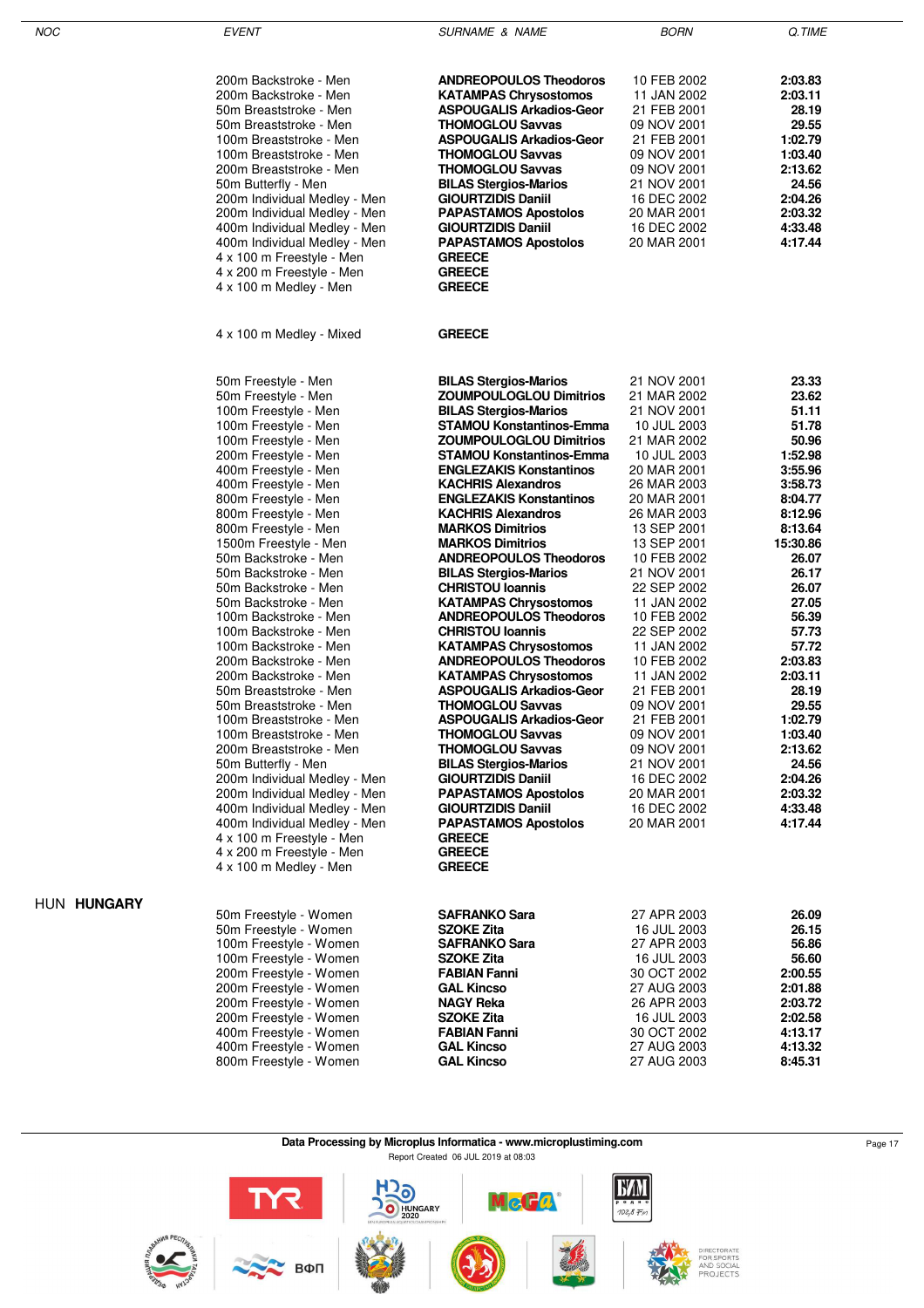| 800m Freestyle - Women<br>1500m Freestyle - Women<br>50m Backstroke - Women<br>100m Backstroke - Women<br>100m Backstroke - Women<br>200m Backstroke - Women<br>200m Backstroke - Women<br>50m Breaststroke - Women<br>100m Breaststroke - Women<br>200m Breaststroke - Women<br>50m Butterfly - Women<br>50m Butterfly - Women<br>50m Butterfly - Women<br>100m Butterfly - Women<br>100m Butterfly - Women<br>200m Butterfly - Women<br>200m Butterfly - Women<br>200m Butterfly - Women<br>200m Butterfly - Women<br>200m Individual Medley - Women<br>200m Individual Medley - Women<br>400m Individual Medley - Women<br>4 x 100 m Freestyle - Women<br>4 x 200 m Freestyle - Women<br>4 x 100 m Medley - Women                                                                                                                                                                                                                                                           | <b>MIHALYVARI FARKAS Viktor</b><br><b>MIHALYVARI FARKAS Viktor</b><br><b>SZABO FELTOTHY Eszter</b><br><b>SZABO FELTOTHY Eszter</b><br><b>SZILAGYI Gerda</b><br><b>SZABO FELTOTHY Eszter</b><br><b>SZILAGYI Gerda</b><br><b>BEKESI Eszter</b><br><b>BEKESI Eszter</b><br><b>BEKESI Eszter</b><br><b>HATHAZI Dora</b><br><b>SAFRANKO Sara</b><br><b>SZOKE Zita</b><br><b>BERECZ Blanka</b><br><b>HATHAZI Dora</b><br><b>BERECZ Blanka</b><br><b>FABIAN Fanni</b><br><b>HATHAZI Dora</b><br><b>NAGY Reka</b><br><b>NAGY Reka</b><br><b>SZABO FELTOTHY Eszter</b><br><b>MIHALYVARI FARKAS Viktor</b><br><b>HUNGARY</b><br><b>HUNGARY</b><br><b>HUNGARY</b>                                                                                                                                                                                                                                                                                          | 01 JAN 2003<br>01 JAN 2003<br>04 JAN 2002<br>04 JAN 2002<br>24 OCT 2003<br>04 JAN 2002<br>24 OCT 2003<br>19 JAN 2002<br>19 JAN 2002<br>19 JAN 2002<br>16 DEC 2003<br>27 APR 2003<br>16 JUL 2003<br>20 JUN 2002<br>16 DEC 2003<br>20 JUN 2002<br>30 OCT 2002<br>16 DEC 2003<br>26 APR 2003<br>26 APR 2003<br>04 JAN 2002<br>01 JAN 2003                                                                                                                                                                                                    | 8:42.29<br>16:36.05<br>30.25<br>1:03.04<br>1:03.27<br>2:12.27<br>2:13.15<br>32.55<br>1:08.95<br>2:27.54<br>27.76<br>28.12<br>27.97<br>1:01.15<br>1:00.57<br>2:09.87<br>2:12.19<br>2:11.33<br>2:12.61<br>2:16.55<br>2:16.95<br>4:44.02                                                                                                                    |
|--------------------------------------------------------------------------------------------------------------------------------------------------------------------------------------------------------------------------------------------------------------------------------------------------------------------------------------------------------------------------------------------------------------------------------------------------------------------------------------------------------------------------------------------------------------------------------------------------------------------------------------------------------------------------------------------------------------------------------------------------------------------------------------------------------------------------------------------------------------------------------------------------------------------------------------------------------------------------------|-------------------------------------------------------------------------------------------------------------------------------------------------------------------------------------------------------------------------------------------------------------------------------------------------------------------------------------------------------------------------------------------------------------------------------------------------------------------------------------------------------------------------------------------------------------------------------------------------------------------------------------------------------------------------------------------------------------------------------------------------------------------------------------------------------------------------------------------------------------------------------------------------------------------------------------------------|-------------------------------------------------------------------------------------------------------------------------------------------------------------------------------------------------------------------------------------------------------------------------------------------------------------------------------------------------------------------------------------------------------------------------------------------------------------------------------------------------------------------------------------------|----------------------------------------------------------------------------------------------------------------------------------------------------------------------------------------------------------------------------------------------------------------------------------------------------------------------------------------------------------|
| 50m Freestyle - Men<br>50m Freestyle - Men<br>50m Freestyle - Men<br>50m Freestyle - Men<br>100m Freestyle - Men<br>100m Freestyle - Men<br>100m Freestyle - Men<br>100m Freestyle - Men<br>200m Freestyle - Men<br>200m Freestyle - Men<br>200m Freestyle - Men<br>400m Freestyle - Men<br>400m Freestyle - Men<br>800m Freestyle - Men<br>1500m Freestyle - Men<br>50m Backstroke - Men<br>100m Backstroke - Men<br>200m Backstroke - Men<br>50m Breaststroke - Men<br>100m Breaststroke - Men<br>200m Breaststroke - Men<br>200m Breaststroke - Men<br>50m Butterfly - Men<br>50m Butterfly - Men<br>50m Butterfly - Men<br>50m Butterfly - Men<br>100m Butterfly - Men<br>100m Butterfly - Men<br>100m Butterfly - Men<br>100m Butterfly - Men<br>200m Butterfly - Men<br>200m Butterfly - Men<br>200m Butterfly - Men<br>400m Individual Medley - Men<br>400m Individual Medley - Men<br>4 x 100 m Freestyle - Men<br>4 x 200 m Freestyle - Men<br>4 x 100 m Medley - Men | <b>GALYASSY Szilard</b><br><b>PAP Balint</b><br><b>SZABADOS Bence</b><br><b>ULRICH Botond</b><br><b>MATRAI Roland</b><br><b>PAP Balint</b><br><b>SZABADOS Bence</b><br><b>ULRICH Botond</b><br><b>FABIAN Milan</b><br><b>MATRAI Roland</b><br><b>ULRICH Botond</b><br><b>FABIAN Milan</b><br><b>GALYASSY Szilard</b><br><b>FABIAN Milan</b><br><b>FABIAN Milan</b><br><b>ZOMBORI Gabor</b><br><b>ZOMBORI Gabor</b><br><b>ZOMBORI Gabor</b><br><b>BOHM Sebestyen</b><br><b>BOHM Sebestyen</b><br><b>BOHM Sebestyen</b><br><b>TOROK DOMINIK Mark</b><br><b>BUKOVICS Milan</b><br><b>PAP Balint</b><br><b>SZABADOS Bence</b><br><b>ULRICH Botond</b><br><b>BUKOVICS Milan</b><br><b>GALYASSY Szilard</b><br><b>PAP Balint</b><br><b>SZABADOS Bence</b><br><b>BUKOVICS Milan</b><br><b>GALYASSY Szilard</b><br><b>TOROK DOMINIK Mark</b><br><b>TOROK DOMINIK Mark</b><br><b>ZOMBORI Gabor</b><br><b>HUNGARY</b><br><b>HUNGARY</b><br><b>HUNGARY</b> | 12 DEC 2002<br>01 JAN 2001<br>29 SEP 2001<br>18 MAY 2001<br>01 JAN 2001<br>01 JAN 2001<br>29 SEP 2001<br>18 MAY 2001<br>11 OCT 2001<br>01 JAN 2001<br>18 MAY 2001<br>11 OCT 2001<br>12 DEC 2002<br>11 OCT 2001<br>11 OCT 2001<br>08 OCT 2002<br>08 OCT 2002<br>08 OCT 2002<br>23 FEB 2001<br>23 FEB 2001<br>23 FEB 2001<br>01 JAN 2002<br>04 JUL 2001<br>01 JAN 2001<br>29 SEP 2001<br>18 MAY 2001<br>04 JUL 2001<br>12 DEC 2002<br>01 JAN 2001<br>29 SEP 2001<br>04 JUL 2001<br>12 DEC 2002<br>01 JAN 2002<br>01 JAN 2002<br>08 OCT 2002 | 23.93<br>23.58<br>23.05<br>23.64<br>51.30<br>50.66<br>50.68<br>51.14<br>1:52.11<br>1:55.40<br>1:53.09<br>3:54.39<br>3:58.73<br>8:10.34<br>15:34.27<br>25.61<br>54.98<br>1:59.87<br>28.62<br>1:02.28<br>2:16.35<br>2:17.67<br>25.45<br>25.15<br>24.77<br>26.05<br>54.24<br>54.49<br>55.07<br>55.01<br>2:01.39<br>2:00.40<br>2:00.02<br>4:23.90<br>4:28.25 |

4 x 100 m Freestyle - Mixed **HUNGARY**

**Data Processing by Microplus Informatica - www.microplustiming.com** Page 18 Report Created 06 JUL 2019 at 08:03

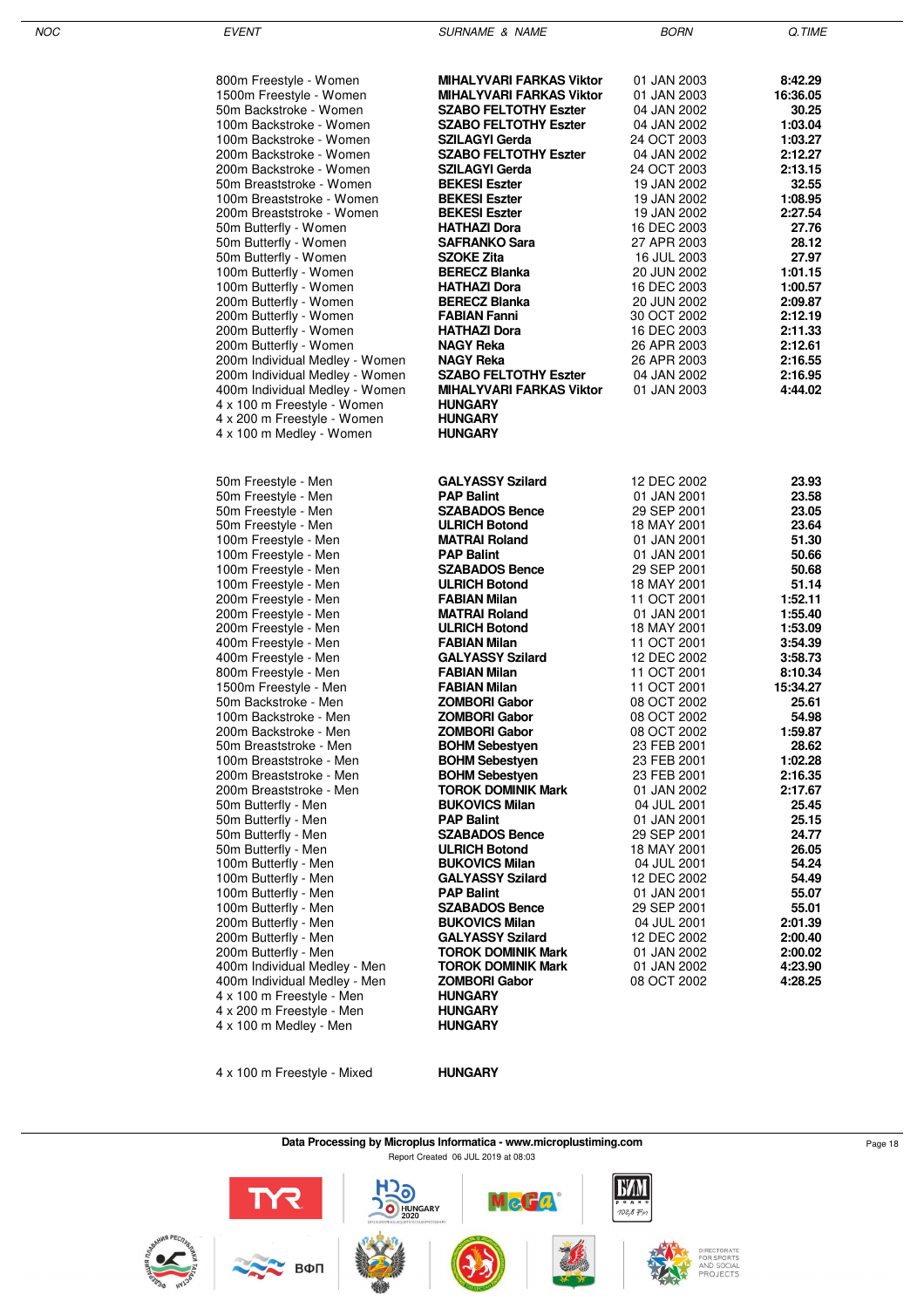IRL **IRELAND**

NOC EVENT EVENT SURNAME & NAME AND BORN Q.TIME

4 x 100 m Medley - Mixed **HUNGARY**

| 50m Freestyle - Men                            | <b>GALYASSY Szilard</b>                    | 12 DEC 2002                | 23.93                |
|------------------------------------------------|--------------------------------------------|----------------------------|----------------------|
| 50m Freestyle - Men                            | <b>PAP Balint</b>                          | 01 JAN 2001                | 23.58                |
| 50m Freestyle - Men                            | <b>SZABADOS Bence</b>                      | 29 SEP 2001                | 23.05                |
| 50m Freestyle - Men                            | <b>ULRICH Botond</b>                       | 18 MAY 2001                | 23.64                |
| 100m Freestyle - Men                           | <b>MATRAI Roland</b>                       | 01 JAN 2001                | 51.30                |
| 100m Freestyle - Men                           | <b>PAP Balint</b>                          | 01 JAN 2001                | 50.66                |
| 100m Freestyle - Men                           | <b>SZABADOS Bence</b>                      | 29 SEP 2001                | 50.68                |
| 100m Freestyle - Men                           | <b>ULRICH Botond</b>                       | 18 MAY 2001                | 51.14                |
| 200m Freestyle - Men                           | <b>FABIAN Milan</b>                        | 11 OCT 2001                | 1:52.11              |
| 200m Freestyle - Men                           | <b>MATRAI Roland</b>                       | 01 JAN 2001                | 1:55.40              |
| 200m Freestyle - Men                           | <b>ULRICH Botond</b>                       | 18 MAY 2001                | 1:53.09              |
| 400m Freestyle - Men                           | <b>FABIAN Milan</b>                        | 11 OCT 2001                | 3:54.39              |
| 400m Freestyle - Men                           | <b>GALYASSY Szilard</b>                    | 12 DEC 2002                | 3:58.73              |
| 800m Freestyle - Men                           | <b>FABIAN Milan</b>                        | 11 OCT 2001                | 8:10.34              |
| 1500m Freestyle - Men                          | <b>FABIAN Milan</b>                        | 11 OCT 2001                | 15:34.27             |
| 50m Backstroke - Men                           | <b>ZOMBORI Gabor</b>                       | 08 OCT 2002                | 25.61                |
| 100m Backstroke - Men                          | <b>ZOMBORI Gabor</b>                       | 08 OCT 2002                | 54.98                |
| 200m Backstroke - Men                          | <b>ZOMBORI Gabor</b>                       | 08 OCT 2002                | 1:59.87              |
| 50m Breaststroke - Men                         | <b>BOHM Sebestven</b>                      | 23 FEB 2001                | 28.62                |
| 100m Breaststroke - Men                        | <b>BOHM Sebestyen</b>                      | 23 FEB 2001                | 1:02.28              |
| 200m Breaststroke - Men                        | <b>BOHM Sebestyen</b>                      | 23 FEB 2001                | 2:16.35              |
| 200m Breaststroke - Men                        | <b>TOROK DOMINIK Mark</b>                  | 01 JAN 2002                | 2:17.67              |
| 50m Butterfly - Men                            | <b>BUKOVICS Milan</b><br><b>PAP Balint</b> | 04 JUL 2001                | 25.45<br>25.15       |
| 50m Butterfly - Men                            | <b>SZABADOS Bence</b>                      | 01 JAN 2001<br>29 SEP 2001 | 24.77                |
| 50m Butterfly - Men<br>50m Butterfly - Men     | <b>ULRICH Botond</b>                       | 18 MAY 2001                | 26.05                |
| 100m Butterfly - Men                           | <b>BUKOVICS Milan</b>                      | 04 JUL 2001                | 54.24                |
| 100m Butterfly - Men                           | <b>GALYASSY Szilard</b>                    | 12 DEC 2002                | 54.49                |
| 100m Butterfly - Men                           | <b>PAP Balint</b>                          | 01 JAN 2001                | 55.07                |
| 100m Butterfly - Men                           | <b>SZABADOS Bence</b>                      | 29 SEP 2001                | 55.01                |
| 200m Butterfly - Men                           | <b>BUKOVICS Milan</b>                      | 04 JUL 2001                | 2:01.39              |
| 200m Butterfly - Men                           | <b>GALYASSY Szilard</b>                    | 12 DEC 2002                | 2:00.40              |
| 200m Butterfly - Men                           | <b>TOROK DOMINIK Mark</b>                  | 01 JAN 2002                | 2:00.02              |
| 200m Individual Medley - Men                   | <b>TOROK DOMINIK Mark</b>                  | 01 JAN 2002                | 2:03.32              |
| 200m Individual Medley - Men                   | <b>ZOMBORI Gabor</b>                       | 08 OCT 2002                | 2:02.38              |
| 400m Individual Medley - Men                   | <b>TOROK DOMINIK Mark</b>                  | 01 JAN 2002                | 4:23.90              |
| 400m Individual Medley - Men                   | <b>ZOMBORI Gabor</b>                       | 08 OCT 2002                | 4:28.25              |
| 4 x 100 m Freestyle - Men                      | <b>HUNGARY</b>                             |                            |                      |
| 4 x 200 m Freestyle - Men                      | <b>HUNGARY</b>                             |                            |                      |
| 4 x 100 m Medley - Men                         | <b>HUNGARY</b>                             |                            |                      |
|                                                |                                            |                            |                      |
|                                                |                                            |                            |                      |
| 200m Individual Medley - Women                 | <b>KANE Amelia</b>                         | 15 MAR 2003                | 2:22.30              |
| 400m Individual Medley - Women                 | <b>KANE Amelia</b>                         | 15 MAR 2003                | 4:52.89              |
|                                                |                                            |                            |                      |
|                                                |                                            |                            |                      |
| 100m Freestyle - Men                           | <b>MC NICHOLL Sean</b>                     | 24 OCT 2001                | 51.93                |
| 800m Freestyle - Men                           | <b>WIFFEN Daniel</b>                       | 14 JUL 2001<br>21 DEC 2001 | 8:16.79              |
| 1500m Freestyle - Men<br>1500m Freestyle - Men | <b>KELLY Alfie</b><br><b>WIFFEN Daniel</b> | 14 JUL 2001                | 16:01.75<br>15:53.03 |
| 100m Backstroke - Men                          | <b>SCANNELL Sean</b>                       | 06 JAN 2002                | 57.26                |
| 200m Backstroke - Men                          | <b>SCANNELL Sean</b>                       | 06 JAN 2002                | 2:04.09              |
| 100m Breaststroke - Men                        | <b>COOKE Uiseann</b>                       | 24 DEC 2001                | 1:02.81              |
| 100m Breaststroke - Men                        | <b>CORBY Eoin</b>                          | 16 JAN 2002                | 1:02.01              |
| 200m Breaststroke - Men                        | <b>COOKE Uiseann</b>                       | 24 DEC 2001                | 2:16.63              |
| 200m Breaststroke - Men                        | <b>CORBY Eoin</b>                          | 16 JAN 2002                | 2:13.97              |
| 100m Butterfly - Men                           | <b>JOHNSTON Patrick</b>                    | 24 OCT 2001                | 55.02                |
| 200m Butterfly - Men                           | <b>JOHNSTON Patrick</b>                    | 24 OCT 2001                | 2:02.43              |
| 400m Individual Medley - Men                   | <b>KELLY Alfie</b>                         | 21 DEC 2001                | 4:33.34              |
| 4 x 100 m Medley - Men                         | <b>IRELAND</b>                             |                            |                      |
|                                                |                                            |                            |                      |
|                                                |                                            |                            |                      |
|                                                |                                            |                            |                      |

100m Freestyle - Men **MC NICHOLL Sean** 24 OCT 2001 **51.93** 800m Freestyle - Men **WIFFEN Daniel** 14 JUL 2001 **8:16.79**

> **Data Processing by Microplus Informatica - www.microplustiming.com** Page 19 Page 19 Report Created 06 JUL 2019 at 08:03

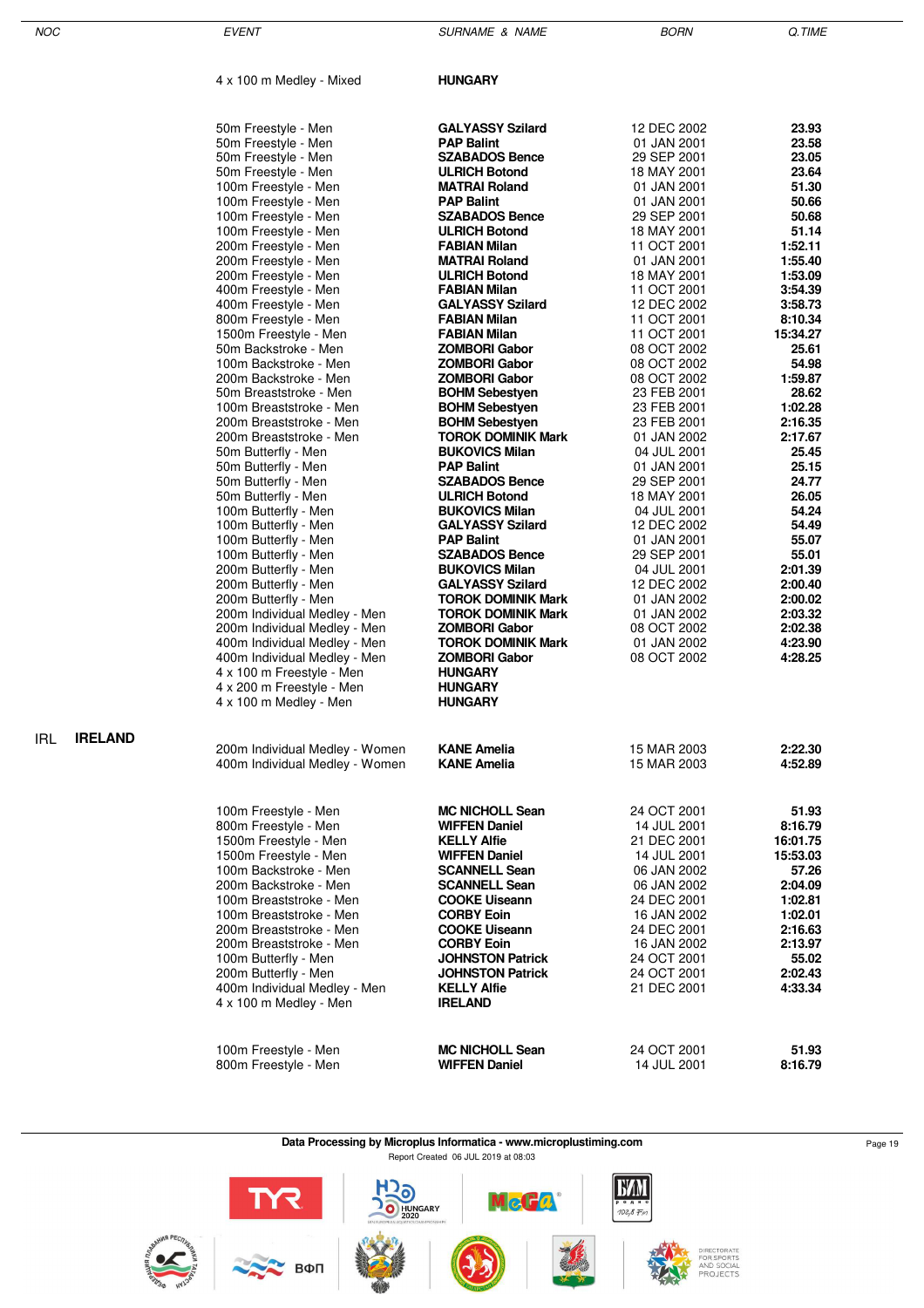| <b>NOC</b> |                | <b>EVENT</b>                                                     | <b>SURNAME &amp; NAME</b>                        | <b>BORN</b>                | Q.TIME             |
|------------|----------------|------------------------------------------------------------------|--------------------------------------------------|----------------------------|--------------------|
|            |                |                                                                  |                                                  |                            |                    |
|            |                |                                                                  | <b>KELLY Alfie</b>                               | 21 DEC 2001                | 16:01.75           |
|            |                | 1500m Freestyle - Men<br>1500m Freestyle - Men                   | <b>WIFFEN Daniel</b>                             | 14 JUL 2001                | 15:53.03           |
|            |                | 100m Backstroke - Men                                            | <b>SCANNELL Sean</b>                             | 06 JAN 2002                | 57.26              |
|            |                | 200m Backstroke - Men                                            | <b>SCANNELL Sean</b>                             | 06 JAN 2002                | 2:04.09            |
|            |                | 100m Breaststroke - Men                                          | <b>COOKE Uiseann</b>                             | 24 DEC 2001                | 1:02.81            |
|            |                | 100m Breaststroke - Men                                          | <b>CORBY Eoin</b>                                | 16 JAN 2002                | 1:02.01            |
|            |                | 200m Breaststroke - Men                                          | <b>COOKE Uiseann</b>                             | 24 DEC 2001                | 2:16.63            |
|            |                | 200m Breaststroke - Men                                          | <b>CORBY Eoin</b>                                | 16 JAN 2002                | 2:13.97            |
|            |                | 100m Butterfly - Men                                             | <b>JOHNSTON Patrick</b>                          | 24 OCT 2001                | 55.02              |
|            |                | 200m Butterfly - Men                                             | <b>JOHNSTON Patrick</b>                          | 24 OCT 2001                | 2:02.43            |
|            |                | 400m Individual Medley - Men<br>4 x 100 m Medley - Men           | <b>KELLY Alfie</b><br><b>IRELAND</b>             | 21 DEC 2001                | 4:33.34            |
|            |                |                                                                  |                                                  |                            |                    |
| <b>ISL</b> | <b>ICELAND</b> | 400m Freestyle - Men                                             | <b>VILBERGSSON Patrik Viggo</b>                  | 07 AUG 2002                | 4:02.93            |
|            |                | 800m Freestyle - Men                                             | <b>VILBERGSSON Patrik Viggo</b>                  | 07 AUG 2002                | 8:29.70            |
|            |                | 1500m Freestyle - Men                                            | <b>VILBERGSSON Patrik Viggo</b>                  | 07 AUG 2002                | 16:06.23           |
|            |                |                                                                  |                                                  |                            |                    |
|            |                | 400m Freestyle - Men                                             | <b>VILBERGSSON Patrik Viggo</b>                  | 07 AUG 2002                | 4:02.93            |
|            |                | 800m Freestyle - Men                                             | <b>VILBERGSSON Patrik Viggo</b>                  | 07 AUG 2002                | 8:29.70            |
|            |                | 1500m Freestyle - Men                                            | <b>VILBERGSSON Patrik Viggo</b>                  | 07 AUG 2002                | 16:06.23           |
| <b>ISR</b> | <b>ISRAEL</b>  |                                                                  |                                                  |                            |                    |
|            |                | 50m Backstroke - Women                                           | <b>BARZELAY Aviv</b>                             | 28 MAY 2002                | 29.27              |
|            |                | 50m Backstroke - Women                                           | <b>GORBENKO Anastasya</b>                        | 07 AUG 2003                | 28.95              |
|            |                | 100m Backstroke - Women                                          | <b>BARZELAY Aviv</b>                             | 28 MAY 2002                | 1:02.53            |
|            |                | 200m Backstroke - Women<br>50m Breaststroke - Women              | <b>BARZELAY Aviv</b><br><b>PESCARA Gali</b>      | 28 MAY 2002<br>13 APR 2003 | 2:12.69<br>33.28   |
|            |                | 100m Breaststroke - Women                                        | <b>GORBENKO Anastasya</b>                        | 07 AUG 2003                | 1:09.44            |
|            |                | 100m Breaststroke - Women                                        | <b>PESCARA Gali</b>                              | 13 APR 2003                | 1:11.41            |
|            |                | 200m Breaststroke - Women                                        | <b>PESCARA Gali</b>                              | 13 APR 2003                | 2:31.53            |
|            |                | 100m Butterfly - Women                                           | <b>GORBENKO Anastasya</b>                        | 07 AUG 2003                | 1:01.68            |
|            |                | 100m Butterfly - Women                                           | <b>POLONSKY Lea</b>                              | 25 MAY 2002                | 1:00.52            |
|            |                | 200m Butterfly - Women                                           | <b>POLONSKY Lea</b>                              | 25 MAY 2002                | 2:18.16            |
|            |                | 200m Individual Medley - Women<br>200m Individual Medley - Women | <b>GORBENKO Anastasya</b><br><b>POLONSKY Lea</b> | 07 AUG 2003<br>25 MAY 2002 | 2:11.98<br>2:14.76 |
|            |                | 4 x 100 m Freestyle - Women                                      | <b>ISRAEL</b>                                    |                            |                    |
|            |                | 4 x 200 m Freestyle - Women                                      | <b>ISRAEL</b>                                    |                            |                    |
|            |                | 4 x 100 m Medley - Women                                         | <b>ISRAEL</b>                                    |                            |                    |
|            |                |                                                                  |                                                  |                            |                    |
|            |                | 50m Freestyle - Men                                              | <b>GERCHIK David</b>                             | 20 FEB 2001                | 24.21              |
|            |                | 50m Freestyle - Men                                              | <b>MIZRAHI Lior</b>                              | 16 FEB 2001                | 25.16<br>23.86     |
|            |                | 50m Freestyle - Men<br>100m Freestyle - Men                      | <b>SMIRNOV Michael</b><br><b>COHEN Eli</b>       | 10 AUG 2001<br>09 SEP 2001 | 51.17              |
|            |                | 100m Freestyle - Men                                             | <b>MIZRAHI Lior</b>                              | 16 FEB 2001                | 53.82              |
|            |                | 100m Freestyle - Men                                             | <b>SMIRNOV Michael</b>                           | 10 AUG 2001                | 50.88              |
|            |                | 200m Freestyle - Men                                             | <b>COHEN GROUMI Gal</b>                          | 22 APR 2002                | 1:49.81            |
|            |                | 200m Freestyle - Men                                             | <b>COHEN Eli</b>                                 | 09 SEP 2001                | 1:52.43            |
|            |                | 200m Freestyle - Men                                             | <b>SMIRNOV Michael</b>                           | 10 AUG 2001                | 1:51.33            |
|            |                | 50m Backstroke - Men                                             | <b>GERCHIK David</b>                             | 20 FEB 2001                | 26.73              |
|            |                | 50m Backstroke - Men                                             | <b>POLONSKY Ron</b>                              | 28 MAR 2001                | 26.85              |
|            |                | 100m Backstroke - Men                                            | <b>GERCHIK David</b>                             | 20 FEB 2001                | 57.12              |
|            |                | 200m Backstroke - Men<br>200m Backstroke - Men                   | <b>GERCHIK David</b><br><b>POLONSKY Ron</b>      | 20 FEB 2001<br>28 MAR 2001 | 2:01.98<br>2:07.06 |
|            |                | 200m Breaststroke - Men                                          | <b>COHEN GROUMI Gal</b>                          | 22 APR 2002                | 2:18.31            |
|            |                | 200m Breaststroke - Men                                          | <b>POLONSKY Ron</b>                              | 28 MAR 2001                | 2:18.41            |
|            |                | 50m Butterfly - Men                                              | <b>MIZRAHI Lior</b>                              | 16 FEB 2001                | 24.57              |
|            |                | 50m Butterfly - Men                                              | <b>SMIRNOV Michael</b>                           | 10 AUG 2001                | 25.21              |
|            |                | 100m Butterfly - Men                                             | <b>COHEN GROUMI Gal</b>                          | 22 APR 2002                | 54.09              |
|            |                | 100m Butterfly - Men                                             | <b>MIZRAHI Lior</b>                              | 16 FEB 2001                | 54.73              |
|            |                | 200m Individual Medley - Men                                     | <b>COHEN GROUMI Gal</b>                          | 22 APR 2002                | 2:02.41            |
|            |                | 200m Individual Medley - Men                                     | <b>POLONSKY Ron</b>                              | 28 MAR 2001                | 2:03.28            |
|            |                | 400m Individual Medley - Men                                     | <b>COHEN GROUMI Gal</b><br><b>POLONSKY Ron</b>   | 22 APR 2002                | 4:28.35<br>4:27.25 |
|            |                | 400m Individual Medley - Men<br>4 x 100 m Freestyle - Men        | <b>ISRAEL</b>                                    | 28 MAR 2001                |                    |
|            |                |                                                                  |                                                  |                            |                    |
|            |                |                                                                  |                                                  |                            |                    |

**Data Processing by Microplus Informatica - www.microplustiming.com** Page 20 Page 20

Report Created 06 JUL 2019 at 08:03

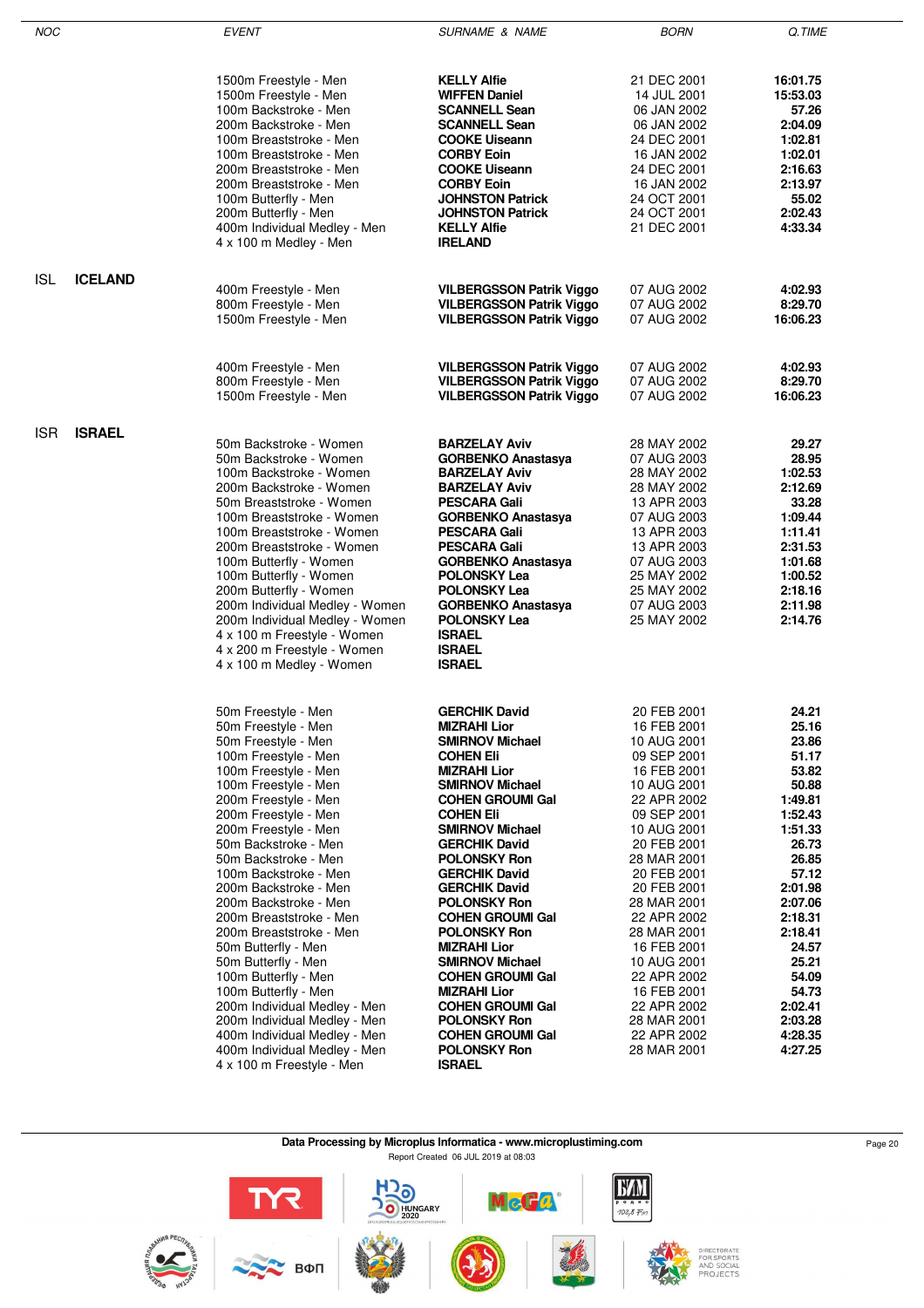| <b>NOC</b>          | <b>EVENT</b>                                           | <b>SURNAME &amp; NAME</b>                               | <b>BORN</b>                | Q.TIME             |
|---------------------|--------------------------------------------------------|---------------------------------------------------------|----------------------------|--------------------|
|                     | 4 x 200 m Freestyle - Men                              | <b>ISRAEL</b>                                           |                            |                    |
|                     | 4 x 100 m Medley - Men                                 | <b>ISRAEL</b>                                           |                            |                    |
|                     | 4 x 100 m Freestyle - Mixed                            | <b>ISRAEL</b>                                           |                            |                    |
|                     | 4 x 100 m Medley - Mixed                               | <b>ISRAEL</b>                                           |                            |                    |
|                     | 50m Freestyle - Men                                    | <b>GERCHIK David</b>                                    | 20 FEB 2001                | 24.21              |
|                     | 50m Freestyle - Men<br>50m Freestyle - Men             | <b>MIZRACHI Lior</b><br><b>SMIRNOV Michael</b>          | 16 FEB 2001<br>10 AUG 2001 | 25.16<br>23.86     |
|                     | 100m Freestyle - Men                                   | <b>COHEN GROUMI Gal</b>                                 | 22 APR 2002                | 52.38              |
|                     | 100m Freestyle - Men                                   | <b>COHEN Eli</b>                                        | 09 SEP 2001                | 51.17              |
|                     | 100m Freestyle - Men                                   | <b>MIZRACHI Lior</b>                                    | 16 FEB 2001                | 53.82              |
|                     | 100m Freestyle - Men<br>200m Freestyle - Men           | <b>SMIRNOV Michael</b><br><b>COHEN GROUMI Gal</b>       | 10 AUG 2001<br>22 APR 2002 | 50.88<br>1:49.81   |
|                     | 200m Freestyle - Men                                   | <b>COHEN Eli</b>                                        | 09 SEP 2001                | 1:52.43            |
|                     | 200m Freestyle - Men                                   | <b>SMIRNOV Michael</b>                                  | 10 AUG 2001                | 1:51.33            |
|                     | 400m Freestyle - Men                                   | <b>COHEN Eli</b>                                        | 09 SEP 2001                | 4:04.62            |
|                     | 50m Backstroke - Men                                   | <b>GERCHIK David</b><br><b>POLONSKY Ron</b>             | 20 FEB 2001                | 26.73<br>26.85     |
|                     | 50m Backstroke - Men<br>100m Backstroke - Men          | <b>GERCHIK David</b>                                    | 28 MAR 2001<br>20 FEB 2001 | 57.12              |
|                     | 200m Backstroke - Men                                  | <b>GERCHIK David</b>                                    | 20 FEB 2001                | 2:04.35            |
|                     | 200m Backstroke - Men                                  | <b>POLONSKY Ron</b>                                     | 28 MAR 2001                | 2:07.06            |
|                     | 100m Breaststroke - Men<br>200m Breaststroke - Men     | <b>POLONSKY Ron</b>                                     | 28 MAR 2001                | 1:04.26<br>2:18.31 |
|                     | 200m Breaststroke - Men                                | <b>COHEN GROUMI Gal</b><br><b>POLONSKY Ron</b>          | 22 APR 2002<br>28 MAR 2001 | 2:18.41            |
|                     | 50m Butterfly - Men                                    | <b>MIZRACHI Lior</b>                                    | 16 FEB 2001                | 24.57              |
|                     | 50m Butterfly - Men                                    | <b>SMIRNOV Michael</b>                                  | 10 AUG 2001                | 25.21              |
|                     | 100m Butterfly - Men                                   | <b>COHEN GROUMI Gal</b>                                 | 22 APR 2002                | 54.09              |
|                     | 100m Butterfly - Men<br>200m Individual Medley - Men   | <b>MIZRACHI Lior</b><br><b>COHEN GROUMI Gal</b>         | 16 FEB 2001<br>22 APR 2002 | 54.73<br>2:02.41   |
|                     | 200m Individual Medley - Men                           | <b>POLONSKY Ron</b>                                     | 28 MAR 2001                | 2:03.28            |
|                     | 400m Individual Medley - Men                           | <b>COHEN GROUMI Gal</b>                                 | 22 APR 2002                | 4:28.35            |
|                     | 400m Individual Medley - Men                           | <b>POLONSKY Ron</b>                                     | 28 MAR 2001                | 4:27.25            |
|                     | 4 x 100 m Freestyle - Men<br>4 x 200 m Freestyle - Men | <b>ISRAEL</b><br><b>ISRAEL</b>                          |                            |                    |
|                     | 4 x 100 m Medley - Men                                 | <b>ISRAEL</b>                                           |                            |                    |
| <b>ITALY</b><br>ITA | 50m Freestyle - Women                                  | <b>COCCONCELLI Costanza</b>                             | 26 JAN 2002                | 25.56              |
|                     | 50m Freestyle - Women                                  | <b>MASCIOPINTO Maria Ginevr</b>                         | 06 MAR 2002                | 25.80              |
|                     | 50m Freestyle - Women                                  | <b>MENICUCCI Emma Virginia</b>                          | 11 MAY 2002                | 26.18              |
|                     | 50m Freestyle - Women                                  | <b>MORINI Sofia</b>                                     | 08 MAR 2003                | 26.34              |
|                     | 100m Freestyle - Women<br>100m Freestyle - Women       | <b>CENCI Martina</b><br><b>MASCIOPINTO Maria Ginevr</b> | 30 OCT 2002<br>06 MAR 2002 | 56.38<br>55.90     |
|                     | 100m Freestyle - Women                                 | <b>MENICUCCI Emma Virginia</b>                          | 11 MAY 2002                | 56.19              |
|                     | 200m Freestyle - Women                                 | <b>CENCI Martina</b>                                    | 30 OCT 2002                | 2:02.30            |
|                     | 200m Freestyle - Women                                 | <b>CESARANO Antonietta</b>                              | 14 JUL 2003                | 2:02.61            |
|                     | 200m Freestyle - Women<br>400m Freestyle - Women       | <b>CESARANO Noemi</b><br><b>CESARANO Antonietta</b>     | 14 JUL 2003<br>14 JUL 2003 | 2:02.74<br>4:21.90 |
|                     | 400m Freestyle - Women                                 | <b>CESARANO Noemi</b>                                   | 14 JUL 2003                | 4:19.48            |
|                     | 400m Freestyle - Women                                 | SALIN Giulia                                            | 01 NOV 2002                | 4:12.54            |
|                     | 800m Freestyle - Women                                 | <b>SALIN Giulia</b>                                     | 01 NOV 2002                | 8:33.64            |
|                     | 1500m Freestyle - Women<br>50m Backstroke - Women      | <b>SALIN Giulia</b><br><b>COCCONCELLI Costanza</b>      | 01 NOV 2002<br>26 JAN 2002 | 16:28.12<br>28.57  |
|                     | 50m Backstroke - Women                                 | D'INNOCENZO Giulia                                      | 17 MAY 2002                | 28.62              |
|                     | 50m Backstroke - Women                                 | <b>GAETANI Erika Francesca</b>                          | 05 OCT 2004                | 28.92              |
|                     | 50m Backstroke - Women                                 | <b>PASQUINO Francesca</b>                               | 31 OCT 2002                | 29.17              |
|                     | 100m Backstroke - Women<br>100m Backstroke - Women     | D'INNOCENZO Giulia<br><b>GAETANI Erika Francesca</b>    | 17 MAY 2002<br>05 OCT 2004 | 1:01.08<br>1:01.99 |
|                     | 100m Backstroke - Women                                | <b>MELE Elisa</b>                                       | 20 MAR 2002                | 1:02.33            |
|                     | 100m Backstroke - Women                                | <b>PASQUINO Francesca</b>                               | 31 OCT 2002                | 1:02.21            |
|                     | 200m Backstroke - Women                                | <b>GAETANI Erika Francesca</b>                          | 05 OCT 2004                | 2:12.86            |
|                     | 200m Backstroke - Women<br>50m Breaststroke - Women    | <b>PASQUINO Francesca</b><br><b>PILATO Benedetta</b>    | 31 OCT 2002                | 2:15.62<br>30.61   |
|                     | 100m Breaststroke - Women                              | <b>PILATO Benedetta</b>                                 | 18 JAN 2005<br>18 JAN 2005 | 1:08.88            |
|                     |                                                        |                                                         |                            |                    |

**Data Processing by Microplus Informatica - www.microplustiming.com** Page 21

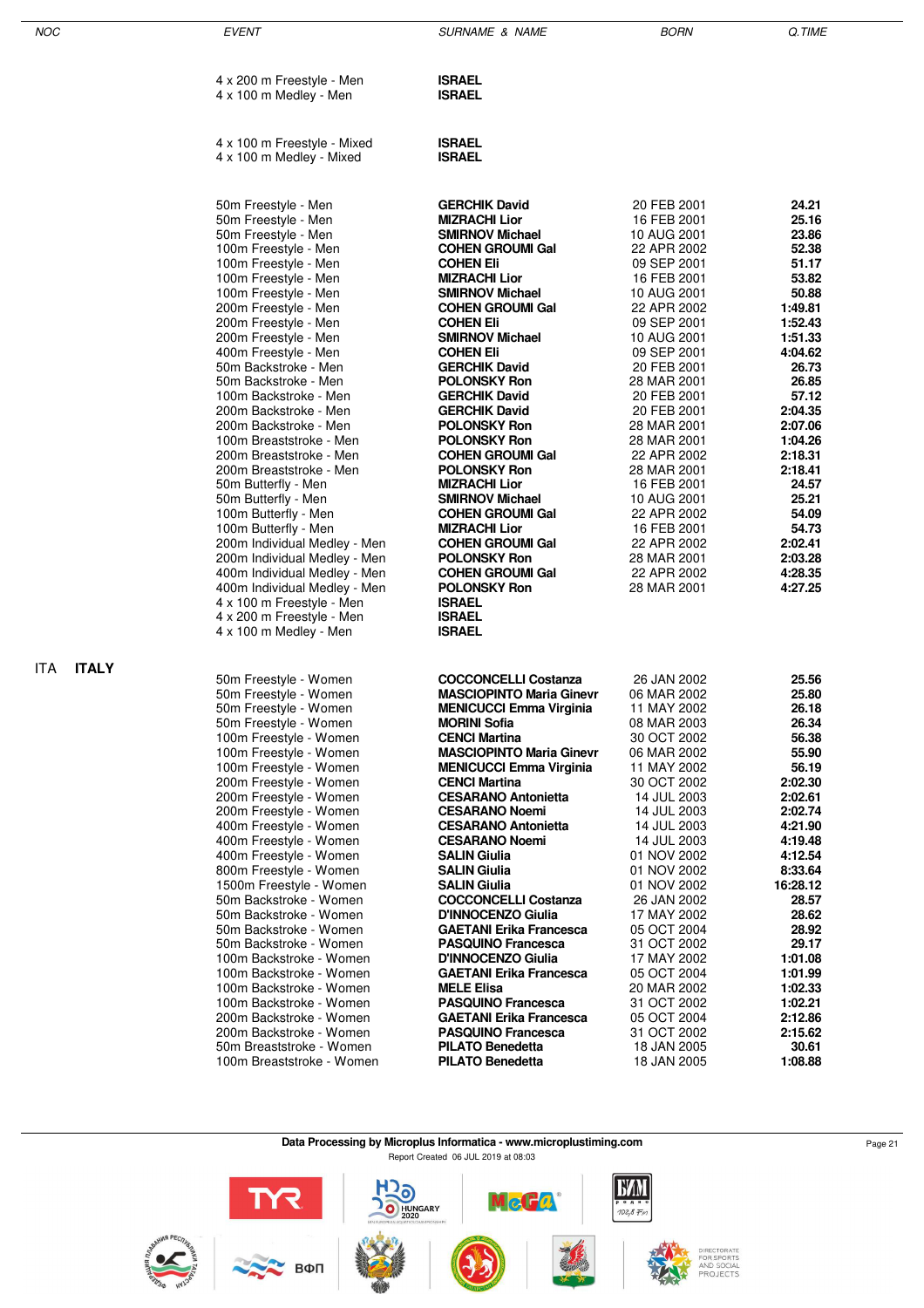| I | ۰, |
|---|----|

EVENT GUERNAME & NAME SURNAME & NAME BORN BORN Q.TIME

| 50m Butterfly - Women<br>50m Butterfly - Women<br>50m Butterfly - Women<br>50m Butterfly - Women<br>100m Butterfly - Women<br>100m Butterfly - Women<br>100m Butterfly - Women<br>100m Butterfly - Women<br>200m Butterfly - Women<br>200m Butterfly - Women<br>200m Butterfly - Women<br>200m Individual Medley - Women<br>200m Individual Medley - Women<br>200m Individual Medley - Women<br>400m Individual Medley - Women<br>4 x 100 m Freestyle - Women<br>4 x 200 m Freestyle - Women<br>4 x 100 m Medley - Women                                                                                                                                                                                                                                                                                                                                                                                                                                                                                                                                    | <b>BIASIBETTI Helena</b><br><b>COCCONCELLI Costanza</b><br><b>PIGNATIELLO Rita Maria</b><br>SARTORI Sofia<br><b>BIASIBETTI Helena</b><br><b>CRISPINO Antonella</b><br><b>PIGNATIELLO Rita Maria</b><br><b>SARTORI Sofia</b><br><b>BIASIBETTI Helena</b><br><b>CRISPINO Antonella</b><br><b>SARTORI Sofia</b><br><b>CIRCI Roberta</b><br><b>COCCONCELLI Costanza</b><br><b>PATETTA Ludovica</b><br><b>PATETTA Ludovica</b><br><b>ITALY</b><br><b>ITALY</b><br><b>ITALY</b>                                                                                                                                                                                                                                                                                                                                                                                                                                                                                                                                                      | 22 FEB 2002<br>26 JAN 2002<br>15 APR 2002<br>22 FEB 2004<br>22 FEB 2002<br>17 FEB 2003<br>15 APR 2002<br>22 FEB 2004<br>22 FEB 2002<br>17 FEB 2003<br>22 FEB 2004<br>23 FEB 2002<br>26 JAN 2002<br>27 NOV 2002<br>27 NOV 2002                                                                                                                                                                                                                                                                                                             | 27.05<br>26.96<br>27.16<br>27.86<br>59.99<br>1:00.85<br>1:01.37<br>1:01.57<br>2:14.66<br>2:14.31<br>2:14.30<br>2:15.33<br>2:15.26<br>2:20.60<br>4:51.60                                                                                                                                                                                                          |
|-------------------------------------------------------------------------------------------------------------------------------------------------------------------------------------------------------------------------------------------------------------------------------------------------------------------------------------------------------------------------------------------------------------------------------------------------------------------------------------------------------------------------------------------------------------------------------------------------------------------------------------------------------------------------------------------------------------------------------------------------------------------------------------------------------------------------------------------------------------------------------------------------------------------------------------------------------------------------------------------------------------------------------------------------------------|--------------------------------------------------------------------------------------------------------------------------------------------------------------------------------------------------------------------------------------------------------------------------------------------------------------------------------------------------------------------------------------------------------------------------------------------------------------------------------------------------------------------------------------------------------------------------------------------------------------------------------------------------------------------------------------------------------------------------------------------------------------------------------------------------------------------------------------------------------------------------------------------------------------------------------------------------------------------------------------------------------------------------------|-------------------------------------------------------------------------------------------------------------------------------------------------------------------------------------------------------------------------------------------------------------------------------------------------------------------------------------------------------------------------------------------------------------------------------------------------------------------------------------------------------------------------------------------|------------------------------------------------------------------------------------------------------------------------------------------------------------------------------------------------------------------------------------------------------------------------------------------------------------------------------------------------------------------|
| 50m Freestyle - Men<br>50m Freestyle - Men<br>50m Freestyle - Men<br>100m Freestyle - Men<br>100m Freestyle - Men<br>100m Freestyle - Men<br>100m Freestyle - Men<br>200m Freestyle - Men<br>200m Freestyle - Men<br>200m Freestyle - Men<br>200m Freestyle - Men<br>400m Freestyle - Men<br>400m Freestyle - Men<br>400m Freestyle - Men<br>800m Freestyle - Men<br>800m Freestyle - Men<br>1500m Freestyle - Men<br>50m Backstroke - Men<br>100m Backstroke - Men<br>100m Backstroke - Men<br>200m Backstroke - Men<br>50m Breaststroke - Men<br>50m Breaststroke - Men<br>100m Breaststroke - Men<br>100m Breaststroke - Men<br>200m Breaststroke - Men<br>200m Breaststroke - Men<br>50m Butterfly - Men<br>100m Butterfly - Men<br>100m Butterfly - Men<br>200m Butterfly - Men<br>200m Butterfly - Men<br>200m Individual Medley - Men<br>200m Individual Medley - Men<br>400m Individual Medley - Men<br>4 x 100 m Freestyle - Men<br>4 x 200 m Freestyle - Men<br>4 x 100 m Medley - Men<br>4 x 100 m Freestyle - Mixed<br>4 x 100 m Medley - Mixed | <b>CECCON Thomas</b><br><b>NICETTO Stefano</b><br><b>NICOTRA Mario</b><br><b>CARRARO Giovanni</b><br><b>CECCON Thomas</b><br><b>NICETTO Stefano</b><br><b>NICOTRA Mario</b><br><b>CASERTA Giovanni</b><br><b>MARCHELLO Davide</b><br><b>NICETTO Stefano</b><br><b>NICOTRA Mario</b><br><b>CASERTA Giovanni</b><br><b>GIOVANNONI Ivan</b><br><b>MARCHELLO Davide</b><br><b>GIOVANNONI Ivan</b><br><b>MARCHELLO Davide</b><br><b>GIOVANNONI Ivan</b><br><b>CECCON Thomas</b><br><b>BUONAGURO Dylan</b><br><b>CECCON Thomas</b><br><b>BUONAGURO Dylan</b><br><b>BOSSONE Mario</b><br><b>TOMASI Emiliano</b><br><b>BOSSONE Mario</b><br><b>TOMASI Emiliano</b><br><b>BOSSONE Mario</b><br><b>TOMASI Emiliano</b><br><b>FARACI Claudio Antonino</b><br><b>FARACI Claudio Antonino</b><br><b>SASSI Michele</b><br><b>FARACI Claudio Antonino</b><br><b>SASSI Michele</b><br><b>BUONAGURO Dylan</b><br><b>CHIOSTRI Ruben</b><br><b>CHIOSTRI Ruben</b><br><b>ITALY</b><br><b>ITALY</b><br><b>ITALY</b><br><b>ITALY</b><br><b>ITALY</b> | 27 JAN 2001<br>09 SEP 2001<br>19 NOV 2002<br>20 NOV 2002<br>27 JAN 2001<br>09 SEP 2001<br>19 NOV 2002<br>17 JAN 2002<br>19 NOV 2001<br>09 SEP 2001<br>19 NOV 2002<br>17 JAN 2002<br>12 JAN 2002<br>19 NOV 2001<br>12 JAN 2002<br>19 NOV 2001<br>12 JAN 2002<br>27 JAN 2001<br>16 FEB 2002<br>27 JAN 2001<br>16 FEB 2002<br>04 OCT 2001<br>23 DEC 2001<br>04 OCT 2001<br>23 DEC 2001<br>04 OCT 2001<br>23 DEC 2001<br>05 FEB 2001<br>05 FEB 2001<br>20 AUG 2001<br>05 FEB 2001<br>20 AUG 2001<br>16 FEB 2002<br>12 JAN 2001<br>12 JAN 2001 | 22.33<br>23.05<br>23.36<br>50.56<br>48.87<br>49.94<br>50.78<br>1:51.27<br>1:51.88<br>1:50.50<br>1:50.97<br>3:55.73<br>4:01.48<br>3:58.03<br>8:09.42<br>8:14.80<br>15:39.52<br>25.16<br>57.51<br>53.60<br>2:02.66<br>29.14<br>29.53<br>1:03.36<br>1:03.76<br>2:20.59<br>2:18.38<br>24.70<br>54.08<br>57.04<br>2:01.31<br>1:59.56<br>2:03.27<br>2:05.20<br>4:26.97 |
| 50m Freestyle - Men<br>50m Freestyle - Men<br>50m Freestyle - Men                                                                                                                                                                                                                                                                                                                                                                                                                                                                                                                                                                                                                                                                                                                                                                                                                                                                                                                                                                                           | <b>CECCON Thomas</b><br><b>NICETTO Stefano</b><br><b>NICOTRA Mario</b>                                                                                                                                                                                                                                                                                                                                                                                                                                                                                                                                                                                                                                                                                                                                                                                                                                                                                                                                                         | 27 JAN 2001<br>09 SEP 2001<br>19 NOV 2002                                                                                                                                                                                                                                                                                                                                                                                                                                                                                                 | 22.33<br>23.05<br>23.36                                                                                                                                                                                                                                                                                                                                          |

**Data Processing by Microplus Informatica - www.microplustiming.com** Page 22 Page 22 Report Created 06 JUL 2019 at 08:03

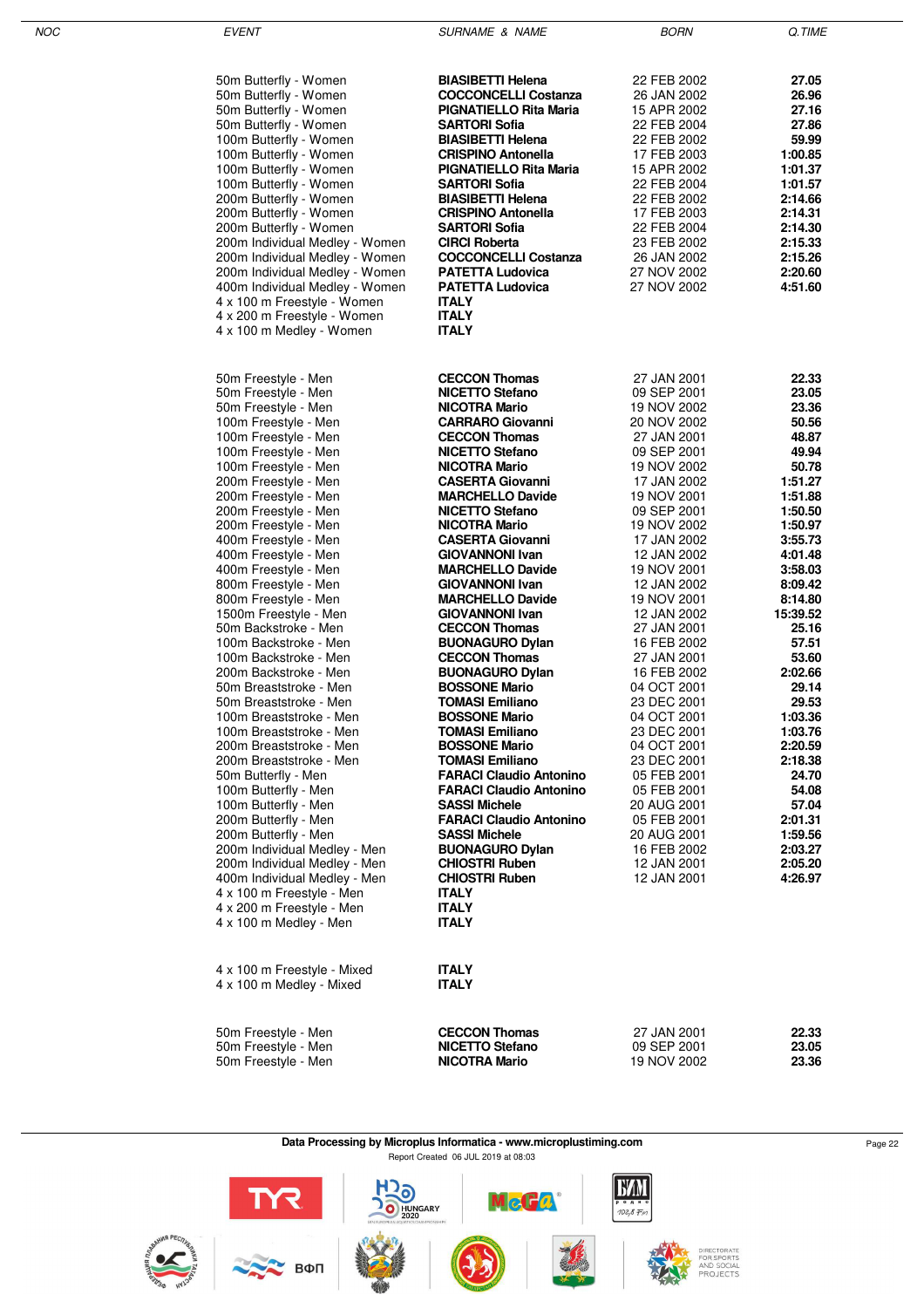LAT **LATVIA**

EVENT GUERNAME & NAME SURNAME & NAME BORN BORN Q.TIME

| 100m Freestyle - Men                                | <b>CARRARO Giovanni</b>        | 20 NOV 2002 | 50.56    |
|-----------------------------------------------------|--------------------------------|-------------|----------|
| 100m Freestyle - Men                                | <b>CECCON Thomas</b>           | 27 JAN 2001 | 48.87    |
| 100m Freestyle - Men                                | <b>NICETTO Stefano</b>         | 09 SEP 2001 | 49.94    |
| 100m Freestyle - Men                                | <b>NICOTRA Mario</b>           | 19 NOV 2002 | 50.78    |
| 200m Freestyle - Men                                | <b>CASERTA Giovanni</b>        | 17 JAN 2002 | 1:51.27  |
| 200m Freestyle - Men                                | <b>MARCHELLO Davide</b>        | 19 NOV 2001 | 1:51.88  |
| 200m Freestyle - Men                                | <b>NICETTO Stefano</b>         | 09 SEP 2001 | 1:50.50  |
| 200m Freestyle - Men                                | <b>NICOTRA Mario</b>           | 19 NOV 2002 | 1:50.97  |
| 400m Freestyle - Men                                | <b>CASERTA Giovanni</b>        | 17 JAN 2002 | 3:55.73  |
| 400m Freestyle - Men                                | <b>GIOVANNONI Ivan</b>         | 12 JAN 2002 | 4:01.48  |
| 400m Freestyle - Men                                | <b>MARCHELLO Davide</b>        | 19 NOV 2001 | 3:58.03  |
| 800m Freestyle - Men                                | <b>GIOVANNONI Ivan</b>         | 12 JAN 2002 | 8:09.42  |
| 800m Freestyle - Men                                | <b>MARCHELLO Davide</b>        | 19 NOV 2001 | 8:14.80  |
| 1500m Freestyle - Men                               | <b>GIOVANNONI Ivan</b>         | 12 JAN 2002 | 15:39.52 |
| 50m Backstroke - Men                                | <b>CECCON Thomas</b>           | 27 JAN 2001 | 25.16    |
| 100m Backstroke - Men                               | <b>BUONAGURO Dylan</b>         | 16 FEB 2002 | 57.51    |
| 100m Backstroke - Men                               | <b>CECCON Thomas</b>           | 27 JAN 2001 | 53.60    |
| 200m Backstroke - Men                               | <b>BUONAGURO Dylan</b>         | 16 FEB 2002 | 2:02.66  |
| 50m Breaststroke - Men                              | <b>BOSSONE Mario</b>           | 04 OCT 2001 | 29.14    |
| 50m Breaststroke - Men                              | <b>TOMASI Emiliano</b>         | 23 DEC 2001 | 29.53    |
| 100m Breaststroke - Men                             | <b>BOSSONE Mario</b>           | 04 OCT 2001 | 1:03.36  |
| 100m Breaststroke - Men                             | <b>TOMASI Emiliano</b>         | 23 DEC 2001 | 1:03.76  |
| 200m Breaststroke - Men                             | <b>BOSSONE Mario</b>           | 04 OCT 2001 | 2:20.59  |
| 200m Breaststroke - Men                             | <b>TOMASI Emiliano</b>         | 23 DEC 2001 | 2:18.38  |
| 50m Butterfly - Men                                 | <b>CECCON Thomas</b>           | 27 JAN 2001 | 23.46    |
| 50m Butterfly - Men                                 | <b>FARACI Claudio Antonino</b> | 05 FEB 2001 | 24.70    |
| 100m Butterfly - Men                                | <b>FARACI Claudio Antonino</b> | 05 FEB 2001 | 54.08    |
| 100m Butterfly - Men                                | <b>SASSI Michele</b>           | 20 AUG 2001 | 57.04    |
| 200m Butterfly - Men                                | <b>FARACI Claudio Antonino</b> | 05 FEB 2001 | 2:01.31  |
| 200m Butterfly - Men                                | <b>SASSI Michele</b>           | 20 AUG 2001 | 1:59.56  |
| 200m Individual Medley - Men                        | <b>BUONAGURO Dylan</b>         | 16 FEB 2002 | 2:03.27  |
| 200m Individual Medley - Men                        | <b>CECCON Thomas</b>           | 27 JAN 2001 | 2:00.43  |
| 200m Individual Medley - Men                        | <b>CHIOSTRI Ruben</b>          | 12 JAN 2001 | 2:05.20  |
| 400m Individual Medley - Men                        | <b>CHIOSTRI Ruben</b>          | 12 JAN 2001 | 4:26.97  |
| 4 x 100 m Freestyle - Men                           | <b>ITALY</b>                   |             |          |
| 4 x 200 m Freestyle - Men<br>4 x 100 m Medley - Men | <b>ITALY</b><br><b>ITALY</b>   |             |          |
|                                                     |                                |             |          |
|                                                     |                                |             |          |
| 50m Freestyle - Women                               | <b>MALUKA leva</b>             | 09 APR 2003 | 25.88    |
| 100m Freestyle - Women                              | <b>MALUKA leva</b>             | 09 APR 2003 | 55.94    |
| 200m Freestyle - Women                              | <b>MALUKA leva</b>             | 09 APR 2003 | 2:02.80  |
| 50m Breaststroke - Women                            | SISOJEVA Arina                 | 06 MAR 2002 | 32.45    |
| 100m Breaststroke - Women                           | SISOJEVA Arina                 | 06 MAR 2002 | 1:11.22  |
| 200m Breaststroke - Women                           | <b>SISOJEVA Arina</b>          | 06 MAR 2002 | 2:37.68  |
| 50m Butterfly - Women                               | <b>MALUKA leva</b>             | 09 APR 2003 | 27.85    |
| 200m Individual Medley - Women                      | <b>MALUKA leva</b>             | 09 APR 2003 | 2:19.45  |
|                                                     |                                |             |          |
|                                                     |                                |             |          |
| 200m Freestyle - Men                                | <b>MARKOVS Arturs</b>          | 22 FEB 2001 | 1:53.99  |
| 400m Freestyle - Men                                | <b>MARKOVS Arturs</b>          | 22 FEB 2001 | 4:06.76  |
| 800m Freestyle - Men                                | <b>MARKOVS Arturs</b>          | 22 FEB 2001 | 8:42.70  |
| 50m Breaststroke - Men                              | <b>KAHANOVICS Rihards</b>      | 12 FEB 2002 | 30.40    |
| 50m Breaststroke - Men                              | <b>PRIEDNIEKS Marko</b>        | 18 JUN 2001 | 30.73    |
| 50m Breaststroke - Men                              | <b>RUDAVS Didzis</b>           | 10 MAY 2001 | 28.19    |
| 100m Breaststroke - Men                             | <b>KAHANOVICS Rihards</b>      | 12 FEB 2002 | 1:05.90  |
| 100m Breaststroke - Men                             | <b>PRIEDNIEKS Marko</b>        | 18 JUN 2001 | 1:06.22  |
| 100m Breaststroke - Men                             | <b>RUDAVS Didzis</b>           | 10 MAY 2001 | 1:04.07  |
| 200m Breaststroke - Men                             | <b>KAHANOVICS Rihards</b>      | 12 FEB 2002 | 2:24.41  |
| 200m Breaststroke - Men                             | <b>PRIEDNIEKS Marko</b>        | 18 JUN 2001 | 2:23.00  |
| 200m Individual Medley - Men                        | <b>MARKOVS Arturs</b>          | 22 FEB 2001 | 2:07.80  |
|                                                     |                                |             |          |
| 200m Freestyle - Men                                | <b>MARKOVS Arturs</b>          | 22 FEB 2001 | 1:53.99  |
| 400m Freestyle - Men                                | <b>MARKOVS Arturs</b>          | 22 FEB 2001 | 4:06.76  |
| 800m Freestyle - Men                                | <b>MARKOVS Arturs</b>          | 22 FEB 2001 | 8:42.70  |
| 50m Breaststroke - Men                              | <b>KAHANOVICS Rihards</b>      | 12 FEB 2002 | 30.40    |
|                                                     |                                |             |          |

**Data Processing by Microplus Informatica - www.microplustiming.com** Page 23 Report Created 06 JUL 2019 at 08:03



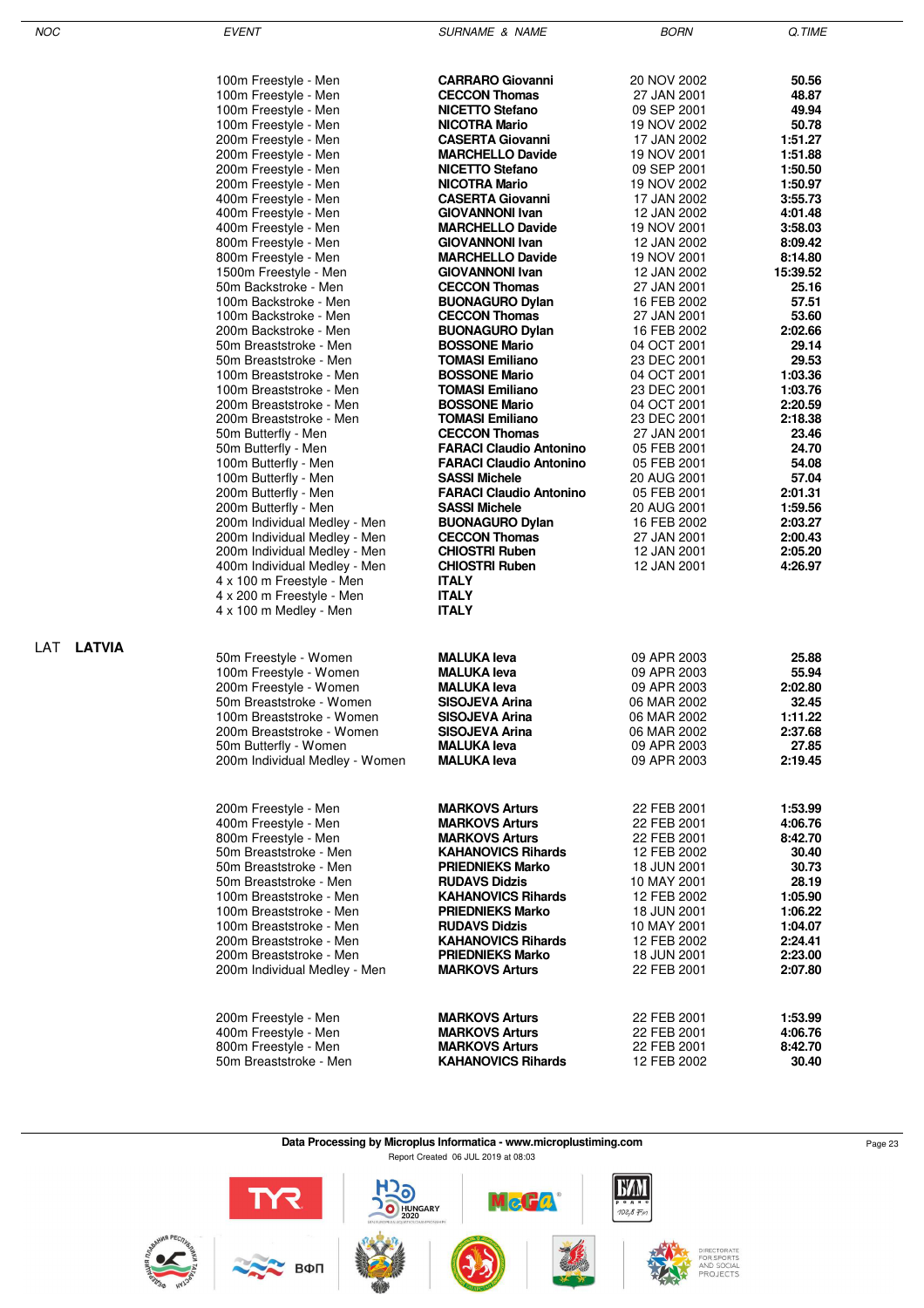| <b>NOC</b> |                  | <b>EVENT</b>                                                                                           | <b>SURNAME &amp; NAME</b>                                                                               | <b>BORN</b>                                              | Q.TIME                               |
|------------|------------------|--------------------------------------------------------------------------------------------------------|---------------------------------------------------------------------------------------------------------|----------------------------------------------------------|--------------------------------------|
|            |                  |                                                                                                        |                                                                                                         |                                                          |                                      |
|            |                  | 50m Breaststroke - Men<br>50m Breaststroke - Men<br>100m Breaststroke - Men<br>100m Breaststroke - Men | <b>PRIEDNIEKS Marko</b><br><b>RUDAVS Didzis</b><br><b>KAHANOVICS Rihards</b><br><b>PRIEDNIEKS Marko</b> | 18 JUN 2001<br>10 MAY 2001<br>12 FEB 2002<br>18 JUN 2001 | 30.73<br>28.19<br>1:05.90<br>1:06.22 |
|            |                  | 100m Breaststroke - Men                                                                                | <b>RUDAVS Didzis</b>                                                                                    | 10 MAY 2001                                              | 1:04.07                              |
|            |                  | 200m Breaststroke - Men<br>200m Breaststroke - Men                                                     | <b>KAHANOVICS Rihards</b><br><b>PRIEDNIEKS Marko</b>                                                    | 12 FEB 2002<br>18 JUN 2001                               | 2:24.41<br>2:23.00                   |
|            |                  | 200m Individual Medley - Men                                                                           | <b>MARKOVS Arturs</b>                                                                                   | 22 FEB 2001                                              | 2:07.80                              |
|            |                  |                                                                                                        |                                                                                                         |                                                          |                                      |
| LTU        | <b>LITHUANIA</b> |                                                                                                        |                                                                                                         |                                                          |                                      |
|            |                  | 50m Freestyle - Women<br>100m Freestyle - Women                                                        | <b>RUTKAUSKAITE Marija</b><br>RUTKAUSKAITE Marija                                                       | 05 MAY 2003<br>05 MAY 2003                               | 27.23<br>58.92                       |
|            |                  | 200m Freestyle - Women                                                                                 | <b>RUTKAUSKAITE Marija</b>                                                                              | 05 MAY 2003                                              | 2:07.33                              |
|            |                  | 400m Freestyle - Women                                                                                 | <b>RUTKAUSKAITE Marija</b>                                                                              | 05 MAY 2003                                              | 4:43.04                              |
|            |                  | 50m Backstroke - Women<br>100m Backstroke - Women                                                      | <b>PEKUNAITE Paulina</b><br><b>PEKUNAITE Paulina</b>                                                    | 19 APR 2002<br>19 APR 2002                               | 30.55<br>1:05.37                     |
|            |                  | 200m Backstroke - Women                                                                                | <b>PEKUNAITE Paulina</b>                                                                                | 19 APR 2002                                              | 2:23.26                              |
|            |                  | 50m Breaststroke - Women                                                                               | <b>TETEREVKOVA Kotryna</b>                                                                              | 23 JAN 2002                                              | 31.63                                |
|            |                  | 100m Breaststroke - Women                                                                              | <b>TETEREVKOVA Kotryna</b>                                                                              | 23 JAN 2002                                              | 1:08.03                              |
|            |                  | 200m Breaststroke - Women                                                                              | <b>TETEREVKOVA Kotryna</b>                                                                              | 23 JAN 2002                                              | 2:26.97                              |
|            |                  |                                                                                                        |                                                                                                         |                                                          |                                      |
|            |                  | 50m Freestyle - Men<br>50m Freestyle - Men                                                             | <b>KEBLYS Jokubas</b><br><b>PAVLIDI Arijus</b>                                                          | 18 JUL 2002<br>08 APR 2002                               | 23.36<br>23.71                       |
|            |                  | 50m Freestyle - Men                                                                                    | <b>SMAILYS Titas</b>                                                                                    | 03 JUN 2001                                              | 23.76                                |
|            |                  | 100m Freestyle - Men                                                                                   | <b>GRIGAITIS Erikas</b>                                                                                 | 21 DEC 2002                                              | 51.91                                |
|            |                  | 100m Freestyle - Men                                                                                   | <b>KEBLYS Jokubas</b>                                                                                   | 18 JUL 2002                                              | 51.87<br>51.89                       |
|            |                  | 100m Freestyle - Men<br>100m Freestyle - Men                                                           | <b>PAVLIDI Arijus</b><br><b>SMAILYS Titas</b>                                                           | 08 APR 2002<br>03 JUN 2001                               | 52.70                                |
|            |                  | 50m Backstroke - Men                                                                                   | <b>GRIGAITIS Erikas</b>                                                                                 | 21 DEC 2002                                              | 26.65                                |
|            |                  | 50m Backstroke - Men                                                                                   | <b>PAVLIDI Arijus</b>                                                                                   | 08 APR 2002                                              | 26.46                                |
|            |                  | 100m Backstroke - Men<br>100m Backstroke - Men                                                         | <b>GRIGAITIS Erikas</b><br><b>PAVLIDI Arijus</b>                                                        | 21 DEC 2002<br>08 APR 2002                               | 56.58<br>56.84                       |
|            |                  | 200m Backstroke - Men                                                                                  | <b>GRIGAITIS Erikas</b>                                                                                 | 21 DEC 2002                                              | 2:01.87                              |
|            |                  | 200m Backstroke - Men                                                                                  | <b>PAVLIDI Arijus</b>                                                                                   | 08 APR 2002                                              | 2:00.78                              |
|            |                  | 4 x 100 m Freestyle - Men                                                                              | LITHUANIA                                                                                               |                                                          |                                      |
|            |                  |                                                                                                        |                                                                                                         |                                                          |                                      |
|            |                  | 50m Freestyle - Men<br>50m Freestyle - Men                                                             | <b>KEBLYS Jokubas</b><br><b>PAVLIDI Arijus</b>                                                          | 18 JUL 2002<br>08 APR 2002                               | 23.36<br>23.71                       |
|            |                  | 50m Freestyle - Men                                                                                    | <b>SMAILYS Titas</b>                                                                                    | 03 JUN 2001                                              | 23.76                                |
|            |                  | 100m Freestyle - Men                                                                                   | <b>GRIGAITIS Erikas</b>                                                                                 | 21 DEC 2002                                              | 51.91                                |
|            |                  | 100m Freestyle - Men<br>100m Freestyle - Men                                                           | <b>KEBLYS Jokubas</b><br><b>PAVLIDI Arijus</b>                                                          | 18 JUL 2002<br>08 APR 2002                               | 51.87<br>51.89                       |
|            |                  | 100m Freestyle - Men                                                                                   | <b>SMAILYS Titas</b>                                                                                    | 03 JUN 2001                                              | 52.70                                |
|            |                  | 50m Backstroke - Men                                                                                   | <b>GRIGAITIS Erikas</b>                                                                                 | 21 DEC 2002                                              | 26.65                                |
|            |                  | 50m Backstroke - Men                                                                                   | <b>PAVLIDI Arijus</b>                                                                                   | 08 APR 2002                                              | 26.46                                |
|            |                  | 100m Backstroke - Men<br>100m Backstroke - Men                                                         | <b>GRIGAITIS Erikas</b><br><b>PAVLIDI Arijus</b>                                                        | 21 DEC 2002<br>08 APR 2002                               | 56.58<br>56.84                       |
|            |                  | 200m Backstroke - Men                                                                                  | <b>GRIGAITIS Erikas</b>                                                                                 | 21 DEC 2002                                              | 2:01.87                              |
|            |                  | 200m Backstroke - Men                                                                                  | <b>PAVLIDI Arijus</b>                                                                                   | 08 APR 2002                                              | 2:00.78                              |
|            |                  | 4 x 100 m Freestyle - Men                                                                              | <b>LITHUANIA</b>                                                                                        |                                                          |                                      |
|            | LUX LUXEMBOURG   |                                                                                                        |                                                                                                         |                                                          |                                      |
|            |                  | 50m Freestyle - Women<br>100m Freestyle - Women                                                        | <b>PETERS Emma</b><br><b>PETERS Emma</b>                                                                | 15 JUN 2003<br>15 JUN 2003                               | 27.57<br>59.23                       |
|            |                  | 200m Freestyle - Women                                                                                 | <b>PETERS Emma</b>                                                                                      | 15 JUN 2003                                              | 2:08.77                              |
|            |                  | 50m Butterfly - Women                                                                                  | <b>PETERS Emma</b>                                                                                      | 15 JUN 2003                                              | 28.83                                |
|            |                  |                                                                                                        |                                                                                                         |                                                          |                                      |
|            |                  | 50m Freestyle - Men                                                                                    | <b>SAUBER Bob</b>                                                                                       | 19 JUL 2001                                              | 24.58                                |
|            |                  | 100m Freestyle - Men                                                                                   | <b>SAUBER Bob</b>                                                                                       | 19 JUL 2001<br>19 JUL 2001                               | 52.44<br>1:55.41                     |
|            |                  | 200m Freestyle - Men<br>200m Freestyle - Men                                                           | <b>SAUBER Bob</b><br><b>SCHMITZ Jacques</b>                                                             | 10 MAY 2002                                              | 1:54.80                              |
|            |                  | 400m Freestyle - Men                                                                                   | <b>SCHMITZ Jacques</b>                                                                                  | 10 MAY 2002                                              | 4:06.19                              |
|            |                  | 100m Backstroke - Men                                                                                  | <b>SAUBER Bob</b>                                                                                       | 19 JUL 2001                                              | 1:01.35                              |
|            |                  | 50m Breaststroke - Men                                                                                 | <b>VAN DEN BOSSCHE Yann</b>                                                                             | 17 APR 2001                                              | 29.64                                |

**Data Processing by Microplus Informatica - www.microplustiming.com** Page 24

Report Created 06 JUL 2019 at 08:03

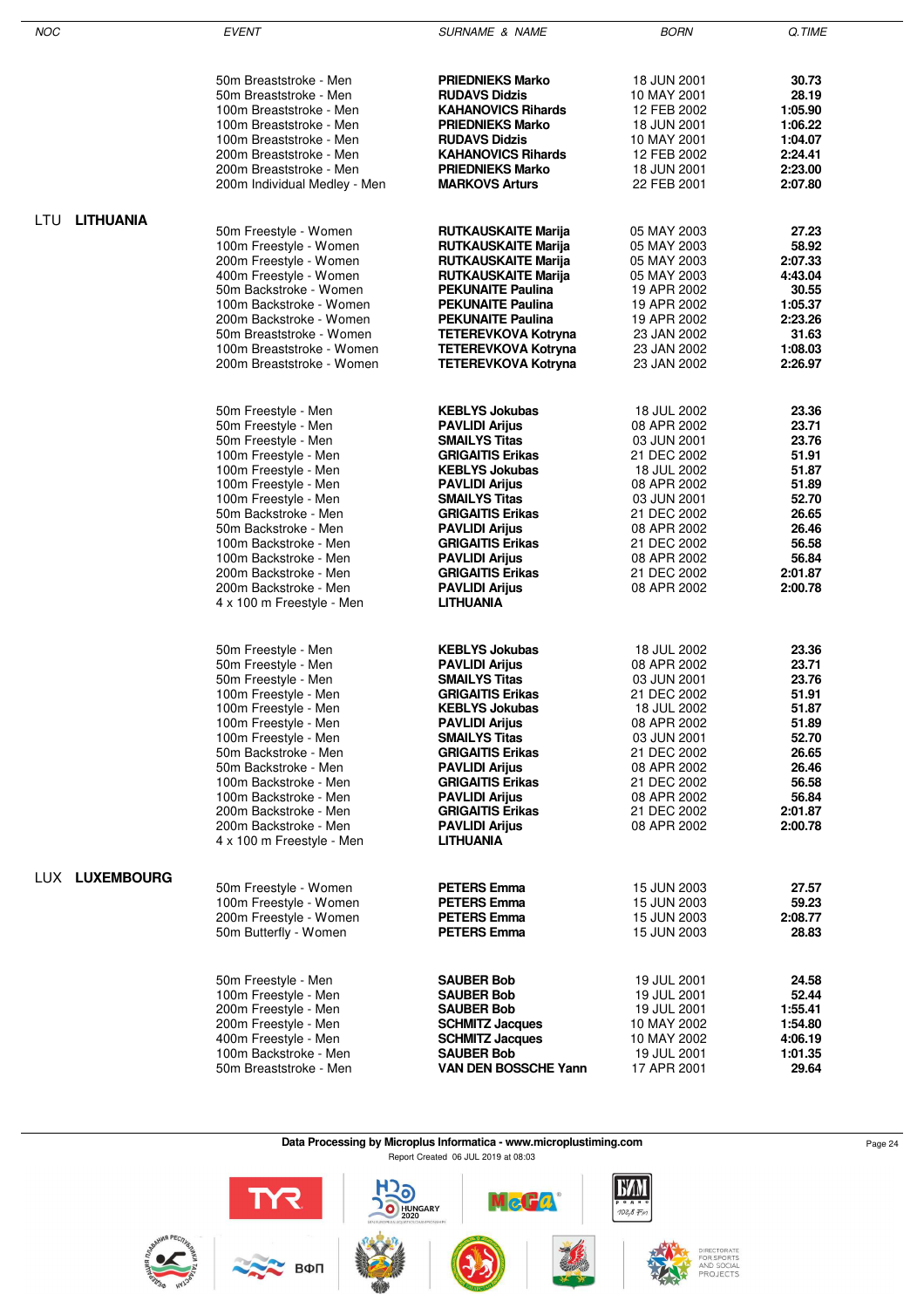| <b>NOC</b>          | <b>EVENT</b>                                                                                                                                                                                                                                                                                                                                                                                                              | <b>SURNAME &amp; NAME</b>                                                                                                                                                                                                                                                                                                                                                                                                       | <b>BORN</b>                                                                                                                                                                                                                   | Q.TIME                                                                                                                                         |
|---------------------|---------------------------------------------------------------------------------------------------------------------------------------------------------------------------------------------------------------------------------------------------------------------------------------------------------------------------------------------------------------------------------------------------------------------------|---------------------------------------------------------------------------------------------------------------------------------------------------------------------------------------------------------------------------------------------------------------------------------------------------------------------------------------------------------------------------------------------------------------------------------|-------------------------------------------------------------------------------------------------------------------------------------------------------------------------------------------------------------------------------|------------------------------------------------------------------------------------------------------------------------------------------------|
|                     | 100m Breaststroke - Men<br>200m Breaststroke - Men<br>200m Breaststroke - Men<br>100m Butterfly - Men<br>200m Butterfly - Men<br>400m Individual Medley - Men<br>400m Individual Medley - Men<br>4 x 100 m Medley - Men                                                                                                                                                                                                   | VAN DEN BOSSCHE Yann<br><b>CARNEIRO Joao Soares</b><br>VAN DEN BOSSCHE Yann<br><b>CARNEIRO Joao Soares</b><br><b>CARNEIRO Joao Soares</b><br><b>CARNEIRO Joao Soares</b><br><b>SCHMITZ Jacques</b><br><b>LUXEMBOURG</b>                                                                                                                                                                                                         | 17 APR 2001<br>07 OCT 2003<br>17 APR 2001<br>07 OCT 2003<br>07 OCT 2003<br>07 OCT 2003<br>10 MAY 2002                                                                                                                         | 1:05.01<br>2:25.14<br>2:26.89<br>57.61<br>2:06.04<br>4:37.17                                                                                   |
|                     | 50m Freestyle - Men<br>100m Freestyle - Men<br>200m Freestyle - Men<br>200m Freestyle - Men<br>400m Freestyle - Men<br>100m Backstroke - Men<br>50m Breaststroke - Men<br>100m Breaststroke - Men<br>200m Breaststroke - Men<br>200m Breaststroke - Men<br>100m Butterfly - Men<br>200m Butterfly - Men<br>200m Butterfly - Men<br>400m Individual Medley - Men<br>400m Individual Medley - Men<br>4 x 100 m Medley - Men | <b>SAUBER Bob</b><br><b>SAUBER Bob</b><br><b>SAUBER Bob</b><br><b>SCHMITZ Jacques</b><br><b>SCHMITZ Jacques</b><br><b>SAUBER Bob</b><br><b>VAN DEN BOSSCHE Yann</b><br><b>VAN DEN BOSSCHE Yann</b><br><b>CARNEIRO Joao Soares</b><br>VAN DEN BOSSCHE Yann<br><b>CARNEIRO Joao Soares</b><br><b>CARNEIRO Joao Soares</b><br><b>SCHMITZ Jacques</b><br><b>CARNEIRO Joao Soares</b><br><b>SCHMITZ Jacques</b><br><b>LUXEMBOURG</b> | 19 JUL 2001<br>19 JUL 2001<br>19 JUL 2001<br>10 MAY 2002<br>10 MAY 2002<br>19 JUL 2001<br>17 APR 2001<br>17 APR 2001<br>07 OCT 2003<br>17 APR 2001<br>07 OCT 2003<br>07 OCT 2003<br>10 MAY 2002<br>07 OCT 2003<br>10 MAY 2002 | 24.58<br>52.44<br>1:55.41<br>1:54.80<br>4:06.19<br>1:01.35<br>29.64<br>1:05.01<br>2:25.14<br>2:26.89<br>57.61<br>2:06.04<br>2:09.84<br>4:37.17 |
| <b>MDA MOLDOVA</b>  | 200m Freestyle - Women<br>50m Breaststroke - Women<br>100m Breaststroke - Women<br>200m Breaststroke - Women<br>200m Butterfly - Women<br>200m Individual Medley - Women                                                                                                                                                                                                                                                  | <b>DEINECO Alexandra</b><br><b>BASISTO Anastasia</b><br><b>BASISTO Anastasia</b><br><b>BASISTO Anastasia</b><br><b>DEINECO Alexandra</b><br><b>DEINECO Alexandra</b>                                                                                                                                                                                                                                                            | 01 SEP 2003<br>11 NOV 2003<br>11 NOV 2003<br>11 NOV 2003<br>01 SEP 2003<br>01 SEP 2003                                                                                                                                        | 2:09.20<br>33.93<br>1:13.98<br>2:35.87                                                                                                         |
|                     | 50m Freestyle - Men<br>100m Freestyle - Men<br>400m Freestyle - Men<br>50m Butterfly - Men<br>100m Butterfly - Men<br>100m Butterfly - Men<br>200m Individual Medley - Men<br>400m Individual Medley - Men                                                                                                                                                                                                                | <b>SEMIDETNOV Ivan</b><br><b>SEMIDETNOV Ivan</b><br><b>BORTNICOV Nichita</b><br><b>SEMIDETNOV Ivan</b><br><b>BORTNICOV Nichita</b><br><b>SEMIDETNOV Ivan</b><br><b>BORTNICOV Nichita</b><br><b>BORTNICOV Nichita</b>                                                                                                                                                                                                            | 13 JUN 2001<br>13 JUN 2001<br>26 APR 2002<br>13 JUN 2001<br>26 APR 2002<br>13 JUN 2001<br>26 APR 2002<br>26 APR 2002                                                                                                          | 24.09<br>53.13<br>4:07.97<br>26.34<br>56.79<br>2:08.02<br>4:39.02                                                                              |
|                     | 4 x 100 m Medley - Mixed                                                                                                                                                                                                                                                                                                                                                                                                  | <b>MOLDOVA</b>                                                                                                                                                                                                                                                                                                                                                                                                                  |                                                                                                                                                                                                                               |                                                                                                                                                |
|                     | 50m Freestyle - Men<br>100m Freestyle - Men<br>400m Freestyle - Men<br>50m Butterfly - Men<br>100m Butterfly - Men<br>100m Butterfly - Men<br>200m Butterfly - Men<br>200m Individual Medley - Men<br>400m Individual Medley - Men                                                                                                                                                                                        | <b>SEMIDENTOV Ivan</b><br><b>SEMIDENTOV Ivan</b><br><b>BORTNICOV Nichita</b><br><b>SEMIDENTOV Ivan</b><br><b>BORTNICOV Nichita</b><br><b>SEMIDENTOV Ivan</b><br><b>BORTNICOV Nichita</b><br><b>BORTNICOV Nichita</b><br><b>BORTNICOV Nichita</b>                                                                                                                                                                                | 13 JUN 2001<br>13 JUN 2001<br>26 APR 2002<br>13 JUN 2001<br>26 APR 2002<br>13 JUN 2001<br>26 APR 2002<br>26 APR 2002<br>26 APR 2002                                                                                           | 24.09<br>53.13<br>4:07.97<br>26.34<br>56.79<br>2:08.51<br>2:08.02<br>4:39.02                                                                   |
| MKD NORTH MACEDONIA | 50m Freestyle - Women<br>100m Freestyle - Women<br>50m Backstroke - Women<br>200m Individual Medley - Women                                                                                                                                                                                                                                                                                                               | <b>BLAZHEVSKA EMINOVA Mia</b><br><b>BLAZHEVSKA EMINOVA Mia</b><br><b>BLAZHEVSKA EMINOVA Mia</b><br><b>BLAZHEVSKA EMINOVA Mia</b>                                                                                                                                                                                                                                                                                                | 04 AUG 2005<br>04 AUG 2005<br>04 AUG 2005<br>04 AUG 2005                                                                                                                                                                      |                                                                                                                                                |

Data Processing by Microplus Informatica - www.microplustiming.com<br>
Page 25 Report Created 06 JUL 2019 at 08:03**EXM** HOO HUNGARY  $\frac{R}{\sqrt{R}}$  Bon McCa  $\frac{1}{102,8}$ DIRECTORATE<br>FOR SPORTS<br>AND SOCIAL<br>PROJECTS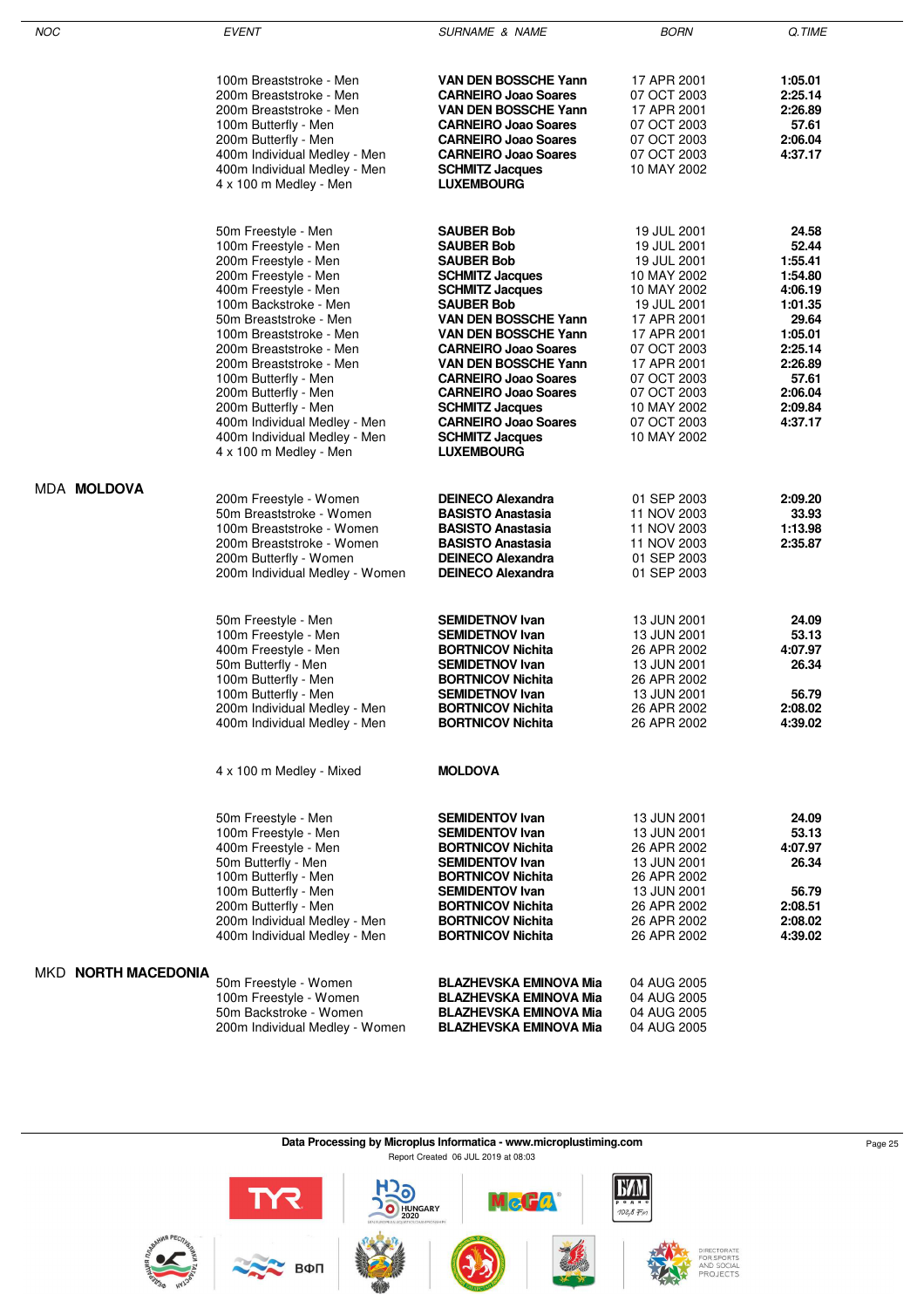| NOC |                 | <b>EVENT</b>                                       | <b>SURNAME &amp; NAME</b>                    | <b>BORN</b>                | Q.TIME             |
|-----|-----------------|----------------------------------------------------|----------------------------------------------|----------------------------|--------------------|
|     |                 |                                                    |                                              |                            |                    |
|     |                 |                                                    |                                              |                            |                    |
|     | MLT MALTA       | 200m Freestyle - Women                             | <b>AZZOPARDI Mya</b>                         | 29 SEP 2002                | 2:07.20            |
|     |                 | 50m Breaststroke - Women                           | <b>TANTI Leah</b>                            | 09 FEB 2003                | 33.92              |
|     |                 | 100m Breaststroke - Women                          | <b>TANTI Leah</b>                            | 09 FEB 2003                | 1:15.33            |
|     |                 | 200m Individual Medley - Women                     | <b>AZZOPARDI Mya</b>                         | 29 SEP 2002                | 2:21.58            |
|     |                 |                                                    |                                              |                            |                    |
|     |                 | 50m Freestyle - Men                                | <b>BUHAGIAR Kyle</b>                         | 12 NOV 2001                | 24.94              |
|     |                 | 50m Freestyle - Men                                | <b>MALLIA Simon</b>                          | 20 FEB 2002                | 25.26              |
|     |                 | 50m Freestyle - Men                                | <b>SPITERI Rudi</b>                          | 16 APR 2002                | 24.35              |
|     |                 | 100m Freestyle - Men                               | <b>BUHAGIAR Kyle</b>                         | 12 NOV 2001                | 54.64              |
|     |                 | 100m Freestyle - Men                               | <b>CACHIA Dylan</b>                          | 15 SEP 2001                | 54.44              |
|     |                 | 100m Freestyle - Men                               | <b>MALLIA Simon</b>                          | 20 FEB 2002                | 55.70              |
|     |                 | 100m Freestyle - Men                               | <b>SPITERI Rudi</b>                          | 16 APR 2002                | 54.07              |
|     |                 | 200m Freestyle - Men                               | <b>BUHAGIAR Kyle</b>                         | 12 NOV 2001                | 1:58.10            |
|     |                 | 400m Freestyle - Men                               | <b>CACHIA Dylan</b>                          | 15 SEP 2001                | 4:08.62            |
|     |                 | 800m Freestyle - Men                               | <b>CACHIA Dylan</b>                          | 15 SEP 2001                | 8:43.44            |
|     |                 | 50m Breaststroke - Men                             | <b>MALLIA Andrea</b>                         | 31 OCT 2002<br>31 OCT 2002 | 30.89              |
|     |                 | 100m Breaststroke - Men<br>200m Breaststroke - Men | <b>MALLIA Andrea</b><br><b>MALLIA Andrea</b> | 31 OCT 2002                | 1:06.54<br>2:27.14 |
|     |                 | 50m Butterfly - Men                                | <b>MALLIA Simon</b>                          | 20 FEB 2002                | 26.00              |
|     |                 | 50m Butterfly - Men                                | <b>SPITERI Rudi</b>                          | 16 APR 2002                | 25.87              |
|     |                 | 100m Butterfly - Men                               | <b>MALLIA Simon</b>                          | 20 FEB 2002                | 1:00.52            |
|     |                 |                                                    |                                              |                            |                    |
|     |                 | 4 x 100 m Freestyle - Mixed                        | <b>MALTA</b>                                 |                            |                    |
|     |                 |                                                    |                                              |                            |                    |
|     |                 | 50m Freestyle - Men                                | <b>BUHAGIAR Kyle</b>                         | 12 NOV 2001                | 24.94              |
|     |                 | 50m Freestyle - Men                                | <b>MALLIA Simon</b>                          | 20 FEB 2002                | 25.26              |
|     |                 | 50m Freestyle - Men                                | <b>SPITERI Rudi</b>                          | 16 APR 2002                | 24.35<br>54.64     |
|     |                 | 100m Freestyle - Men<br>100m Freestyle - Men       | <b>BUHAGIAR Kyle</b><br><b>CACHIA Dylan</b>  | 12 NOV 2001<br>15 SEP 2001 | 54.44              |
|     |                 | 100m Freestyle - Men                               | <b>MALLIA Simon</b>                          | 20 FEB 2002                | 55.70              |
|     |                 | 100m Freestyle - Men                               | <b>SPITERI Rudi</b>                          | 16 APR 2002                | 54.07              |
|     |                 | 200m Freestyle - Men                               | <b>BUHAGIAR Kyle</b>                         | 12 NOV 2001                | 1:58.10            |
|     |                 | 400m Freestyle - Men                               | <b>CACHIA Dylan</b>                          | 15 SEP 2001                | 4:08.62            |
|     |                 | 800m Freestyle - Men                               | <b>CACHIA Dylan</b>                          | 15 SEP 2001                | 8:43.44            |
|     |                 | 50m Breaststroke - Men                             | <b>MALLIA Andrea</b>                         | 31 OCT 2002                | 30.89              |
|     |                 | 100m Breaststroke - Men                            | <b>MALLIA Andrea</b>                         | 31 OCT 2002                | 1:06.54            |
|     |                 | 200m Breaststroke - Men                            | <b>MALLIA Andrea</b>                         | 31 OCT 2002                | 2:27.14            |
|     |                 | 50m Butterfly - Men<br>50m Butterfly - Men         | <b>MALLIA Simon</b><br><b>SPITERI Rudi</b>   | 20 FEB 2002<br>16 APR 2002 | 26.00<br>25.87     |
|     |                 | 100m Butterfly - Men                               | <b>MALLIA Simon</b>                          | 20 FEB 2002                | 1:00.52            |
|     |                 |                                                    |                                              |                            |                    |
|     | NED NETHERLANDS | 50m Freestyle - Women                              | <b>DE JONG Imani</b>                         | 28 MAY 2002                | 26.18              |
|     |                 | 50m Freestyle - Women                              | <b>HUISMAN Silke</b>                         | 01 APR 2003                | 25.88              |
|     |                 | 100m Freestyle - Women                             | <b>DE JONG Imani</b>                         | 28 MAY 2002                | 56.08              |
|     |                 | 100m Freestyle - Women                             | <b>HUISMAN Silke</b>                         | 01 APR 2003                | 57.35              |
|     |                 | 200m Freestyle - Women                             | <b>DE JONG Imani</b>                         | 28 MAY 2002                | 2:01.48            |
|     |                 | 800m Freestyle - Women                             | <b>DE JONG Imani</b>                         | 28 MAY 2002                | 8:53.69            |
|     |                 | 800m Freestyle - Women                             | <b>E HOFLAND Niamh</b>                       | 20 FEB 2002                | 8:51.77            |
|     |                 | 1500m Freestyle - Women                            | <b>E HOFLAND Niamh</b>                       | 20 FEB 2002                | 16:52.81           |
|     |                 | 50m Butterfly - Women                              | <b>HOSPER Lotte</b>                          | 13 SEP 2002                | 27.51              |
|     |                 | 100m Butterfly - Women<br>100m Butterfly - Women   | <b>HOSPER Lotte</b><br><b>SPIERING Femke</b> | 13 SEP 2002<br>21 OCT 2002 | 1:01.07<br>1:01.37 |
|     |                 | 200m Butterfly - Women                             | <b>HOSPER Lotte</b>                          | 13 SEP 2002                | 2:14.39            |
|     |                 | 200m Butterfly - Women                             | <b>SPIERING Femke</b>                        | 21 OCT 2002                | 2:15.19            |
|     |                 | 200m Individual Medley - Women                     | <b>E HOFLAND Niamh</b>                       | 20 FEB 2002                | 2:19.61            |
|     |                 | 200m Individual Medley - Women                     | <b>HOSPER Lotte</b>                          | 13 SEP 2002                | 2:18.25            |
|     |                 |                                                    |                                              |                            |                    |
|     |                 | 50m Freestyle - Men                                | <b>SIMONS Kenzo</b>                          | 13 APR 2001                | 22.20              |
|     |                 | 100m Freestyle - Men                               | <b>KROON Luc</b>                             | 30 AUG 2001                | 50.56              |
|     |                 |                                                    |                                              |                            |                    |

÷

**Data Processing by Microplus Informatica - www.microplustiming.com** Page 26 Page 26 Report Created 06 JUL 2019 at 08:03

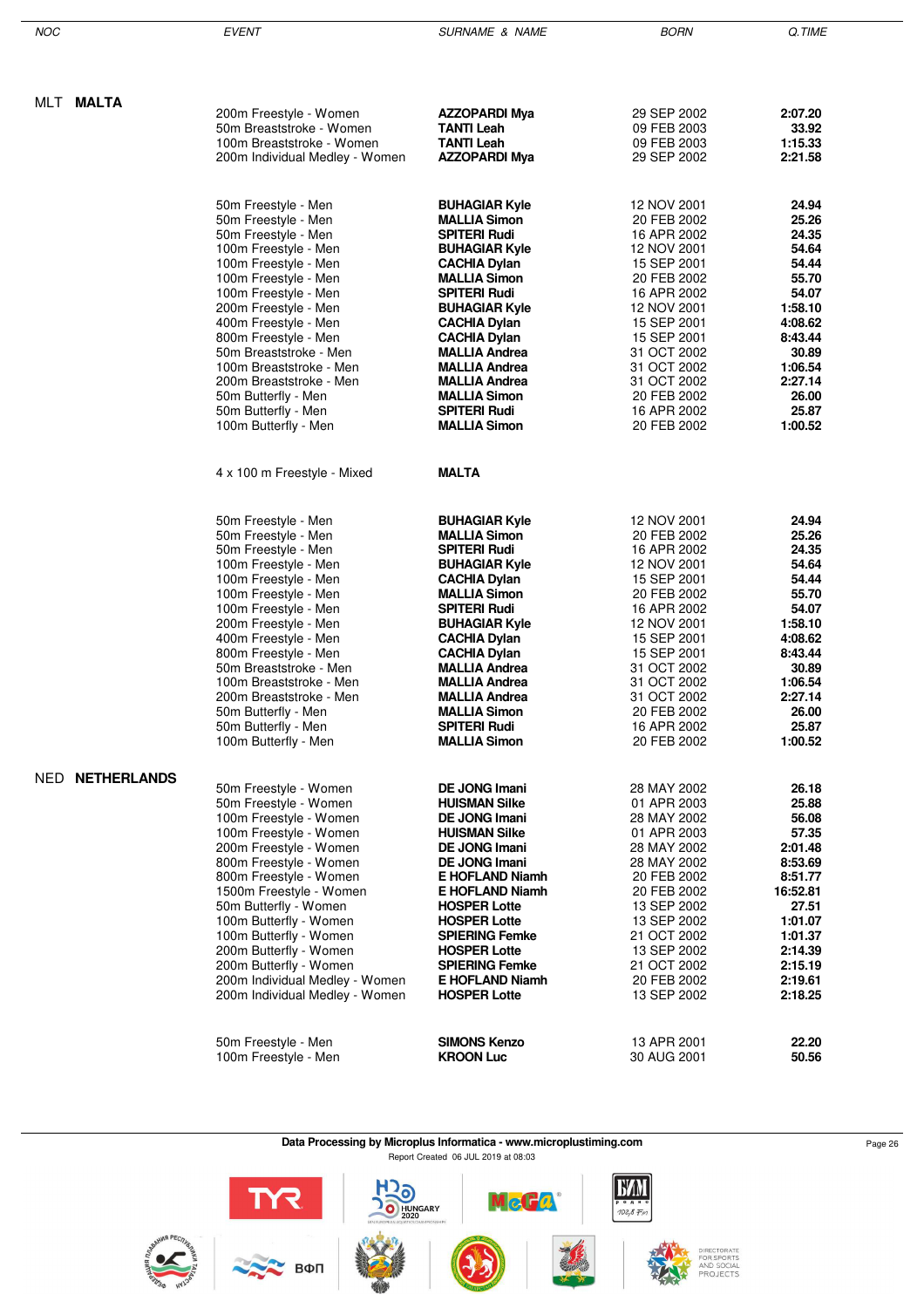| <b>NOC</b> | <b>EVENT</b>                                                                                                                                                                                               | <b>SURNAME &amp; NAME</b>                                                                                                                                                                            | <b>BORN</b>                                                                                                          | Q.TIME                                                          |
|------------|------------------------------------------------------------------------------------------------------------------------------------------------------------------------------------------------------------|------------------------------------------------------------------------------------------------------------------------------------------------------------------------------------------------------|----------------------------------------------------------------------------------------------------------------------|-----------------------------------------------------------------|
|            | 200m Freestyle - Men                                                                                                                                                                                       | <b>KROON Luc</b>                                                                                                                                                                                     | 30 AUG 2001                                                                                                          | 1:49.86                                                         |
|            | 400m Freestyle - Men                                                                                                                                                                                       | <b>KROON Luc</b>                                                                                                                                                                                     | 30 AUG 2001                                                                                                          | 3:51.73                                                         |
|            | 400m Freestyle - Men                                                                                                                                                                                       | <b>PLATTEL Lleyton</b>                                                                                                                                                                               | 18 JUL 2002                                                                                                          | 3:56.49                                                         |
|            | 800m Freestyle - Men                                                                                                                                                                                       | <b>PLATTEL Lieyton</b>                                                                                                                                                                               | 18 JUL 2002                                                                                                          | 8:07.28                                                         |
|            | 1500m Freestyle - Men                                                                                                                                                                                      | <b>PLATTEL Lieyton</b>                                                                                                                                                                               | 18 JUL 2002                                                                                                          | 15:20.46                                                        |
|            | 50m Backstroke - Men                                                                                                                                                                                       | <b>SIMONS Kenzo</b>                                                                                                                                                                                  | 13 APR 2001                                                                                                          | 25.65                                                           |
|            | 200m Backstroke - Men                                                                                                                                                                                      | <b>JANSEN Thomas</b>                                                                                                                                                                                 | 06 JUN 2001                                                                                                          | 2:05.36                                                         |
|            | 50m Breaststroke - Men                                                                                                                                                                                     | <b>CORBEAU Caspar</b>                                                                                                                                                                                | 04 MAR 2001                                                                                                          | 28.14                                                           |
|            | 100m Breaststroke - Men                                                                                                                                                                                    | <b>CORBEAU Caspar</b>                                                                                                                                                                                | 04 MAR 2001                                                                                                          | 1:01.81                                                         |
|            | 200m Breaststroke - Men                                                                                                                                                                                    | <b>CORBEAU Caspar</b>                                                                                                                                                                                | 04 MAR 2001                                                                                                          | 2:14.07                                                         |
|            | 50m Butterfly - Men                                                                                                                                                                                        | <b>SIMONS Kenzo</b>                                                                                                                                                                                  | 13 APR 2001                                                                                                          | 24.41                                                           |
|            | 400m Individual Medley - Men                                                                                                                                                                               | <b>JANSEN Thomas</b>                                                                                                                                                                                 | 06 JUN 2001                                                                                                          | 4:26.13                                                         |
|            | 4 x 100 m Freestyle - Mixed                                                                                                                                                                                | <b>NETHERLANDS</b>                                                                                                                                                                                   |                                                                                                                      |                                                                 |
|            | 50m Freestyle - Men                                                                                                                                                                                        | <b>SIMONS Kenzo</b>                                                                                                                                                                                  | 13 APR 2001                                                                                                          | 22.20                                                           |
|            | 100m Freestyle - Men                                                                                                                                                                                       | <b>KROON Luc</b>                                                                                                                                                                                     | 30 AUG 2001                                                                                                          | 50.56                                                           |
|            | 200m Freestyle - Men                                                                                                                                                                                       | <b>KROON Luc</b>                                                                                                                                                                                     | 30 AUG 2001                                                                                                          | 1:49.86                                                         |
|            | 400m Freestyle - Men                                                                                                                                                                                       | <b>KROON Luc</b>                                                                                                                                                                                     | 30 AUG 2001                                                                                                          | 3:51.73                                                         |
|            | 400m Freestyle - Men                                                                                                                                                                                       | <b>PLATTEL Lieyon</b>                                                                                                                                                                                | 18 JUL 2002                                                                                                          | 3:56.49                                                         |
|            | 800m Freestyle - Men                                                                                                                                                                                       | <b>PLATTEL Lieyon</b>                                                                                                                                                                                | 18 JUL 2002                                                                                                          | 8:07.28                                                         |
|            | 1500m Freestyle - Men                                                                                                                                                                                      | <b>PLATTEL Lieyon</b>                                                                                                                                                                                | 18 JUL 2002                                                                                                          | 15:20.46                                                        |
|            | 50m Backstroke - Men                                                                                                                                                                                       | <b>SIMONS Kenzo</b>                                                                                                                                                                                  | 13 APR 2001                                                                                                          | 25.65                                                           |
|            | 200m Backstroke - Men                                                                                                                                                                                      | <b>JANSEN Thomas</b>                                                                                                                                                                                 | 06 JUN 2001                                                                                                          | 2:05.36                                                         |
|            | 50m Breaststroke - Men                                                                                                                                                                                     | <b>CORBEAU Caspar</b>                                                                                                                                                                                | 04 MAR 2001                                                                                                          | 28.14                                                           |
|            | 100m Breaststroke - Men                                                                                                                                                                                    | <b>CORBEAU Caspar</b>                                                                                                                                                                                | 04 MAR 2001                                                                                                          | 1:01.81                                                         |
|            | 200m Breaststroke - Men                                                                                                                                                                                    | <b>CORBEAU Caspar</b>                                                                                                                                                                                | 04 MAR 2001                                                                                                          | 2:14.07                                                         |
|            | 50m Butterfly - Men                                                                                                                                                                                        | <b>SIMONS Kenzo</b>                                                                                                                                                                                  | 13 APR 2001                                                                                                          | 24.41                                                           |
|            | 400m Individual Medley - Men                                                                                                                                                                               | <b>JANSEN Thomas</b>                                                                                                                                                                                 | 06 JUN 2001                                                                                                          | 4:26.13                                                         |
| NOR NORWAY | 50m Freestyle - Women                                                                                                                                                                                      | <b>BERGELI Victoria</b>                                                                                                                                                                              | 14 MAR 2003                                                                                                          | 26.65                                                           |
|            | 100m Freestyle - Women                                                                                                                                                                                     | <b>BERGELI Victoria</b>                                                                                                                                                                              | 14 MAR 2003                                                                                                          | 59.07                                                           |
|            | 100m Butterfly - Women                                                                                                                                                                                     | <b>BERGELI Victoria</b>                                                                                                                                                                              | 14 MAR 2003                                                                                                          | 1:04.28                                                         |
|            | 50m Freestyle - Men<br>100m Freestyle - Men<br>50m Breaststroke - Men<br>100m Breaststroke - Men<br>200m Breaststroke - Men<br>50m Butterfly - Men<br>100m Butterfly - Men<br>200m Individual Medley - Men | LIA Nicholas<br><b>LIA Nicholas</b><br>SOEREBOE Nikolai<br>SOEREBOE Nikolai<br><b>SOEREBOE Nikolai</b><br><b>LIA Nicholas</b><br><b>LIA Nicholas</b><br><b>SOEREBOE Nikolai</b>                      | 13 FEB 2001<br>13 FEB 2001<br>06 MAR 2001<br>06 MAR 2001<br>06 MAR 2001<br>13 FEB 2001<br>13 FEB 2001<br>06 MAR 2001 | 23.24<br>51.10<br>29.38<br>1:03.19<br>2:19.94<br>24.31<br>54.84 |
|            | 50m Freestyle - Men<br>100m Freestyle - Men<br>50m Breaststroke - Men<br>100m Breaststroke - Men<br>200m Breaststroke - Men<br>50m Butterfly - Men<br>100m Butterfly - Men<br>200m Individual Medley - Men | <b>LIA Nicholas</b><br><b>LIA Nicholas</b><br><b>SOEREBOE Nikolai</b><br><b>SOEREBOE Nikolai</b><br><b>SOEREBOE Nikolai</b><br><b>LIA Nicholas</b><br><b>LIA Nicholas</b><br><b>SOEREBOE Nikolai</b> | 13 FEB 2001<br>13 FEB 2001<br>06 MAR 2001<br>06 MAR 2001<br>06 MAR 2001<br>13 FEB 2001<br>13 FEB 2001<br>06 MAR 2001 | 23.24<br>51.10<br>29.38<br>1:03.19<br>2:19.94<br>24.31<br>54.84 |
| POL POLAND | 100m Freestyle - Women                                                                                                                                                                                     | <b>DABROWSKA Wiktoria</b>                                                                                                                                                                            | 07 JUN 2003                                                                                                          | 58.37                                                           |
|            | 100m Freestyle - Women                                                                                                                                                                                     | <b>KLIMEK Marta</b>                                                                                                                                                                                  | 24 JAN 2003                                                                                                          | 56.86                                                           |
|            | 200m Freestyle - Women                                                                                                                                                                                     | <b>DABROWSKA Wiktoria</b>                                                                                                                                                                            | 07 JUN 2003                                                                                                          | 2:06.81                                                         |
|            | 200m Freestyle - Women                                                                                                                                                                                     | <b>KLIMEK Marta</b>                                                                                                                                                                                  | 24 JAN 2003                                                                                                          | 2:01.17                                                         |
|            | 200m Freestyle - Women                                                                                                                                                                                     | <b>KNOP Aleksandra</b>                                                                                                                                                                               | 09 SEP 2003                                                                                                          | 2:00.03                                                         |
|            | 200m Freestyle - Women                                                                                                                                                                                     | SKIBIAK Klaudia                                                                                                                                                                                      | 15 APR 2002                                                                                                          | 2:05.53                                                         |
|            | 400m Freestyle - Women                                                                                                                                                                                     | <b>KNOP Aleksandra</b>                                                                                                                                                                               | 09 SEP 2003                                                                                                          | 4:16.14                                                         |
|            | 400m Freestyle - Women                                                                                                                                                                                     | SKIBIAK Klaudia                                                                                                                                                                                      | 15 APR 2002                                                                                                          | 4:22.79                                                         |

**Data Processing by Microplus Informatica - www.microplustiming.com** Page 27 Page 27

Report Created 06 JUL 2019 at 08:03

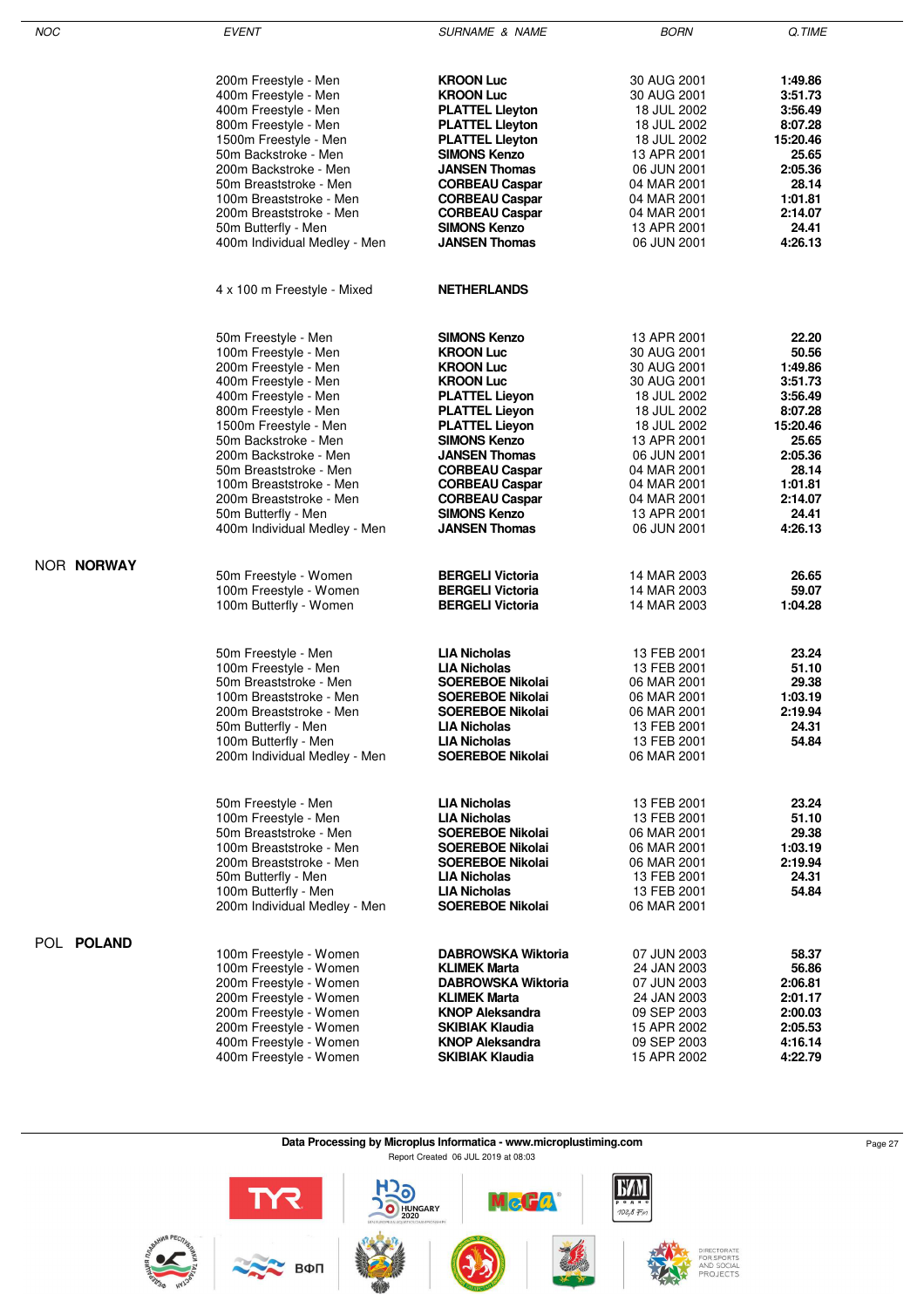| NOC | <b>EVENT</b>                                       | <b>SURNAME &amp; NAME</b>                       | <b>BORN</b>                | Q.TIME             |
|-----|----------------------------------------------------|-------------------------------------------------|----------------------------|--------------------|
|     | 800m Freestyle - Women                             | <b>JASZCZUK Ewa</b>                             | 04 AUG 2002                | 8:53.68            |
|     | 1500m Freestyle - Women                            | <b>JASZCZUK Ewa</b>                             | 04 AUG 2002                | 17:00.89           |
|     | 50m Backstroke - Women                             | <b>HERASIMOWICZ Zuzanna</b>                     | 07 JUL 2002                | 28.93              |
|     | 100m Backstroke - Women                            | <b>HERASIMOWICZ Zuzanna</b>                     | 07 JUL 2002                | 1:02.47            |
|     | 200m Backstroke - Women                            | <b>HERASIMOWICZ Zuzanna</b>                     | 07 JUL 2002                | 2:11.50            |
|     | 100m Butterfly - Women                             | ZIELINSKA Daria                                 | 04 JUN 2003                | 1:01.68            |
|     | 200m Butterfly - Women                             | ZIELINSKA Daria                                 | 04 JUN 2003                | 2:13.32            |
|     | 200m Individual Medley - Women                     | <b>KNOP Aleksandra</b>                          | 09 SEP 2003                | 2:17.68            |
|     | 400m Individual Medley - Women                     | <b>KNOP Aleksandra</b>                          | 09 SEP 2003                | 4:45.38            |
|     | 4 x 200 m Freestyle - Women                        | <b>POLAND</b>                                   |                            |                    |
|     | 50m Freestyle - Men                                | <b>JEMIELITA Oskar</b>                          | 14 FEB 2001                | 23.95              |
|     | 50m Freestyle - Men                                | <b>ORLICZ Filip</b>                             | 04 APR 2002                | 23.10              |
|     | 50m Freestyle - Men                                | <b>PIOTROWSKI Kacper</b>                        | 01 JUL 2001                | 23.05              |
|     | 100m Freestyle - Men                               | <b>JAWORSKI Szymon</b>                          | 23 MAR 2001                | 52.31              |
|     | 100m Freestyle - Men                               | <b>JEMIELITA Oskar</b>                          | 14 FEB 2001                | 51.39              |
|     | 100m Freestyle - Men                               | <b>ORLICZ Filip</b>                             | 04 APR 2002                | 50.09              |
|     | 100m Freestyle - Men                               | <b>PIOTROWSKI Kacper</b>                        | 01 JUL 2001                | 50.65              |
|     | 200m Freestyle - Men                               | <b>JAWORSKI Szymon</b>                          | 23 MAR 2001                | 1:51.66            |
|     | 200m Freestyle - Men                               | <b>JEMIELITA Oskar</b>                          | 14 FEB 2001                | 1:52.68            |
|     | 200m Freestyle - Men                               | <b>KAROLCZAK Jan</b>                            | 02 FEB 2001                | 1:49.68            |
|     | 200m Freestyle - Men                               | <b>PIOTROWSKI Kacper</b>                        | 01 JUL 2001                | 1:51.55            |
|     | 50m Backstroke - Men                               | <b>MOSCICKI Jakub</b>                           | 06 OCT 2001                | 26.04              |
|     | 100m Backstroke - Men                              | <b>MALEC Mikolaj</b>                            | 16 JUL 2001                | 58.26              |
|     | 100m Backstroke - Men                              | <b>MOSCICKI Jakub</b>                           | 06 OCT 2001                | 55.23              |
|     | 200m Backstroke - Men                              | <b>MALEC Mikolaj</b>                            | 16 JUL 2001                | 2:00.89            |
|     | 200m Backstroke - Men                              | <b>SUCHANSKI Przemyslaw</b>                     | 04 OCT 2001                | 2:04.31            |
|     | 50m Breaststroke - Men                             | <b>WIEKIERA Dawid</b>                           | 04 NOV 2002                | 29.75              |
|     | 100m Breaststroke - Men                            | <b>WIEKIERA Dawid</b>                           | 04 NOV 2002                | 1:04.39            |
|     | 200m Breaststroke - Men<br>200m Breaststroke - Men | <b>DUBAS Mateusz</b><br><b>WIEKIERA Dawid</b>   | 22 MAR 2001                | 2:17.87<br>2:18.20 |
|     |                                                    | <b>JASKIEWICZ Adrian</b>                        | 04 NOV 2002<br>31 JAN 2002 | 25.44              |
|     | 50m Butterfly - Men<br>100m Butterfly - Men        | <b>JASKIEWICZ Adrian</b>                        | 31 JAN 2002                | 55.14              |
|     | 200m Butterfly - Men                               | <b>JASKIEWICZ Adrian</b>                        | 31 JAN 2002                | 2:02.28            |
|     | 200m Individual Medley - Men                       | <b>DUBAS Mateusz</b>                            | 22 MAR 2001                | 2:06.71            |
|     | 200m Individual Medley - Men                       | <b>SUCHANSKI Przemyslaw</b>                     | 04 OCT 2001                | 2:05.75            |
|     | 400m Individual Medley - Men                       | <b>DUBAS Mateusz</b>                            | 22 MAR 2001                | 4:27.17            |
|     | 400m Individual Medley - Men                       | <b>MALEC Mikolaj</b>                            | 16 JUL 2001                | 4:29.39            |
|     | 400m Individual Medley - Men                       | <b>SUCHANSKI Przemyslaw</b>                     | 04 OCT 2001                | 4:26.54            |
|     | 4 x 100 m Freestyle - Men                          | <b>POLAND</b>                                   |                            |                    |
|     | 4 x 200 m Freestyle - Men                          | <b>POLAND</b>                                   |                            |                    |
|     | 4 x 100 m Medley - Men                             | <b>POLAND</b>                                   |                            |                    |
|     | 4 x 100 m Medley - Mixed                           | <b>POLAND</b>                                   |                            |                    |
|     |                                                    |                                                 |                            |                    |
|     | 50m Freestyle - Men                                | <b>JEMIELITA Oskar</b>                          | 14 FEB 2001                | 23.95              |
|     | 50m Freestyle - Men                                | <b>ORLICZ Filip</b>                             | 04 APR 2002                | 23.10              |
|     | 50m Freestyle - Men                                | <b>PIOTROWSKI Kacper</b>                        | 01 JUL 2001                | 23.05              |
|     | 100m Freestyle - Men                               | <b>JAWORSKI Szymon</b>                          | 21 MAR 2001                | 52.31              |
|     | 100m Freestyle - Men                               | <b>JEMIELITA Oskar</b>                          | 14 FEB 2001                | 51.39              |
|     | 100m Freestyle - Men<br>100m Freestyle - Men       | <b>ORLICZ Filip</b><br><b>PIOTROWSKI Kacper</b> | 04 APR 2002<br>01 JUL 2001 | 50.09<br>50.65     |
|     | 200m Freestyle - Men                               | <b>JAWORSKI Szymon</b>                          | 21 MAR 2001                | 1:51.66            |
|     | 200m Freestyle - Men                               | <b>JEMIELITA Oskar</b>                          | 14 FEB 2001                | 1:52.68            |
|     | 200m Freestyle - Men                               | <b>KAROLCZAK Jan</b>                            | 02 FEB 2001                | 1:49.68            |
|     | 200m Freestyle - Men                               | <b>PIOTROWSKI Kacper</b>                        | 01 JUL 2001                | 1:51.55            |
|     | 50m Backstroke - Men                               | <b>MOSCICKI Jakub</b>                           | 06 OCT 2001                | 26.04              |
|     | 50m Backstroke - Men                               | <b>RADZISZEWSKI Krzysztof</b>                   | 02 FEB 2002                | 25.78              |
|     | 100m Backstroke - Men                              | <b>MALEC Mikolaj</b>                            | 28 AUG 2001                | 58.26              |
|     | 100m Backstroke - Men                              | <b>MOSCICKI Jakub</b>                           | 06 OCT 2001                | 55.23              |
|     | 100m Backstroke - Men                              | <b>RADZISZEWSKI Krzysztof</b>                   | 02 FEB 2002                | 57.01              |
|     | 200m Backstroke - Men                              | <b>MALEC Mikolaj</b>                            | 28 AUG 2001                | 2:00.89            |
|     | 200m Backstroke - Men                              | <b>SUCHANSKI Przemyslaw</b>                     | 04 OCT 2001                | 2:04.31            |
|     | 50m Breaststroke - Men                             | <b>WIEKIERA Dawid</b>                           | 04 NOV 2002                | 29.75              |

**Data Processing by Microplus Informatica - www.microplustiming.com** Page 28 Report Created 06 JUL 2019 at 08:03

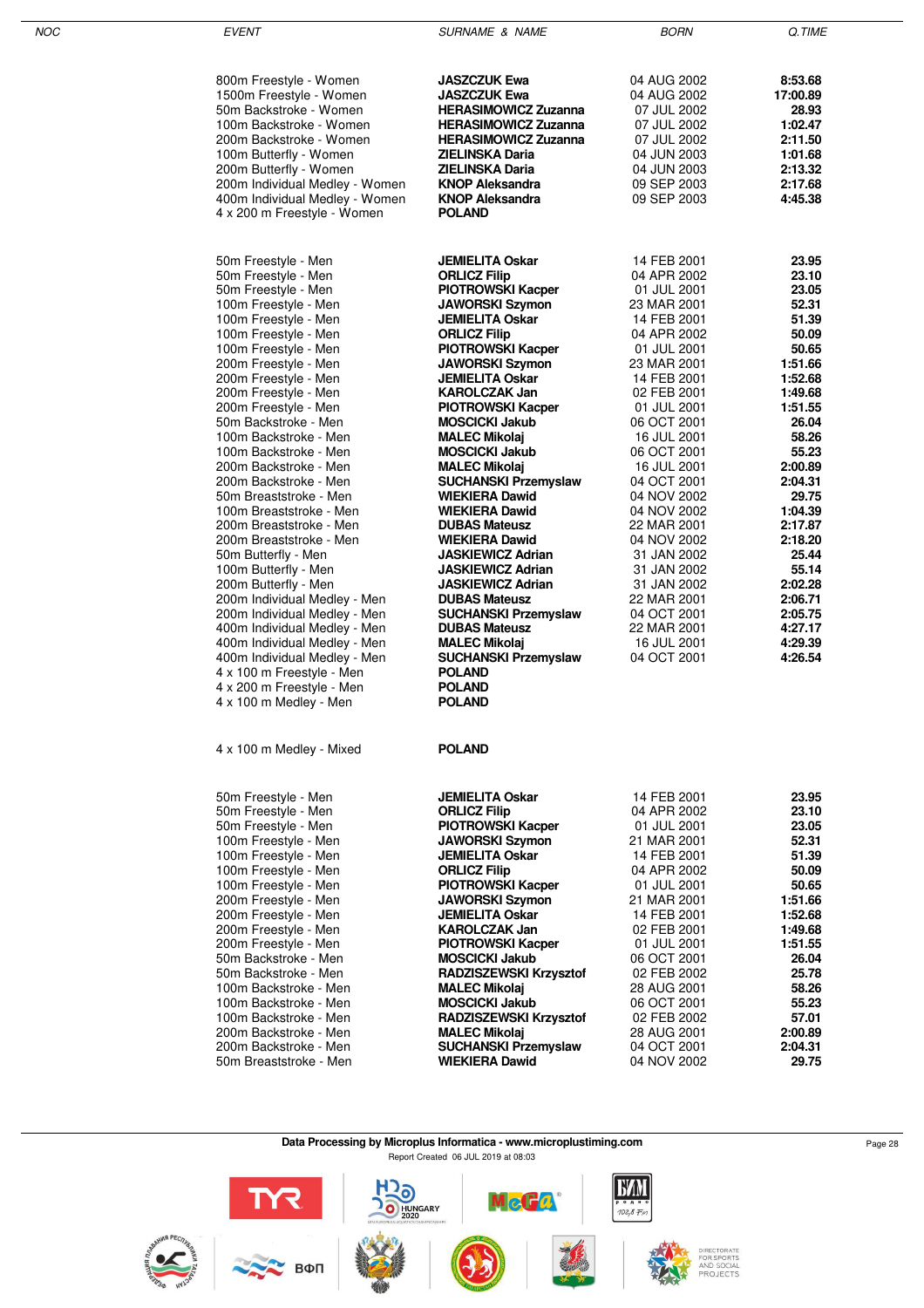| NOC                 | <b>EVENT</b>                                               | <b>SURNAME &amp; NAME</b>                                      | <b>BORN</b>                | Q.TIME             |
|---------------------|------------------------------------------------------------|----------------------------------------------------------------|----------------------------|--------------------|
|                     |                                                            |                                                                |                            |                    |
|                     | 100m Breaststroke - Men                                    | <b>WIEKIERA Dawid</b>                                          | 04 NOV 2002                | 1:04.39            |
|                     | 200m Breaststroke - Men                                    | <b>DUBAS Mateusz</b>                                           | 22 MAR 2001                | 2:17.87            |
|                     | 200m Breaststroke - Men                                    | <b>WIEKIERA Dawid</b>                                          | 04 NOV 2002                | 2:18.20            |
|                     | 50m Butterfly - Men                                        | JASKIEWICZ Adrian<br><b>JASKIEWICZ Adrian</b>                  | 02 DEC 2002                | 25.44<br>55.14     |
|                     | 100m Butterfly - Men<br>200m Butterfly - Men               | JASKIEWICZ Adrian                                              | 02 DEC 2002<br>02 DEC 2002 | 2:02.28            |
|                     | 200m Individual Medley - Men                               | <b>DUBAS Mateusz</b>                                           | 22 MAR 2001                | 2:06.71            |
|                     | 200m Individual Medley - Men                               | <b>SUCHANSKI Przemyslaw</b>                                    | 04 OCT 2001                | 2:05.75            |
|                     | 400m Individual Medley - Men                               | <b>DUBAS Mateusz</b>                                           | 22 MAR 2001                | 4:27.17            |
|                     | 400m Individual Medley - Men                               | <b>MALEC Mikolaj</b>                                           | 28 AUG 2001                | 4:29.39            |
|                     | 400m Individual Medley - Men                               | <b>SUCHANSKI Przemyslaw</b>                                    | 04 OCT 2001                | 4:26.54            |
|                     | 4 x 100 m Freestyle - Men                                  | <b>POLAND</b>                                                  |                            |                    |
|                     | 4 x 200 m Freestyle - Men                                  | <b>POLAND</b>                                                  |                            |                    |
|                     | 4 x 100 m Medley - Men                                     | <b>POLAND</b>                                                  |                            |                    |
| POR <b>PORTUGAL</b> | 50m Freestyle - Women                                      | <b>ANDRE Leticia Maia</b>                                      | 11 DEC 2002                | 27.15              |
|                     | 50m Freestyle - Women                                      | <b>MARTINS Francisca Soares</b>                                | 27 JUN 2003                | 27.53              |
|                     | 50m Freestyle - Women                                      | SOUSA Ana                                                      | 28 SEP 2002                | 26.79              |
|                     | 100m Freestyle - Women                                     | <b>ANDRE Leticia Maia</b>                                      | 11 DEC 2002                | 57.50              |
|                     | 100m Freestyle - Women                                     | <b>MARTINS Francisca Soares</b>                                | 27 JUN 2003                | 57.76              |
|                     | 100m Freestyle - Women                                     | SOUSA Ana                                                      | 28 SEP 2002                | 56.56              |
|                     | 200m Freestyle - Women                                     | <b>ANDRE Leticia Maia</b>                                      | 11 DEC 2002                | 2:03.02            |
|                     | 200m Freestyle - Women                                     | <b>MARTINS Francisca Soares</b>                                | 27 JUN 2003                | 2:04.20            |
|                     | 200m Freestyle - Women                                     | RAMOS Ana Rita                                                 | 25 NOV 2002                | 2:05.34            |
|                     | 200m Freestyle - Women                                     | SOUSA Ana                                                      | 28 SEP 2002                | 2:02.89            |
|                     | 400m Freestyle - Women<br>400m Freestyle - Women           | <b>ANDRE Leticia Maia</b><br><b>MARTINS Francisca Soares</b>   | 11 DEC 2002<br>27 JUN 2003 | 4:23.22<br>4:22.01 |
|                     | 400m Freestyle - Women                                     | RAMOS Ana Rita                                                 | 25 NOV 2002                | 4:25.46            |
|                     | 400m Freestyle - Women                                     | SOUSA Ana                                                      | 28 SEP 2002                | 4:20.34            |
|                     | 800m Freestyle - Women                                     | QUEIROZ Ana Rita                                               | 18 AUG 2002                | 9:03.19            |
|                     | 800m Freestyle - Women                                     | <b>RAMOS Ana Rita</b>                                          | 25 NOV 2002                | 9:03.97            |
|                     | 1500m Freestyle - Women                                    | <b>QUEIROZ Ana Rita</b>                                        | 18 AUG 2002                | 17:16.30           |
|                     | 50m Backstroke - Women                                     | <b>AZEVEDO Rafaela Gomes</b>                                   | 21 JAN 2002                | 29.02              |
|                     | 50m Backstroke - Women                                     | <b>REBELO Camila Rodrigues</b>                                 | 03 FEB 2003                | 29.74              |
|                     | 100m Backstroke - Women                                    | <b>AZEVEDO Rafaela Gomes</b>                                   | 21 JAN 2002                | 1:01.97            |
|                     | 100m Backstroke - Women                                    | <b>REBELO Camila Rodrigues</b>                                 | 03 FEB 2003                | 1:03.21            |
|                     | 200m Backstroke - Women<br>200m Backstroke - Women         | <b>AZEVEDO Rafaela Gomes</b><br><b>REBELO Camila Rodrigues</b> | 21 JAN 2002<br>03 FEB 2003 | 2:16.02<br>2:15.72 |
|                     | 50m Breaststroke - Women                                   | <b>MESQUITA Francisca Salva</b>                                | 26 JAN 2002                | 38.11              |
|                     | 50m Butterfly - Women                                      | <b>MESQUITA Francisca Salva</b>                                | 26 JAN 2002                | 29.09              |
|                     | 100m Butterfly - Women                                     | <b>MESQUITA Francisca Salva</b>                                | 26 JAN 2002                | 1:04.57            |
|                     | 200m Individual Medley - Women                             | <b>MESQUITA Francisca Salva</b>                                | 26 JAN 2002                | 2:21.43            |
|                     | 400m Individual Medley - Women                             | <b>MESQUITA Francisca Salva</b>                                | 26 JAN 2002                | 4:55.04            |
|                     | 4 x 100 m Freestyle - Women<br>4 x 200 m Freestyle - Women | <b>PORTUGAL</b><br><b>PORTUGAL</b>                             |                            |                    |
|                     |                                                            |                                                                |                            |                    |
|                     | 100m Freestyle - Men                                       | <b>LOPES Tomas Teixeira</b>                                    | 04 NOV 2002                | 52.53              |
|                     | 200m Freestyle - Men                                       | <b>LOPES Tomas Teixeira</b>                                    | 04 NOV 2002                | 1:53.54            |
|                     | 200m Freestyle - Men                                       | <b>SANTOS Pedro</b>                                            | 22 APR 2001                | 1:52.67            |
|                     | 400m Freestyle - Men                                       | <b>CARDOSO Diogo Santos</b>                                    | 07 APR 2001                | 4:08.32            |
|                     | 400m Freestyle - Men<br>400m Freestyle - Men               | <b>LOPES Tomas Teixeira</b><br><b>SANTOS Pedro</b>             | 04 NOV 2002<br>22 APR 2001 | 3:59.53            |
|                     | 800m Freestyle - Men                                       | <b>CARDOSO Diogo Santos</b>                                    | 07 APR 2001                | 3:59.55<br>8:29.63 |
|                     | 1500m Freestyle - Men                                      | <b>CARDOSO Diogo Santos</b>                                    | 07 APR 2001                | 15:52.96           |
|                     | 1500m Freestyle - Men                                      | <b>SANTOS Pedro</b>                                            | 22 APR 2001                | 16:02.31           |
|                     | 50m Backstroke - Men                                       | <b>JOAO Costa</b>                                              | 06 AUG 2001                | 26.50              |
|                     | 100m Backstroke - Men                                      | <b>JOAO Costa</b>                                              | 06 AUG 2001                | 56.27              |
|                     | 200m Backstroke - Men                                      | JOAO Costa                                                     | 06 AUG 2001                | 2:02.65            |
|                     | 400m Individual Medley - Men                               | <b>CARDOSO Diogo Santos</b>                                    | 07 APR 2001                | 4:40.01            |
|                     | 100m Freestyle - Men                                       | <b>LOPES Tomas Teixeira</b>                                    | 04 NOV 2002                | 52.53              |
|                     | 200m Freestyle - Men                                       | <b>LOPES Tomas Teixeira</b>                                    | 04 NOV 2002                | 1:53.54            |
|                     | 200m Freestyle - Men                                       | <b>SANTOS Pedro</b>                                            | 22 APR 2001                |                    |
|                     | 400m Freestyle - Men                                       | <b>CARDOSO Diogo Santos</b>                                    | 07 APR 2001                | 4:08.32            |
|                     |                                                            |                                                                |                            |                    |

**Data Processing by Microplus Informatica - www.microplustiming.com** Page 29 Report Created 06 JUL 2019 at 08:03

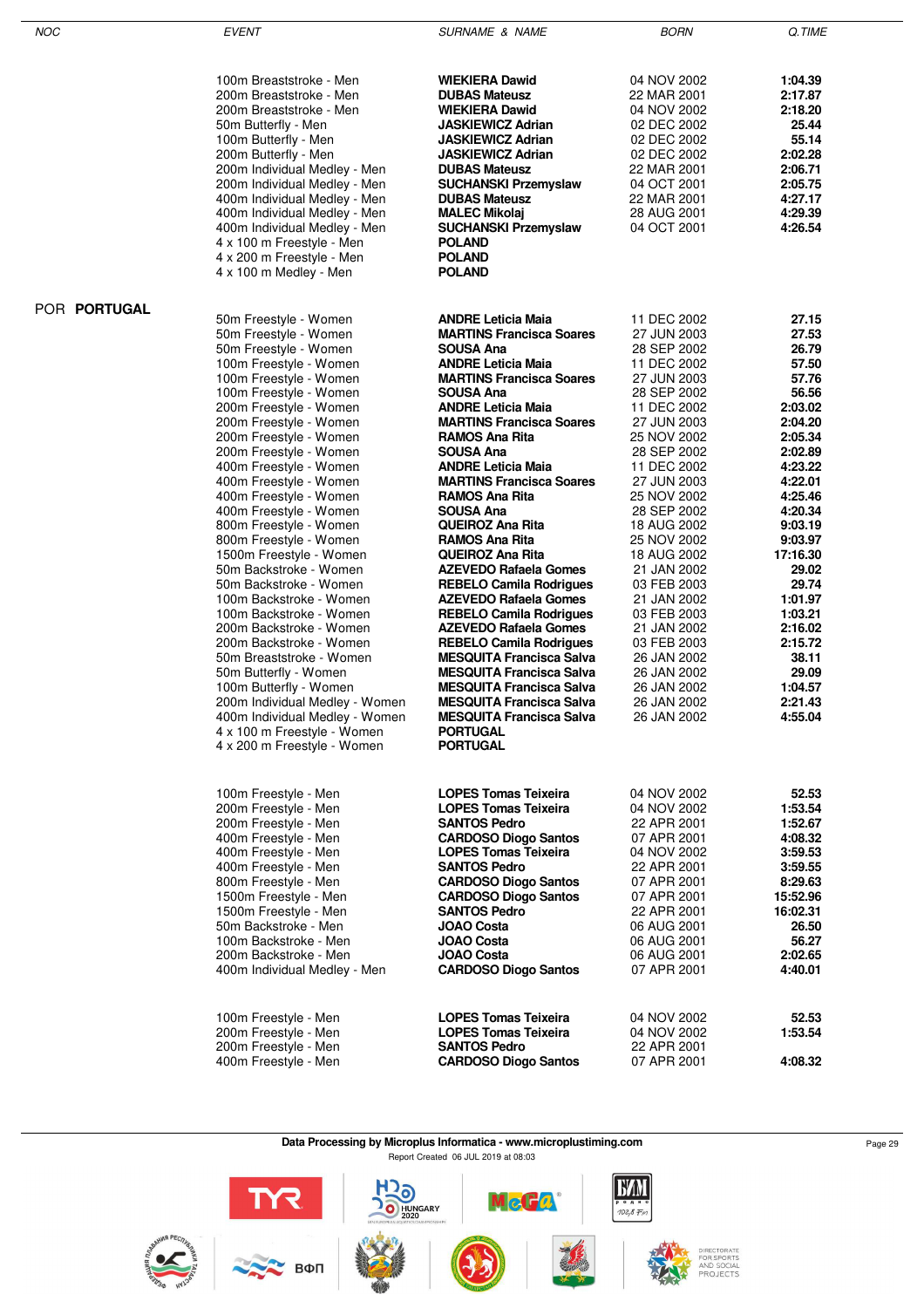| NOC         | <b>EVENT</b>                                                                                                                                                                                                                                                                                                                                                                                                                        | <b>SURNAME &amp; NAME</b>                                                                                                                                                                                                                                                                                                                                                                                                           | <b>BORN</b>                                                                                                                                                                                                                   | Q.TIME                                                                                                                                          |
|-------------|-------------------------------------------------------------------------------------------------------------------------------------------------------------------------------------------------------------------------------------------------------------------------------------------------------------------------------------------------------------------------------------------------------------------------------------|-------------------------------------------------------------------------------------------------------------------------------------------------------------------------------------------------------------------------------------------------------------------------------------------------------------------------------------------------------------------------------------------------------------------------------------|-------------------------------------------------------------------------------------------------------------------------------------------------------------------------------------------------------------------------------|-------------------------------------------------------------------------------------------------------------------------------------------------|
|             | 400m Freestyle - Men<br>400m Freestyle - Men<br>800m Freestyle - Men<br>1500m Freestyle - Men<br>1500m Freestyle - Men<br>50m Backstroke - Men<br>100m Backstroke - Men<br>200m Backstroke - Men                                                                                                                                                                                                                                    | <b>LOPES Tomas Teixeira</b><br><b>SANTOS Pedro</b><br><b>CARDOSO Diogo Santos</b><br><b>CARDOSO Diogo Santos</b><br><b>SANTOS Pedro</b><br>JOAO Costa<br>JOAO Costa<br>JOAO Costa<br><b>CARDOSO Diogo Santos</b>                                                                                                                                                                                                                    | 04 NOV 2002<br>22 APR 2001<br>07 APR 2001<br>07 APR 2001<br>22 APR 2001<br>06 AUG 2001<br>06 AUG 2001<br>06 AUG 2001<br>07 APR 2001                                                                                           | 3:59.53<br>8:29.63<br>15:52.96<br>4:40.01                                                                                                       |
|             | 400m Individual Medley - Men                                                                                                                                                                                                                                                                                                                                                                                                        |                                                                                                                                                                                                                                                                                                                                                                                                                                     |                                                                                                                                                                                                                               |                                                                                                                                                 |
| ROU ROMANIA | 50m Freestyle - Women<br>50m Freestyle - Women<br>100m Freestyle - Women<br>100m Freestyle - Women<br>100m Freestyle - Women<br>200m Freestyle - Women<br>50m Butterfly - Women<br>50m Butterfly - Women<br>50m Butterfly - Women<br>50m Butterfly - Women<br>100m Butterfly - Women<br>100m Butterfly - Women<br>200m Butterfly - Women<br>200m Butterfly - Women<br>200m Individual Medley - Women<br>4 x 100 m Freestyle - Women | <b>COSTEA Bianca</b><br><b>DASCAL Ana-Iulia</b><br><b>COSTEA Bianca</b><br><b>DASCAL Ana-Iulia</b><br><b>RATIU Maysa</b><br>RATIU Maysa<br><b>COSTEA Bianca</b><br><b>DASCAL Ana-Iulia</b><br><b>DRAGOI Andreea</b><br>GADEA Gabriela Ioana<br><b>DRAGOI Andreea</b><br><b>GADEA Gabriela Ioana</b><br><b>DRAGOI Andreea</b><br><b>GADEA Gabriela Ioana</b><br><b>DRAGOI Andreea</b><br>ROMANIA                                     | 26 JAN 2005<br>12 SEP 2002<br>26 JAN 2005<br>12 SEP 2002<br>04 JUL 2003<br>04 JUL 2003<br>26 JAN 2005<br>12 SEP 2002<br>28 DEC 2002<br>08 NOV 2002<br>28 DEC 2002<br>08 NOV 2002<br>28 DEC 2002<br>08 NOV 2002<br>28 DEC 2002 | 26.09<br>26.41<br>57.30<br>56.57<br>57.28<br>2:02.84<br>27.94<br>27.74<br>28.57<br>28.21<br>1:02.03<br>1:02.50<br>2:15.38<br>2:14.64<br>2:20.96 |
|             | 50m Freestyle - Men<br>50m Freestyle - Men<br>50m Freestyle - Men<br>50m Freestyle - Men<br>100m Freestyle - Men<br>100m Freestyle - Men<br>100m Freestyle - Men<br>50m Backstroke - Men<br>50m Backstroke - Men<br>100m Backstroke - Men<br>100m Breaststroke - Men<br>50m Butterfly - Men<br>50m Butterfly - Men<br>100m Butterfly - Men<br>200m Individual Medley - Men<br>4 x 100 m Medley - Men                                | <b>COSTROJ Antonio Andrei</b><br><b>DRUGA Rares Andrei</b><br><b>NICUSAN Daniel</b><br><b>STAN Leon</b><br><b>COSTROJ Antonio Andrei</b><br><b>DRUGA Rares Andrei</b><br>STAN Leon<br><b>DRUGA Rares Andrei</b><br><b>DUMITRACHE Gabriel</b><br><b>DUMITRACHE Gabriel</b><br><b>NICUSAN Daniel</b><br><b>COSTROJ Antonio Andrei</b><br>STAN Leon<br><b>COSTROJ Antonio Andrei</b><br><b>NICUSAN Daniel</b><br><b>ROMANIA</b>        | 24 JUL 2002<br>09 APR 2001<br>25 AUG 2001<br>15 JAN 2002<br>24 JUL 2002<br>09 APR 2001<br>15 JAN 2002<br>09 APR 2001<br>22 JUL 2001<br>22 JUL 2001<br>25 AUG 2001<br>24 JUL 2002<br>15 JAN 2002<br>24 JUL 2002<br>25 AUG 2001 | 24.31<br>23.62<br>23.32<br>23.36<br>52.05<br>52.90<br>53.28<br>27.50<br>26.51<br>57.10<br>1:04.64<br>24.64<br>24.94<br>55.58<br>2:06.38         |
|             | 50m Freestyle - Men<br>50m Freestyle - Men<br>50m Freestyle - Men<br>50m Freestyle - Men<br>100m Freestyle - Men<br>100m Freestyle - Men<br>100m Freestyle - Men<br>50m Backstroke - Men<br>50m Backstroke - Men<br>100m Backstroke - Men<br>100m Breaststroke - Men<br>50m Butterfly - Men<br>50m Butterfly - Men<br>100m Butterfly - Men<br>200m Individual Medley - Men<br>4 x 100 m Medley - Men                                | <b>COSTROJ Antonio Andrei</b><br><b>DRUGA Rares Andrei</b><br><b>NICUSAN Daniel</b><br><b>STAN Leon</b><br><b>COSTROJ Antonio Andrei</b><br><b>DRUGA Rares Andrei</b><br><b>STAN Leon</b><br><b>DRUGA Rares Andrei</b><br><b>DUMITRACHE Gabriel</b><br><b>DUMITRACHE Gabriel</b><br><b>NICUSAN Daniel</b><br><b>COSTROJ Antonio Andrei</b><br>STAN Leon<br><b>COSTROJ Antonio Andrei</b><br><b>NICUSAN Daniel</b><br><b>ROMANIA</b> | 24 JUL 2002<br>09 APR 2001<br>25 AUG 2001<br>15 JAN 2002<br>24 JUL 2002<br>09 APR 2001<br>15 JAN 2002<br>09 APR 2001<br>22 JUL 2001<br>22 JUL 2001<br>25 AUG 2001<br>24 JUL 2002<br>15 JAN 2002<br>24 JUL 2002<br>25 AUG 2001 | 24.31<br>23.62<br>23.32<br>23.36<br>52.05<br>52.90<br>53.28<br>27.50<br>26.51<br>57.10<br>1:04.64<br>24.64<br>24.94<br>55.58<br>2:06.38         |

ROU **ROMANIA**

#### **Data Processing by Microplus Informatica - www.microplustiming.com** Page 30 Page 30 Report Created 06 JUL 2019 at 08:03

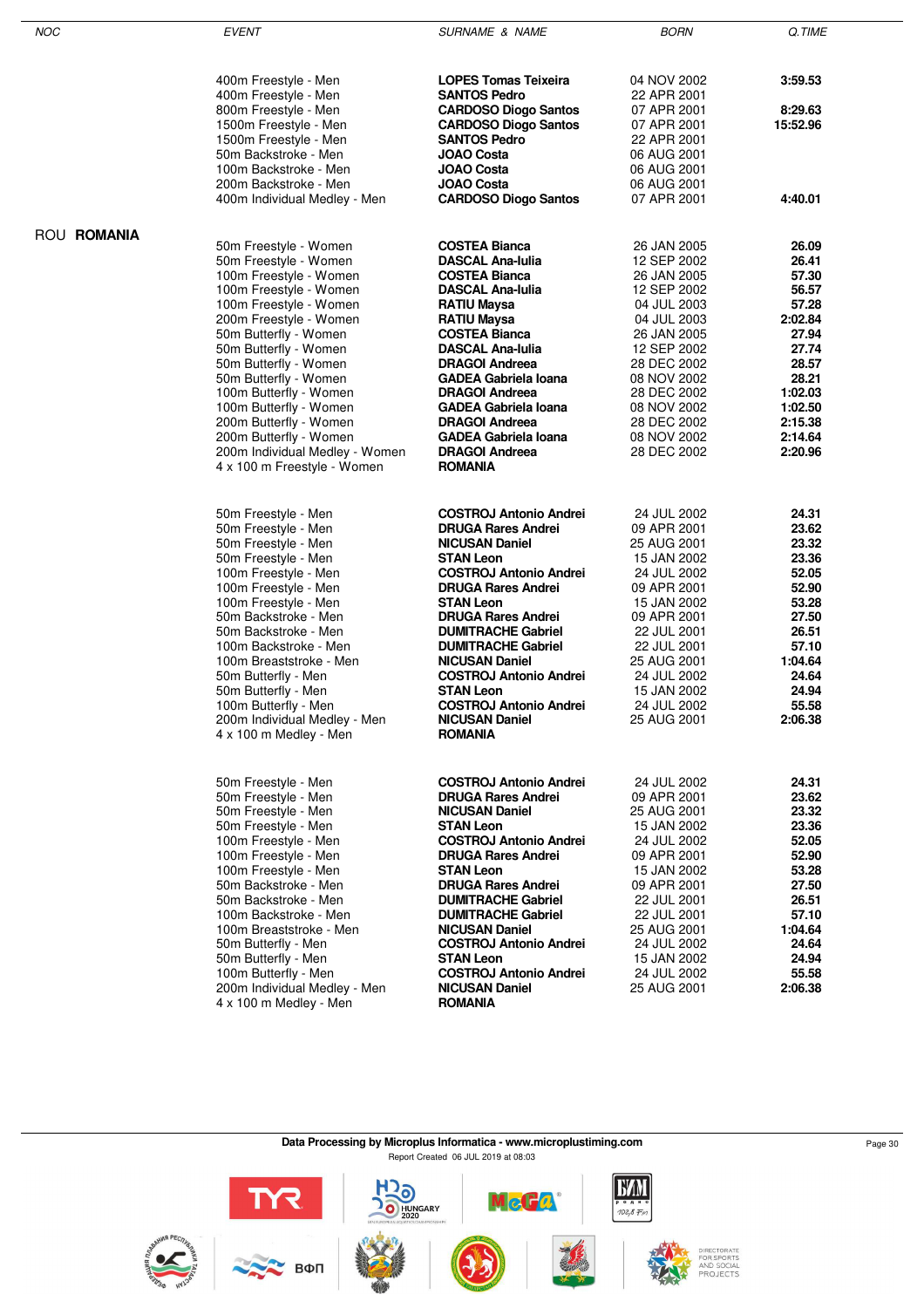RUS **RUSSIA**

| 50m Freestyle - Women                                         | <b>KLEPIKOVA Daria</b>                           | 11 FEB 2005                | 26.23              |
|---------------------------------------------------------------|--------------------------------------------------|----------------------------|--------------------|
| 50m Freestyle - Women                                         | <b>NIKONOVA Ekaterina</b>                        | 25 APR 2003                | 25.32              |
| 50m Freestyle - Women                                         | <b>RYNDYCH Elizaveta</b>                         | 21 JUN 2002                | 25.87              |
| 50m Freestyle - Women                                         | ZHURAVLEVA Anastasia                             | 18 OCT 2002                | 27.17              |
| 100m Freestyle - Women                                        | <b>BYKOVA Aleksandra</b>                         | 20 MAR 2003                | 56.16              |
| 100m Freestyle - Women                                        | NIKONOVA Ekaterina                               | 25 APR 2003                | 55.96              |
| 100m Freestyle - Women                                        | <b>RYNDYCH Elizaveta</b>                         | 21 JUN 2002                | 55.71              |
| 100m Freestyle - Women                                        | <b>SABITOVA Aleksandra</b>                       | 09 JAN 2004                | 55.81              |
| 200m Freestyle - Women<br>200m Freestyle - Women              | <b>BYKOVA Aleksandra</b><br>KHAILOVA Aleksandra  | 20 MAR 2003<br>21 DEC 2004 | 2:00.61<br>2:02.81 |
| 200m Freestyle - Women                                        | <b>KURTSEVA Yana</b>                             | 07 OCT 2002                | 2:01.42            |
| 200m Freestyle - Women                                        | <b>NEVMOVENKO Polina</b>                         | 17 JUN 2002                | 1:59.54            |
| 400m Freestyle - Women                                        | <b>BYKOVA Aleksandra</b>                         | 20 MAR 2003                | 4:18.70            |
| 400m Freestyle - Women                                        | <b>KURTSEVA Yana</b>                             | 07 OCT 2002                | 4:13.14            |
| 400m Freestyle - Women                                        | <b>NEVMOVENKO Polina</b>                         | 17 JUN 2002                | 4:14.50            |
| 400m Freestyle - Women                                        | <b>VARULNIKOVA Margarita</b>                     | 01 JUN 2004                | 4:14.51            |
| 800m Freestyle - Women                                        | <b>KURTSEVA Yana</b>                             | 07 OCT 2002                | 8:44.29            |
| 800m Freestyle - Women                                        | <b>VARULNIKOVA Margarita</b>                     | 01 JUN 2004                | 8:46.97            |
| 1500m Freestyle - Women                                       | <b>KURTSEVA Yana</b>                             | 07 OCT 2002                | 16:46.05           |
| 1500m Freestyle - Women                                       | <b>VARULNIKOVA Margarita</b>                     | 01 JUN 2004                | 16:42.48           |
| 50m Backstroke - Women                                        | <b>AGAPITOVA Elizaveta</b>                       | 19 FEB 2003                | 28.49              |
| 50m Backstroke - Women                                        | <b>CHERNYSHEVA Anna</b>                          | 01 JAN 2003                | 30.91              |
| 50m Backstroke - Women                                        | <b>KRAVCHENKO Marina</b>                         | 18 SEP 2002<br>10 OCT 2002 | 28.40<br>27.74     |
| 50m Backstroke - Women<br>100m Backstroke - Women             | VASKINA Daria<br><b>AGAPITOVA Elizaveta</b>      | 19 FEB 2003                | 1:01.49            |
| 100m Backstroke - Women                                       | VASKINA Daria                                    | 10 OCT 2002                | 59.46              |
| 50m Breaststroke - Women                                      | <b>CHIKUNOVA Evgenija</b>                        | 17 NOV 2004                | 31.74              |
| 50m Breaststroke - Women                                      | <b>MAKAROVA Anastasia R.</b>                     | 08 JAN 2003                | 31.35              |
| 100m Breaststroke - Women                                     | <b>CHIKUNOVA Evgenija</b>                        | 17 NOV 2004                | 1:08.03            |
| 100m Breaststroke - Women                                     | <b>MAKAROVA Anastasia R.</b>                     | 08 JAN 2003                | 1:07.79            |
| 200m Breaststroke - Women                                     | <b>CHERNYSHEVA Anna</b>                          | 01 JAN 2003                | 2:29.53            |
| 200m Breaststroke - Women                                     | <b>CHIKUNOVA Evgenija</b>                        | 17 NOV 2004                | 2:22.67            |
| 200m Breaststroke - Women                                     | <b>KOSHKINA Arina</b>                            | 22 JAN 2003                |                    |
| 200m Breaststroke - Women                                     | <b>MAKAROVA Anastasia R.</b>                     | 08 JAN 2003                | 2:26.29            |
| 50m Butterfly - Women                                         | <b>KLEPIKOVA Daria</b>                           | 11 FEB 2005                | 27.38              |
| 50m Butterfly - Women                                         | <b>SABITOVA Aleksandra</b>                       | 09 JAN 2004                | 27.12              |
| 50m Butterfly - Women                                         | SATTAROVA lana<br>ZHURAVLEVA Anastasia           | 21 MAR 2002<br>18 OCT 2002 | 27.31<br>27.07     |
| 50m Butterfly - Women<br>100m Butterfly - Women               | <b>KLEPIKOVA Daria</b>                           | 11 FEB 2005                | 1:00.73            |
| 100m Butterfly - Women                                        | <b>SABITOVA Aleksandra</b>                       | 09 JAN 2004                | 58.18              |
| 100m Butterfly - Women                                        | SATTAROVA lana                                   | 21 MAR 2002                | 59.89              |
| 100m Butterfly - Women                                        | ZHURAVLEVA Anastasia                             | 18 OCT 2002                | 1:00.39            |
| 200m Individual Medley - Women                                | <b>CHERNYSHEVA Anna</b>                          | 01 JAN 2003                | 2:15.98            |
| 200m Individual Medley - Women                                | KHAILOVA Aleksandra                              | 21 DEC 2004                | 2:21.73            |
| 200m Individual Medley - Women                                | KOSHKINA Arina                                   | 22 JAN 2003                | 2:18.66            |
| 200m Individual Medley - Women                                | <b>SOROKINA Anastasiia</b>                       | 10 JUN 2004                | 2:14.38            |
| 400m Individual Medley - Women                                | <b>CHERNYSHEVA Anna</b>                          | 01 JAN 2003                | 4:51.15            |
| 400m Individual Medley - Women                                | <b>KHAILOVA Aleksandra</b>                       | 21 DEC 2004                |                    |
| 400m Individual Medley - Women<br>4 x 100 m Freestyle - Women | KOSHKINA Arina                                   | 22 JAN 2003                | 4:48.07            |
| 4 x 200 m Freestyle - Women                                   | <b>RUSSIA</b><br><b>RUSSIA</b>                   |                            |                    |
| 4 x 100 m Medley - Women                                      | <b>RUSSIA</b>                                    |                            |                    |
|                                                               |                                                  |                            |                    |
|                                                               |                                                  |                            |                    |
| 50m Freestyle - Men                                           | <b>CHIVILEV Arseniy</b>                          | 12 JUL 2001                | 22.81              |
| 50m Freestyle - Men                                           | KUKUSHKIN Vasilii                                | 15 JAN 2002                | 23.22              |
| 50m Freestyle - Men                                           | <b>SAMUSENKO Pavel</b>                           | 09 AUG 2001                | 23.28              |
| 50m Freestyle - Men                                           | <b>SHCHEGOLEV Aleksandr</b>                      | 06 APR 2002                | 23.03<br>50.19     |
| 100m Freestyle - Men<br>100m Freestyle - Men                  | <b>CHIVILEV Arseniy</b><br><b>FEDKIN Aleksei</b> | 12 JUL 2001<br>19 APR 2002 | 50.89              |
| 100m Freestyle - Men                                          | KUKUSHKIN Vasilii                                | 15 JAN 2002                | 51.02              |
| 100m Freestyle - Men                                          | <b>SHCHEGOLEV Aleksandr</b>                      | 06 APR 2002                | 50.51              |
| 200m Freestyle - Men                                          | <b>ALEKSANDROV Maksim</b>                        | 22 MAR 2001                | 1:50.44            |
| 200m Freestyle - Men                                          | <b>DANILOV Nikita</b>                            | 29 NOV 2001                | 1:49.98            |
| 200m Freestyle - Men                                          | <b>MOSKALENKO Roman</b>                          | 06 APR 2002                | 1:51.13            |

#### **Data Processing by Microplus Informatica - www.microplustiming.com** Page 31 Report Created 06 JUL 2019 at 08:03

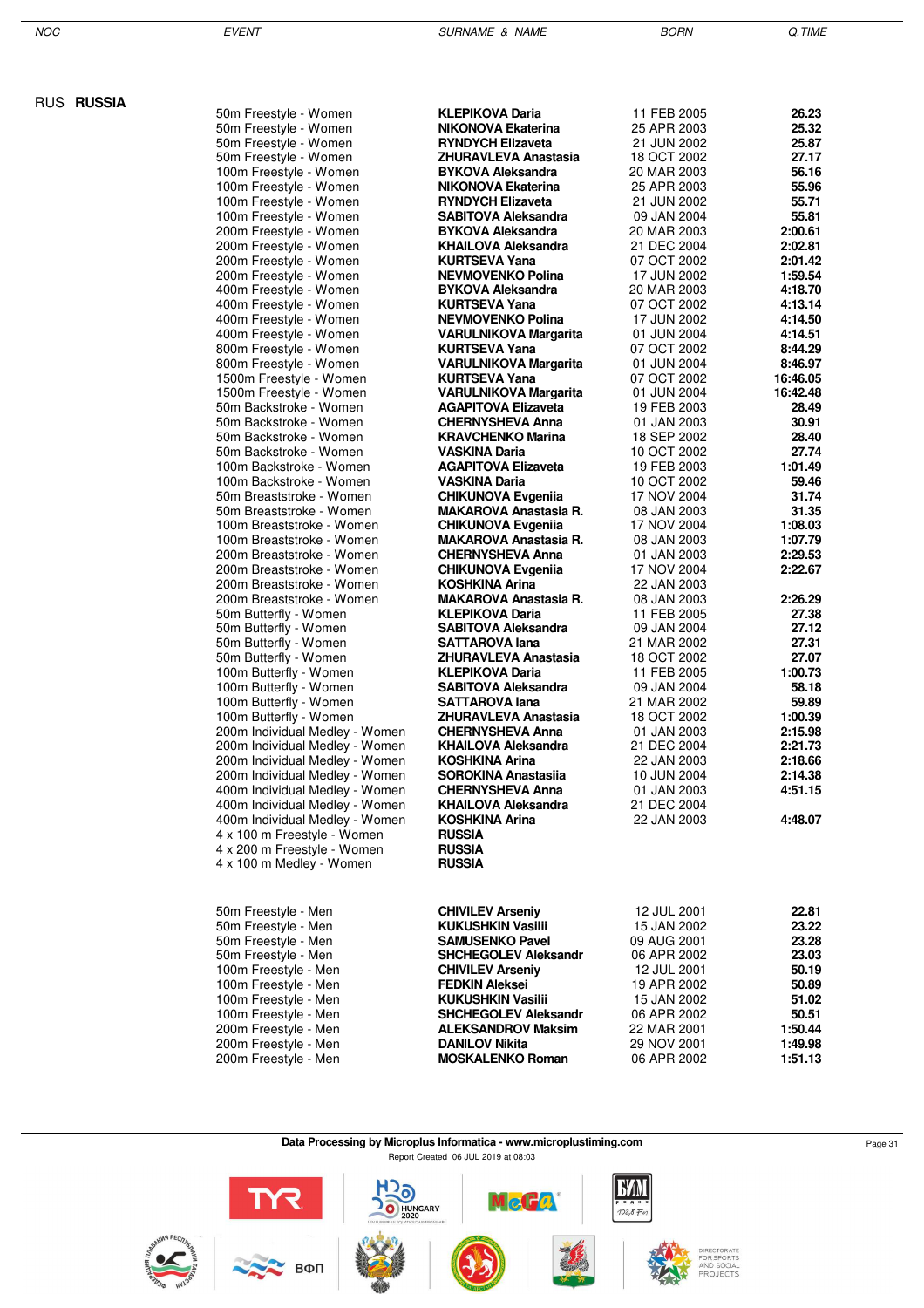| 200m Freestyle - Men                                         | <b>SHCHEGOLEV Aleksandr</b>                      | 06 APR 2002                | 1:50.64            |
|--------------------------------------------------------------|--------------------------------------------------|----------------------------|--------------------|
| 400m Freestyle - Men                                         | <b>DANILOV Nikita</b>                            | 29 NOV 2001                | 3:55.23            |
| 400m Freestyle - Men                                         | <b>EGOROV Aleksandr</b>                          | 19 AUG 2001                | 3:50.62            |
| 400m Freestyle - Men                                         | <b>MARTYNYCHEV Kirill</b>                        | 05 MAY 2002                | 3:55.97            |
| 400m Freestyle - Men                                         | <b>SIBIRTSEV IIia</b>                            | 28 APR 2001                | 3:50.45            |
| 800m Freestyle - Men                                         | <b>EGOROV Aleksandr</b>                          | 19 AUG 2001                | 7:52.04            |
| 800m Freestyle - Men                                         | <b>SIBIRTSEV IIIa</b>                            | 28 APR 2001                | 7:53.98            |
| 1500m Freestyle - Men                                        | <b>MARTYNYCHEV Kirill</b>                        | 05 MAY 2002                | 15:17.66           |
| 1500m Freestyle - Men<br>50m Backstroke - Men                | <b>SIBIRTSEV IIIa</b><br><b>DOLOMANOV Egor</b>   | 28 APR 2001<br>24 MAY 2001 | 15:11.98<br>26.29  |
| 50m Backstroke - Men                                         | <b>FOFANOV Maksim</b>                            | 12 MAY 2002                | 26.27              |
| 50m Backstroke - Men                                         | <b>SAMUSENKO Pavel</b>                           | 09 AUG 2001                | 25.29              |
| 50m Backstroke - Men                                         | <b>ZUEV Nikolai</b>                              | 27 JUL 2001                | 25.40              |
| 100m Backstroke - Men                                        | <b>DOLOMANOV Egor</b>                            | 24 MAY 2001                | 56.30              |
| 100m Backstroke - Men                                        | <b>FOFANOV Maksim</b>                            | 12 MAY 2002                | 56.08              |
| 100m Backstroke - Men                                        | <b>SAMUSENKO Pavel</b>                           | 09 AUG 2001                | 55.53              |
| 100m Backstroke - Men                                        | <b>ZUEV Nikolai</b>                              | 27 JUL 2001                | 54.81              |
| 200m Backstroke - Men                                        | <b>DOLOMANOV Egor</b>                            | 24 MAY 2001                | 2:00.77            |
| 200m Backstroke - Men                                        | <b>FOFANOV Maksim</b>                            | 12 MAY 2002                | 2:00.23            |
| 200m Backstroke - Men                                        | <b>SAMUSENKO Pavel</b>                           | 09 AUG 2001                | 2:02.48            |
| 200m Backstroke - Men<br>50m Breaststroke - Men              | <b>ZUEV Nikolai</b><br><b>AGAFONOV Lev</b>       | 27 JUL 2001<br>28 APR 2002 | 2:01.10<br>29.47   |
| 50m Breaststroke - Men                                       | <b>GERASIMENKO Vladislav</b>                     | 26 APR 2001                | 27.77              |
| 50m Breaststroke - Men                                       | <b>ISAEV Sergei</b>                              | 29 JAN 2001                | 30.40              |
| 50m Breaststroke - Men                                       | <b>ZHIGALOV Aleksandr</b>                        | 27 JUL 2001                | 28.34              |
| 100m Breaststroke - Men                                      | <b>AGAFONOV Lev</b>                              | 28 APR 2002                | 1:03.08            |
| 100m Breaststroke - Men                                      | <b>GERASIMENKO Vladislav</b>                     | 26 APR 2001                | 1:01.36            |
| 100m Breaststroke - Men                                      | <b>ZHIGALOV Aleksandr</b>                        | 27 JUL 2001                | 1:01.45            |
| 200m Breaststroke - Men                                      | <b>AGAFONOV Lev</b>                              | 28 APR 2002                | 2:14.80            |
| 200m Breaststroke - Men                                      | <b>BORODIN IIya</b>                              | 14 FEB 2003                | 2:20.34            |
| 200m Breaststroke - Men                                      | <b>ZAYTSEV Danil</b>                             | 29 JUN 2002                | 2:16.54            |
| 200m Breaststroke - Men                                      | <b>ZHIGALOV Aleksandr</b>                        | 27 JUL 2001                | 2:10.36            |
| 50m Butterfly - Men                                          | <b>CHIVILEV Arseniy</b><br><b>MINAKOV Andrei</b> | 12 JUL 2001<br>17 MAR 2002 | 24.86<br>23.47     |
| 50m Butterfly - Men<br>50m Butterfly - Men                   | <b>PAVLOV Egor</b>                               | 08 SEP 2001                | 24.82              |
| 50m Butterfly - Men                                          | <b>SHCHEGOLEV Aleksandr</b>                      | 06 APR 2002                | 24.13              |
| 100m Butterfly - Men                                         | <b>FEDKIN Aleksei</b>                            | 19 APR 2002                |                    |
| 100m Butterfly - Men                                         | <b>MINAKOV Andrei</b>                            | 17 MAR 2002                | 51.12              |
| 100m Butterfly - Men                                         | <b>PAVLOV Egor</b>                               | 08 SEP 2001                | 52.96              |
| 200m Butterfly - Men                                         | <b>PAVLOV Egor</b>                               | 08 SEP 2001                | 1:56.81            |
| 200m Individual Medley - Men                                 | <b>BORODIN IIya</b>                              | 14 FEB 2003                | 2:02.78            |
| 200m Individual Medley - Men                                 | <b>ISAEV Sergei</b>                              | 29 JAN 2001                | 2:03.06            |
| 200m Individual Medley - Men                                 | <b>ZAYTSEV Danil</b>                             | 29 JUN 2002                | 2:01.33            |
| 400m Individual Medley - Men                                 | <b>BORODIN IIya</b>                              | 14 FEB 2003<br>29 JAN 2001 | 4:19.43<br>4:23.96 |
| 400m Individual Medley - Men<br>400m Individual Medley - Men | <b>ISAEV Sergei</b><br><b>ZAYTSEV Danil</b>      | 29 JUN 2002                | 4:17.56            |
| 4 x 100 m Freestyle - Men                                    | <b>RUSSIA</b>                                    |                            |                    |
| 4 x 200 m Freestyle - Men                                    | <b>RUSSIA</b>                                    |                            |                    |
| 4 x 100 m Medley - Men                                       | <b>RUSSIA</b>                                    |                            |                    |
|                                                              |                                                  |                            |                    |
|                                                              |                                                  |                            |                    |
| 4 x 100 m Freestyle - Mixed                                  | <b>RUSSIA</b>                                    |                            |                    |
| 4 x 100 m Medley - Mixed                                     | <b>RUSSIA</b>                                    |                            |                    |
|                                                              |                                                  |                            |                    |
|                                                              |                                                  |                            |                    |
| 50m Freestyle - Men                                          | <b>CHIVILEV Arseniy</b>                          | 12 JUL 2001                | 22.81              |
| 50m Freestyle - Men                                          | <b>KUKUSHKIN Vasilii</b>                         | 15 JAN 2002                | 23.22              |
| 50m Freestyle - Men                                          | <b>SAMUSENKO Pavel</b>                           | 09 AUG 2001                | 23.28              |
| 50m Freestyle - Men                                          | <b>SHCHEGOLEV Aleksandr</b>                      | 06 APR 2002                | 23.03              |
| 100m Freestyle - Men<br>100m Freestyle - Men                 | <b>CHIVILEV Arseniy</b><br><b>FEDKIN Aleksei</b> | 12 JUL 2001<br>19 APR 2002 | 50.19<br>50.89     |
| 100m Freestyle - Men                                         | <b>KUKUSHKIN Vasilii</b>                         | 15 JAN 2002                | 51.02              |
| 100m Freestyle - Men                                         | <b>SHCHEGOLEV Aleksandr</b>                      | 06 APR 2002                | 50.51              |
| 200m Freestyle - Men                                         | <b>ALEKSANDROV Maksim</b>                        | 22 MAR 2001                | 1:50.44            |
| 200m Freestyle - Men                                         | <b>DANILOV Nikita</b>                            | 29 NOV 2001                | 1:49.98            |
| 200m Freestyle - Men                                         | <b>MOSKALENKO Roman</b>                          | 06 APR 2002                | 1:51.13            |
| 200m Freestyle - Men                                         | <b>SHCHEGOLEV Aleksandr</b>                      | 06 APR 2002                | 1:50.64            |

#### **Data Processing by Microplus Informatica - www.microplustiming.com** Page 32 Report Created 06 JUL 2019 at 08:03

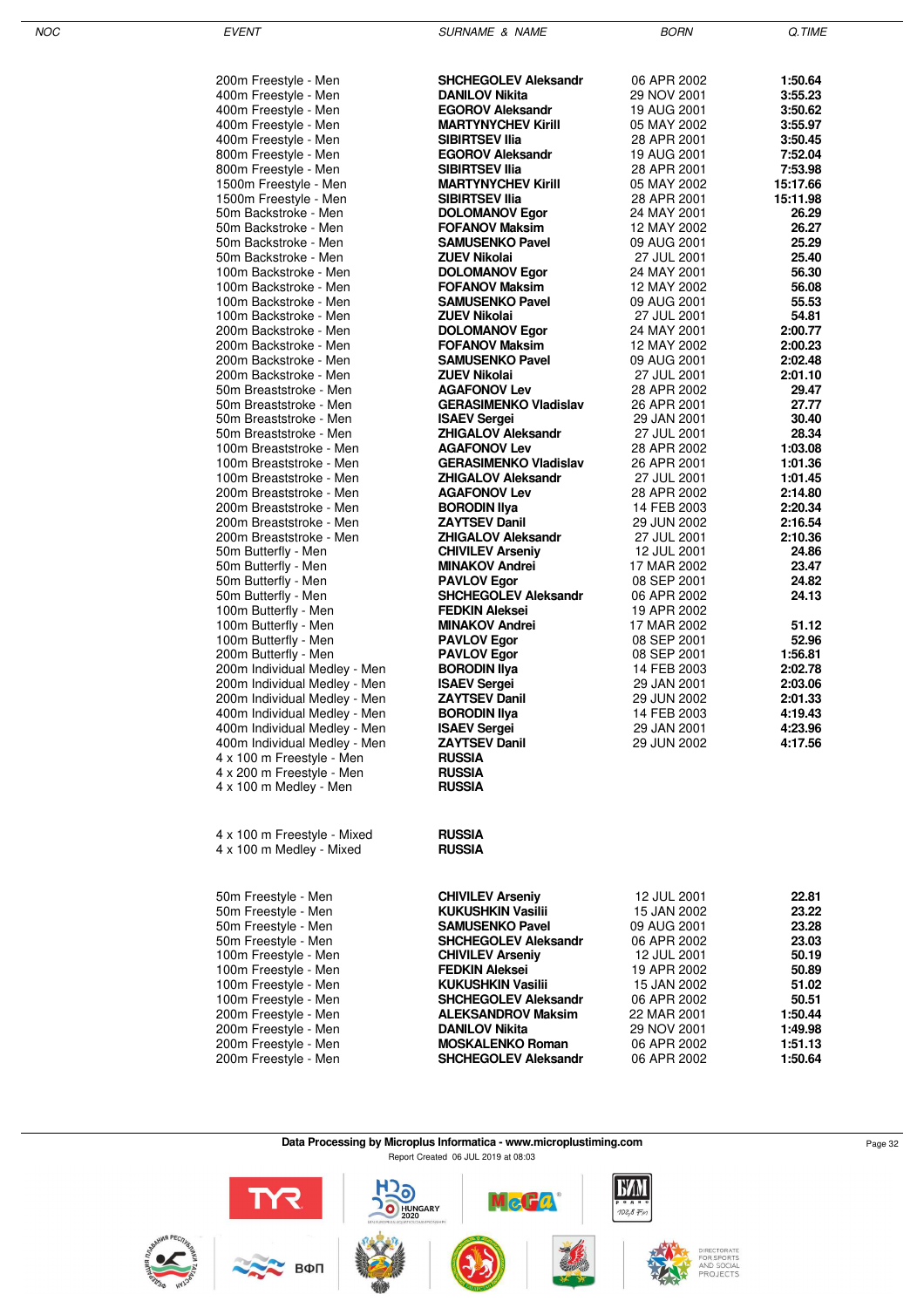SLO **SLOVENIA**

NOC EVENT EVENT SURNAME & NAME AND BORN Q.TIME

| 400m Freestyle - Men                                          | <b>DANILOV Nikita</b>                          | 29 NOV 2001                | 3:55.23            |
|---------------------------------------------------------------|------------------------------------------------|----------------------------|--------------------|
| 400m Freestyle - Men                                          | <b>EGOROV Aleksandr</b>                        | 19 AUG 2001                | 3:50.62            |
| 400m Freestyle - Men                                          | <b>MARTYNYCHEV Kirill</b>                      | 05 MAY 2002                | 3:55.97            |
| 400m Freestyle - Men                                          | <b>SIBIRTSEV IIIa</b>                          | 28 APR 2001                | 3:50.45            |
| 800m Freestyle - Men                                          | <b>EGOROV Aleksandr</b>                        | 19 AUG 2001                | 7:52.04            |
| 800m Freestyle - Men                                          | <b>SIBIRTSEV IIIa</b>                          | 28 APR 2001                | 7:53.98            |
| 1500m Freestyle - Men                                         | <b>MARTYNYCHEV Kirill</b>                      | 05 MAY 2002                | 15:17.66           |
| 1500m Freestyle - Men                                         | <b>SIBIRTSEV IIIa</b>                          | 28 APR 2001                | 15:11.98           |
| 50m Backstroke - Men                                          | <b>DOLOMANOV Egor</b><br><b>FOFANOV Maksim</b> | 24 MAY 2001                | 26.29              |
| 50m Backstroke - Men<br>50m Backstroke - Men                  | <b>SAMUSENKO Pavel</b>                         | 12 MAY 2002<br>09 AUG 2001 | 26.27<br>25.29     |
| 50m Backstroke - Men                                          | ZUEV Nikolai                                   | 27 JUL 2001                | 25.40              |
| 100m Backstroke - Men                                         | <b>DOLOMANOV Egor</b>                          | 24 MAY 2001                | 56.30              |
| 100m Backstroke - Men                                         | <b>FOFANOV Maksim</b>                          | 12 MAY 2002                | 56.08              |
| 100m Backstroke - Men                                         | <b>SAMUSENKO Pavel</b>                         | 09 AUG 2001                | 55.53              |
| 100m Backstroke - Men                                         | <b>ZUEV Nikolai</b>                            | 27 JUL 2001                | 54.81              |
| 200m Backstroke - Men                                         | <b>DOLOMANOV Egor</b>                          | 24 MAY 2001                | 2:00.77            |
| 200m Backstroke - Men                                         | <b>FOFANOV Maksim</b>                          | 12 MAY 2002                | 2:00.23            |
| 200m Backstroke - Men                                         | <b>SAMUSENKO Pavel</b>                         | 09 AUG 2001                | 2:02.48            |
| 200m Backstroke - Men                                         | <b>ZUEV Nikolai</b>                            | 27 JUL 2001                | 2:01.10            |
| 50m Breaststroke - Men                                        | <b>AGAFONOV Lev</b>                            | 28 APR 2002                | 29.47              |
| 50m Breaststroke - Men                                        | <b>GERASIMENKO Vladislav</b>                   | 26 APR 2001                | 27.77              |
| 50m Breaststroke - Men                                        | <b>ISAEV Sergei</b>                            | 29 JAN 2001                | 30.40              |
| 50m Breaststroke - Men                                        | <b>ZHIGALOV Aleksandr</b>                      | 27 JUL 2001                | 28.34              |
| 100m Breaststroke - Men                                       | <b>AGAFONOV Lev</b>                            | 28 APR 2002                | 1:03.08            |
| 100m Breaststroke - Men                                       | <b>GERASIMENKO Vladislav</b>                   | 26 APR 2001                | 1:01.36            |
| 100m Breaststroke - Men                                       | <b>ZHIGALOV Aleksandr</b>                      | 27 JUL 2001                | 1:01.45            |
| 200m Breaststroke - Men<br>200m Breaststroke - Men            | <b>AGAFONOV Lev</b><br><b>BORODIN IIva</b>     | 28 APR 2002<br>14 FEB 2003 | 2:14.80<br>2:20.34 |
| 200m Breaststroke - Men                                       | <b>ZAYTSEV Danil</b>                           | 29 JUN 2002                | 2:16.54            |
| 200m Breaststroke - Men                                       | <b>ZHIGALOV Aleksandr</b>                      | 27 JUL 2001                | 2:10.36            |
| 50m Butterfly - Men                                           | <b>CHIVILEV Arseniy</b>                        | 12 JUL 2001                | 24.86              |
| 50m Butterfly - Men                                           | <b>MINAKOV Andrei</b>                          | 17 MAR 2002                | 23.47              |
| 50m Butterfly - Men                                           | <b>PAVLOV Egor</b>                             | 08 SEP 2001                | 24.82              |
| 50m Butterfly - Men                                           | <b>SHCHEGOLEV Aleksandr</b>                    | 06 APR 2002                | 24.13              |
| 100m Butterfly - Men                                          | <b>FEDKIN Aleksei</b>                          | 19 APR 2002                |                    |
| 100m Butterfly - Men                                          | <b>MINAKOV Andrei</b>                          | 17 MAR 2002                | 51.12              |
| 100m Butterfly - Men                                          | <b>PAVLOV Egor</b>                             | 08 SEP 2001                | 52.96              |
| 200m Butterfly - Men                                          | <b>PAVLOV Egor</b>                             | 08 SEP 2001                | 1:56.81            |
| 200m Individual Medley - Men                                  | <b>BORODIN IIya</b>                            | 14 FEB 2003                | 2:02.78            |
| 200m Individual Medley - Men                                  | <b>FOFANOV Maksim</b>                          | 12 MAY 2002                | 2:02.55            |
| 200m Individual Medley - Men                                  | <b>ISAEV Sergei</b>                            | 29 JAN 2001                | 2:03.06            |
| 200m Individual Medley - Men                                  | ZAYTSEV Danil                                  | 29 JUN 2002                | 2:01.33            |
| 400m Individual Medley - Men                                  | <b>BORODIN IIya</b><br><b>ISAEV Sergei</b>     | 14 FEB 2003<br>29 JAN 2001 | 4:19.43<br>4:23.96 |
| 400m Individual Medley - Men<br>400m Individual Medley - Men  | <b>ZAYTSEV Danil</b>                           | 29 JUN 2002                | 4:17.56            |
| 4 x 100 m Freestyle - Men                                     | <b>RUSSIA</b>                                  |                            |                    |
| 4 x 200 m Freestyle - Men                                     | <b>RUSSIA</b>                                  |                            |                    |
| 4 x 100 m Medley - Men                                        | <b>RUSSIA</b>                                  |                            |                    |
|                                                               |                                                |                            |                    |
|                                                               |                                                |                            |                    |
| 100m Freestyle - Women                                        | <b>RACNIK Sara</b>                             | 21 SEP 2002                | 57.77              |
| 200m Freestyle - Women                                        | <b>RACNIK Sara</b>                             | 21 SEP 2002                | 2:02.46            |
| 400m Freestyle - Women                                        | <b>HANCMAN Mojca</b>                           | 04 JAN 2002                | 4:20.15            |
| 400m Freestyle - Women                                        | <b>RACNIK Sara</b>                             | 21 SEP 2002                | 4:14.40            |
| 400m Freestyle - Women                                        | <b>TUSEK Dasa</b>                              | 22 OCT 2003                | 4:19.37            |
| 800m Freestyle - Women                                        | <b>HANCMAN Mojca</b>                           | 04 JAN 2002                | 8:55.06            |
| 800m Freestyle - Women                                        | <b>TUSEK Dasa</b>                              | 22 OCT 2003                | 8:48.55            |
| 1500m Freestyle - Women                                       | <b>HANCMAN Mojca</b>                           | 04 JAN 2002                | 17:05.18           |
| 1500m Freestyle - Women                                       | <b>TUSEK Dasa</b>                              | 22 OCT 2003                | 16:49.61           |
| 100m Butterfly - Women                                        | <b>GLOBOKAR Sara</b>                           | 23 SEP 2002                | 1:05.07            |
| 200m Butterfly - Women                                        | <b>GLOBOKAR Sara</b>                           | 23 SEP 2002                | 2:17.10            |
| 200m Individual Medley - Women<br>4 x 200 m Freestyle - Women | <b>GLOBOKAR Sara</b><br>SLOVENIA               | 23 SEP 2002                | 2:26.25            |
|                                                               |                                                |                            |                    |
|                                                               |                                                |                            |                    |
| 50m Freestyle - Men                                           | <b>STIH Gasper</b>                             | 09 JAN 2001                | 24.80              |
|                                                               |                                                |                            |                    |

**Data Processing by Microplus Informatica - www.microplustiming.com** Page 33 Report Created 06 JUL 2019 at 08:03

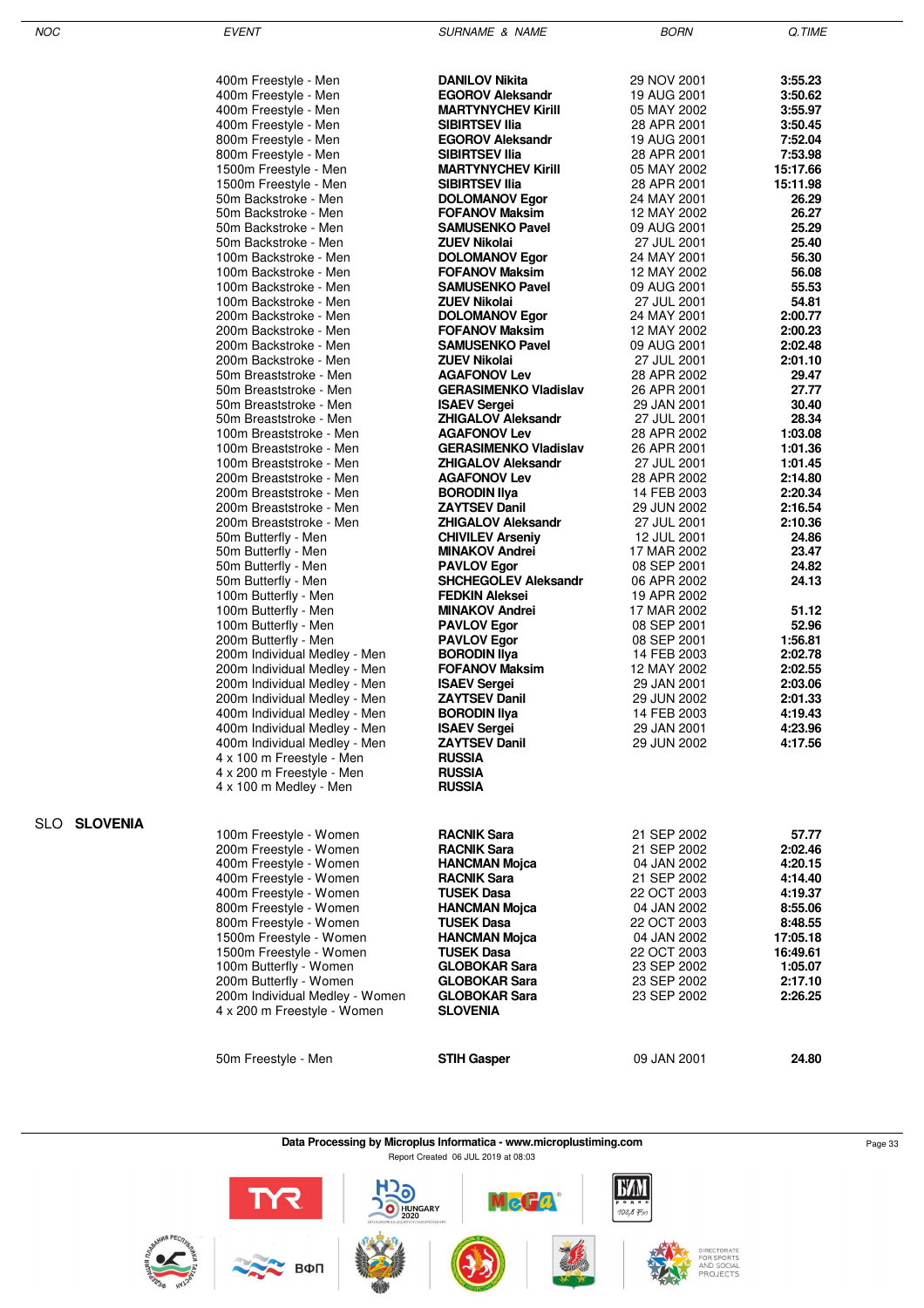| NOC        | <b>EVENT</b>                   | <b>SURNAME &amp; NAME</b>  | <b>BORN</b> | Q.TIME   |
|------------|--------------------------------|----------------------------|-------------|----------|
|            |                                |                            |             |          |
|            | 200m Freestyle - Men           | <b>SENICA Primoz</b>       | 14 JAN 2001 | 1:54.18  |
|            | 100m Backstroke - Men          | <b>SENICA Primoz</b>       | 14 JAN 2001 | 57.73    |
|            | 200m Backstroke - Men          | <b>SENICA Primoz</b>       | 14 JAN 2001 | 2:03.54  |
|            | 50m Breaststroke - Men         | <b>KNEZ Lovro</b>          | 27 FEB 2002 | 29.33    |
|            | 100m Breaststroke - Men        | <b>KNEZ Lovro</b>          | 27 FEB 2002 | 1:04.39  |
|            | 50m Butterfly - Men            | <b>STIH Gasper</b>         | 09 JAN 2001 | 24.97    |
|            | 100m Butterfly - Men           | <b>STIH Gasper</b>         | 09 JAN 2001 | 55.57    |
|            | 200m Butterfly - Men           | <b>BERLOZNIK Jas</b>       | 16 DEC 2002 | 2:04.78  |
|            | 200m Butterfly - Men           | <b>STIH Gasper</b>         | 09 JAN 2001 | 2:05.91  |
|            | 400m Individual Medley - Men   | <b>BERLOZNIK Jas</b>       | 16 DEC 2002 | 4:30.92  |
|            |                                |                            |             |          |
|            | 50m Freestyle - Men            | <b>STIH Gasper</b>         | 09 JAN 2001 | 24.80    |
|            | 200m Freestyle - Men           | <b>SENICA Primoz</b>       | 14 JAN 2001 | 1:54.18  |
|            | 100m Backstroke - Men          | <b>SENICA Primoz</b>       | 14 JAN 2001 | 57.73    |
|            | 200m Backstroke - Men          | <b>SENICA Primoz</b>       | 14 JAN 2001 | 2:03.54  |
|            | 50m Breaststroke - Men         | <b>KNEZ Lovro</b>          | 27 FEB 2002 | 29.33    |
|            | 100m Breaststroke - Men        | <b>KNEZ Lovro</b>          | 27 FEB 2002 | 1:04.39  |
|            | 50m Butterfly - Men            | <b>STIH Gasper</b>         | 09 JAN 2001 | 24.97    |
|            | 100m Butterfly - Men           | <b>STIH Gasper</b>         | 09 JAN 2001 | 55.57    |
|            | 200m Butterfly - Men           | <b>BERLOZNIK Jas</b>       | 16 DEC 2002 | 2:04.78  |
|            | 200m Butterfly - Men           | <b>STIH Gasper</b>         | 09 JAN 2001 | 2:05.91  |
|            | 400m Individual Medley - Men   | <b>BERLOZNIK Jas</b>       | 16 DEC 2002 | 4:30.92  |
| SRB SERBIA |                                |                            |             |          |
|            | 50m Freestyle - Women          | <b>STANISAVLJEVIC Nina</b> | 17 MAY 2004 | 26.14    |
|            | 100m Freestyle - Women         | <b>STANISAVLJEVIC Nina</b> | 17 MAY 2004 | 56.98    |
|            | 50m Backstroke - Women         | <b>STANISAVLJEVIC Nina</b> | 17 MAY 2004 | 29.66    |
|            | 50m Breaststroke - Women       | <b>STANISAVLJEVIC Nina</b> | 17 MAY 2004 | 32.47    |
|            | 100m Breaststroke - Women      | <b>STANISAVLJEVIC Nina</b> | 17 MAY 2004 | 1:10.52  |
|            | 200m Breaststroke - Women      | <b>BUKVIC Dorotea</b>      | 30 MAR 2002 | 2:32.88  |
|            | 200m Breaststroke - Women      | <b>STANISAVLJEVIC Nina</b> | 17 MAY 2004 | 2:32.18  |
|            | 50m Butterfly - Women          | <b>BUKVIC Dorotea</b>      | 30 MAR 2002 | 29.31    |
|            | 50m Butterfly - Women          | <b>STANISAVLJEVIC Nina</b> | 17 MAY 2004 | 27.46    |
|            | 200m Individual Medley - Women | <b>BUKVIC Dorotea</b>      | 30 MAR 2002 | 2:25.03  |
|            |                                |                            |             |          |
|            | 50m Freestyle - Men            | <b>DOBRIC Aleksa</b>       | 22 AUG 2001 | 23.78    |
|            | 50m Freestyle - Men            | <b>PETKOVIC Andrija</b>    | 22 DEC 2001 | 23.83    |
|            | 100m Freestyle - Men           | <b>DJOKOVIC Uros</b>       | 16 JUL 2001 | 52.03    |
|            | 100m Freestyle - Men           | <b>DOBRIC Aleksa</b>       | 22 AUG 2001 | 51.05    |
|            | 100m Freestyle - Men           | <b>PETKOVIC Andrija</b>    | 22 DEC 2001 | 51.40    |
|            | 200m Freestyle - Men           | <b>DJOKOVIC Uros</b>       | 16 JUL 2001 | 1:54.18  |
|            | 400m Freestyle - Men           | <b>LACANSKI Boris</b>      | 05 NOV 2002 | 3:59.17  |
|            | 800m Freestyle - Men           | <b>LACANSKI Boris</b>      | 05 NOV 2002 | 8:12.47  |
|            | 1500m Freestyle - Men          | <b>LACANSKI Boris</b>      | 05 NOV 2002 | 15:34.03 |
|            | 50m Backstroke - Men           | <b>PETKOVIC Andrija</b>    | 22 DEC 2001 | 26.41    |
|            | 100m Backstroke - Men          | <b>PETKOVIC Andrija</b>    | 22 DEC 2001 | 58.07    |
|            | 100m Backstroke - Men          | <b>RADJENOVIC Aleksa</b>   | 29 OCT 2002 | 58.87    |
|            | 200m Backstroke - Men          | <b>RADJENOVIC Aleksa</b>   | 29 OCT 2002 | 2:08.73  |
|            | 50m Butterfly - Men            | <b>RADJENOVIC Aleksa</b>   | 29 OCT 2002 | 25.09    |
|            | 50m Butterfly - Men            | <b>URBANEK Dejan</b>       | 22 AUG 2001 | 25.53    |
|            | 100m Butterfly - Men           | <b>RADJENOVIC Aleksa</b>   | 29 OCT 2002 | 55.81    |
|            | 100m Butterfly - Men           | <b>URBANEK Dejan</b>       | 22 AUG 2001 | 55.87    |
|            | 200m Butterfly - Men           | <b>URBANEK Dejan</b>       | 22 AUG 2001 | 2:05.05  |
|            | 4 x 100 m Freestyle - Men      | <b>SERBIA</b>              |             |          |
|            | 4 x 200 m Freestyle - Men      | <b>SERBIA</b>              | 2000        |          |
|            | 4 x 100 m Medley - Mixed       | <b>SERBIA</b>              |             |          |
|            |                                |                            |             |          |
|            | 50m Freestyle - Men            | <b>DOBRIC Aleksa</b>       | 22 AUG 2001 | 23.78    |
|            | 50m Freestyle - Men            | <b>PETKOVIC Andrija</b>    | 22 DEC 2001 | 23.83    |
|            | 100m Freestyle - Men           | <b>DJOKOVIC Uros</b>       | 16 JUL 2001 | 52.03    |
|            | 100m Freestyle - Men           | <b>DOBRIC Aleksa</b>       | 22 AUG 2001 | 51.05    |
|            | 100m Freestyle - Men           | <b>PETKOVIC Andrija</b>    | 22 DEC 2001 | 51.40    |

÷

#### **Data Processing by Microplus Informatica - www.microplustiming.com** Page 34 Report Created 06 JUL 2019 at 08:03

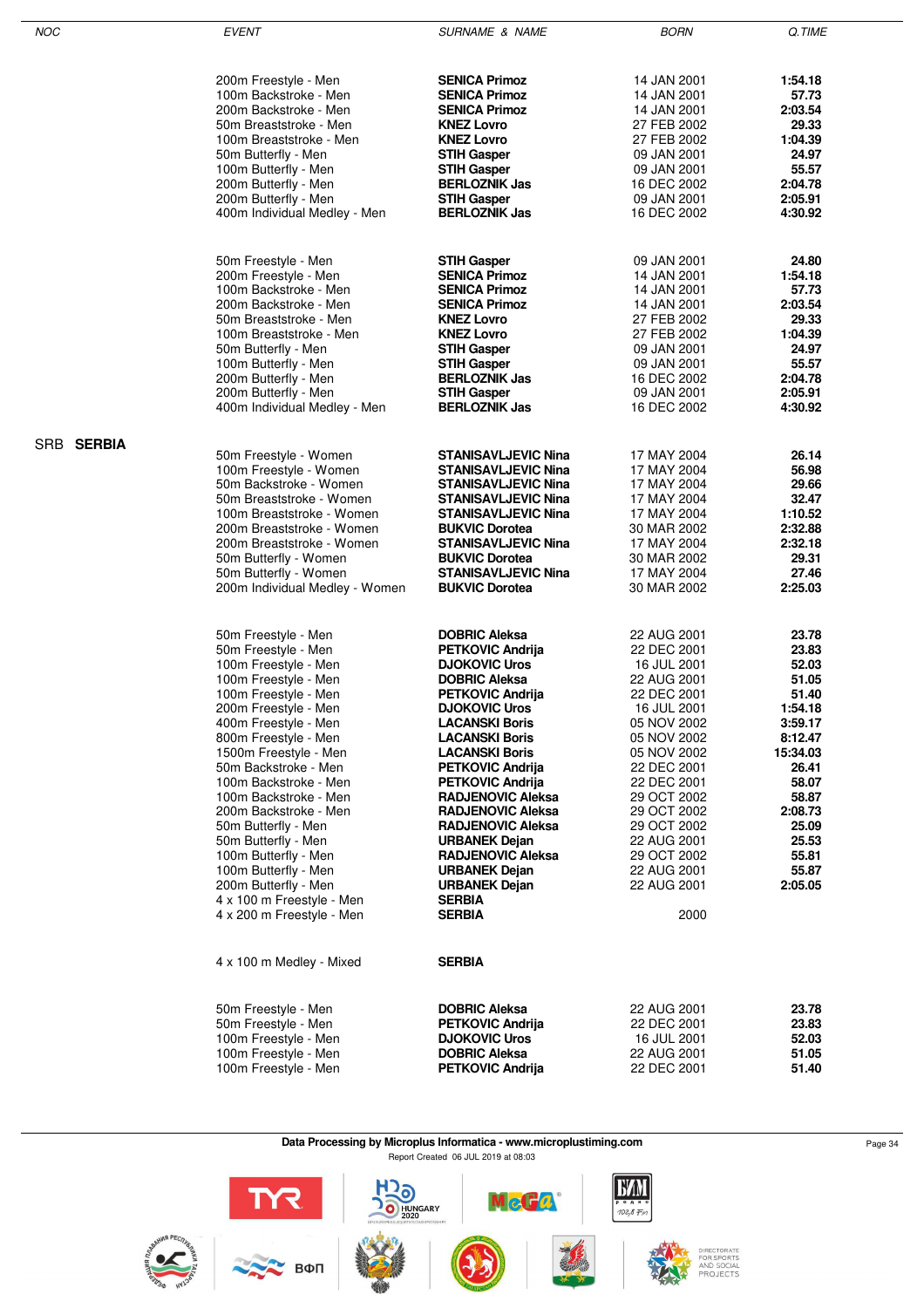| NOC                       | <b>EVENT</b>                                 | <b>SURNAME &amp; NAME</b>                            | <b>BORN</b>                | Q.TIME             |
|---------------------------|----------------------------------------------|------------------------------------------------------|----------------------------|--------------------|
|                           |                                              |                                                      |                            |                    |
|                           |                                              |                                                      |                            |                    |
|                           | 200m Freestyle - Men                         | <b>DJOKOVIC Uros</b>                                 | 16 JUL 2001                | 1:54.18            |
|                           | 400m Freestyle - Men                         | <b>LACANSKI Boris</b>                                | 05 NOV 2002                | 3:59.17            |
|                           | 800m Freestyle - Men                         | <b>LACANSKI Boris</b>                                | 05 NOV 2002                | 8:12.47            |
|                           | 1500m Freestyle - Men                        | <b>LACANSKI Boris</b>                                | 05 NOV 2002                | 15:34.03           |
|                           | 50m Backstroke - Men                         | <b>PETKOVIC Andrija</b>                              | 22 DEC 2001                | 26.41              |
|                           | 100m Backstroke - Men                        | <b>PETKOVIC Andrija</b>                              | 22 DEC 2001                | 58.07              |
|                           | 100m Backstroke - Men                        | <b>RADJENOVIC Aleksa</b><br><b>RADJENOVIC Aleksa</b> | 29 OCT 2002<br>29 OCT 2002 | 58.87<br>2:08.73   |
|                           | 200m Backstroke - Men<br>50m Butterfly - Men | <b>RADJENOVIC Aleksa</b>                             | 29 OCT 2002                | 25.09              |
|                           | 50m Butterfly - Men                          | <b>URBANEK Dejan</b>                                 | 22 AUG 2001                | 25.53              |
|                           | 100m Butterfly - Men                         | <b>RADJENOVIC Aleksa</b>                             | 29 OCT 2002                | 55.81              |
|                           | 100m Butterfly - Men                         | <b>URBANEK Dejan</b>                                 | 22 AUG 2001                | 55.87              |
|                           | 200m Butterfly - Men                         | <b>URBANEK Dejan</b>                                 | 22 AUG 2001                | 2:05.05            |
|                           | 4 x 100 m Freestyle - Men                    | <b>SERBIA</b>                                        |                            |                    |
| SUI<br><b>SWITZERLAND</b> |                                              |                                                      |                            |                    |
|                           | 50m Backstroke - Women                       | <b>GOBET Malika</b>                                  | 25 MAR 2004                | 29.48              |
|                           | 100m Backstroke - Women                      | <b>GOBET Malika</b>                                  | 25 MAR 2004                | 1:04.49            |
|                           | 50m Butterfly - Women                        | <b>SCHAAD Tamara</b>                                 | 10 JUL 2002                | 28.55              |
|                           | 100m Butterfly - Women                       | <b>SCHAAD Tamara</b>                                 | 10 JUL 2002                | 1:02.09            |
|                           | 200m Butterfly - Women                       | <b>SCHAAD Tamara</b>                                 | 10 JUL 2002                | 2:16.25            |
|                           |                                              |                                                      |                            |                    |
|                           | 50m Freestyle - Men                          | <b>ALLEGRINI Mael</b>                                | 22 FEB 2001                | 23.57              |
|                           | 50m Freestyle - Men                          | <b>RUSCH Quirin</b>                                  | 13 JAN 2003                | 24.04              |
|                           | 100m Freestyle - Men                         | <b>DJAKOVIC Antonio</b>                              | 08 OCT 2002                | 49.83              |
|                           | 100m Freestyle - Men                         | <b>FLURY Louis</b>                                   | 08 JAN 2001                | 53.99              |
|                           | 100m Freestyle - Men                         | <b>PRONGUE Tanguy Francois</b>                       | 11 FEB 2001                | 53.48              |
|                           | 100m Freestyle - Men                         | <b>RUSCH Quirin</b>                                  | 13 JAN 2003                | 51.81              |
|                           | 200m Freestyle - Men                         | <b>DJAKOVIC Antonio</b><br><b>FLURY Louis</b>        | 08 OCT 2002<br>08 JAN 2001 | 1:48.57<br>1:56.25 |
|                           | 200m Freestyle - Men<br>200m Freestyle - Men | <b>PRONGUE Tanguy Francois</b>                       | 11 FEB 2001                | 1:57.99            |
|                           | 200m Freestyle - Men                         | <b>RUSCH Quirin</b>                                  | 13 JAN 2003                | 1:54.62            |
|                           | 400m Freestyle - Men                         | <b>DJAKOVIC Antonio</b>                              | 08 OCT 2002                | 3:49.27            |
|                           | 800m Freestyle - Men                         | <b>TOSCAN Marius</b>                                 | 17 JAN 2002                | 8:25.95            |
|                           | 1500m Freestyle - Men                        | <b>TOSCAN Marius</b>                                 | 17 JAN 2002                | 16:02.40           |
|                           | 50m Backstroke - Men                         | <b>HOOGERWERF Joep</b>                               | 03 SEP 2002                | 27.40              |
|                           | 50m Backstroke - Men                         | <b>KEMPF Fabian Joel</b>                             | 28 JAN 2001                | 27.06              |
|                           | 100m Backstroke - Men                        | <b>HOOGERWERF Joep</b>                               | 03 SEP 2002                | 57.94              |
|                           | 100m Backstroke - Men                        | <b>KEMPF Fabian Joel</b>                             | 28 JAN 2001                | 57.31              |
|                           | 200m Backstroke - Men                        | <b>HOOGERWERF Joep</b>                               | 03 SEP 2002                | 2:04.69            |
|                           | 200m Backstroke - Men                        | <b>KEMPF Fabian Joel</b>                             | 28 JAN 2001                | 2:05.14            |
|                           | 50m Breaststroke - Men                       | <b>ALLEGRINI Mael</b>                                | 22 FEB 2001                | 28.95              |
|                           | 50m Breaststroke - Men                       | <b>DROUPY Louis</b>                                  | 20 MAR 2001                | 29.18              |
|                           | 50m Breaststroke - Men                       | <b>PRATS RUEEDI Enrique</b>                          | 05 MAY 2002                | 29.31              |
|                           | 100m Breaststroke - Men                      | <b>ALLEGRINI Mael</b>                                | 22 FEB 2001                | 1:04.31            |
|                           | 100m Breaststroke - Men                      | <b>DROUPY Louis</b>                                  | 20 MAR 2001                | 1:04.57            |
|                           | 100m Breaststroke - Men                      | <b>PRATS RUEEDI Enrique</b>                          | 05 MAY 2002                | 1:03.54            |
|                           | 200m Breaststroke - Men                      | <b>PRATS RUEEDI Enrique</b>                          | 05 MAY 2002                | 2:25.02            |
|                           | 50m Butterfly - Men                          | <b>PONTI Noe</b>                                     | 01 JUN 2001                | 23.95              |
|                           | 100m Butterfly - Men                         | <b>PONTI Noe</b>                                     | 01 JUN 2001                | 53.16              |
|                           | 200m Butterfly - Men                         | <b>PONTI Noe</b>                                     | 01 JUN 2001                | 1:59.40            |
|                           | 200m Individual Medley - Men                 | <b>PONTI Noe</b>                                     | 01 JUN 2001                | 2:03.09            |
|                           | 400m Individual Medley - Men                 | <b>TOSCAN Marius</b>                                 | 17 JAN 2002                | 4:31.63            |
|                           | 4 x 100 m Freestyle - Men                    | <b>SWITZERLAND</b>                                   |                            |                    |
|                           | 4 x 200 m Freestyle - Men                    | <b>SWITZERLAND</b>                                   |                            |                    |
|                           | 4 x 100 m Medley - Men                       | <b>SWITZERLAND</b>                                   |                            |                    |
|                           | 4 x 100 m Medley - Mixed                     | <b>SWITZERLAND</b>                                   |                            |                    |
|                           | 50m Freestyle - Men                          | <b>ALLEGRINI Mael</b>                                | 22 FEB 2001                | 23.57              |
|                           | 50m Freestyle - Men                          | <b>RUSCH Quirin</b>                                  | 13 JAN 2003                | 24.04              |
|                           | 100m Freestyle - Men                         | <b>DJAKOVIC Antonio</b>                              | 08 OCT 2002                | 49.83              |
|                           | 100m Freestyle - Men                         | <b>FLURY Louis</b>                                   | 08 JAN 2001                | 53.99              |
|                           | 100m Freestyle - Men                         | <b>PRONGUE Tanguy Francois</b>                       | 11 FEB 2001                |                    |

#### Data Processing by Microplus Informatica - www.microplustiming.com<br>
Page 35 Report Created 06 JUL 2019 at 08:03

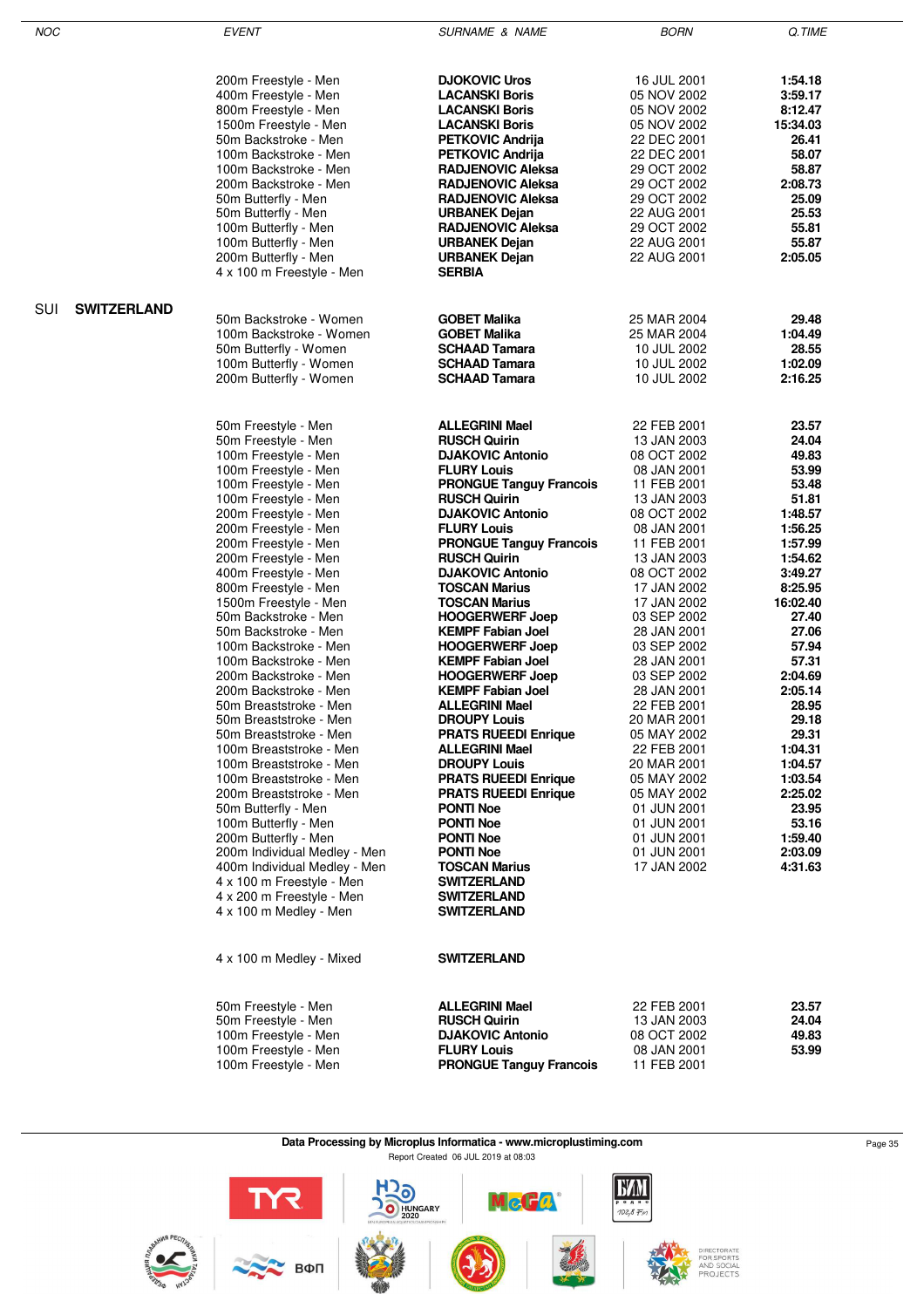| <b>NOC</b>   | <b>EVENT</b>                                | SURNAME & NAME              | <b>BORN</b> | Q.TIME   |
|--------------|---------------------------------------------|-----------------------------|-------------|----------|
|              |                                             |                             |             |          |
|              | 100m Freestyle - Men                        | <b>RUSCH Quirin</b>         | 13 JAN 2003 | 51.81    |
|              | 200m Freestyle - Men                        | <b>DJAKOVIC Antonio</b>     | 08 OCT 2002 | 1:48.57  |
|              | 200m Freestyle - Men                        | <b>FLURY Louis</b>          | 08 JAN 2001 | 1:56.25  |
|              | 200m Freestyle - Men                        | <b>PONTI Noe</b>            | 01 JUN 2001 | 1:50.43  |
|              | 200m Freestyle - Men                        | <b>RUSCH Quirin</b>         | 13 JAN 2003 | 1:54.62  |
|              | 400m Freestyle - Men                        | <b>DJAKOVIC Antonio</b>     | 08 OCT 2002 | 3:49.27  |
|              | 800m Freestyle - Men                        | <b>TOSCAN Marius</b>        | 17 JAN 2002 | 8:25.95  |
|              | 1500m Freestyle - Men                       | <b>TOSCAN Marius</b>        | 17 JAN 2002 | 16:02.40 |
|              | 50m Backstroke - Men                        | <b>HOOGERWERF Joep</b>      | 03 SEP 2002 | 27.40    |
|              | 50m Backstroke - Men                        | <b>KEMPF Fabian Joel</b>    | 28 JAN 2001 | 27.06    |
|              | 100m Backstroke - Men                       | <b>HOOGERWERF Joep</b>      | 03 SEP 2002 | 57.94    |
|              | 100m Backstroke - Men                       | <b>KEMPF Fabian Joel</b>    | 28 JAN 2001 | 57.31    |
|              | 200m Backstroke - Men                       | <b>HOOGERWERF Joep</b>      | 03 SEP 2002 | 2:04.69  |
|              | 200m Backstroke - Men                       | <b>KEMPF Fabian Joel</b>    | 28 JAN 2001 | 2:05.14  |
|              | 200m Backstroke - Men                       | <b>PONTI Noe</b>            | 01 JUN 2001 | 2:01.54  |
|              | 50m Breaststroke - Men                      | <b>ALLEGRINI Mael</b>       | 22 FEB 2001 | 28.95    |
|              | 50m Breaststroke - Men                      | <b>DROUPY Louis</b>         | 20 MAR 2001 | 29.18    |
|              | 50m Breaststroke - Men                      | <b>PRATS RUEEDI Enrique</b> | 05 MAY 2002 | 29.31    |
|              | 100m Breaststroke - Men                     | <b>ALLEGRINI Mael</b>       | 22 FEB 2001 | 1:04.31  |
|              | 100m Breaststroke - Men                     | <b>DROUPY Louis</b>         | 20 MAR 2001 | 1:04.57  |
|              | 100m Breaststroke - Men                     | <b>PRATS RUEEDI Enrique</b> | 05 MAY 2002 | 1:03.54  |
|              | 200m Breaststroke - Men                     | <b>PRATS RUEEDI Enrique</b> | 05 MAY 2002 | 2:25.02  |
|              | 50m Butterfly - Men                         | <b>PONTI Noe</b>            | 01 JUN 2001 | 23.95    |
|              | 100m Butterfly - Men                        | <b>PONTI Noe</b>            | 01 JUN 2001 | 53.16    |
|              | 200m Butterfly - Men                        | <b>PONTI Noe</b>            | 01 JUN 2001 | 1:59.40  |
|              | 200m Individual Medley - Men                | <b>PONTI Noe</b>            | 01 JUN 2001 | 2:03.09  |
|              | 400m Individual Medley - Men                | TOSCAN Marius               | 17 JAN 2002 | 4:31.63  |
|              | 4 x 100 m Freestyle - Men                   | <b>SWITZERLAND</b>          |             |          |
|              | 4 x 200 m Freestyle - Men                   | <b>SWITZERLAND</b>          |             |          |
|              | 4 x 100 m Medley - Men                      | <b>SWITZERLAND</b>          |             |          |
|              |                                             |                             |             |          |
| SVK SLOVAKIA |                                             |                             |             |          |
|              | 50m Freestyle - Women                       | <b>CIBULKOVA Martina</b>    | 10 NOV 2003 | 26.87    |
|              | 50m Freestyle - Women                       | <b>POTOCKA Tamara</b>       | 15 AUG 2002 | 26.50    |
|              | 50m Freestyle - Women                       | <b>RIPKOVA Zora</b>         | 14 JUL 2002 | 26.56    |
|              | 100m Freestyle - Women                      | <b>CIBULKOVA Martina</b>    | 10 NOV 2003 | 57.14    |
|              | 200m Freestyle - Women                      | <b>CIBULKOVA Martina</b>    | 10 NOV 2003 | 2:03.78  |
|              | 200m Freestyle - Women                      | <b>KUPCOVA Sabina</b>       | 28 FEB 2003 | 2:03.27  |
|              | 400m Freestyle - Women                      | <b>KUPCOVA Sabina</b>       | 28 FEB 2003 | 4:22.30  |
|              | 50m Backstroke - Women                      | <b>MARUSAKOVA Emma</b>      | 27 FEB 2003 | 29.99    |
|              | 100m Backstroke - Women                     | <b>MARUSAKOVA Emma</b>      | 27 FEB 2003 | 1:04.04  |
|              | 200m Backstroke - Women                     | <b>MARUSAKOVA Emma</b>      | 27 FEB 2003 | 2:19.29  |
|              | 200m Backstroke - Women                     | <b>REINDL Robin</b>         | 09 JAN 2002 | 2:22.59  |
|              | 50m Breaststroke - Women                    | VADOVICOVA Nina             | 01 OCT 2003 | 32.90    |
|              | 100m Breaststroke - Women                   | <b>VADOVICOVA Nina</b>      | 01 OCT 2003 | 1:12.04  |
|              | 200m Breaststroke - Women                   | <b>TRNIKOVA Nikoleta</b>    | 29 JUL 2002 | 2:32.42  |
|              | 50m Butterfly - Women                       | <b>POTOCKA Tamara</b>       | 15 AUG 2002 | 26.95    |
|              | 50m Butterfly - Women                       | <b>RIPKOVA Zora</b>         | 14 JUL 2002 | 27.93    |
|              | 100m Butterfly - Women                      | <b>RIPKOVA Zora</b>         | 14 JUL 2002 | 1:01.79  |
|              | 200m Butterfly - Women                      | <b>RIPKOVA Zora</b>         | 14 JUL 2002 | 2:18.11  |
|              | 200m Individual Medley - Women              | <b>KUPCOVA Sabina</b>       | 28 FEB 2003 | 2:19.66  |
|              | 200m Individual Medley - Women              | <b>POTOCKA Tamara</b>       | 15 AUG 2002 | 2:19.89  |
|              | 200m Individual Medley - Women              | <b>REINDL Robin</b>         | 09 JAN 2002 | 2:20.42  |
|              | 200m Individual Medley - Women              | <b>TRNIKOVA Nikoleta</b>    | 29 JUL 2002 | 2:18.14  |
|              | 400m Individual Medley - Women              | <b>TRNIKOVA Nikoleta</b>    | 29 JUL 2002 | 4:52.28  |
|              | 4 x 100 m Freestyle - Women                 | <b>SLOVAKIA</b>             |             |          |
|              | 4 x 200 m Freestyle - Women                 | <b>SLOVAKIA</b>             |             |          |
|              | 4 x 100 m Medley - Women                    | <b>SLOVAKIA</b>             |             |          |
|              |                                             |                             |             |          |
|              |                                             | <b>KLIMENT Simon</b>        | 15 AUG 2001 | 25.59    |
|              | 50m Freestyle - Men<br>50m Backstroke - Men | <b>KLIMENT Simon</b>        |             | 27.90    |
|              |                                             |                             | 15 AUG 2001 |          |
|              | 100m Backstroke - Men                       | <b>KLIMENT Simon</b>        | 15 AUG 2001 | 59.66    |
|              | 200m Backstroke - Men                       | <b>KLIMENT Simon</b>        | 15 AUG 2001 | 2:05.67  |
|              | 100m Breaststroke - Men                     | <b>KUSIK Alex</b>           | 07 MAR 2002 | 1:05.27  |
|              | 200m Individual Medley - Men                | <b>KUSIK Alex</b>           | 07 MAR 2002 | 2:07.79  |
|              |                                             |                             |             |          |

4 x 100 m Medley - Mixed **SLOVAKIA**

**Data Processing by Microplus Informatica - www.microplustiming.com** Page 36 Page 36 Report Created 06 JUL 2019 at 08:03

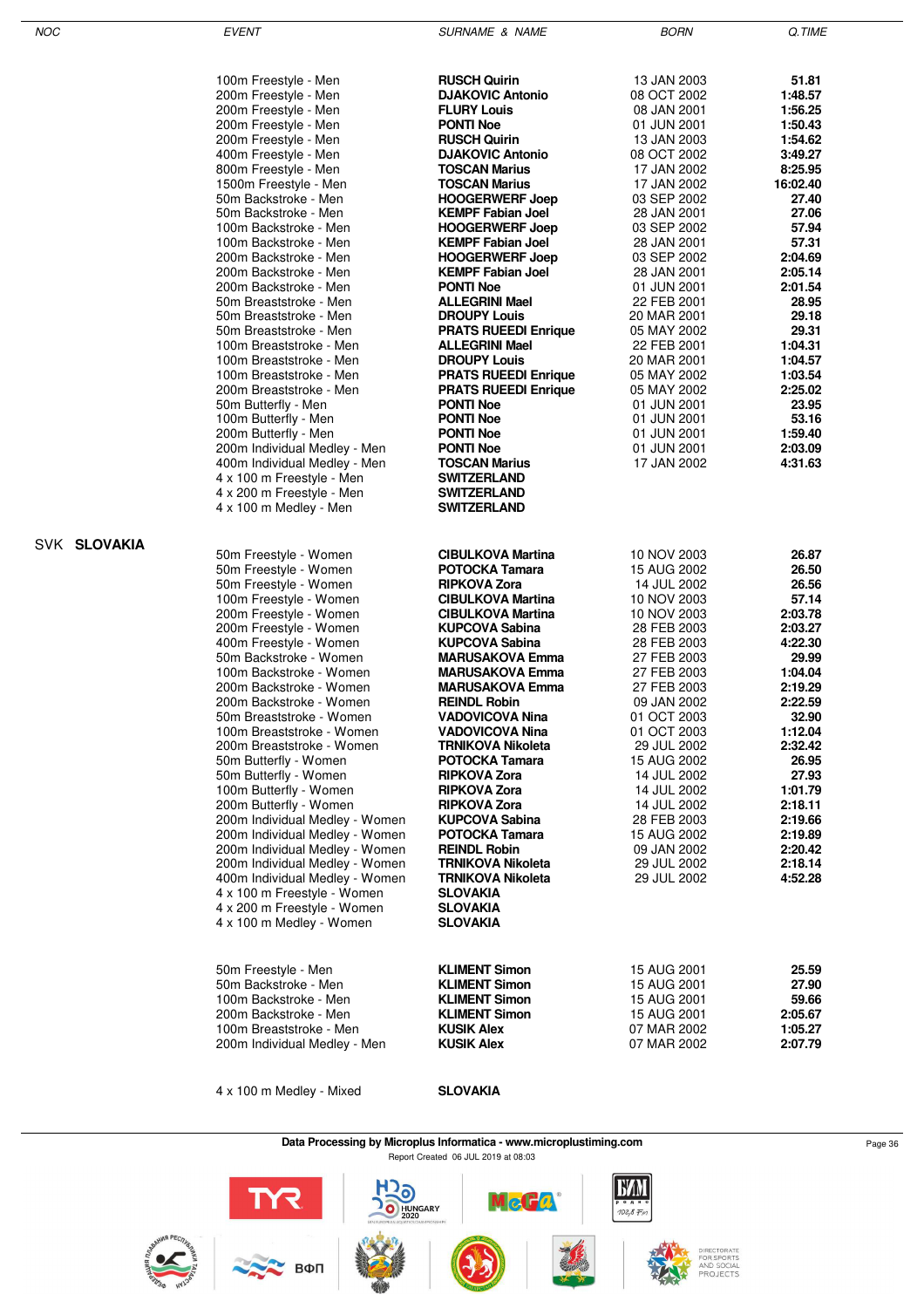|                   | 50m Freestyle - Men                                      | <b>KLIMENT Simon</b>                                 | 15 AUG 2001                | 25.59              |
|-------------------|----------------------------------------------------------|------------------------------------------------------|----------------------------|--------------------|
|                   | 50m Backstroke - Men                                     | <b>KLIMENT Simon</b>                                 | 15 AUG 2001                | 27.90              |
|                   | 100m Backstroke - Men                                    | <b>KLIMENT Simon</b>                                 | 15 AUG 2001                | 59.66              |
|                   | 200m Backstroke - Men                                    | <b>KLIMENT Simon</b>                                 | 15 AUG 2001                | 2:05.67            |
|                   | 100m Breaststroke - Men                                  | <b>KUSIK Alex</b>                                    | 07 MAR 2002                | 1:05.27            |
|                   | 200m Individual Medley - Men                             | <b>KUSIK Alex</b>                                    | 07 MAR 2002                | 2:07.79            |
| <b>SWE SWEDEN</b> |                                                          |                                                      |                            |                    |
|                   | 50m Freestyle - Women                                    | <b>ASTEDT Sofia</b>                                  | 01 JAN 2003                | 26.90              |
|                   | 100m Freestyle - Women                                   | <b>ASTEDT Sofia</b>                                  | 01 JAN 2003                | 58.26              |
|                   | 100m Freestyle - Women                                   | <b>ROENNINGDAL Emilia</b>                            | 30 JUL 2002                | 58.86              |
|                   | 200m Freestyle - Women                                   | <b>ROENNINGDAL Emilia</b>                            | 30 JUL 2002                | 2:07.66            |
|                   | 50m Backstroke - Women                                   | <b>FORSS Trine</b>                                   | 19 MAY 2003                | 29.55              |
|                   | 100m Backstroke - Women                                  | <b>FORSS Trine</b>                                   | 19 MAY 2003                | 1:03.41            |
|                   | 50m Breaststroke - Women<br>50m Breaststroke - Women     | <b>MANSSON Julia</b><br><b>SCHIMMEL Hilja</b>        | 04 SEP 2002<br>04 FEB 2003 | 32.33<br>33.10     |
|                   | 100m Breaststroke - Women                                | <b>MANSSON Julia</b>                                 | 04 SEP 2002                | 1:10.46            |
|                   | 100m Breaststroke - Women                                | SCHIMMEL Hilja                                       | 04 FEB 2003                | 1:11.52            |
|                   | 200m Breaststroke - Women                                | <b>MANSSON Julia</b>                                 | 04 SEP 2002                | 2:31.37            |
|                   | 200m Breaststroke - Women                                | <b>SCHIMMEL Hilja</b>                                | 04 FEB 2003                | 2:35.09            |
|                   | 50m Butterfly - Women                                    | <b>FORSS Trine</b>                                   | 19 MAY 2003                | 28.54              |
|                   | 50m Butterfly - Women                                    | <b>JERNSTEDT Edith</b>                               | 09 JAN 2002                | 28.13              |
|                   | 100m Butterfly - Women                                   | <b>HEGMEGI Annie</b>                                 | 05 MAY 2003                | 1:04.15            |
|                   | 100m Butterfly - Women                                   | <b>JERNSTEDT Edith</b>                               | 09 JAN 2002                | 1:01.59            |
|                   | 200m Butterfly - Women<br>200m Individual Medley - Women | <b>JERNSTEDT Edith</b><br><b>HEGMEGI Annie</b>       | 09 JAN 2002                | 2:16.41<br>2:20.77 |
|                   | 200m Individual Medley - Women                           | <b>JERNSTEDT Edith</b>                               | 05 MAY 2003<br>09 JAN 2002 | 2:21.21            |
|                   | 200m Individual Medley - Women                           | <b>ROENNINGDAL Emilia</b>                            | 30 JUL 2002                | 2:24.32            |
|                   | 400m Individual Medley - Women                           | <b>HEGMEGI Annie</b>                                 | 05 MAY 2003                | 4:59.93            |
|                   | 4 x 100 m Freestyle - Women                              | <b>SWEDEN</b>                                        |                            |                    |
|                   | 4 x 200 m Freestyle - Women                              | SWEDEN                                               |                            |                    |
|                   | 4 x 100 m Medley - Women                                 | SWEDEN                                               |                            |                    |
|                   |                                                          |                                                      |                            |                    |
|                   | 50m Freestyle - Men                                      | <b>FISCHER Daniel</b>                                | 27 MAR 2002                | 24.83              |
|                   | 50m Freestyle - Men                                      | <b>HANSON Robin</b>                                  | 02 APR 2001                | 22.78              |
|                   | 50m Freestyle - Men                                      | <b>PERSSON Elias</b>                                 | 06 JUL 2002                | 23.80              |
|                   | 50m Freestyle - Men                                      | <b>RYDAHL Johan</b>                                  | 03 MAY 2001                | 24.43              |
|                   | 100m Freestyle - Men<br>100m Freestyle - Men             | <b>FISCHER Daniel</b><br><b>HANSON Robin</b>         | 27 MAR 2002<br>02 APR 2001 | 53.69<br>49.77     |
|                   | 100m Freestyle - Men                                     | <b>PERSSON Elias</b>                                 | 06 JUL 2002                | 51.34              |
|                   | 100m Freestyle - Men                                     | <b>RYDAHL Johan</b>                                  | 03 MAY 2001                | 52.38              |
|                   | 200m Freestyle - Men                                     | <b>HANSON Robin</b>                                  | 02 APR 2001                | 1:48.65            |
|                   | 400m Freestyle - Men                                     | <b>HANSON Robin</b>                                  | 02 APR 2001                | 3:55.28            |
|                   | 50m Backstroke - Men                                     | <b>HENRIKSSEN Gustav</b>                             | 09 JUN 2002                | 28.58              |
|                   | 100m Backstroke - Men                                    | <b>DELLHEDE Christoffer</b>                          | 17 JUN 2001                | 59.63              |
|                   | 100m Backstroke - Men                                    | <b>HENRIKSSEN Gustav</b>                             | 09 JUN 2002                | 59.82              |
|                   | 200m Backstroke - Men                                    | <b>HENRIKSSEN Gustav</b>                             | 09 JUN 2002                | 2:08.01<br>30.78   |
|                   | 50m Breaststroke - Men<br>100m Breaststroke - Men        | <b>GUSTAVSSON Julius</b><br><b>GUSTAVSSON Julius</b> | 05 JUN 2002<br>05 JUN 2002 | 1:06.65            |
|                   | 100m Breaststroke - Men                                  | <b>KAHL Linus</b>                                    | 17 MAY 2001                | 1:07.75            |
|                   | 200m Breaststroke - Men                                  | <b>GUSTAVSSON Julius</b>                             | 05 JUN 2002                | 2:24.78            |
|                   | 200m Breaststroke - Men                                  | KAHL Linus                                           | 17 MAY 2001                | 2:21.22            |
|                   | 50m Butterfly - Men                                      | <b>FISCHER Daniel</b>                                | 27 MAR 2002                | 26.86              |
|                   | 50m Butterfly - Men                                      | <b>HANSON Robin</b>                                  | 02 APR 2001                | 25.10              |
|                   | 50m Butterfly - Men                                      | <b>PERSSON Elias</b>                                 | 06 JUL 2002                | 25.67              |
|                   | 50m Butterfly - Men                                      | <b>RYDAHL Johan</b>                                  | 03 MAY 2001                | 25.48              |
|                   | 100m Butterfly - Men<br>100m Butterfly - Men             | <b>PERSSON Elias</b><br><b>RYDAHL Johan</b>          | 06 JUL 2002<br>03 MAY 2001 | 1:00.54<br>56.00   |
|                   | 200m Individual Medley - Men                             | <b>HANSON Robin</b>                                  | 02 APR 2001                | 2:04.99            |
|                   | 200m Individual Medley - Men                             | KAHL Linus                                           | 17 MAY 2001                | 2:06.73            |
|                   | 4 x 100 m Freestyle - Men                                | <b>SWEDEN</b>                                        |                            |                    |
|                   | 4 x 200 m Freestyle - Men                                | <b>SWEDEN</b>                                        |                            |                    |
|                   | 4 x 100 m Medley - Men                                   | <b>SWEDEN</b>                                        |                            |                    |

4 x 100 m Freestyle - Mixed **SWEDEN**



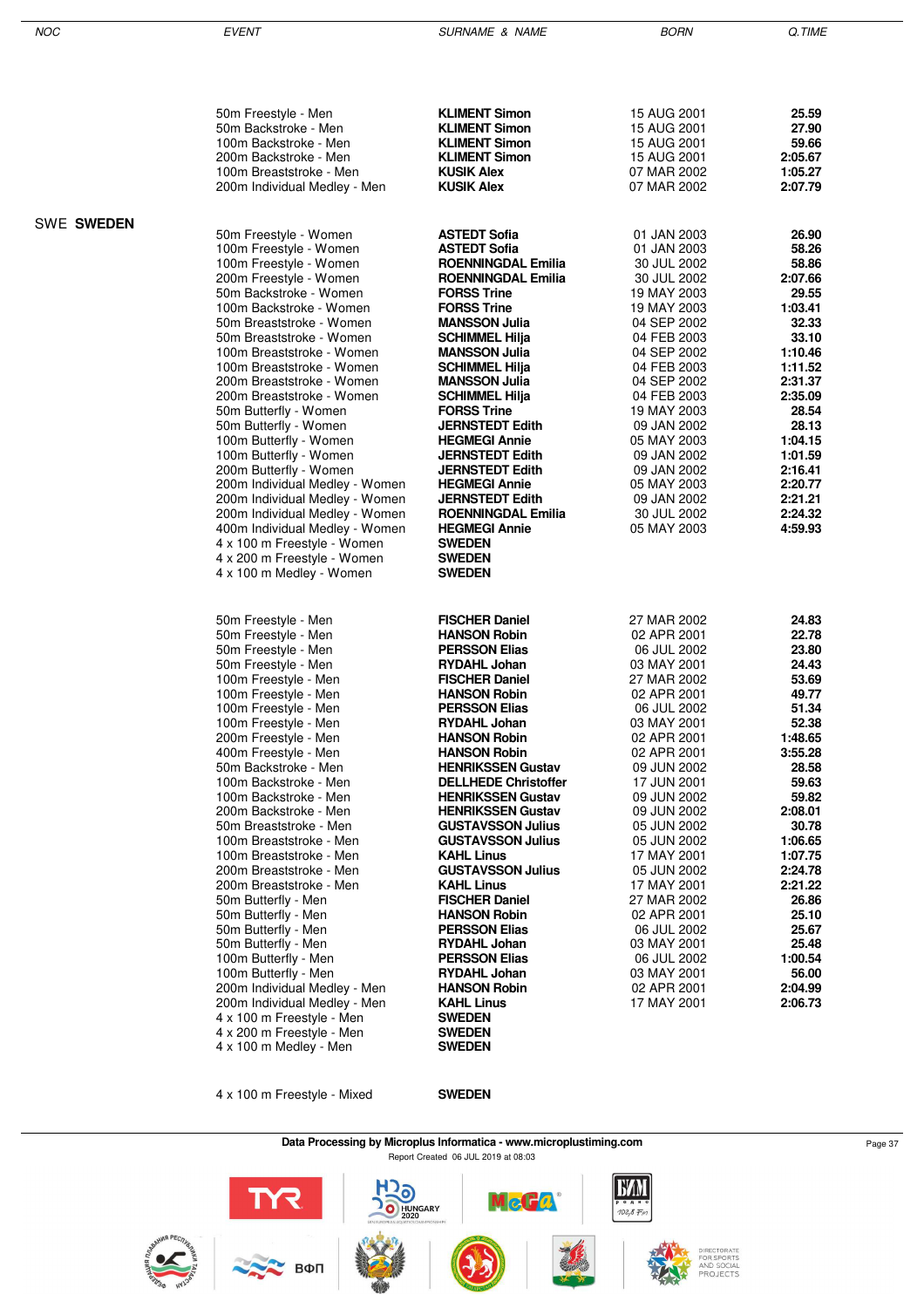| NOC        | <b>EVENT</b>                                           | <b>SURNAME &amp; NAME</b>                            | <b>BORN</b>                | Q.TIME             |
|------------|--------------------------------------------------------|------------------------------------------------------|----------------------------|--------------------|
|            | 4 x 100 m Medley - Mixed                               | <b>SWEDEN</b>                                        |                            |                    |
|            | 50m Freestyle - Men                                    | <b>FISCHER Daniel</b>                                | 27 MAR 2002                | 24.83              |
|            | 50m Freestyle - Men                                    | <b>HANSON Robin</b>                                  | 02 APR 2001                | 22.78              |
|            | 50m Freestyle - Men                                    | <b>PERSSON Elias</b>                                 | 06 JUL 2002                | 23.80              |
|            | 50m Freestyle - Men                                    | <b>RYDAHL Johan</b>                                  | 03 MAY 2001                | 24.43              |
|            | 100m Freestyle - Men                                   | <b>FISCHER Daniel</b>                                | 27 MAR 2002                | 53.69              |
|            | 100m Freestyle - Men                                   | <b>HANSON Robin</b>                                  | 02 APR 2001                | 49.77              |
|            | 100m Freestyle - Men                                   | <b>PERSSON Elias</b>                                 | 06 JUL 2002                | 51.34              |
|            | 100m Freestyle - Men                                   | <b>RYDAHL Johan</b>                                  | 03 MAY 2001                | 52.38              |
|            | 200m Freestyle - Men                                   | <b>HANSON Robin</b>                                  | 02 APR 2001                | 1:48.65            |
|            | 400m Freestyle - Men                                   | <b>HANSON Robin</b>                                  | 02 APR 2001                | 3:55.28            |
|            | 50m Backstroke - Men                                   | <b>DELLHEDE Christoffer</b>                          | 17 JUN 2001                | 28.44              |
|            | 50m Backstroke - Men                                   | <b>HENRIKSSEN Gustav</b>                             | 09 JUN 2002                | 28.58              |
|            | 100m Backstroke - Men                                  | <b>DELLHEDE Christoffer</b>                          | 17 JUN 2001                | 59.63              |
|            | 100m Backstroke - Men                                  | <b>HENRIKSSEN Gustav</b>                             | 09 JUN 2002                | 59.82              |
|            | 200m Backstroke - Men                                  | <b>DELLHEDE Christoffer</b>                          | 17 JUN 2001                | 2:13.34            |
|            | 200m Backstroke - Men<br>50m Breaststroke - Men        | <b>HENRIKSSEN Gustav</b><br><b>GUSTAVSSON Julius</b> | 09 JUN 2002                | 2:08.01<br>30.78   |
|            | 100m Breaststroke - Men                                | <b>GUSTAVSSON Julius</b>                             | 05 JUN 2002<br>05 JUN 2002 | 1:06.65            |
|            | 100m Breaststroke - Men                                | <b>KAHL Linus</b>                                    | 17 MAY 2001                | 1:07.75            |
|            | 200m Breaststroke - Men                                | <b>GUSTAVSSON Julius</b>                             | 05 JUN 2002                | 2:24.78            |
|            | 200m Breaststroke - Men                                | <b>KAHL Linus</b>                                    | 17 MAY 2001                | 2:21.22            |
|            | 50m Butterfly - Men                                    | <b>FISCHER Daniel</b>                                | 27 MAR 2002                | 26.86              |
|            | 50m Butterfly - Men                                    | <b>HANSON Robin</b>                                  | 02 APR 2001                | 25.10              |
|            | 50m Butterfly - Men                                    | <b>PERSSON Elias</b>                                 | 06 JUL 2002                | 25.67              |
|            | 50m Butterfly - Men                                    | <b>RYDAHL Johan</b>                                  | 03 MAY 2001                | 25.48              |
|            | 100m Butterfly - Men                                   | <b>PERSSON Elias</b>                                 | 06 JUL 2002                | 1:00.54            |
|            | 100m Butterfly - Men                                   | <b>RYDAHL Johan</b>                                  | 03 MAY 2001                | 56.00              |
|            | 200m Individual Medley - Men                           | <b>HANSON Robin</b>                                  | 02 APR 2001                | 2:04.99            |
|            | 200m Individual Medley - Men                           | <b>KAHL Linus</b>                                    | 17 MAY 2001                | 2:06.73            |
|            | 4 x 100 m Freestyle - Men                              | <b>SWEDEN</b>                                        |                            |                    |
|            | 4 x 200 m Freestyle - Men                              | <b>SWEDEN</b>                                        |                            |                    |
|            | 4 x 100 m Medley - Men                                 | <b>SWEDEN</b>                                        |                            |                    |
| TUR TURKEY |                                                        |                                                      |                            |                    |
|            | 50m Freestyle - Women                                  | <b>GUVENC Gizem</b><br><b>OEZDOYURAN Leyla</b>       | 09 AUG 2002                | 26.13<br>26.94     |
|            | 50m Freestyle - Women<br>100m Freestyle - Women        | <b>GUVENC Gizem</b>                                  | 30 JAN 2002<br>09 AUG 2002 | 56.34              |
|            | 200m Freestyle - Women                                 | <b>BABACAN Doga</b>                                  | 20 JAN 2003                | 2:07.02            |
|            | 200m Freestyle - Women                                 | <b>BOECEKLER Beril</b>                               | 07 FEB 2004                | 2:02.69            |
|            | 200m Freestyle - Women                                 | <b>GUVENC Gizem</b>                                  | 09 AUG 2002                | 2:02.95            |
|            | 400m Freestyle - Women                                 | <b>BOECEKLER Beril</b>                               | 07 FEB 2004                | 4:15.75            |
|            | 400m Freestyle - Women                                 | <b>TACYILDIZ Defne</b>                               | 05 FEB 2003                | 4:21.13            |
|            | 800m Freestyle - Women                                 | <b>BOECEKLER Beril</b>                               | 07 FEB 2004                | 8:45.11            |
|            | 800m Freestyle - Women                                 | <b>TUNCEL Merve</b>                                  | 01 JAN 2005                | 8:48.30            |
|            | 1500m Freestyle - Women                                | <b>BOECEKLER Beril</b>                               | 07 FEB 2004                | 16:48.97           |
|            | 1500m Freestyle - Women                                | <b>TUNCEL Merve</b>                                  | 01 JAN 2005                | 17:04.08           |
|            | 50m Backstroke - Women                                 | <b>OEZDOYURAN Leyla</b>                              | 30 JAN 2002                | 29.78              |
|            | 100m Backstroke - Women                                | <b>DENIZLI Sudem</b>                                 | 15 AUG 2005                | 1:03.54            |
|            | 100m Backstroke - Women                                | <b>OEZDOYURAN Leyla</b>                              | 30 JAN 2002                | 1:05.69            |
|            | 200m Backstroke - Women                                | <b>BABACAN Doga</b>                                  | 20 JAN 2003                | 2:16.62            |
|            | 200m Backstroke - Women                                | <b>DENIZLI Sudem</b>                                 | 15 AUG 2005                | 2:13.53            |
|            | 50m Breaststroke - Women                               | <b>OEZKAN Hazal</b>                                  | 04 FEB 2003                | 32.30              |
|            | 100m Breaststroke - Women                              | <b>COSKUN Defne</b>                                  | 20 JUN 2005                | 1:12.85            |
|            | 100m Breaststroke - Women<br>100m Breaststroke - Women | <b>ERTAN Deniz</b>                                   | 01 JAN 2004                | 1:11.29<br>1:11.28 |
|            | 200m Breaststroke - Women                              | <b>OEZKAN Hazal</b>                                  | 04 FEB 2003                | 2:33.05            |
|            | 200m Breaststroke - Women                              | <b>COSKUN Defne</b><br><b>ERTAN Deniz</b>            | 20 JUN 2005<br>01 JAN 2004 | 2:32.20            |
|            | 200m Breaststroke - Women                              | <b>OEZKAN Hazal</b>                                  | 04 FEB 2003                | 2:36.77            |
|            | 50m Butterfly - Women                                  | OZKAN Aleyna                                         | 01 FEB 2002                | 26.83              |
|            | 100m Butterfly - Women                                 | <b>BILGIN Zehra-Duru</b>                             | 27 APR 2002                | 1:00.65            |
|            | 100m Butterfly - Women                                 | <b>OZKAN Aleyna</b>                                  | 01 FEB 2002                | 1:00.08            |
|            | 100m Butterfly - Women                                 | <b>TACYILDIZ Defne</b>                               | 05 FEB 2003                | 1:03.48            |
|            | 100m Butterfly - Women                                 | <b>TUNCEL Merve</b>                                  | 01 JAN 2005                | 1:02.08            |
|            | 200m Butterfly - Women                                 | <b>BILGIN Zehra-Duru</b>                             | 27 APR 2002                | 2:12.34            |

**Data Processing by Microplus Informatica - www.microplustiming.com** Page 38

Report Created 06 JUL 2019 at 08:03

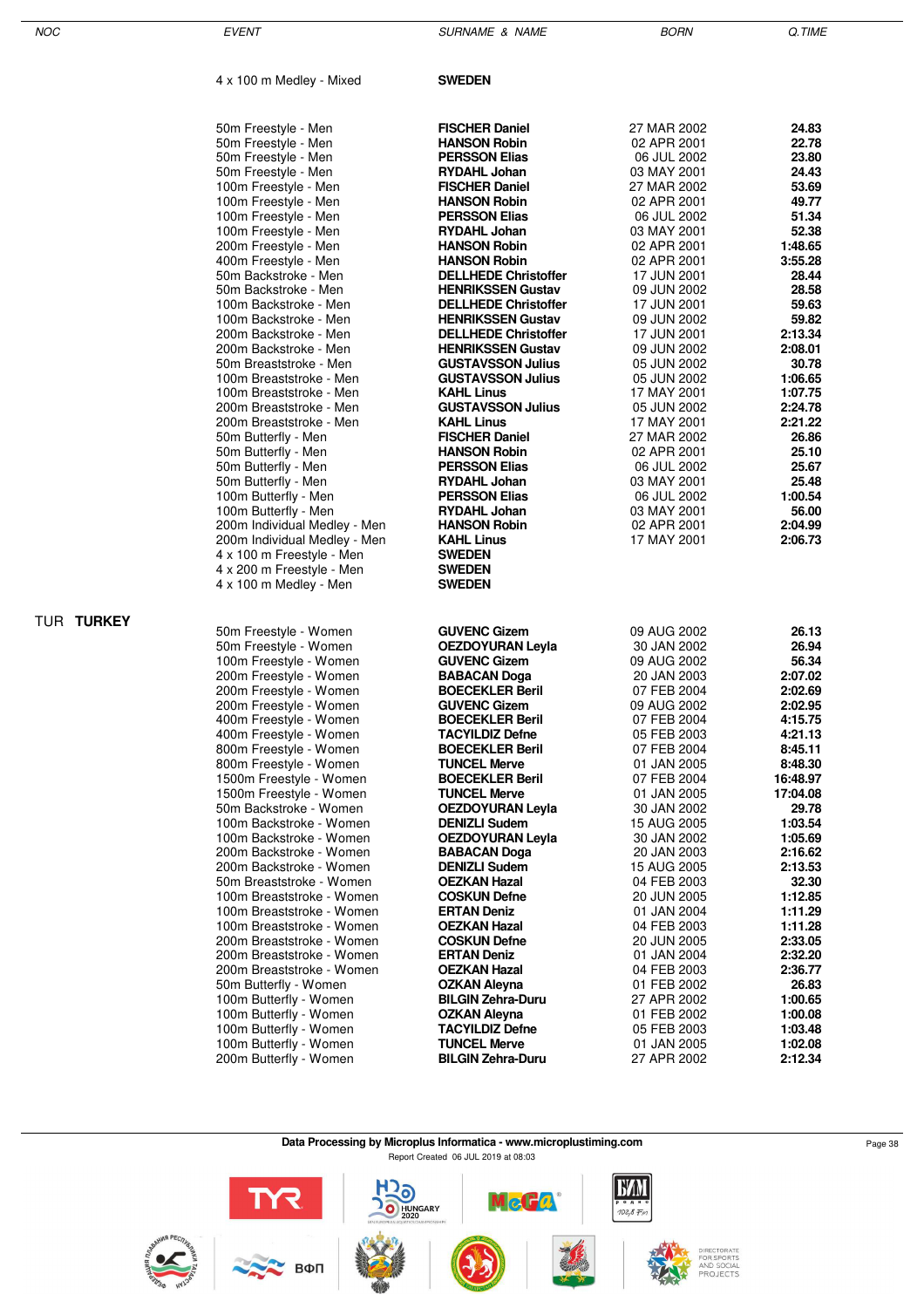| NOC | <b>EVENT</b>                                 | <b>SURNAME &amp; NAME</b>                    | <b>BORN</b>                | Q.TIME         |
|-----|----------------------------------------------|----------------------------------------------|----------------------------|----------------|
|     |                                              |                                              |                            |                |
|     |                                              |                                              |                            |                |
|     | 200m Butterfly - Women                       | <b>TACYILDIZ Defne</b>                       | 05 FEB 2003                | 2:14.40        |
|     | 200m Butterfly - Women                       | <b>TUNCEL Merve</b>                          | 01 JAN 2005                | 2:14.68        |
|     | 200m Individual Medley - Women               | <b>BABACAN Doga</b>                          | 20 JAN 2003                | 2:19.02        |
|     | 200m Individual Medley - Women               | <b>ERTAN Deniz</b>                           | 01 JAN 2004                | 2:19.59        |
|     | 400m Individual Medley - Women               | <b>ERTAN Deniz</b>                           | 01 JAN 2004                | 4:52.25        |
|     | 4 x 100 m Freestyle - Women                  | <b>TURKEY</b>                                |                            |                |
|     | 4 x 200 m Freestyle - Women                  | <b>TURKEY</b>                                |                            |                |
|     | 4 x 100 m Medley - Women                     | <b>TURKEY</b>                                |                            |                |
|     |                                              |                                              |                            |                |
|     |                                              |                                              |                            |                |
|     | 50m Freestyle - Men                          | <b>DEMIRBAS Ekin</b>                         | 31 AUG 2002                | 24.03          |
|     | 50m Freestyle - Men                          | <b>HACISALIHOGLU Efe</b>                     | 10 MAR 2003                | 23.43          |
|     | 50m Freestyle - Men                          | <b>SAGLAM Yigit</b>                          | 26 OCT 2001                | 24.15          |
|     | 50m Freestyle - Men                          | <b>SIMSEK Emir</b>                           | 10 OCT 2001                | 24.24          |
|     | 100m Freestyle - Men                         | <b>DUEGEN Meliksah</b>                       | 18 FEB 2002                | 52.34          |
|     | 100m Freestyle - Men                         | <b>GUELSEN Bora</b>                          | 25 JUN 2003                | 52.12          |
|     | 100m Freestyle - Men                         | <b>SAGLAM Yigit</b>                          | 26 OCT 2001                |                |
|     | 100m Freestyle - Men                         | <b>SIMSEK Emir</b>                           | 10 OCT 2001                | 53.10          |
|     | 200m Freestyle - Men                         | <b>DUEGEN Meliksah</b>                       | 18 FEB 2002                | 1:53.78        |
|     | 200m Freestyle - Men                         | <b>GUELSEN Bora</b>                          | 25 JUN 2003                | 1:52.75        |
|     | 200m Freestyle - Men                         | <b>UNLU Baturalp</b>                         | 09 JUL 2002                | 1:49.93        |
|     | 400m Freestyle - Men                         | <b>ASLAN Yigit</b>                           | 11 MAR 2003                | 3:56.09        |
|     | 400m Freestyle - Men                         | <b>KILAVUZ Mert</b>                          | 25 AUG 2003                | 3:57.89        |
|     | 400m Freestyle - Men                         | <b>UNLU Baturalp</b>                         | 09 JUL 2002                | 3:55.57        |
|     | 800m Freestyle - Men                         | <b>ASLAN Yigit</b>                           | 11 MAR 2003                | 8:10.03        |
|     | 800m Freestyle - Men                         | <b>KILAVUZ Mert</b>                          | 25 AUG 2003                | 8:13.26        |
|     | 1500m Freestyle - Men                        | <b>ASLAN Yigit</b>                           | 11 MAR 2003                | 15:36.20       |
|     | 1500m Freestyle - Men                        | <b>KILAVUZ Mert</b>                          | 25 AUG 2003                | 15:37.34       |
|     | 50m Backstroke - Men                         | <b>HASAY Halil Boran</b>                     | 31 OCT 2001                | 26.70<br>26.88 |
|     | 50m Backstroke - Men<br>50m Backstroke - Men | <b>SAGLAM Yigit</b><br><b>SATIR Mert Ali</b> | 26 OCT 2001                | 26.51          |
|     | 100m Backstroke - Men                        | <b>DUEGEN Meliksah</b>                       | 29 JUN 2001<br>18 FEB 2002 | 58.38          |
|     | 100m Backstroke - Men                        | <b>HASAY Halil Boran</b>                     | 31 OCT 2001                | 58.28          |
|     | 100m Backstroke - Men                        | <b>SAKA Berke</b>                            | 09 JUL 2003                | 57.93          |
|     | 100m Backstroke - Men                        | <b>SATIR Mert Ali</b>                        | 29 JUN 2001                | 56.23          |
|     | 200m Backstroke - Men                        | <b>DUEGEN Meliksah</b>                       | 18 FEB 2002                | 2:03.90        |
|     | 200m Backstroke - Men                        | <b>GUELSEN Bora</b>                          | 25 JUN 2003                | 2:04.40        |
|     | 200m Backstroke - Men                        | <b>SAKA Berke</b>                            | 09 JUL 2003                | 2:03.02        |
|     | 50m Breaststroke - Men                       | <b>DEMIR Demirkan</b>                        | 15 JUN 2001                | 29.05          |
|     | 50m Breaststroke - Men                       | <b>HACISALIHOGLU Efe</b>                     | 10 MAR 2003                | 32.04          |
|     | 100m Breaststroke - Men                      | <b>DEMIR Demirkan</b>                        | 15 JUN 2001                | 1:02.53        |
|     | 200m Breaststroke - Men                      | <b>DEMIR Demirkan</b>                        | 15 JUN 2001                | 2:15.90        |
|     | 50m Butterfly - Men                          | <b>DEMIRBAS Ekin</b>                         | 31 AUG 2002                | 25.38          |
|     | 50m Butterfly - Men                          | <b>HANSOY Derin</b>                          | 12 JUL 2001                | 24.91          |
|     | 50m Butterfly - Men                          | <b>SAGLAM Yigit</b>                          | 26 OCT 2001                | 25.10          |
|     | 50m Butterfly - Men                          | <b>SIMSEK Emir</b>                           | 10 OCT 2001                | 24.92          |
|     | 100m Butterfly - Men                         | <b>HANSOY Derin</b>                          | 12 JUL 2001                | 55.89          |
|     | 100m Butterfly - Men                         | <b>SAGLAM Yigit</b>                          | 26 OCT 2001                | 55.68          |
|     | 100m Butterfly - Men                         | <b>SIMSEK Emir</b>                           | 10 OCT 2001                | 55.09          |
|     | 100m Butterfly - Men                         | <b>TEZEL Sarpcan</b>                         | 13 MAR 2003                | 55.34          |
|     | 200m Butterfly - Men                         | <b>TEZEL Sarpcan</b>                         | 13 MAR 2003                | 2:03.89        |
|     | 4 x 100 m Freestyle - Men                    | <b>TURKEY</b>                                |                            |                |
|     | 4 x 200 m Freestyle - Men                    | <b>TURKEY</b>                                |                            |                |
|     | 4 x 100 m Medley - Men                       | <b>TURKEY</b>                                |                            |                |
|     |                                              |                                              |                            |                |
|     |                                              |                                              |                            |                |
|     | 4 x 100 m Freestyle - Mixed                  | <b>TURKEY</b>                                |                            |                |
|     | 4 x 100 m Medley - Mixed                     | <b>TURKEY</b>                                |                            |                |
|     |                                              |                                              |                            |                |
|     |                                              |                                              |                            |                |
|     | 50m Freestyle - Men                          | <b>DEMIRBAS Ekin</b>                         | 31 AUG 2002                | 24.03          |
|     | 50m Freestyle - Men                          | <b>HACISALIHOGLU Efe</b>                     | 10 MAR 2003                | 23.43          |
|     | 50m Freestyle - Men                          | <b>SAGLAM Yigit</b>                          | 26 OCT 2001                | 24.15          |
|     | 50m Freestyle - Men                          | <b>SIMSEK Emir</b>                           | 10 OCT 2001                | 24.24          |
|     | 100m Freestyle - Men                         | <b>DUEGEN Meliksah</b>                       | 18 FEB 2002                | 52.34          |
|     | 100m Freestyle - Men                         | <b>GUELSEN Bora</b>                          | 25 JUN 2003                | 52.12          |
|     | 100m Freestyle - Men                         | <b>SAGLAM Yigit</b>                          | 26 OCT 2001                |                |

#### **Data Processing by Microplus Informatica - www.microplustiming.com** Page 39 Report Created 06 JUL 2019 at 08:03